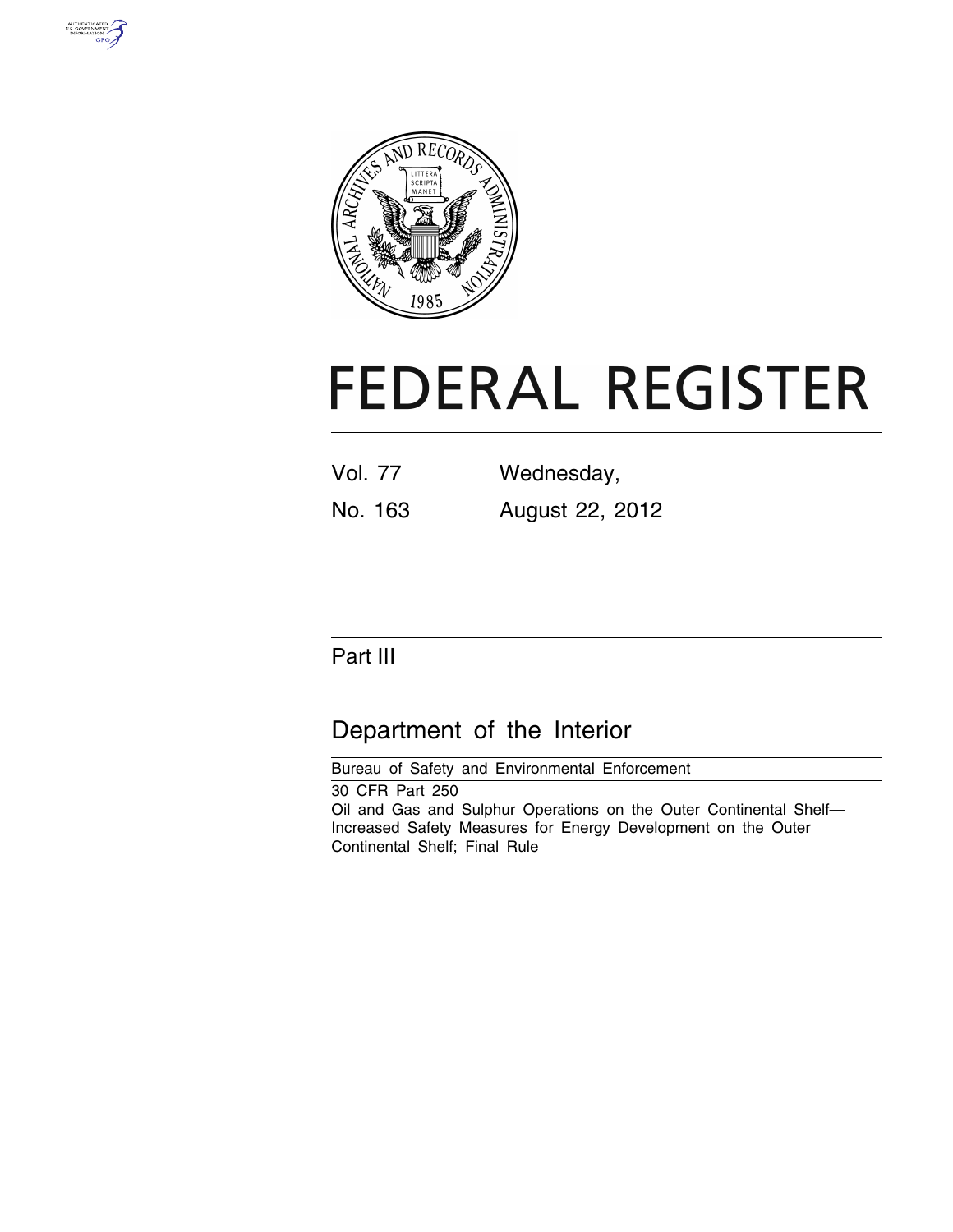#### **DEPARTMENT OF THE INTERIOR**

#### **Bureau of Safety and Environmental Enforcement**

#### **30 CFR Part 250**

**[Docket ID BSEE–2012–0002]** 

**RIN 1014–AA02** 

#### **Oil and Gas and Sulphur Operations on the Outer Continental Shelf— Increased Safety Measures for Energy Development on the Outer Continental Shelf**

**AGENCY:** Bureau of Safety and Environmental Enforcement (BSEE), Interior.

#### **ACTION:** Final rule.

**SUMMARY:** This Final Rule implements certain safety measures recommended in the report entitled, ''Increased Safety Measures for Energy Development on the Outer Continental Shelf.'' To implement the appropriate recommendations in the Safety Measures Report and DWH JIT report, BSEE is amending drilling, wellcompletion, well-workover, and decommissioning regulations related to well-control, including: subsea and surface blowout preventers, well casing and cementing, secondary intervention, unplanned disconnects, recordkeeping, and well plugging.

**DATES:** *Effective Date:* This rule becomes effective on October 22, 2012. The incorporation by reference of certain publications listed in the rule is approved by the Director of the Federal Register as of October 22, 2012.

**FOR FURTHER INFORMATION CONTACT:** Kirk Malstrom, Bureau of Safety and Environmental Enforcement (BSEE), Office of Offshore Regulatory Programs, Regulations Development Branch, 703– 787–1751, *[kirk.malstrom@bsee.gov.](mailto:kirk.malstrom@bsee.gov)* 

#### **Executive Summary**

On October 14, 2010, the Bureau of Offshore Energy Management, Regulation, and Enforcement (BOEMRE) published the Interim Final Rule (75 FR 63346), ''Increased Safety Measures for Energy Development on the Outer Continental Shelf.'' The Interim Final Rule (IFR) addressed certain recommendations from the Secretary of the Interior to the President entitled, ''Increased Safety Measures for Energy Development on the Outer Continental Shelf '' (Safety Measures Report). The Bureau of Safety and Environmental Enforcement (BSEE) is publishing this Final Rule in response to comments on the requirements implemented in the IFR. This rulemaking:

• Establishes new casing installation requirements;

• Establishes new cementing requirements;

• Requires independent third party verification of blind-shear ram capability;

- Requires independent third party verification of subsea BOP stack compatibility;
- Requires new casing and cementing integrity tests;
- Establishes new requirements for subsea secondary BOP intervention;
- Requires function testing for subsea secondary BOP intervention;
- Requires documentation for BOP inspections and maintenance;

• Requires a Registered Professional Engineer to certify casing and cementing requirements; and

• Establishes new requirements for specific well control training to include deepwater operations.

This Final Rule changes the Interim Final Rule (IFR) in the following ways:

• Updates the incorporation by reference to the second edition of API Standard 65—Part 2, which was issued December 2010. This standard outlines the process for isolating potential flow zones during well construction. The new Standard 65—Part 2 enhances the description and classification of wellcontrol barriers, and defines testing requirements for cement to be considered a barrier.

• Revises requirements from the IFR on the installation of dual mechanical barriers in addition to cement for the final casing string (or liner if it is the final string), to prevent flow in the event of a failure in the cement. The Final Rule provides that, for the final casing string (or liner if it is the final string), an operator must install one mechanical barrier in addition to cement, to prevent flow in the event of a failure in the cement. The final rule also clarifies that float valves are not mechanical barriers.

• Revises § 250.423(c) to require the operator to perform a negative pressure test only on wells that use a subsea blowout preventer (BOP) stack or wells with a mudline suspension system instead of on all wells, as was provided in the Interim Final Rule.

• Adds new § 250.451(j) stating that an operator must have two barriers in place before removing the BOP, and that the BSEE District Manager may require additional barriers.

• Extends the requirements for BOPs and well-control fluids to wellcompletion, well-workover, and decommissioning operations under Subpart E—Oil and Gas Well-Completion Operations, Subpart F—Oil and Gas Well-Workover Operations, and Subpart Q—Decommissioning Activities to promote consistency in the regulations.

#### **SUPPLEMENTARY INFORMATION:**

**Table of Contents** 

#### I. Background

- II. Source of Specific Provisions Addressed in the Final Rule
- III. Overview of the Interim Final Rule as Amended by This Rule
- IV. Comments Received on the Interim Final Rule
- V. Section-by-Section Discussion of the Requirements in Final Rule
- VI. Compliance Costs
- VII. Procedural Matters

#### **I. Background**

This Final Rule was initiated as an IFR published by the BOEMRE on October 14, 2010 (75 FR 63346). The IFR was effective immediately, with a 60 day comment period. On October 1, 2011, the BOEMRE, formerly the Minerals Management Service, was replaced by the Bureau of Ocean Energy Management (BOEM) and the Bureau of Safety and Environmental Enforcement (BSEE) as part of the reorganization. This Final Rule falls under the authority of BSEE and as such, a new Regulation Identifier Number (RIN) has been assigned to this rulemaking. The new RIN for this Final Rule is 1014–AA02, and replaces RIN 1010–AD68 from the IFR. This Final Rule modifies, in part, provisions of the IFR based on comments received. After reviewing the comments, however, BSEE retained many of the provisions adopted on October 14, 2010 without change.

Some revisions to the IFR herein are additionally noteworthy in that they respond to comments we received and/ or are consistent as possible with recommendations in the Deepwater Horizon Joint Investigation Team (DWH JIT) report, to the degree that those recommendations are within the scope of the IFR or can be considered a logical outgrowth of the IFR. These changes include the following:

• Clarification that the use of a dual float valve is not considered a sufficient mechanical barrier.

• Clarification in § 250.443 stating that all BOP systems must include a wellhead assembly with a rated working pressure that exceeds the maximum anticipated wellhead pressure instead of the maximum anticipated surface pressure as was previously provided.

• In § 250.1500 revising the definition of well-control to clarify that persons performing well monitoring and maintaining well-control must be trained. This new definition encompasses anyone who has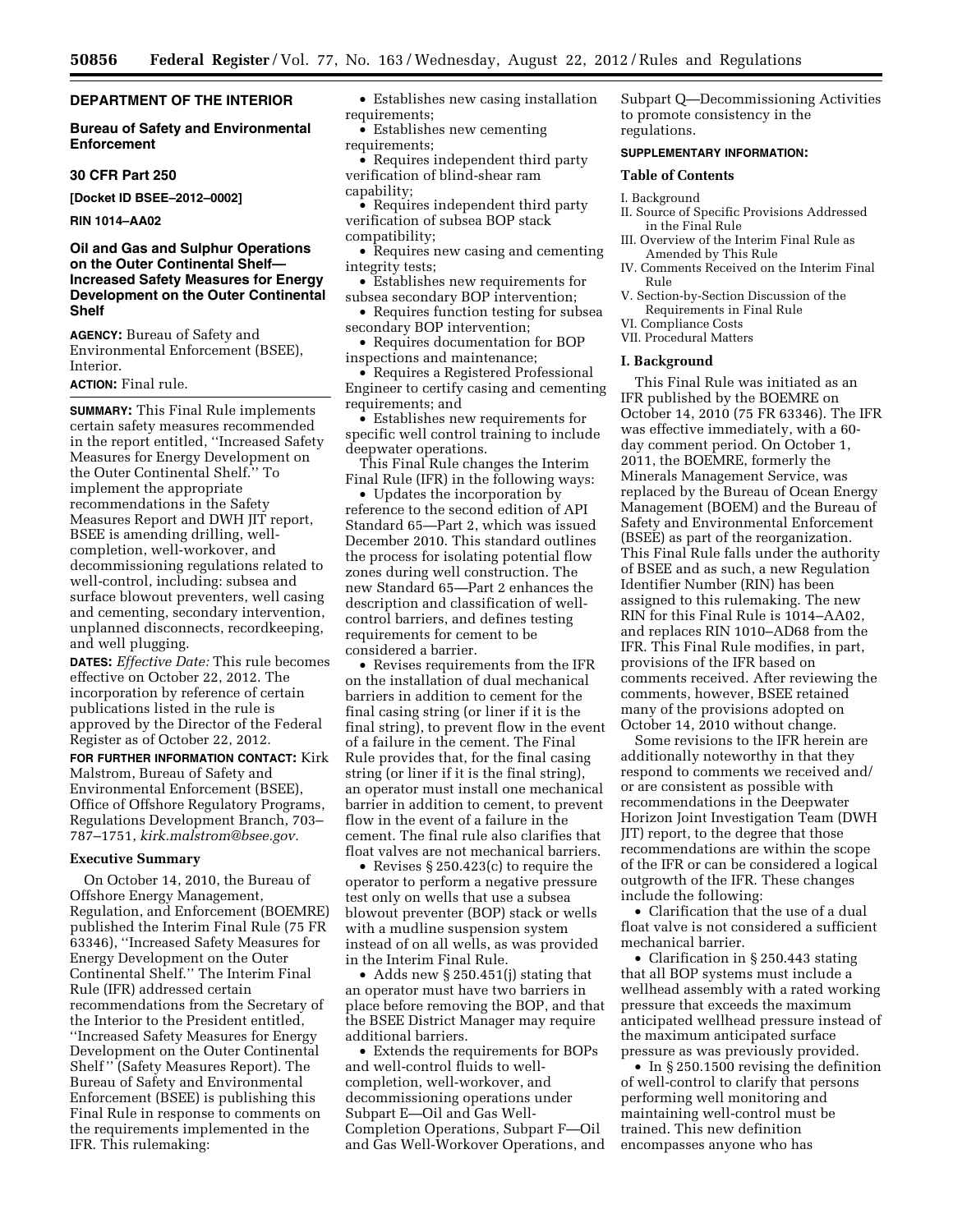responsibility for monitoring the well and/or maintaining the well-control equipment.

This Final Rule is promulgated for the prevention of waste and for the conservation of natural resources of the Outer Continental Shelf (OCS), under the rulemaking authority of the Outer Continental Shelf Lands Act (the Act), 43 U.S.C. 1334.

This rule is based on certain recommendations in the May 27, 2010, report from the Secretary of the Interior to the President entitled, ''Increased Safety Measures for Energy Development on the Outer Continental Shelf'' (Safety Measures Report). The President directed that the Department of the Interior (DOI) develop this report as a result of the Deepwater Horizon event on April 20, 2010. This event, which involved a blowout of the BP Macondo well and an explosion on the Transocean Deepwater Horizon mobile offshore drilling unit (MODU), resulted in the deaths of 11 workers, an oil spill of national significance, and the sinking of the Deepwater Horizon MODU. On June 2, 2010, the Secretary of the Interior directed BOEMRE to adopt the recommendations contained in the

Safety Measures Report and to implement them as soon as possible. As noted in the regulatory impact analysis accompanying this rule, other recommendations will be addressed in other future rulemakings and will be available for public comment. Final Regulatory Impact Analysis for the Final Rule on Increased Safety Measures for Energy Development on the Outer Continental Shelf, RIN 1014–AA02, at 9 (BSEE; March 7, 2012). Similarly, BSEE's actions here are not intended to supplant any actions by BSEE or other authorized government authorities warranted by fact finding or other factual development in other proceedings, including but not limited to those in Multi-District Litigation No. 2179, In Re: Oil Spill by the OIL RIG DEEPWATER HORIZON in the GULF OF MEXICO, on April 2010 (E.D. La.).

#### **II. Source of Specific Provisions Addressed in the Interim Final Rule**

The Safety Measures Report recommended a series of steps designed to improve the safety of offshore oil and gas drilling operations in Federal waters. It outlined a number of specific measures designed to ensure sufficient

redundancy in BOPs, promote well integrity, enhance well-control, and facilitate a culture of safety through operational and personnel management. The IFR addressed both new well bore integrity requirements and well-control equipment requirements. The well bore integrity provisions impose requirements for casing and cementing design and installation, tighter cementing practices, the displacement of kill-weight fluids, and testing of independent well barriers. These new requirements were intended to ensure that additional physical barriers exist in wells to prevent oil and gas from escaping into the environment. These new requirements related to well bore integrity were intended to decrease the likelihood of a loss of well-control. The well-control equipment requirements in the IFR help ensure the BOPs will operate in the event of an emergency and that the Remotely Operated Vehicles (ROVs) are capable of activating the BOPs.

The following provisions in the IFR were identified in the Safety Measures Report as being appropriate to implement through an emergency rulemaking:

| Safety measures report provision                                                                                                                    | Interim final rule citations                                                            |  |  |
|-----------------------------------------------------------------------------------------------------------------------------------------------------|-----------------------------------------------------------------------------------------|--|--|
| Establish deepwater well-control procedure guidelines (safety report   §250.442 What are the requirements for a subsea BOP system?<br>rec. II.A.1). |                                                                                         |  |  |
|                                                                                                                                                     | §250.515 Blowout prevention equipment.                                                  |  |  |
|                                                                                                                                                     | §250.615 Blowout prevention equipment.                                                  |  |  |
|                                                                                                                                                     | §§250.1500 through 250.1510 Subpart O—Well-control and Produc-<br>tion Safety Training. |  |  |
| Establish new fluid displacement procedures (safety report rec. II.A.2)                                                                             | §250.456 What safe practices must the drilling fluid program follow?                    |  |  |
| Develop additional requirements or guidelines for casing installation<br>(safety report rec. II.B.2.6).                                             | §250.423 What are the requirements for pressure testing casing?                         |  |  |

BOEMRE also included the following provision in the IFR from the Safety Measures Report:

| Safety measures report provision                                                                                                          | Interim final rule |  |
|-------------------------------------------------------------------------------------------------------------------------------------------|--------------------|--|
| Enforce tighter primary cementing practices (safety report rec.II.B.3.7) $\S$ 250.415 What must my casing and cementing programs include? |                    |  |

BOEMRE determined that it was appropriate for inclusion in the IFR because it is consistent with the intent of the recommendations in the Safety Measures Report. Tighter requirements for cementing practices increase the safety of offshore oil and gas drilling operations.

Much of the October 14, 2010, **Federal Register** preamble supporting the need for emergency rulemaking procedures also supports retaining these provisions permanently.

#### **III. Overview of the Interim Final Rule as Amended by This Rule**

The primary purpose of this Final Rule is to address comments received, make appropriate revisions, and bring to closure the rulemaking begun by the IFR. Together, the two rules clarify and incorporate safeguards that will decrease the likelihood of a blowout during drilling, completion, workover, and abandonment operations on the OCS. For example, the safeguards address well bore integrity and wellcontrol equipment. In sum, the two rules:

(1) Establish new casing installation requirements;

(2) Establish new cementing requirements;

(3) Require independent third-party verification of blind-shear ram capability;

(4) Require independent third-party verification of subsea BOP stack compatibility;

(5) Require new casing and cementing integrity tests;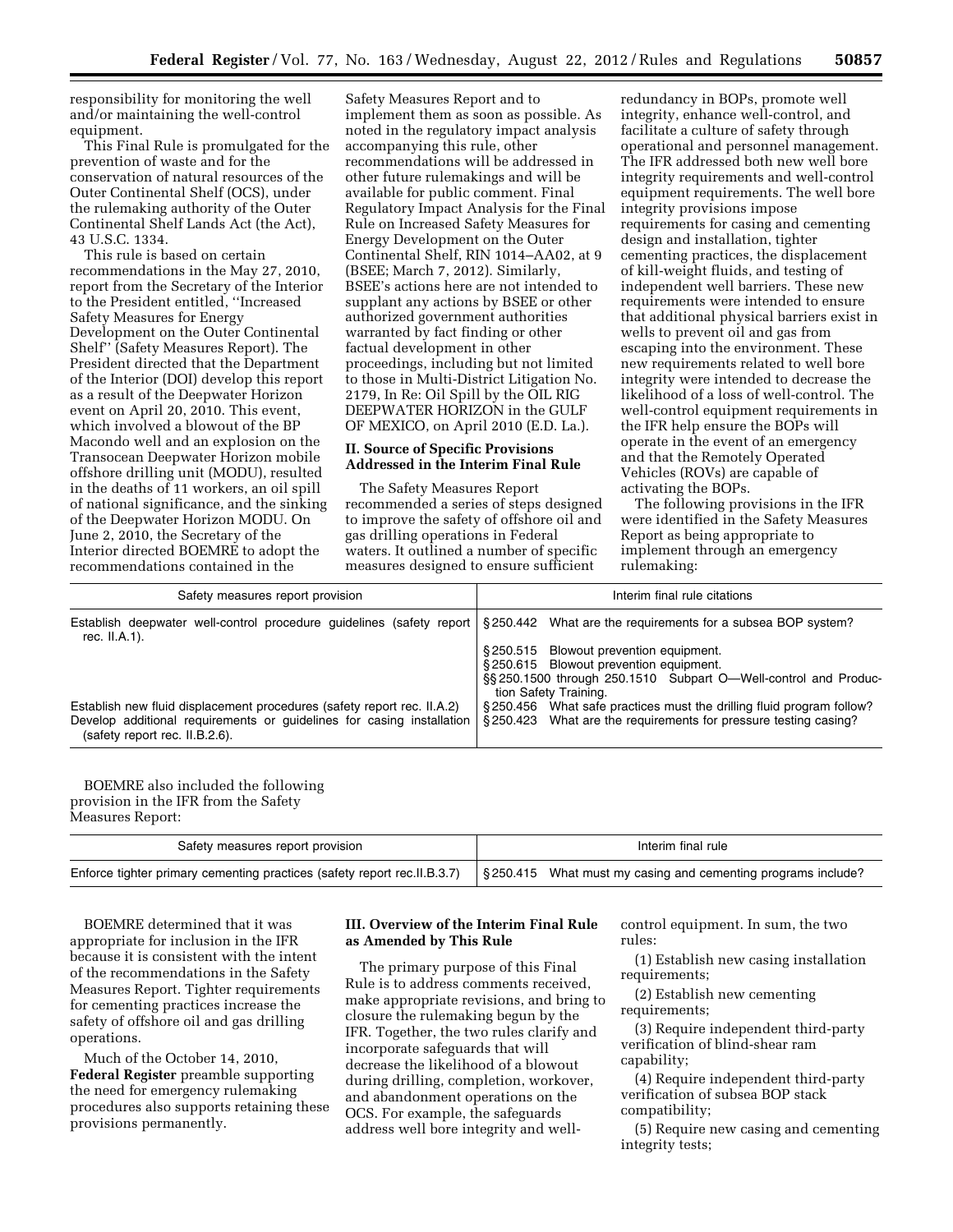(6) Establish new requirements for subsea secondary BOP intervention;

(7) Require function testing for subsea secondary BOP intervention;

(8) Require documentation for BOP inspections and maintenance;

(9) Require a Registered Professional Engineer to certify casing and cementing requirements; and

(10) Establish new requirements for specific well-control training to include deepwater operations.

#### **IV. Comments Received on the Interim Final Rule**

Although the IFR was effective immediately upon publication in the **Federal Register**, the IFR included a request for public comments. BSEE received 38 comments on the IFR. The following table categorizes the commenters:

| Commenter type                                                 | Number of<br>comments |
|----------------------------------------------------------------|-----------------------|
| Oil and Gas Industry/Organiza-<br>Other Non-Government Organi- | 21                    |
| Individuals<br>Government Federal/State                        | 8<br>з                |
|                                                                |                       |

A number of comments included topics that were outside the scope of this rulemaking. Some provided suggestions for future rulemakings; other comments related to the

Deepwater Horizon event, speculating on the causes of the event and suggesting additional changes based on their understanding of that event. While we requested comments on future rulemakings, we are not specifically addressing those comments in this rule; we will however, consider those suggestions in related future rulemakings. To the degree that comments assert that compliance with current rules or standards incorporated by reference may be infeasible in certain situations, and that such provisions need to be revised, BSEE will examine the need to revise its rules. Pending any future revisions of such provisions, persons subject to compliance may seek BSEE approval of either alternative procedures or equipment under § 250.141 or departures from such requirements under § 250.142. In this Final Rule, BSEE only responds to comments that relate directly to this rulemaking. All comments BSEE received on the IFR are available at *[www.regulations.gov](http://www.regulations.gov)* under Docket ID: BSEE–2012–0002.

BSEE received a number of comments asserting that in making the IFR effective immediately upon publication, we did not follow the appropriate rulemaking process as required by the Administrative Procedure Act (APA). BSEE disagrees with these comments. In issuing the IFR, BOEMRE followed procedures authorized under the APA at 5 U.S.C. 553(b) and (d). BOEMRE provided justification in the IFR for not

seeking public comment in advance, and for the immediate effective date. BSEE believes that the justification provided at that time was sufficient and will not repeat that justification here.

In this Final Rule, BSEE is publishing revisions to the IFR based on the comments we received. Analysis of the comments also confirms the agency's earlier conclusions regarding those portions of the IFR that are not modified in this Final Rule. To help organize and present the comments received and the BSEE response to the comments, BSEE has developed 3 separate tables. Except for one issue, the following three tables summarize the comments received, and contain BSEE's response to those comments. (Comments pertaining to the ''should/must'' issue related to § 250.198(a) are addressed in the section-by-section discussion with specific comments being addressed in a separate document included in the Administrative Record.) The first table relates to comments received on specific sections. The second table relates to broader topics and general questions not connected to a specific section. The third table addresses comments regarding the Regulatory Impact Analysis. Following the comment discussions, we include a section-bysection analysis of the Final Rule describing changes we made from the IFR. We do not repeat here the basis and purpose for each of the provisions of the sections retained from the IFR.

| Section-topic                                      | Comment                                                                                                                                                                                                                                                                                                                                                                                                                                                                                                                                                                        | <b>BSEE</b> response                                                                                                                                                                                                                                                                                                                                                                                                                                                                                                                                                                                                                                                                                                                                                                                                              |  |
|----------------------------------------------------|--------------------------------------------------------------------------------------------------------------------------------------------------------------------------------------------------------------------------------------------------------------------------------------------------------------------------------------------------------------------------------------------------------------------------------------------------------------------------------------------------------------------------------------------------------------------------------|-----------------------------------------------------------------------------------------------------------------------------------------------------------------------------------------------------------------------------------------------------------------------------------------------------------------------------------------------------------------------------------------------------------------------------------------------------------------------------------------------------------------------------------------------------------------------------------------------------------------------------------------------------------------------------------------------------------------------------------------------------------------------------------------------------------------------------------|--|
| § 250.198(h)(79)-API Standard 65 2nd edi-<br>tion. | API Standard 65-Part 2, Isolating Potential Flow Zones<br>During Well Construction, Second Edition was pub-<br>lished on December 10, 2010. The Second Edition in-<br>corporates learnings from the Macondo well incident,<br>enhances the description and classification of well-con-<br>trol barriers, and defines testing requirements for ce-<br>ment to be considered a barrier. The Second Edition<br>also revises Annex D into a checklist based on the re-<br>quirements of the document. BOEMRE should update<br>the IFR to incorporate the 2nd Edition by reference. | BSEE has reviewed API Standard 65-Part 2 2nd edition<br>and has determined that it is appropriate to incorporate<br>the latest edition in our regulations.                                                                                                                                                                                                                                                                                                                                                                                                                                                                                                                                                                                                                                                                        |  |
| § 250.198(h)(79)-API Standard 65 2nd edi-<br>tion. | Provide clarification on how API RP 65-2 will be used:<br>will a minimum pre-cementing score be required for<br>each cement job and then evaluated after the job<br>also? (or checklist if using the Second Edition).                                                                                                                                                                                                                                                                                                                                                          | BSEE developed a compliance table, based on API<br>Standard 65-Part 2 (see Table 4) for guidance. This<br>Final Rule does not require operators to use this table;<br>however, the operator may answer the questions in the<br>table, along with the written descriptions where need-<br>ed, or the operator may supply a written description in<br>an alternate format as required in §250.415(f) which is<br>submitted with the APD. If the operator does not sup-<br>ply enough information to confirm compliance, then<br>BSEE may return the permit application for clarifica-<br>tion. BSEE does not plan to use a scoring system; the<br>operator must submit how it evaluated API Standard<br>65 part 2 when designing its cement program. The op-<br>erator is not required to submit a post-cement job eval-<br>uation. |  |
| $\S 250.415(f)$ , $\S 250.416(e)$                  | Will the submittal be with each APD, or once for each rig<br>per year unless changed?                                                                                                                                                                                                                                                                                                                                                                                                                                                                                          | The operator is required to submit the written description<br>of how the best practices in API Standard 65–Part 2<br>were evaluated and the qualifications of the inde-<br>pendent third-party with each APD.                                                                                                                                                                                                                                                                                                                                                                                                                                                                                                                                                                                                                     |  |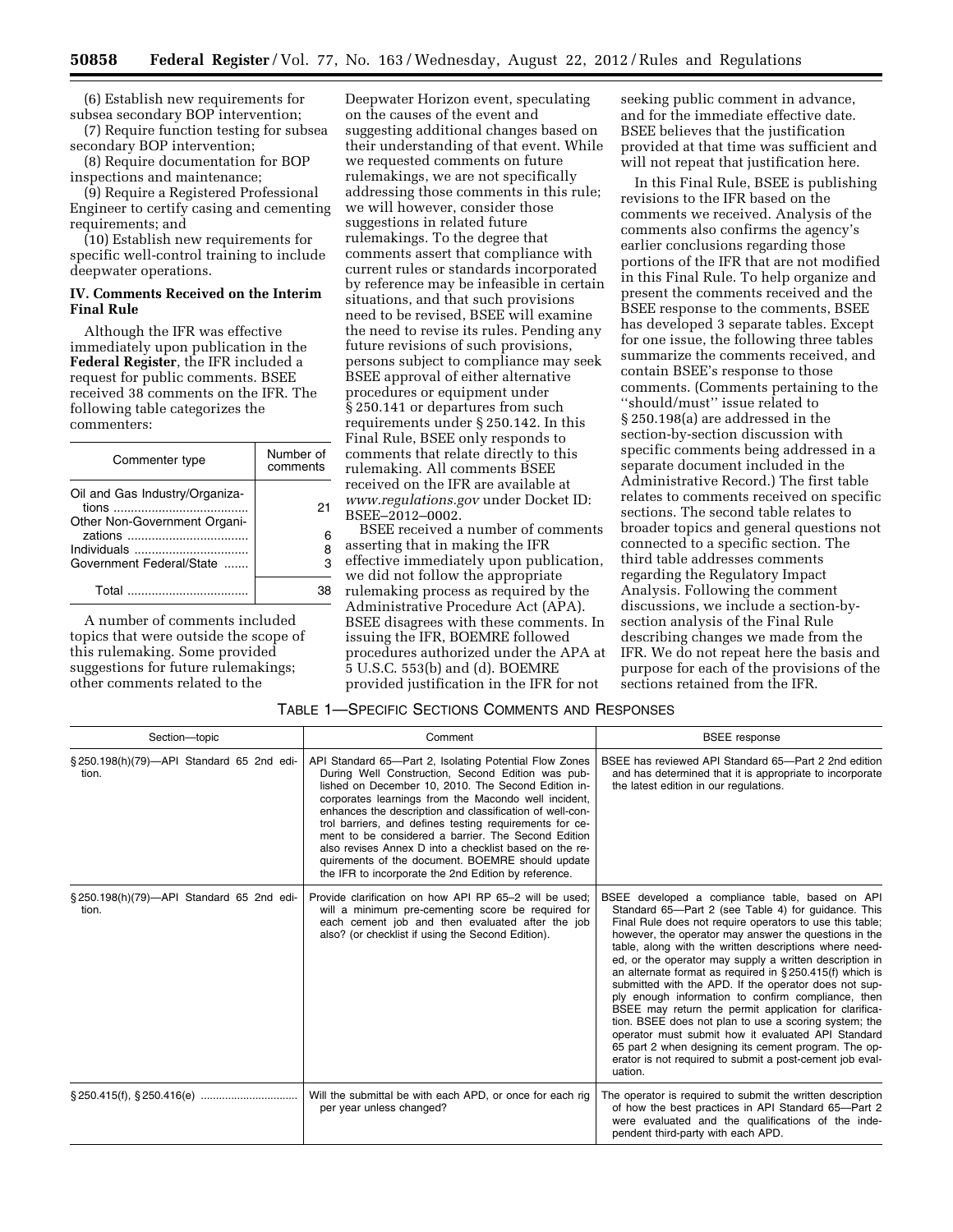| Section-topic | Comment                                                                                                                                                                                                                                                                                                                                                                                                                                                                                                                                                                                                                                                                                                       | <b>BSEE</b> response                                                                                                                                                                                                                                                                                                                                                                 |
|---------------|---------------------------------------------------------------------------------------------------------------------------------------------------------------------------------------------------------------------------------------------------------------------------------------------------------------------------------------------------------------------------------------------------------------------------------------------------------------------------------------------------------------------------------------------------------------------------------------------------------------------------------------------------------------------------------------------------------------|--------------------------------------------------------------------------------------------------------------------------------------------------------------------------------------------------------------------------------------------------------------------------------------------------------------------------------------------------------------------------------------|
|               | Confirm that the schematic of the control system includes<br>location, control system pressure for BOP functions,<br>BOP functions at each control station, and emergency<br>sequence logic. Specifications on other requirements<br>should be clear.                                                                                                                                                                                                                                                                                                                                                                                                                                                         | BSEE agrees that the schematics of the control systems<br>should include these items. The location of control sta-<br>tions are not required to be submitted. While it is crit-<br>ical to have control stations, the actual location of the<br>control stations is not critical.                                                                                                    |
|               | Will there be a standard way to perform shearing calcula-<br>tions for the drill pipe?                                                                                                                                                                                                                                                                                                                                                                                                                                                                                                                                                                                                                        | BSEE does not require a standard method to perform<br>shearing calculations; different manufacturers have dif-<br>ferent methods of calculating shearing requirements.<br>The documentation the operator provides, however,<br>needs to explain and support the methodology used in<br>performing the calculations and arriving at the test re-<br>sults.                            |
|               | Will there be a standard of calculation for the Maximum<br>Anticipated Surface Pressure (MASP)?                                                                                                                                                                                                                                                                                                                                                                                                                                                                                                                                                                                                               | BSEE does not require a standard procedure for MASP<br>or shearing calculations. In §250.413(f), MASP for<br>drilling is defined along with the considerations for cal-<br>culations.                                                                                                                                                                                                |
|               | Will the maximum MASP be the rating of the annulars?                                                                                                                                                                                                                                                                                                                                                                                                                                                                                                                                                                                                                                                          | The MASP for shearing calculations will not be based on<br>the annular rating. There are multiple methods to cal-<br>culate the MASP. It is the responsibility of the operator<br>to select the appropriate method, depending upon the<br>situation.                                                                                                                                 |
|               | Is it a requirement of the deadman to also shear at<br>MASP?                                                                                                                                                                                                                                                                                                                                                                                                                                                                                                                                                                                                                                                  | Yes, the shear rams installed in the BOP must be able to<br>shear drill pipe at MASP.                                                                                                                                                                                                                                                                                                |
|               | If there is a requirement of the deadman to also shear at<br>MASP, what usable volume and pressure should re-<br>main after actuation?                                                                                                                                                                                                                                                                                                                                                                                                                                                                                                                                                                        | BSEE is researching this issue and may address it in fu-<br>ture rulemaking.                                                                                                                                                                                                                                                                                                         |
|               | Please confirm that operators will only be required to<br>demonstrate shearing capacity for drill pipe (which in-<br>cludes workstring and tubing) that is run across the<br>BOP stack and that BHA components, drill collars,<br>HWDP, casing, concentric strings, and lower comple-<br>tion assemblies are excluded from this requirement.                                                                                                                                                                                                                                                                                                                                                                  | BSEE agrees with this comment. We revised §250.416<br>to specifically include workstring and tubing.                                                                                                                                                                                                                                                                                 |
|               | A better requirement would be to demonstrate shearing<br>capacity for drill pipe which includes work-strings and<br>tubing which is run across the BOP stack.                                                                                                                                                                                                                                                                                                                                                                                                                                                                                                                                                 | BSEE revised this section in this Final Rule to include<br>workstring and tubing as drill pipe.                                                                                                                                                                                                                                                                                      |
|               | Shearing capacity with MASP should be modified to<br>shearing capacity with mud hydrostatic pressure plus a<br>conservative shut-in pressure limit set by the operator<br>and contractor where shut-in is transferred from the<br>annular BOP to Ram BOP. At this point increased<br>pressure in the cavity between the pipe rams and an-<br>nular preventer should be eliminated. BOEMRE should<br>request the internal bore pressure shear capacity cal-<br>culation to be provided at the limit of the BOP system<br>and approval contingent upon MASP being less than<br>internal bore pressure limit.                                                                                                    | BSEE requires the operator to design for the case in<br>which blind-shear rams will be exposed to the MASP.<br>BSEE does not agree that we need to request opera-<br>tors to provide the internal bore pressure shear capac-<br>ity calculation. Designing the BOP for the well design<br>and the conditions in which it will be used will ensure<br>that this concern is addressed. |
|               | Modify the requirement for blind-shear rams to reflect the<br>2,500 psi maximum pressure limit when placed above<br>all pipe rams and immediately below the annular on<br>the subsea BOP stack.<br>The proposed new API RP-53 4th Edition states pipe<br>rams must be used when shut-in pressure exceeds<br>2,500 psi. When the blind-shear rams are above all<br>pipe rams in the stack, the well-control sequence<br>would be to shut the annular first and then switch to a<br>pipe ram if the shut-in pressure approaches 2,500 psi.<br>With the blind-shear ram above all pipe rams, it would<br>be nearly impossible for the blind-shear rams to ever<br>experience shut-in pressures approaching MASP. | BSEE disagrees. The operator is required to design for<br>the case in which blind-shear rams are exposed to the<br>MASP. It is possible that this situation may occur and<br>this requirement addresses that possibility.                                                                                                                                                            |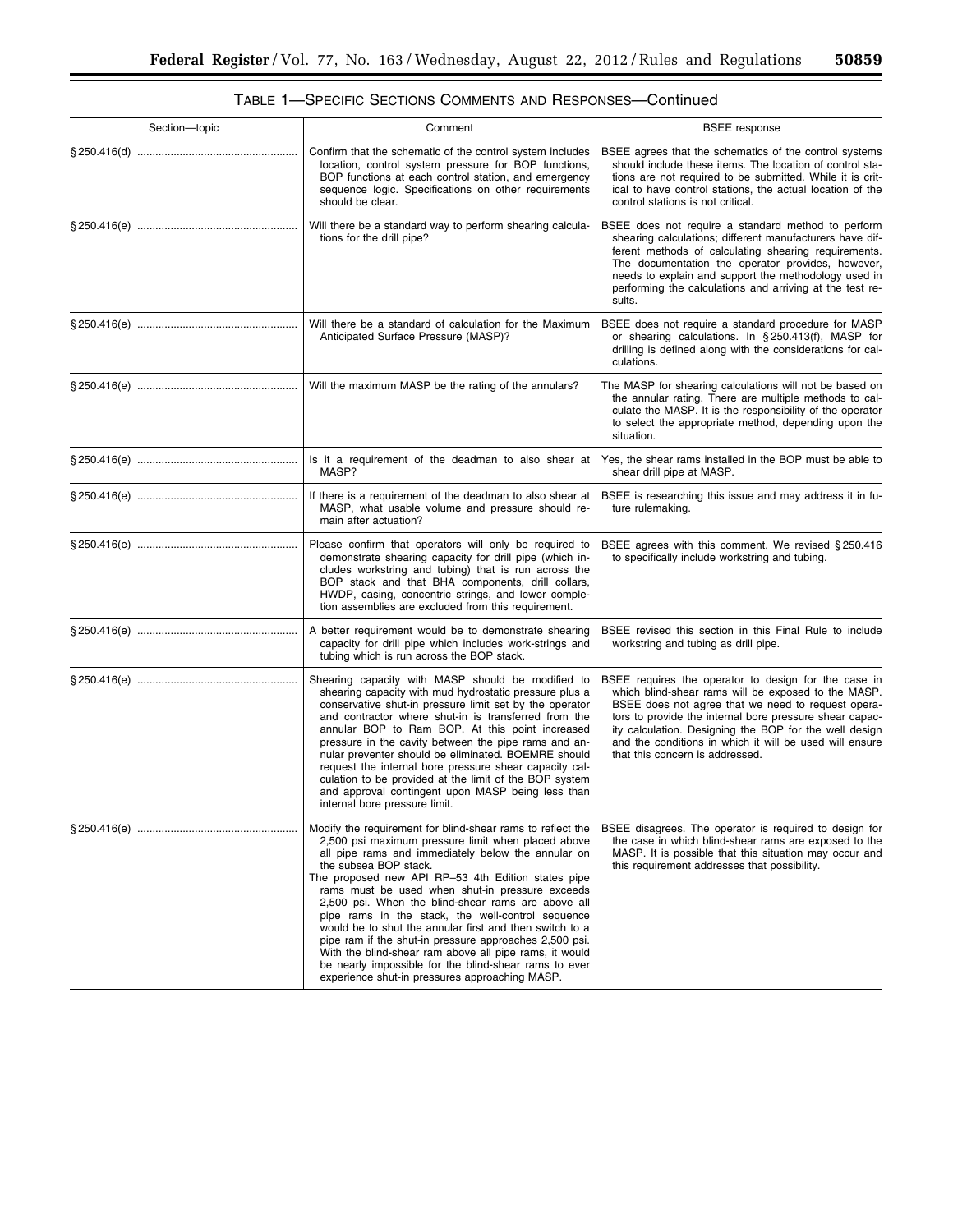| Section-topic | Comment                                                                                                                                                                                                                                                                                                                                                                                                                                                                                                                                                                                                                                                                                                                                                                                                                                                                                                                                                                                                                                                                                                                                               | <b>BSEE</b> response                                                                                                                                                                                                                                                                                                                                                                                                                                                                                                                                                                                                                                                                                                                                                                                                                                                                                                                                  |
|---------------|-------------------------------------------------------------------------------------------------------------------------------------------------------------------------------------------------------------------------------------------------------------------------------------------------------------------------------------------------------------------------------------------------------------------------------------------------------------------------------------------------------------------------------------------------------------------------------------------------------------------------------------------------------------------------------------------------------------------------------------------------------------------------------------------------------------------------------------------------------------------------------------------------------------------------------------------------------------------------------------------------------------------------------------------------------------------------------------------------------------------------------------------------------|-------------------------------------------------------------------------------------------------------------------------------------------------------------------------------------------------------------------------------------------------------------------------------------------------------------------------------------------------------------------------------------------------------------------------------------------------------------------------------------------------------------------------------------------------------------------------------------------------------------------------------------------------------------------------------------------------------------------------------------------------------------------------------------------------------------------------------------------------------------------------------------------------------------------------------------------------------|
|               | 30 CFR 250.416(e) requires independent third-party<br>verification of pipe shearing calculations at MASP for<br>the blind-shear rams in the BOP stack. Prior to the<br>IFR, this item didn't require the independent third-party<br>verification of shear calculations. Prudent operators al-<br>ways do those calculations to (1) comply with the law<br>as it was written and (2) feel comfortable that pipe can<br>be sheared in an emergency. The requirement for<br>independent third-party verification does not make<br>things safer in the GoM. Why cannot BOEMRE regu-<br>lators just have the operators do what was already in<br>the regs? Shear calculations are very straight forward<br>and tend to be conservative by 30 percent when it<br>comes to predicting the hydraulic pressure needed to<br>shear tubulars with MASP at the BOP.                                                                                                                                                                                                                                                                                               | BSEE disagrees with this comment and the Final Rule<br>require<br>independent third-party<br>continues<br>to<br>verification. This requirement ensures that everyone<br>will perform the calculations, not just prudent opera-<br>tors. Third-party verification provides additional and<br>necessary assurance that the blind-shear rams will be<br>able to shear the drill pipe at MASP. The additional re-<br>quirements in this rulemaking are intended to support<br>existing requirements and not replace them.                                                                                                                                                                                                                                                                                                                                                                                                                                 |
|               | The reliability and operability of the BOP can be con-<br>firmed without bringing the entire BOP and Lower Ma-<br>rine Riser Package (LMRP) to surface after each well,<br>by visual inspection of a subsea BOP with an ROV<br>and through a thorough function and pressure testing<br>process. Any regulation that would require the operator<br>to pull the stack to surface, handle the riser, and re-run<br>it introduces more risk to personnel, well bore, and<br>equipment. The proposed new API RP-53, 4th Edition,<br>states: "Section 18.2 Types of Tests. This section ad-<br>dresses the types of tests to be performed and the fre-<br>quency of when those tests are to be performed, real-<br>izing that the BOP can be moved from well-to-well<br>without returning to surface for inspections and testing.<br>For those cases, a visual inspection (by ROV) should<br>be performed. Operability and integrity can be con-<br>firmed by function and pressure testing. In these in-<br>stances, subsequent testing criteria shall apply for test-<br>ing parameters." This approach is safer and the regu-<br>lation must be amended. | BSEE disagrees. The operator must pull the BOP stack<br>to surface and complete a between-well inspection.<br>The required inspection is more thorough than a visual<br>inspection by an ROV and will help ensure the integrity<br>of the BOP stack. As required in $\S 250.446(a)$ , a be-<br>tween well inspection must be performed according to<br>currently incorporated API RP 53, sections 17.10 and<br>18.10, Inspections. The stump test of the subsea BOP<br>before installation was already required under<br>§250.449(b) as it existed before promulgation of the<br>IFR. To conduct a stump test, the BOP must be lo-<br>cated on the surface. The BOP inspection was a rec-<br>ommendation in the Safety Measures Report.                                                                                                                                                                                                               |
|               | 30 CFR 250.416(f) requires that an independent third-<br>party verify that a subsea BOP stack is fit for purpose.<br>Section $250.416(f)(2)$ further requires that the subsea<br>BOP stack has not been compromised or damaged<br>from previous service-no guidance is given on how<br>one is to determine that the subsea BOP hasn't been<br>compromised or damaged.<br>For multi-well projects where it makes senses to hop the<br>BOP stack from well to well, would a successful<br>subsea function test and pressure test be sufficient<br>evidence that the requirement has been met?.<br>This requirement infers that an inspection of the BOP<br>system is required to ensure the system has not been<br>compromised or damaged from previous service.<br>Please confirm that the agency agrees that a subsea<br>BOP system is not compromised or damaged provided<br>it can be function tested and pressure tested in the<br>subsea environment where it will be in operation.<br>Standardized pressure testing in the subsea environ-<br>ment without visual inspection fulfills the requirements<br>of $§$ 250.416(f)(2).                  | BSEE does not specify how the third-party verifies that<br>the BOP has not been compromised or damaged from<br>previous service. As required in $\S 250.446(a)$ , a be-<br>tween-well inspection must be performed according to<br>API RP 53, sections 17.10 and 18.10, Inspections. The<br>requirement to conduct a stump test of the subsea<br>BOP before installation existed before promulgation of<br>the IFR, under $\S 250.449(b)$ . The operator may not hop<br>the BOP stack from well to well and be in compliance<br>with the new provisions of this section or the pre-<br>viously existing requirements under § 250.449(b).<br>In $\S 250.416(f)(2)$ , BSEE does not specify how the third-<br>party verifies that the BOP has not been compromised<br>or damaged from previous service. However, BSEE<br>has requirements for between-well inspections in<br>§250.446(a), and stump testing prior to installation in<br>$§$ 250.449(b). |
|               | If it is mandated that a visual inspection between wells is<br>required then the cost to implement of \$1.2 MM is<br>grossly understated. The cost to pull a BOP for a vis-<br>ual inspection is underestimated. The cost of pulling a<br>subsea BOP for a visual inspection would result in a<br>\$5-\$15 million opportunity cost.                                                                                                                                                                                                                                                                                                                                                                                                                                                                                                                                                                                                                                                                                                                                                                                                                  | The full cost to pull a subsea BOP to the surface fol-<br>lowing an activation of a shear ram or lower marine<br>riser package (LMRP) disconnect (under § 250.451(i))<br>in the benefit-cost analysis is estimated to be \$11.9<br>million dollars. This amount is within the range sug-<br>gested by the commenter. However, the requirement<br>to conduct a visual inspection and test the subsea<br>BOP between wells predated the IFR and was in the<br>previously existing regulation at §250.446(a). Because<br>this requirement is not a new provision, no compliance<br>costs are assigned in the economic analysis.                                                                                                                                                                                                                                                                                                                          |
|               | Third-party verification that the BOP stack has not been<br>compromised or damaged from previous service can<br>be accomplished by successful subsea function and<br>pressure tests without visual inspection. Between well<br>visual inspections of the BOP internal components is<br>not required.                                                                                                                                                                                                                                                                                                                                                                                                                                                                                                                                                                                                                                                                                                                                                                                                                                                  | An independent third-party must confirm that the BOP<br>stack matches the drawings and will operate according<br>to the design. The third-party verification must include<br>verification that:<br>(1) The BOP stack is designed for the specific equipment<br>on the rig and for the specific well design;<br>(2) The BOP stack has not been compromised or dam-<br>aged from previous service;                                                                                                                                                                                                                                                                                                                                                                                                                                                                                                                                                      |

# TABLE 1—SPECIFIC SECTIONS COMMENTS AND RESPONSES—Continued

(2) The BOP stack has not been compromised or damaged from previous service;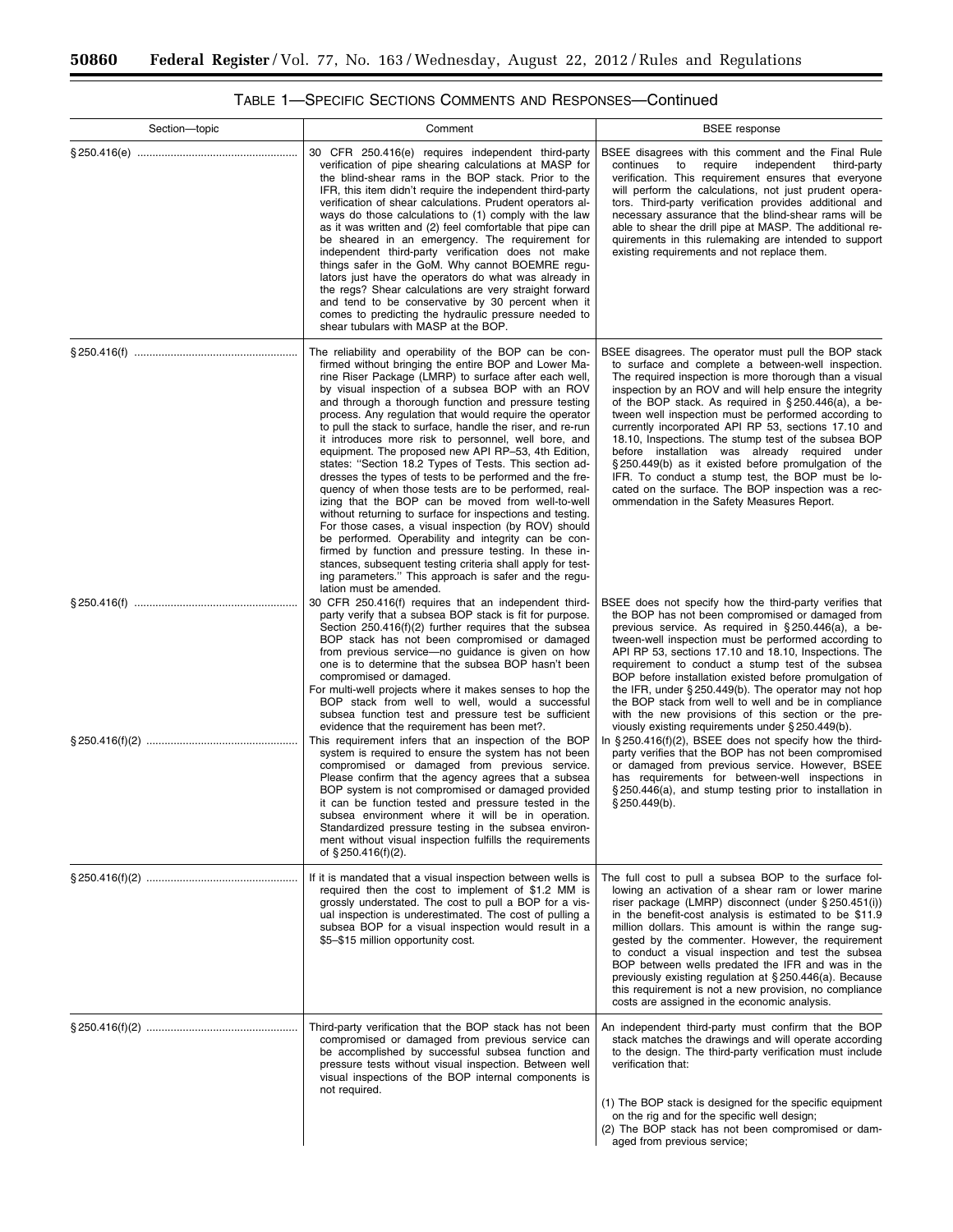| Section-topic                                                                     | Comment                                                                                                                                                                                                                                                                                                                                                                                                                                                                                                                                                                                                                                                                                                                                                                                                                                                                                                                                                                                                                                                                                                                                                                                                                | <b>BSEE</b> response                                                                                                                                                                                                                                                                                                                                                                                                                                                                                                                                                                                                                                                                                                                                                                                                                                                                                                                                                                                                                                                                                                                     |
|-----------------------------------------------------------------------------------|------------------------------------------------------------------------------------------------------------------------------------------------------------------------------------------------------------------------------------------------------------------------------------------------------------------------------------------------------------------------------------------------------------------------------------------------------------------------------------------------------------------------------------------------------------------------------------------------------------------------------------------------------------------------------------------------------------------------------------------------------------------------------------------------------------------------------------------------------------------------------------------------------------------------------------------------------------------------------------------------------------------------------------------------------------------------------------------------------------------------------------------------------------------------------------------------------------------------|------------------------------------------------------------------------------------------------------------------------------------------------------------------------------------------------------------------------------------------------------------------------------------------------------------------------------------------------------------------------------------------------------------------------------------------------------------------------------------------------------------------------------------------------------------------------------------------------------------------------------------------------------------------------------------------------------------------------------------------------------------------------------------------------------------------------------------------------------------------------------------------------------------------------------------------------------------------------------------------------------------------------------------------------------------------------------------------------------------------------------------------|
|                                                                                   |                                                                                                                                                                                                                                                                                                                                                                                                                                                                                                                                                                                                                                                                                                                                                                                                                                                                                                                                                                                                                                                                                                                                                                                                                        | (3) The BOP stack will operate in the conditions in which<br>it will be used.<br>BSEE does not specify how the third-party verifies that<br>the BOP has not been compromised or damaged from<br>previous service. However, BSEE has requirements for<br>between-well inspections in $\S 250.446(a)$ , and stump<br>testing prior to installation in $\S 250.449(b)$ .                                                                                                                                                                                                                                                                                                                                                                                                                                                                                                                                                                                                                                                                                                                                                                    |
| §250.416(g) Qualification for Independent<br>Third Parties.                       | The requirements for independent third parties to con-<br>duct BOP inspections fail to provide globally consistent<br>standards necessary for the lifecycle use of Mobile Off-<br>shore Drilling Units (MODUs) on a global basis. The<br>Interim Rule allows for an API licensed manufacturing,<br>inspection, certification firm; or licensed engineering<br>firm to carry out independent third-party verification of<br>the BOP system, as well as technical classification so-<br>cieties. We recommend that the Interim Rule be<br>amended to only enable organizations with the nec-<br>essary breadth and depth of engineering knowledge,<br>and experience and global reach, and demonstrable<br>freedom from any conflict of interest, such as classi-<br>fication societies, can qualify as 'independent third par-<br>ties'. We believe that owing to the global employment<br>of MODUs, where rigs could be engaged anywhere<br>around the world, only independent technical classi-<br>fication societies have the global reach to ensure con-<br>sistency in inspection and verification of safety critical<br>equipment necessary to ensure the safe operation of<br>an asset throughout its lifecycle. | In response to comments, BSEE removed the option for<br>the independent third-party to be an API-licensed man-<br>ufacturing, inspection, or certification firm in<br>$\S 250.416(g)(1)$ because API does not license such<br>firms.<br>Section 250.416(g)(1) allows registered professional en-<br>gineers, or a technical classification society, or li-<br>censed professional engineering firms to provide the<br>independent third-party verification.<br>Section $250.416(g)(2)(i)$ requires the operator to submit<br>evidence that the registered professional engineers, or<br>a technical classification society, or licensed profes-<br>sional engineering firms or its employees hold appro-<br>priate licenses to perform the verification in the appro-<br>priate jurisdiction, and evidence to demonstrate that<br>the individual, society, or firm has the expertise and<br>experience necessary to perform verifications. BSEE<br>may accept the verification from any firm or person<br>that meets these requirements. We will not require the<br>exclusive use of technical classification societies at this<br>time. |
| § 250.420(a)(6) ………………………………………                                                   | Certification by a professional engineer that there are two<br>independent tested barriers and that the casing and<br>cementing design are appropriate.                                                                                                                                                                                                                                                                                                                                                                                                                                                                                                                                                                                                                                                                                                                                                                                                                                                                                                                                                                                                                                                                | The comment supports the requirements in the IFR.<br>However, BSEE clarified the requirement for the two<br>independent barriers, based on other comments.                                                                                                                                                                                                                                                                                                                                                                                                                                                                                                                                                                                                                                                                                                                                                                                                                                                                                                                                                                               |
| §§ 250.420(a)(6),<br>250.1712(g),<br>and<br>250.1721(h).                          | What is the definition of well-completion activities? This<br>is the first time it has been mentioned that barriers had<br>to be certified by a professional engineer, only casing<br>design and cementing were mentioned in the past.                                                                                                                                                                                                                                                                                                                                                                                                                                                                                                                                                                                                                                                                                                                                                                                                                                                                                                                                                                                 | BSEE<br>clarified<br>certification<br>requirement in<br>the<br>§250.420(a)(6) by removing the term "well-completion<br>activities," because it was redundant in the context of<br>that provision. The two required barriers are part of the<br>casing and cementing design.                                                                                                                                                                                                                                                                                                                                                                                                                                                                                                                                                                                                                                                                                                                                                                                                                                                              |
| §§ 250.420(a)(6),<br>250.1712(g),<br>and<br>250.1721(h).                          | Will BOEMRE still check casing designs based on load<br>cases that are not published? If so, will certified plans<br>be rejected due to design reviews within the agency?<br>Will Agency design reviews be done by Registered<br>Professional Engineers (RPE)? If not, what will be the<br>process for approval when an RPE approved design<br>conflicts with the Agency? Will the Agency mandate a<br>change and take the responsibility for that change?                                                                                                                                                                                                                                                                                                                                                                                                                                                                                                                                                                                                                                                                                                                                                             | There are multiple ways to calculate the load cases. The<br>operator must ensure the well design and calculations<br>are appropriate for the purpose for which it is intended<br>under expected wellbore conditions. BSEE engineers<br>will conduct the design reviews. Any issues will be re-<br>solved with the operator on a case-by-case basis.                                                                                                                                                                                                                                                                                                                                                                                                                                                                                                                                                                                                                                                                                                                                                                                      |
| §§ 250.420(a)(6),<br>$250.1712(g)$ ,<br>and<br>250.1721(h) Professional Engineer. | Liabilities that will be placed onto a "Professional Engi-<br>neer" are an issue. The PE approach demands that<br>the PE is intimately involved in all aspects of the de-<br>sign and also in primary communication as the well is<br>drilled and small variations in the plan are made or<br>happen. All liability for the well must remain with the<br>operator without any "dilution" to a PE, although re-<br>view by a PE or other "independent and reputable"<br>third-party is totally appropriate.                                                                                                                                                                                                                                                                                                                                                                                                                                                                                                                                                                                                                                                                                                             | The intent of the PE certification is to ensure that all<br>plans are consistent with standard engineering prac-<br>tices. To add to safety assurances, BSEE included lan-<br>guage in §250.420(a)(6) that the Professional Engi-<br>neer be involved in the design process. Such person<br>must be included in the design process so that he or<br>she is familiar enough with the final design to make<br>the required certification. Under $\S 250.146(c)$ , persons<br>actually performing an activity on a lease to which a<br>regulatory obligation applies are jointly and severally<br>responsible for compliance. Such third person respon-<br>sibility does not eliminate or dilute the operator's re-<br>sponsibilities for a well.                                                                                                                                                                                                                                                                                                                                                                                           |
| §§ 250.420(a)(6),<br>$250.1712(g)$ ,<br>and<br>250.1721(h) Professional Engineer. | Can the required "registered professional engineer" be a<br>company employee?                                                                                                                                                                                                                                                                                                                                                                                                                                                                                                                                                                                                                                                                                                                                                                                                                                                                                                                                                                                                                                                                                                                                          | Yes, the registered professional engineer can be a com-<br>pany employee.                                                                                                                                                                                                                                                                                                                                                                                                                                                                                                                                                                                                                                                                                                                                                                                                                                                                                                                                                                                                                                                                |
| §§ 250.420(a)(6),<br>$250.1712(g)$ ,<br>and<br>250.1721(h) Professional Engineer. | Require that all certifications needed by a Registered<br>Professional Engineer be done by a Registered Pro-<br>fessional Petroleum Engineer. It makes no sense at all<br>to utilize any PE. If so, at least require a BS in Petro-<br>leum Engineering. There is no specification to deter-<br>mine how any Registered Professional Engineer is<br>"capable of reviewing and certifying that the $* * *$ is<br>appropriate for the purpose for which it is intended<br>under expected wellbore conditions."                                                                                                                                                                                                                                                                                                                                                                                                                                                                                                                                                                                                                                                                                                           | BSEE disagrees that the professional engineer must be<br>a petroleum engineer; a professional engineer with an-<br>other background who has expertise and experience in<br>well design will be capable of certifying these plans.<br>The expectation is that a licensed professional engi-<br>neer will NOT certify anything outside of their area of<br>expertise. However, in response to the commenter's<br>concern, this Final Rule adds an expertise and experi-<br>ence requirement for the person performing the certifi-<br>cation.                                                                                                                                                                                                                                                                                                                                                                                                                                                                                                                                                                                              |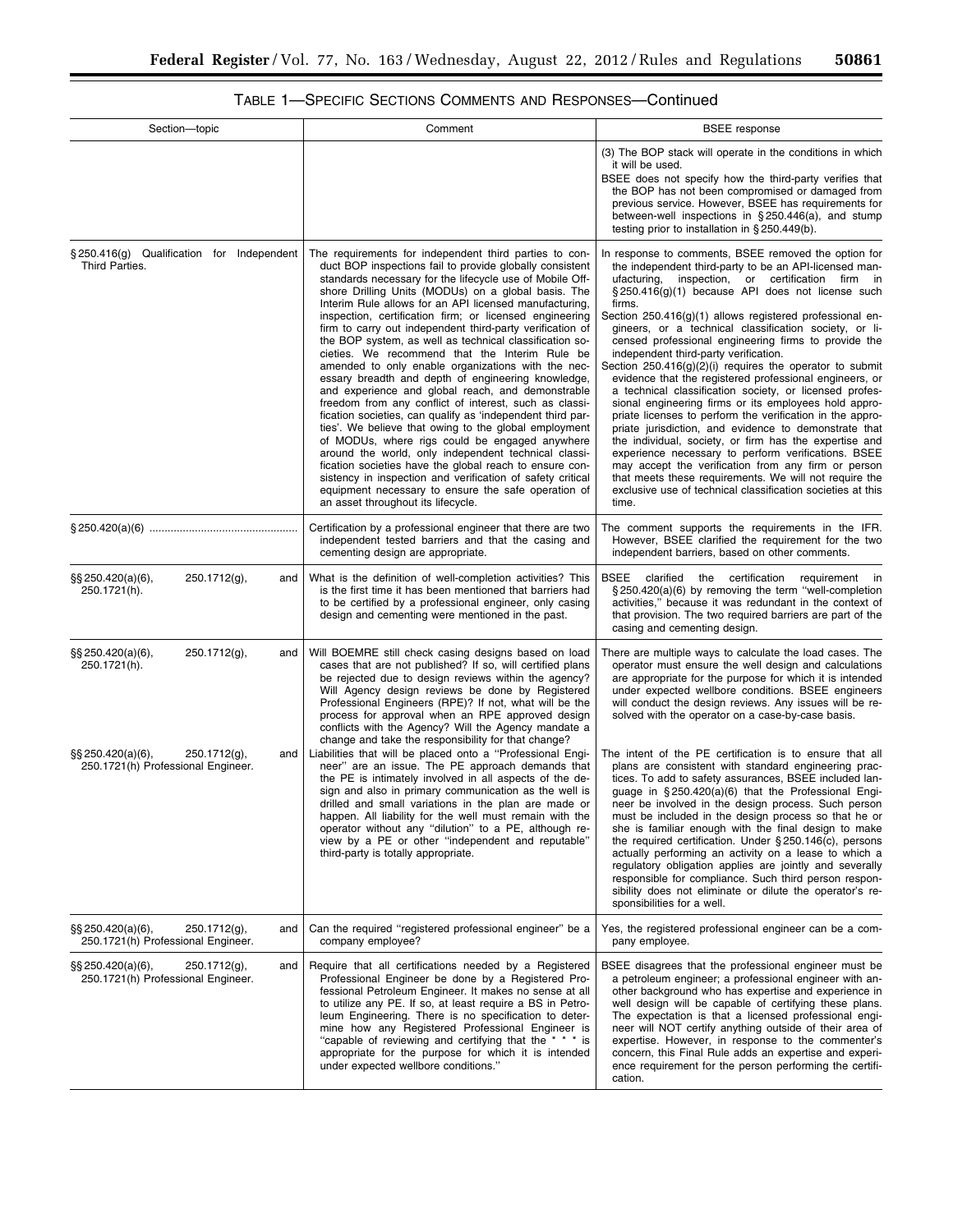| Section-topic                         |                 |     | Comment                                                                                                                                                                                                                                                                                                                                                                                                                                                                                                                                                                                                                                                                                                                                                                                                                                                                                                                                                                                                                                                                                                                                                                                                                                                                                                                                                                                                                                                                                                                                                                                                                                                                                          | <b>BSEE</b> response                                                                                                                                                                                                                                                                                                                                                                                                                                                                                                                                                                                                                                                                                                                                                                                                                                                                                                                                                                                                                                                                                |  |
|---------------------------------------|-----------------|-----|--------------------------------------------------------------------------------------------------------------------------------------------------------------------------------------------------------------------------------------------------------------------------------------------------------------------------------------------------------------------------------------------------------------------------------------------------------------------------------------------------------------------------------------------------------------------------------------------------------------------------------------------------------------------------------------------------------------------------------------------------------------------------------------------------------------------------------------------------------------------------------------------------------------------------------------------------------------------------------------------------------------------------------------------------------------------------------------------------------------------------------------------------------------------------------------------------------------------------------------------------------------------------------------------------------------------------------------------------------------------------------------------------------------------------------------------------------------------------------------------------------------------------------------------------------------------------------------------------------------------------------------------------------------------------------------------------|-----------------------------------------------------------------------------------------------------------------------------------------------------------------------------------------------------------------------------------------------------------------------------------------------------------------------------------------------------------------------------------------------------------------------------------------------------------------------------------------------------------------------------------------------------------------------------------------------------------------------------------------------------------------------------------------------------------------------------------------------------------------------------------------------------------------------------------------------------------------------------------------------------------------------------------------------------------------------------------------------------------------------------------------------------------------------------------------------------|--|
| $\S\S 250.420(a)(6),$<br>250.1721(h). | $250.1712(g)$ , | and | The intent of Congress and the Act does not appear to<br>be complied with by the proposed rule. The use of a<br>registered Professional Engineer to certify casing and<br>cementing programs when "The Registered Profes-<br>sional Engineer must be registered in a State of the<br>United States but does not have to be a specific dis-<br>cipline" does not appear to comply with the allowance<br>for coordination with local Coastal Affected Zone<br>States to have input. Two deficiencies are apparent.<br>One is a licensed professional engineer should not be<br>certifying anything that he is not competent to certify<br>due to his education, training and experience. The sec-<br>ond is that the engineer should be licensed in the<br>Coastal Zone Affected State due to the differences that<br>occur in licensing requirements. Some states are more<br>liberal than others in the exemptions allowed and the<br>requirements for discipline specific engineering licen-<br>sure. If Texas wants to allow a higher risk then Texas<br>offshore Coastal Affected Zones should be the only<br>zones that are allowed to have such higher risk to be<br>taken. If Louisiana or Mississippi want to be more re-<br>strictive then their offshore waters should be more re-<br>strictive. This seems to be the intent of the Coastal<br>Zone Affected State language in the federal statutes.<br>As currently proposed a licensed engineer from the<br>state of minimum requirements can be selected.                                                                                                                                                                            | The certification requirement is intended to ensure that<br>all operators meet basic standards for their cement<br>and casing. This requirement for PE certification is a<br>substantial improvement compared to previous rules in<br>which a certification was not mandatory. The final rule<br>has added a provision to assure that a licensed profes-<br>sional will NOT certify anything outside of his or her<br>area of expertise and experience. Because OCS<br>projects occur offshore from several states, a company<br>may want to use the same PE regardless of the loca-<br>tion of any given well. Furthermore, the certification re-<br>quirement applies uniformly to any project in Federal<br>waters. Under these conditions, the certification stand-<br>ard combined with the liabilities associated with certifi-<br>cation of a plan effectively address certification con-<br>cerns. Also, States with approved coastal management<br>programs have adequate opportunities to express their<br>concerns about specific projects under other provisions<br>of the regulations. |  |
| §§ 250.420(a)(6),<br>250.1721(h).     | 250.1712(g),    | and | BOEMRE now requires a Registered Professional Engi-<br>neer to certify a number of well design aspects includ-<br>ing: casing and cementing design, independent well<br>barriers, and abandonment design. This is a new, im-<br>portant requirement. BOEMRE does not, however, re-<br>quire that the engineer be certified as a Registered<br>Professional Engineer in any particular engineering<br>discipline. This creates the possibility that a Profes-<br>sional Engineer, with little or no experience with oil and<br>gas well design, drilling operations or well pressure<br>control could be certifying these designs. For example,<br>BOEMRE's rule would allow an electrical engineer to<br>certify a well design that may have no expertise or ex-<br>perience on offshore well construction design. We rec-<br>ommend that the Registered Professional Engineer re-<br>quirement be limited to the discipline of Petroleum En-<br>gineering, and/or a Registered Professional Engineer<br>in any engineering discipline that has more years of<br>experience designing and drilling offshore wells. We<br>agree that Registered Professional Engineers have the<br>technical capability to assimilate the knowledge to cer-<br>tify well construction methods over a period of time,<br>but only the Registered Professional Petroleum Engi-<br>neer is actually tested on well casing, cementing, bar-<br>riers and other well construction design and safety<br>issues. Other engineering disciplines require on-the-job<br>training and experience to expand their expertise and<br>apply their engineering credentials to offshore well<br>construction design certification. | BSEE disagrees that the professional engineer must be<br>a petroleum engineer; a professional engineer with an-<br>other background who has experience in well design<br>will be capable of certifying these plans. In response to<br>commenters' concerns, we have added an expertise<br>and experience requirement for the certifying person. It<br>is the operator's responsibility to ensure that the Reg-<br>istered Professional Engineer is qualified and com-<br>petent to perform the work and has the necessary ex-<br>pertise and experience. The expectation is that a li-<br>censed professional engineer will NOT certify anything<br>outside of his or her area of expertise. The operator<br>certainly has a strong incentive to assure that the pro-<br>fessional engineer is competent because the operator<br>is responsible for the activities on the lease and the<br>consequences thereof.                                                                                                                                                                                    |  |
|                                       |                 |     | 30 CFR 250.420(a)(6) requires that a Registered Profes-<br>sional Engineer certify barriers across each flow path<br>and that a well's casing and cementing design is fit for<br>its intended purpose under expected wellbore condi-<br>tions. There are RPE's whose area of expertise isn't<br>well design or construction. There are very few drilling<br>and completion engineers with both sufficient expertise<br>to make the required assessment and a PE license.<br>What in this requirement makes operations in the GoM<br>safer? Does BOEMRE plan to consider changing this<br>requirement to expand the number of truly qualified<br>people who can accurately assess this situation? What<br>will eventually be the right standard for the certifying<br>authority?                                                                                                                                                                                                                                                                                                                                                                                                                                                                                                                                                                                                                                                                                                                                                                                                                                                                                                                  | Requiring a Registered Professional Engineer's certifi-<br>cation helps to ensure that the casing and cementing<br>design meets accepted industry design standards. The<br>expectation is that licensed professional engineers will<br>NOT certify anything outside of their area of expertise.<br>In response to this comment, this Final Rule does ex-<br>pand the persons who can make the required certifi-<br>cation if they are registered and have the requisite ex-<br>pertise and experience.                                                                                                                                                                                                                                                                                                                                                                                                                                                                                                                                                                                              |  |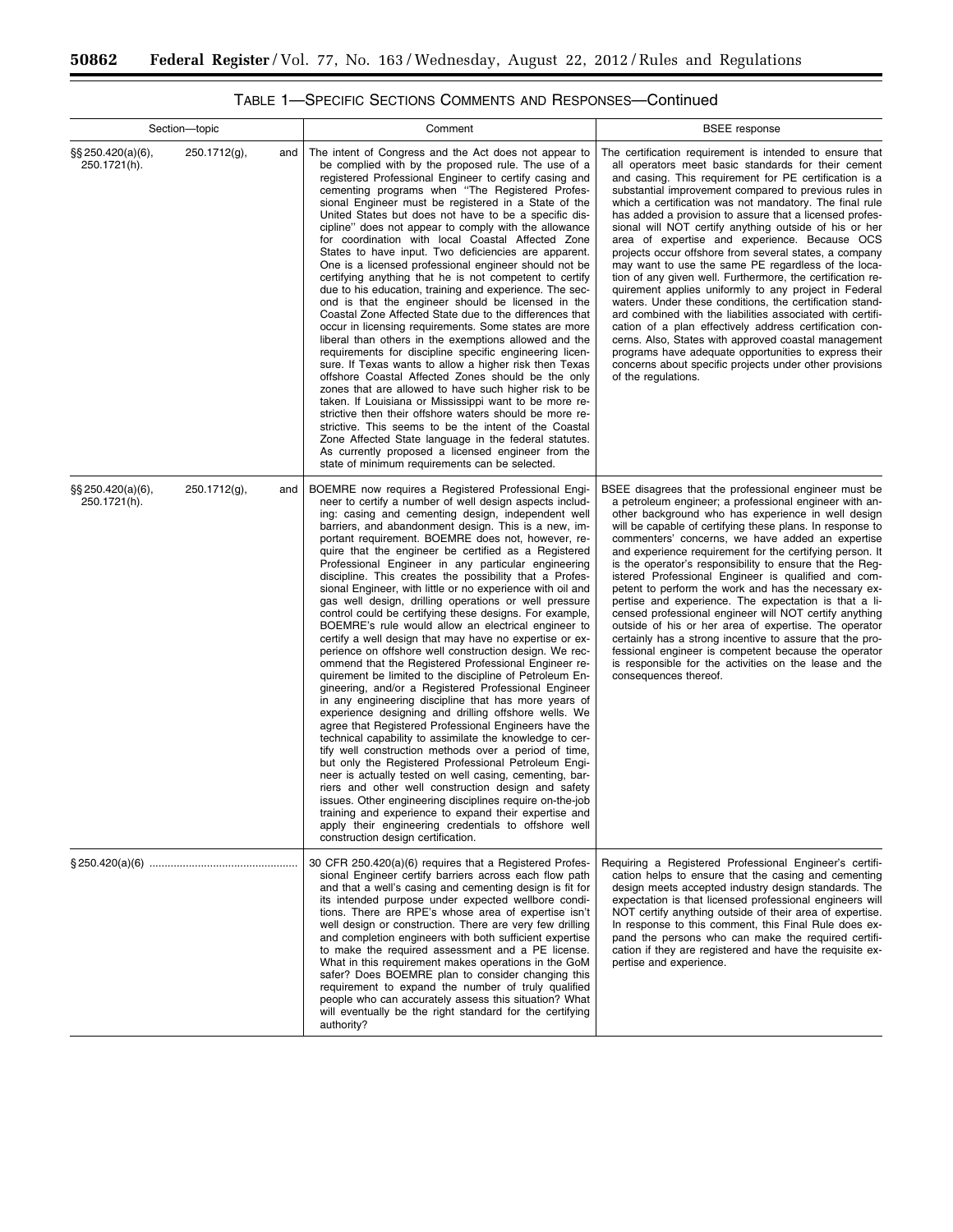| <b>TABLE 1—SPECIFIC SECTIONS COMMENTS AND RESPONSES—Continued</b> |  |  |  |  |  |
|-------------------------------------------------------------------|--|--|--|--|--|
|-------------------------------------------------------------------|--|--|--|--|--|

| Section-topic                                               | Comment                                                                                                                                                                                                                                                                                                                                                                                                                                                                                                                                                                                                                                                                                                                                                                                                                                                                                                                                                           | <b>BSEE</b> response                                                                                                                                                                                                                                                                                                                                                                                                                                                                                                                                                                                                                                                                                                                                                                                                                                                                                                                                                                                                                                                                                                                                                                                                                                                                    |
|-------------------------------------------------------------|-------------------------------------------------------------------------------------------------------------------------------------------------------------------------------------------------------------------------------------------------------------------------------------------------------------------------------------------------------------------------------------------------------------------------------------------------------------------------------------------------------------------------------------------------------------------------------------------------------------------------------------------------------------------------------------------------------------------------------------------------------------------------------------------------------------------------------------------------------------------------------------------------------------------------------------------------------------------|-----------------------------------------------------------------------------------------------------------------------------------------------------------------------------------------------------------------------------------------------------------------------------------------------------------------------------------------------------------------------------------------------------------------------------------------------------------------------------------------------------------------------------------------------------------------------------------------------------------------------------------------------------------------------------------------------------------------------------------------------------------------------------------------------------------------------------------------------------------------------------------------------------------------------------------------------------------------------------------------------------------------------------------------------------------------------------------------------------------------------------------------------------------------------------------------------------------------------------------------------------------------------------------------|
| $\S$ \$250.420(a)(6),<br>250.1712(g)<br>and<br>250.1721(h). | The description of "flow path" would be improved by<br>commenting on examples and/or by providing a defini-<br>tion and not including potential paths, i.e., previously<br>verified or tested mechanical barriers are accepted<br>without retest. Flow paths in the broadest terms would<br>include annular seal assemblies which may not be ac-<br>cessible on existing wells. The assumption that all cas-<br>ing strings can be cut and pulled would result in ex-<br>ceptions in the majority of cases and would introduce a<br>health and safety risk to operating personnel and<br>equipment currently not present.                                                                                                                                                                                                                                                                                                                                         | BSEE revised the regulatory text in $\S 250.420(b)(3)$ to in-<br>clude an example of barriers for the annular flow path<br>and for the final casing string or liner. Once an oper-<br>ator performs a negative test on a barrier, the operator<br>does not have to retest it unless that barrier is altered<br>or modified. Also, see the subsequent comment re-<br>sponses that address the flow paths to which the bar-<br>rier requirements apply.                                                                                                                                                                                                                                                                                                                                                                                                                                                                                                                                                                                                                                                                                                                                                                                                                                   |
|                                                             | Will BOEMRE still check casing designs based on load<br>cases that are not published? If so, will certified plans<br>be rejected due to design reviews within the agency?                                                                                                                                                                                                                                                                                                                                                                                                                                                                                                                                                                                                                                                                                                                                                                                         | BSEE engineers will check casing designs. BSEE will re-<br>solve any differences with the operator on a case-by-<br>case basis.                                                                                                                                                                                                                                                                                                                                                                                                                                                                                                                                                                                                                                                                                                                                                                                                                                                                                                                                                                                                                                                                                                                                                         |
|                                                             | BOEMRE has not provided specific guidance on what<br>aspects of casing and cementing designs must be ini-<br>tially certified or guidance on triggers which would<br>cause a plan to be recertified for continuance of oper-<br>ations. The Offshore Operators' Committee OOC pro-<br>vided those triggers to BOEMRE on October 12, 2010,<br>and requests they be accepted as the only triggers for<br>plan certification. Currently, the BOEMRE is incon-<br>sistent in their requests for recertification and fearful of<br>approving minor changes that have no effect on safety.<br>Further, delays to operations resulting in additional<br>operational exposure and safety risk are to be ex-<br>pected when the Agency requires arbitrary recertifi-<br>cation when simple changes are required. The require-<br>ment for an RPE review for OCS operations may be-<br>come a bottleneck if this requirement becomes a<br>standard for all U.S. operations. | While the list provided by the commenter contained<br>some good examples, it is not comprehensive. If an<br>activity triggers the need for a revised permit or an<br>APM, then the Registered Professional Engineer must<br>recertify the design. BSEE is working to improve con-<br>sistency among the District Offices.                                                                                                                                                                                                                                                                                                                                                                                                                                                                                                                                                                                                                                                                                                                                                                                                                                                                                                                                                               |
|                                                             | Add clarification to the dual mechanical barrier require-<br>ment to ensure the barriers are installed within the<br>casing string and does not apply to mechanical bar-<br>riers that seal the annulus between casings or be-<br>tween casing and wellhead. Acceptable barriers for<br>annuli shall include at least one mechanical barrier in<br>the wellhead and cement across and above hydro-<br>carbon zones. Placement of cement can be validated<br>by return volume, hydrostatic lift pressure or cased<br>hole logging methods.<br>Industry best practices do not consider dual float valves<br>to be two separate mechanical barriers because they<br>cannot be tested independently and because they are<br>not designed to be gas-tight barriers. This regulation<br>does not achieve the safety objectives of the Drilling<br><b>Safety Rule</b>                                                                                                    | In response, this Final Rule revises $\S 250.420(b)(3)$ to<br>provide that for the final casing string (or liner if it is<br>the final string), an operator must install one mechan-<br>ical barrier, in addition to cement, to prevent flow in the<br>event of a failure in the cement. In response to the<br>comment, we also clarify that a dual float valve, by<br>itself, is not considered a mechanical barrier. The ap-<br>propriate BSEE District Manager may approve alter-<br>natives.                                                                                                                                                                                                                                                                                                                                                                                                                                                                                                                                                                                                                                                                                                                                                                                        |
|                                                             | Does the dual mechanical barrier requirement apply to<br>just the inside of the casing or to both the inside and<br>annulus flow paths? Our interpretation is the inside of<br>the casing. It is also not clear when these dual barriers<br>are required.                                                                                                                                                                                                                                                                                                                                                                                                                                                                                                                                                                                                                                                                                                         | BSEE revised the regulatory text at $\S 250.420(b)(3)$ to<br>clarify the requirement that two independent barriers<br>are required in each annular flow path (examples in-<br>clude, but are not limited to, primary cement job and<br>seal assembly) and for the final casing string or liner.<br>The appropriate BSEE District Manager may approve                                                                                                                                                                                                                                                                                                                                                                                                                                                                                                                                                                                                                                                                                                                                                                                                                                                                                                                                    |
| $\S$ \$250.420(b)(3),<br>250.1712(g)<br>and<br>250.1721(h). | The incorporation by reference of API RP 65-2 in<br>§250.415(f) includes a definition of a mechanical bar-<br>rier. This either confuses or contradicts the use of the<br>"mechanical<br>barrier"<br>in<br>sections<br>phrase<br>$\S$ \$250.420(b)(3), 250.1712(g) and 250.1712(h). The<br>description of a "seal achieved by mechanical means<br>between two casing strings or a casing string and the<br>borehole" would not be possible regarding an existing<br>well, specifically for the temporary or permanent aban-<br>donment, and does not include seals that are not in an<br>annulus. Question: Do cast iron bridge plugs and re-<br>tainers/packers without tubing installed meet the re-<br>quirement for mechanical barriers?                                                                                                                                                                                                                      | alternatives.<br>BSEE revised the language in $\S 250.420(b)(3)$ to clarify<br>that the operator must install two independent barriers<br>to prevent flow in the event of a failure in the cement,<br>and clarified that a dual float valve is not considered a<br>barrier. The appropriate BSEE District Manager may<br>approve alternative options. BSEE revised the lan-<br>guage in $\S$ 250.1712 and 250.1721 to clarify the re-<br>quirements. For wells being permanently abandoned<br>and wellhead removed, the PE needs to certify that<br>there are two independent barriers in the center<br>wellbore and the annuli are isolated per the regulations<br>at $\S 250.1715$ . If the wellhead is being left in place for<br>the production string, the registered PE must certify<br>two independent barriers in the center wellbore and<br>the annuli. The registered PE may not certify work that<br>was previously performed; the registered PE must only<br>certify the work to be performed under the permit sub-<br>mitted. A cast iron bridge plug is an option as a me-<br>chanical barrier. With regard to the question of using<br>retainers/packers to meet the requirement for mechan-<br>ical barriers, evaluation will be conducted on a case-<br>by-case basis. |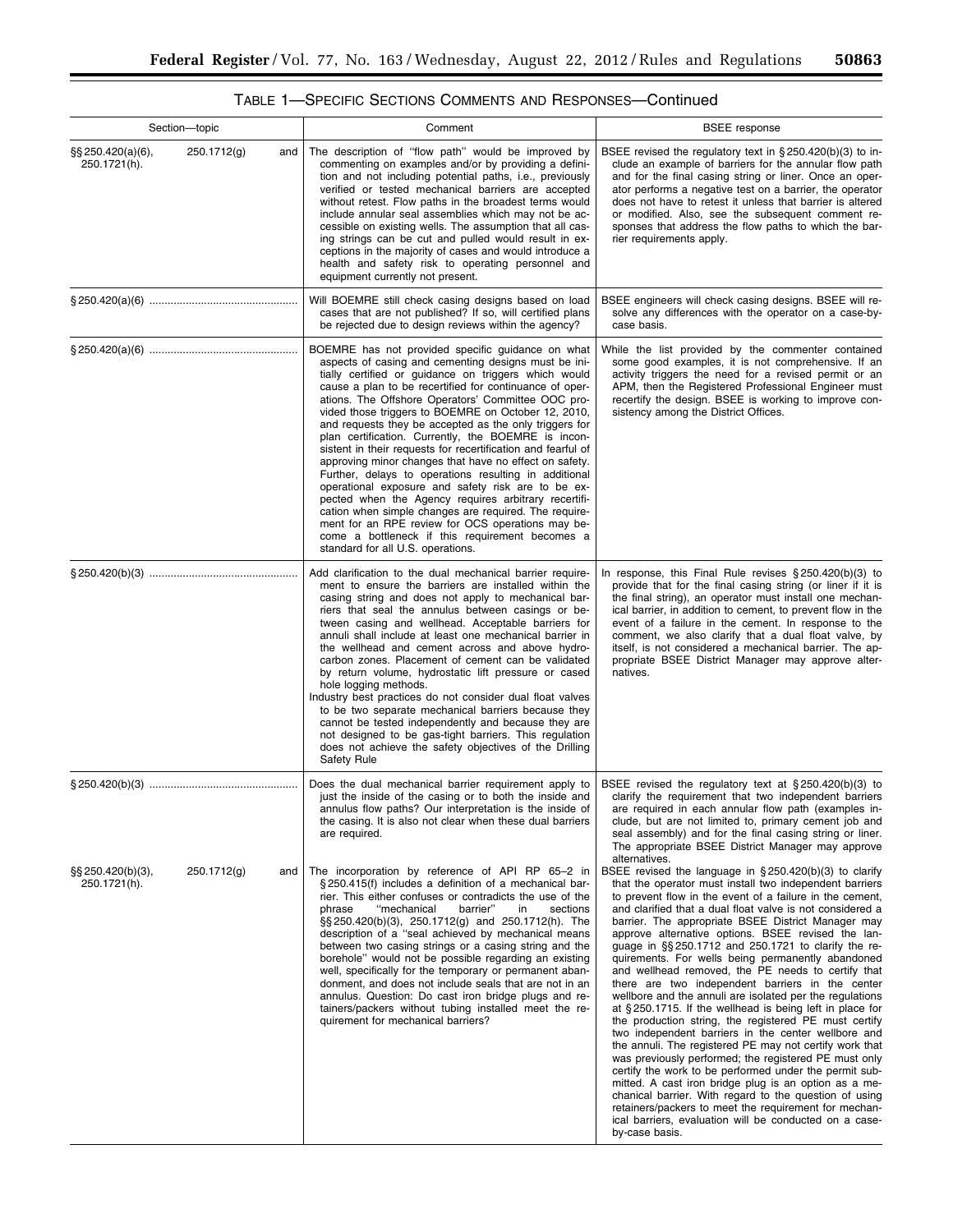| Section-topic                     | Comment                                                                                                                                                                                                                                                                                                                                                                                                                                                                                                                                                                                                                                                                                                                                                                                                                                                                                                   | <b>BSEE</b> response                                                                                                                                                                                                                                                                                                                                                                                                                                                                                                                                                                                                                                   |
|-----------------------------------|-----------------------------------------------------------------------------------------------------------------------------------------------------------------------------------------------------------------------------------------------------------------------------------------------------------------------------------------------------------------------------------------------------------------------------------------------------------------------------------------------------------------------------------------------------------------------------------------------------------------------------------------------------------------------------------------------------------------------------------------------------------------------------------------------------------------------------------------------------------------------------------------------------------|--------------------------------------------------------------------------------------------------------------------------------------------------------------------------------------------------------------------------------------------------------------------------------------------------------------------------------------------------------------------------------------------------------------------------------------------------------------------------------------------------------------------------------------------------------------------------------------------------------------------------------------------------------|
|                                   | The rules seem to encourage use of devices described<br>in Section 3 of RP 65, some of which have never been<br>used in deepwater and are in fact of dubious utility. It<br>is agreed that more stringent cementing practices are<br>in order, but these proposed rules are too confusing to<br>serve this purpose. This section needs to be revisited<br>and specific, practical, recommended practices set out.                                                                                                                                                                                                                                                                                                                                                                                                                                                                                         | BSEE revised this section in the Final Rule to clarify the<br>requirement of two independent barriers, and also<br>clarified that a dual float valve is not considered a me-<br>chanical barrier. The BSEE District Manager may ap-<br>prove alternatives.                                                                                                                                                                                                                                                                                                                                                                                             |
|                                   | 30 CFR 250.420(c) requires that cement attain 500 psi<br>compressive strength prior to drill out. What drives the<br>CS requirement? It's not API RP 65-2.                                                                                                                                                                                                                                                                                                                                                                                                                                                                                                                                                                                                                                                                                                                                                | This is a previously existing requirement and therefore<br>not within the scope of this rulemaking.                                                                                                                                                                                                                                                                                                                                                                                                                                                                                                                                                    |
| §§250.420, 250.1712, and 250.1721 | Previous guidance/interpretation issued by BOEMRE<br>said that deviation from certified procedures required<br>contact with the appropriate BSEE District Manager.<br>This is documented only in the guidance and is not im-<br>plicit in this part of the rule. We request that BOEMRE<br>specify the kinds of variances that require this contact.                                                                                                                                                                                                                                                                                                                                                                                                                                                                                                                                                      | If an activity triggers the need for a revised permit or an<br>APM, then the Registered Professional Engineer must<br>recertify the design and the revised permit or Applica-<br>tion for Permit Modification (APM) must receive ap-<br>proval from the appropriate BSEE District Manager.                                                                                                                                                                                                                                                                                                                                                             |
|                                   | Need definition or clarity around the term-lock down<br>and the requirement for locking down a drilling liner.<br>Must all liner hangers have hold down slips? Normally<br>conventional line hangers only have hang off slips to<br>transfer the weight of the liner to the previous casing<br>string. Once the seal is energized for a Liner Top<br>Packer, it will hold pressure from below and above, but<br>not all seals have slips to prevent uplift should the<br>pressure-area effect exceed the weight of the liner.<br>Requiring hold down slips on a conventional liner<br>hanger increases the difficulty to fish the liner out of<br>the hole, in fact it will lead to a milling operation.                                                                                                                                                                                                  | BSEE has revised the language in §250.423(b), to clarify<br>that the Final Rule does not require the use of a latch-<br>ing or lock down mechanism for a liner. However, if a<br>liner is used that has a latching or lock down mecha-<br>nism, then that mechanism must be engaged.                                                                                                                                                                                                                                                                                                                                                                   |
|                                   | As currently drafted, §250.423(b) requires negative test-<br>ing to be set to either 70 percent of system collapse<br>resistance pressure, saltwater gradient, or 500 psi less<br>than formation pressure, whichever is less. The rule<br>implies that operators are required to perform a test on<br>the casing seal; however, the industry has had several<br>examples of where testing to a salt water gradient to<br>sea floor has caused casing collapse in deep wells<br>with casing across the salt. This regulation does not<br>clearly state whether it applies to casing shoe exten-<br>sions, such as expandable casing or 18" (which is a<br>surface casing shoe extension). Since not all casing<br>sizes (e.g. 16" and 18") have lockdown mechanisms<br>at this time, the rule should allow for waivers to this re-<br>quirement until such time that lockdown mechanisms<br>are available. | BSEE revised the language for the requirements for a<br>negative test under §250.423(c). The operator must<br>perform a negative pressure test on all wells that use a<br>subsea BOP stack or wells with mudline suspension<br>systems to ensure proper casing or liner installation.<br>You must perform the negative test to the same de-<br>gree of the expected pressure once the BOP is discon-<br>nected. BSEE also revised the language for the re-<br>quirement to ensure proper installation of the casing in<br>the subsea wellhead and liner in the liner hanger in<br>§250.423(b). Regarding lockdown mechanisms, see<br>previous comment. |
|                                   | The operator must perform a pressure test on the casing<br>seal assembly to ensure proper installation of casing<br>or liner. The operator must ensure that the latching<br>mechanisms or lock down mechanisms are engaged<br>upon installation of each casing string or liner.<br>Performance and documentation of a pressure test on<br>the casing seal assembly to ensure proper installation<br>of the casing and the liner are essential. Documenta-<br>tion that the latching mechanisms or lock down mecha-<br>nisms are fully engaged upon installation of each cas-<br>ing string or liner must be mandatory.                                                                                                                                                                                                                                                                                    | BSEE agrees with this comment. Section 250.423(b) re-<br>quires performance of a pressure test on the casing<br>seal assembly and further requires the operator to<br>maintain the necessary documentation.                                                                                                                                                                                                                                                                                                                                                                                                                                            |
|                                   | Not clear if integral latching capability of casing hanger/<br>seal assembly is acceptable or if a separate mecha-<br>nism is required.                                                                                                                                                                                                                                                                                                                                                                                                                                                                                                                                                                                                                                                                                                                                                                   | Under $\S 250.423(b)(1)$ , the operator must ensure proper<br>installation of casing in the subsea wellhead by ensur-<br>ing that the latching mechanisms or lock down mecha-<br>nisms are engaged upon installation of each casing<br>string. The rule does not require a specific type of<br>latching mechanism. Integral latching capability of the<br>casing hanger or seal assembly is acceptable.                                                                                                                                                                                                                                                |
|                                   | What is the design basis and acceptance criteria re-<br>quired for negative testing?                                                                                                                                                                                                                                                                                                                                                                                                                                                                                                                                                                                                                                                                                                                                                                                                                      | The regulations do not specify a particular design basis<br>for the negative pressure test. Under $\S 250.423(c)(3)$<br>operators must submit negative test procedures and<br>provide their criteria for a successful test to BSEE for<br><b>BSEE</b><br>revised<br>the<br>approval.<br>language<br>оf<br>$\S 250.423(c)(5)$ to include examples of indications of<br>failure.                                                                                                                                                                                                                                                                         |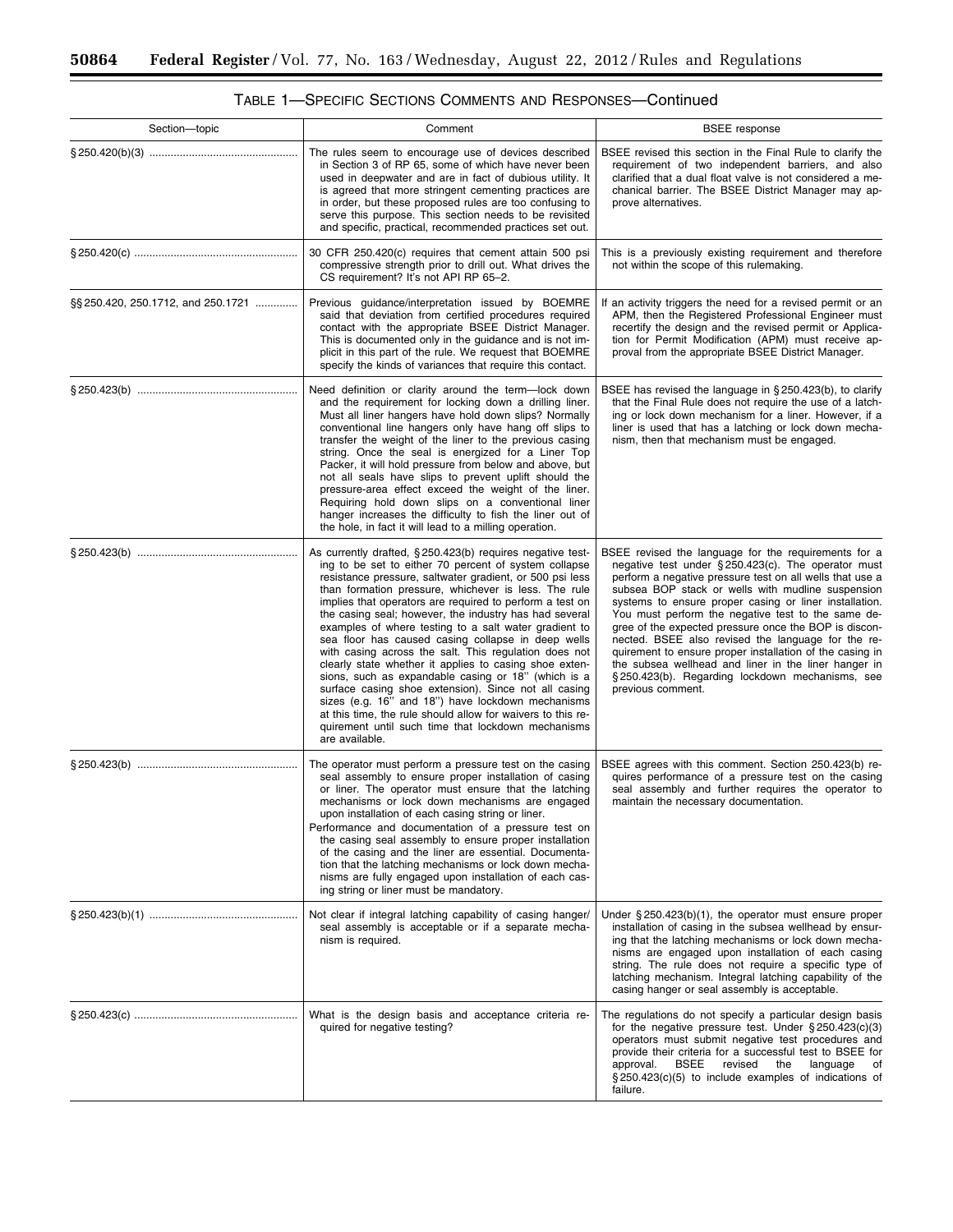|  | TABLE 1—SPECIFIC SECTIONS COMMENTS AND RESPONSES—Continued |
|--|------------------------------------------------------------|
|--|------------------------------------------------------------|

| Section-topic | Comment                                                                                                                                                                                                                                                                                                                                                                                                                                                                                                                                                                                                                                                                                                                                                                                                                                                                    | <b>BSEE</b> response                                                                                                                                                                                                                                                                                                                                                                                                                                                                                                                                                                                                                                                                                                                                                                                                                                                                                                                                                                                                                                                                        |
|---------------|----------------------------------------------------------------------------------------------------------------------------------------------------------------------------------------------------------------------------------------------------------------------------------------------------------------------------------------------------------------------------------------------------------------------------------------------------------------------------------------------------------------------------------------------------------------------------------------------------------------------------------------------------------------------------------------------------------------------------------------------------------------------------------------------------------------------------------------------------------------------------|---------------------------------------------------------------------------------------------------------------------------------------------------------------------------------------------------------------------------------------------------------------------------------------------------------------------------------------------------------------------------------------------------------------------------------------------------------------------------------------------------------------------------------------------------------------------------------------------------------------------------------------------------------------------------------------------------------------------------------------------------------------------------------------------------------------------------------------------------------------------------------------------------------------------------------------------------------------------------------------------------------------------------------------------------------------------------------------------|
|               | It is imperative that the operator establish what is "nor-<br>mal" for this type of testing event, such that the rig<br>crew is in no doubt as to what to look for and whether<br>or not there is an event going on which is "not normal".                                                                                                                                                                                                                                                                                                                                                                                                                                                                                                                                                                                                                                 | Operators are required to submit the procedures of these<br>tests and provide their criteria for a successful test with<br>their APD. BSEE revised the regulatory text to include<br>examples of indications of a failed negative pressure<br>test.                                                                                                                                                                                                                                                                                                                                                                                                                                                                                                                                                                                                                                                                                                                                                                                                                                         |
|               | What is the definition of intermediate casing? The rule<br>states a negative pressure test is required for inter-<br>mediate and production casing. If drilling liners are set<br>below intermediate casing is additional negative testing<br>required?<br>The intent of this requirement is not clear. The mag-<br>nitude of the negative test is also not apparent. Is the<br>intent to test the entire casing, wellhead, liner top, or<br>the shoe? Surface wellheads are negative tested for<br>each BOP test when the stack is drained and water is<br>used for a test. If a negative test of an intermediate<br>shoe is intended, then, what is the purpose since the<br>casing shoe will be drilled out. In general, negative<br>testing should not apply to all wells and should apply if<br>the load is anticipated and then not until such time it is<br>needed. | BSEE revised $\S 250.423(c)$ to clarify the requirements for<br>the negative pressure test. Intermediate casing is any<br>casing string between the surface casing string and<br>production casing string. We revised the Final Rule to<br>require negative pressure tests only on subsea BOP<br>stack and wells with mudline suspension systems. We<br>specifically require the operator to perform a negative<br>pressure test on the final casing string or liner, and<br>prior to unlatching the BOP at any point in the well (if<br>the operator has not already performed the negative<br>test on its final casing string or liner). At a minimum,<br>the negative test must be conducted on those compo-<br>nents that will be exposed to the negative differential<br>pressure that will occur when the BOP is discon-<br>nected. The intent of the requirement is to ensure that<br>the casing can withstand the wellbore conditions. The<br>Final Rule addresses indicators of failed pressure tests<br>and specifies what the operator must do in the event<br>of a failed test. |
|               | Wells with surface wellheads should be exempt from<br>negative tests unless the well is to be displaced to a<br>fluid less than pore pressure and in that case the<br>shoe, productive intervals, and liner tops can be nega-<br>tive tested to the amount anticipated prior to or during<br>the displacement. The requirement to negative test<br>wells with surface wellheads should not be mandated<br>since the well can be displaced to a fluid less than<br>pore pressure under controlled conditions without risk<br>of an influx getting in a riser.                                                                                                                                                                                                                                                                                                               | We agree that as a general matter wells with surface<br>well heads should be exempt from negative pressure<br>tests and we revised the Final Rule to require the neg-<br>ative pressure test only for wells that use a subsea<br>BOP stack or wells with mudline suspension systems.<br>We did, however, provide that if circumstances war-<br>rant, the BSEE District Manager may require an oper-<br>ator to perform additional negative pressure tests on<br>other casing strings or liners (e.g. intermediate casing<br>string or liner) or on wells with a surface BOP stack.                                                                                                                                                                                                                                                                                                                                                                                                                                                                                                          |
|               | Additional guidance given by BOEMRE has indicated a<br>desire to negative test all liner tops exposed in either<br>the intermediate or production annulus on all wells with<br>surface BOP equipment. This requirement is not con-<br>sistent with the desire to improve safety since many<br>liner tops are never exposed to negative pressures<br>during the life of the well. Thus performing the test ex-<br>poses personnel to additional exposure while tripping<br>pipe to perform the test, risks the well by installing<br>non-drillable test packers above the liner top during the<br>test, and will expose personnel to additional material<br>handling requirements.                                                                                                                                                                                          | All liner tops, exposed below the intermediate casing<br>(wells with mudline suspension systems) must be test-<br>ed, but only for wells with subsea BOP stacks or wells<br>with mudline suspension systems. The test must be<br>performed before displacing kill weight fluids in prepa-<br>ration for disconnecting the BOP stack.                                                                                                                                                                                                                                                                                                                                                                                                                                                                                                                                                                                                                                                                                                                                                        |
|               | The Agency has not provided guidance on when the test<br>is to be performed. Testing upon installation is not ad-<br>visable due to additional pressure cycles applied to the<br>cement early in the development of its strength that<br>could result in premature cement failure. Additionally, if<br>a negative load is anticipated during operations, it is<br>best to defer the negative test to assure well integrity<br>is validated just prior to the intended operation.                                                                                                                                                                                                                                                                                                                                                                                           | This Final Rule revises $\S 250.423(c)$ to state that the<br>negative pressure test must be performed on the final<br>casing string or liner, and prior to unlatching the BOP<br>at any point in the well. The negative test must be con-<br>ducted on those components, at a minimum, that will<br>be exposed to the negative differential pressure that<br>will be seen when the BOP is disconnected.                                                                                                                                                                                                                                                                                                                                                                                                                                                                                                                                                                                                                                                                                     |
|               | Negative testing should be performed on subsea wells<br>and wells with mudline suspension systems where it is<br>important to validate barriers prior to removal of mud<br>hydrostatic pressure during an abandonment or sus-<br>pension activity such as hurricane evacuation or BOP<br>repair. Drilling or production liner tops should not re-<br>quire negative testing upon installation. Testing should<br>be deferred until just prior to performing an operation<br>where a negative load is anticipated on a liner top or<br>wellhead hanger.                                                                                                                                                                                                                                                                                                                     | BSEE agrees with the comment. We revised<br>§250.423(c) to require the negative pressure tests only<br>on wells that use a subsea BOP stack or wells with<br>mudline suspension systems. See the response to the<br>previous comment.                                                                                                                                                                                                                                                                                                                                                                                                                                                                                                                                                                                                                                                                                                                                                                                                                                                       |
|               | The magnitude and duration of an acceptable negative<br>test should be provided for consistency. Recommend<br>negative tests on subsea wells to be equal to SWHP<br>at the wellhead.                                                                                                                                                                                                                                                                                                                                                                                                                                                                                                                                                                                                                                                                                       | We revised the Final Rule to require the negative test be<br>performed to the same degree of the expected pres-<br>sure once the BOP is disconnected.                                                                                                                                                                                                                                                                                                                                                                                                                                                                                                                                                                                                                                                                                                                                                                                                                                                                                                                                       |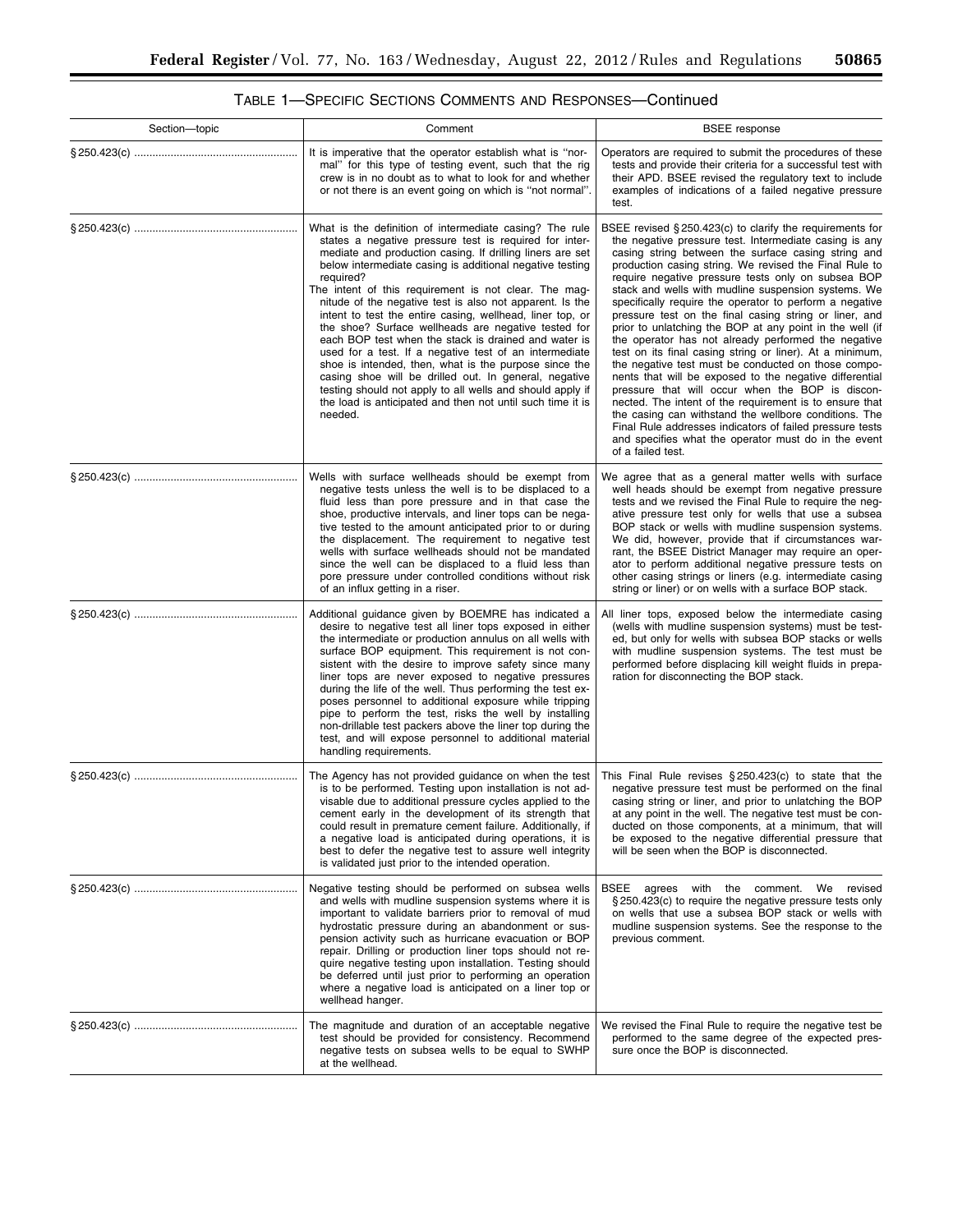| Section-topic                                 | Comment                                                                                                                                                                                                                                                                                                                                                                                                                                                                                                                                                                                                                                                                                                                                                                                                                                                                                                                                                                                                                                                                                                                                                                                             | <b>BSEE</b> response                                                                                                                                                                                                                                                                                                                                                                                                                                                                                                                                                    |
|-----------------------------------------------|-----------------------------------------------------------------------------------------------------------------------------------------------------------------------------------------------------------------------------------------------------------------------------------------------------------------------------------------------------------------------------------------------------------------------------------------------------------------------------------------------------------------------------------------------------------------------------------------------------------------------------------------------------------------------------------------------------------------------------------------------------------------------------------------------------------------------------------------------------------------------------------------------------------------------------------------------------------------------------------------------------------------------------------------------------------------------------------------------------------------------------------------------------------------------------------------------------|-------------------------------------------------------------------------------------------------------------------------------------------------------------------------------------------------------------------------------------------------------------------------------------------------------------------------------------------------------------------------------------------------------------------------------------------------------------------------------------------------------------------------------------------------------------------------|
|                                               | 30 CFR 250.423(c) requires negative testing of inter-<br>mediate casing and liner tops, but offers no quidance<br>as to the magnitude of the required negative test. As<br>an experienced deepwater driller, I've assumed that<br>BOEMRE meant for this testing to apply to inter-<br>mediate casing string seal assemblies on subsea<br>wells. That mimics what the well would see in a BOP<br>stack disconnect situation. I see no valid reason to be<br>negatively testing intermediate casing shoes that will<br>be subsequently drilled out. I'd also like to understand<br>the rationale behind a negative test on all liner tops.<br>Just because a liner top tests negatively doesn't mean<br>it won't fail if the well is exposed to a differential as a<br>result of a blow out. I see a negative test on produc-<br>tion liner tops as a prudent thing, but this type testing<br>of drilling liners that will ultimately be covered up can<br>increase risk in certain situations (small platform rig on<br>a floating facility with limited pit space could get into an<br>unintended well-control situation dealing with the fluid<br>handling/movements required by a negative test). | BSEE agrees. We revised this requirement to require the<br>negative pressure tests only on wells that use a<br>subsea BOP stack or wells with mudline suspension<br>systems. See the response to the previous comments.                                                                                                                                                                                                                                                                                                                                                 |
|                                               | Must heavy weight drill pipe be shearable with blind<br>shear rams?                                                                                                                                                                                                                                                                                                                                                                                                                                                                                                                                                                                                                                                                                                                                                                                                                                                                                                                                                                                                                                                                                                                                 | Blind-shear rams must be capable of shearing any drill<br>pipe in the hole under maximum anticipated surface<br>pressure, including heavyweight drillpipe. This Final<br>Rule revises §250.416(e) to include workstring and<br>tubing to clarify that these are also considered drill<br>pipe and need to be shearable by the blind-shear<br>rams.                                                                                                                                                                                                                      |
|                                               | What does "operable" mean for dual pod controls? Does<br>it mean 100 percent functional and redundant?                                                                                                                                                                                                                                                                                                                                                                                                                                                                                                                                                                                                                                                                                                                                                                                                                                                                                                                                                                                                                                                                                              | The provision under $\S 250.442(b)$ , for an "operable dual-<br>pod control system" was an existing requirement and<br>was included in the IFR because that section was rear-<br>ranged into a table to accommodate the new provi-<br>sions. The meaning of "operable dual-pod control sys-<br>tem" has not changed. The commenter is correct in<br>that these are redundant systems. Each pod has to be<br>independent of the other and 100 percent functional.                                                                                                        |
|                                               | In §250.442(c), what does "fast" mean for subsea clo-<br>sure and what are the "critical" functions?                                                                                                                                                                                                                                                                                                                                                                                                                                                                                                                                                                                                                                                                                                                                                                                                                                                                                                                                                                                                                                                                                                | As specified in $\S 250.442(c)$ , the accumulator system<br>must meet or exceed the requirements in API RP 53,<br>section 13.3, Accumulator Volumetric Capacity.                                                                                                                                                                                                                                                                                                                                                                                                        |
|                                               | What will be competency basis for qualification of an in-<br>dividual to operate the BOP's?                                                                                                                                                                                                                                                                                                                                                                                                                                                                                                                                                                                                                                                                                                                                                                                                                                                                                                                                                                                                                                                                                                         | The operator must ensure that all employees and con-<br>tract personnel can properly perform their duties, as<br>required under §250.1501. Section 250.442(i) pre-<br>scribes training and knowledge requirements for per-<br>sons authorized to operate critical BOP equipment.                                                                                                                                                                                                                                                                                        |
| §§ 250.442(d), § 250.515(e), and § 250.615(e) | While the verified ability to close one set of pipe rams,<br>close one set of blind-shear rams, and unlatch the<br>lower marine riser package using a Remotely Oper-<br>ated Underwater Vehicle (ROV) is critical, the time<br>delay associated with launch and subsea deployment<br>of an ROV will likely have enabled the full force of a<br>major blowout to already clear the well bore and result<br>in excessive pressures and a debris stream at the<br>BOP that can complicate efforts to shut in the well.<br>Preventive and precautionary measures are a priority,<br>and immediate shut-in capability will always be more<br>critical than after-the-fact ROV response; thus this ini-<br>tiative should go further toward ensuring more imme-<br>diate wild well shut-in capabilities, either in the current<br>rulemaking, or in a future rulemaking.                                                                                                                                                                                                                                                                                                                                  | We agree that there is a time delay associated with the<br>launch and deployment of an ROV and that preventa-<br>tive and precautionary measures are a priority and im-<br>mediate shut-in capability is critical. The intent of the<br>provision is to ensure that an ROV is available in the<br>unlikely event that all other measures fail. This regula-<br>tion is intended to address broad issues related to<br>well-control; BSEE is planning future regulations that<br>will focus on preventative measures and improving im-<br>mediate response capabilities. |
| §§250.442(e), 250.515(e), and 250.615(e)      | The ROV crews should not be required on a continuous<br>basis, this item needs to be revised to reflect the need<br>for having a trained ROV crew on board only when the<br>BOP is deployed.                                                                                                                                                                                                                                                                                                                                                                                                                                                                                                                                                                                                                                                                                                                                                                                                                                                                                                                                                                                                        | BSEE agrees with the substance of this comment and<br>has revised § 250.442(e) accordingly.                                                                                                                                                                                                                                                                                                                                                                                                                                                                             |
|                                               | What is meant by operate critical BOP equipment, main-<br>tenance, or activation of equipment?                                                                                                                                                                                                                                                                                                                                                                                                                                                                                                                                                                                                                                                                                                                                                                                                                                                                                                                                                                                                                                                                                                      | Section 250.442(j) establishes minimum requirements for<br>personnel who operate any BOP equipment. The para-<br>graph expressly refers to BOP hardware and control<br>systems. In addition, other paragraphs of §250.442<br>refer to specific features of the BOP and associated<br>equipment. Any person authorized to operate or main-<br>tain any of the BOP components or systems must sat-<br>isfy the requisite training and knowledge requirements.                                                                                                             |

# TABLE 1—SPECIFIC SECTIONS COMMENTS AND RESPONSES—Continued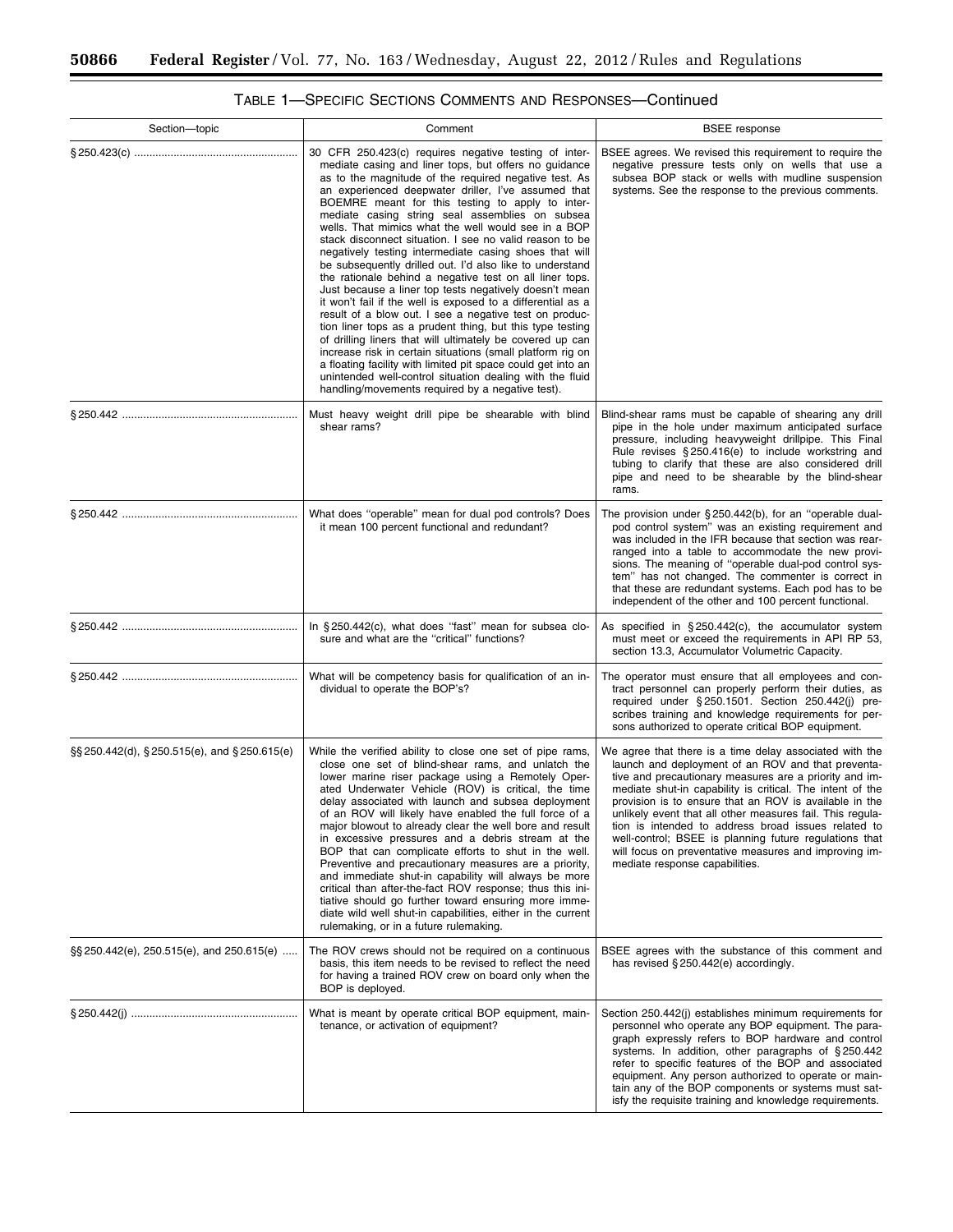| Section-topic                                                                                  | Comment                                                                                                                                                                                                                                                                                                                                                                                                                                                                                                                                                                                                                                                                                                                                                                                                                                                                                                                                                                                                                             | <b>BSEE</b> response                                                                                                                                                                                                                                                                                                                                                                                                                                                                                                                                                                                                                                                                                                                                                                    |
|------------------------------------------------------------------------------------------------|-------------------------------------------------------------------------------------------------------------------------------------------------------------------------------------------------------------------------------------------------------------------------------------------------------------------------------------------------------------------------------------------------------------------------------------------------------------------------------------------------------------------------------------------------------------------------------------------------------------------------------------------------------------------------------------------------------------------------------------------------------------------------------------------------------------------------------------------------------------------------------------------------------------------------------------------------------------------------------------------------------------------------------------|-----------------------------------------------------------------------------------------------------------------------------------------------------------------------------------------------------------------------------------------------------------------------------------------------------------------------------------------------------------------------------------------------------------------------------------------------------------------------------------------------------------------------------------------------------------------------------------------------------------------------------------------------------------------------------------------------------------------------------------------------------------------------------------------|
| $\S$ \$250.446(a), 250.516(h), 250.516(g), and<br>250.617 (Section numbers refer to the IFR.). | The recordkeeping requested should be a responsibility<br>of the drilling contractor. Many operations are short<br>lived contracts and once the rig is released, the con-<br>tractor has no obligation to ensure the records remain<br>on the rig. Drilling contractors should be required to<br>have a BOPE certification program complete with a<br>certificate of compliance that is renewed every 3 to 5<br>years by a certification agency or class society. This<br>will assure drilling contractors maintain their equipment<br>to a higher standard on a routine basis.<br>Certification documents for rental BOPE would also be<br>used by the operator or contractor depending upon<br>who is renting the equipment.                                                                                                                                                                                                                                                                                                      | Under §250.146(c), lessees, operators, and persons per-<br>forming an activity subject to regulatory requirements<br>are jointly and severally responsible for complying with<br>regulatory requirements. This includes contractors<br>maintaining and inspecting BOP systems. See the dis-<br>cussion in the section-by-section portion of this pre-<br>amble.                                                                                                                                                                                                                                                                                                                                                                                                                         |
| §§250.446(a), 250.516(h), 250.516(g), and<br>250.617 (Section numbers refer to the IFR.).      | We believe that API-recommended practices have not<br>proven to be a standard that has generated full and<br>verifiable compliance by all. Require documentation of<br>BOP inspections and maintenance according to API<br>RP 53. The codification of API-recommended practices<br>via Federal regulations will be needed to ensure reli-<br>able compliance going forward. This should take place<br>in the current rule, or, at a minimum, in a future rule.                                                                                                                                                                                                                                                                                                                                                                                                                                                                                                                                                                      | BSEE already requires operators to follow Sections<br>17.10 and 18.10, Inspections; Sections 17.11 and<br>18.11, Maintenance; and Sections 17.12 and 18.12,<br>Quality Management, described in API RP 53, Rec-<br>ommended Practices for Blowout Prevention Equip-<br>ment Systems for Drilling Wells. We continually review<br>standards and our use of these standards. We may<br>consider additional documentation from operators in fu-<br>ture rulemaking.                                                                                                                                                                                                                                                                                                                        |
|                                                                                                | Are the requirements for function test for normal or high<br>pressure function or both?<br>In §250.449(h), request change from the required dura-<br>tion from 7 days to 14 days. The basis for this is to<br>mitigate the risk and exposure due to the additional<br>tripping of pipe out of hole in order to function test<br>blind/shear rams.                                                                                                                                                                                                                                                                                                                                                                                                                                                                                                                                                                                                                                                                                   | Section 250.449(h) is a previously existing requirement<br>that was included in the IFR only to make editorial<br>changes to accommodate new requirements in subse-<br>quent paragraphs. The requested revision is outside<br>the scope of this rulemaking.                                                                                                                                                                                                                                                                                                                                                                                                                                                                                                                             |
| §§ 250.449(j), 250.516(d)(8) (Section numbers<br>refer to the IFR.).                           | This does not go far enough. This is insufficient. It is<br>necessary that the BOP ROV functions be regularly<br>tested at the seabed with the ROV that would be used<br>in an emergency. The only requirement of the stump<br>test should be to test the plumbing. The BOP ROV<br>functions should be tested at each BOP test when at<br>operating hydrostatic pressures and temperatures.                                                                                                                                                                                                                                                                                                                                                                                                                                                                                                                                                                                                                                         | Section 250.449(j) requires the operator must test one<br>set of rams during the initial test on the seafloor. In<br>this Final Rule, we added that the test of the one set<br>of rams on the seafloor must be done through an ROV<br>hot stab to ensure the functioning of the hot stab.<br>BSEE may consider additional requirements in future<br>rulemaking.                                                                                                                                                                                                                                                                                                                                                                                                                         |
|                                                                                                | Section 250.449(k) explains: "[f]unction test auto shear<br>and deadman systems on your subsea BOP stack dur-<br>ing the stump test. You must also test the deadman<br>system during the initial test on the seafloor." We do<br>not recommend testing the deadman system when the<br>stack is attached to a subsea wellhead. If the rig expe-<br>riences a dynamic positioning incident, i.e., a drive-off<br>or drift-off during the test, the only alternative system<br>available to disconnect from the wellhead is the ROV<br>intervention system. Failure to disconnect in time could<br>result in serious damage to the rig equipment, the well<br>head, or the well casing. As an alternative, we believe<br>it would be more appropriate to test the autoshear sys-<br>tem subsea. Such a requirement will test the same hy-<br>draulic system as the deadman, however, the<br>autoshear function does not disable the control system<br>and create the same well and equipment hazards as<br>testing the deadman system. | BSEE believes that not testing the deadman system is a<br>greater risk than conducting the test. Testing the<br>deadman system on the seafloor is necessary to en-<br>sure that the deadman system will function in the<br>event of a loss of power/hydraulics between the rig<br>and the BOP. To help mitigate risk for the function test<br>of the deadman system during the initial test on the<br>seafloor, we added that there must be an ROV on bot-<br>tom, so it would be available to disconnect the LMRP<br>should the rig experience a loss of stationkeeping<br>event. We also added clarifications for the required<br>submittals of procedures for the autoshear and<br>deadman function testing, including procedures on how<br>the ROV will be utilized during testing. |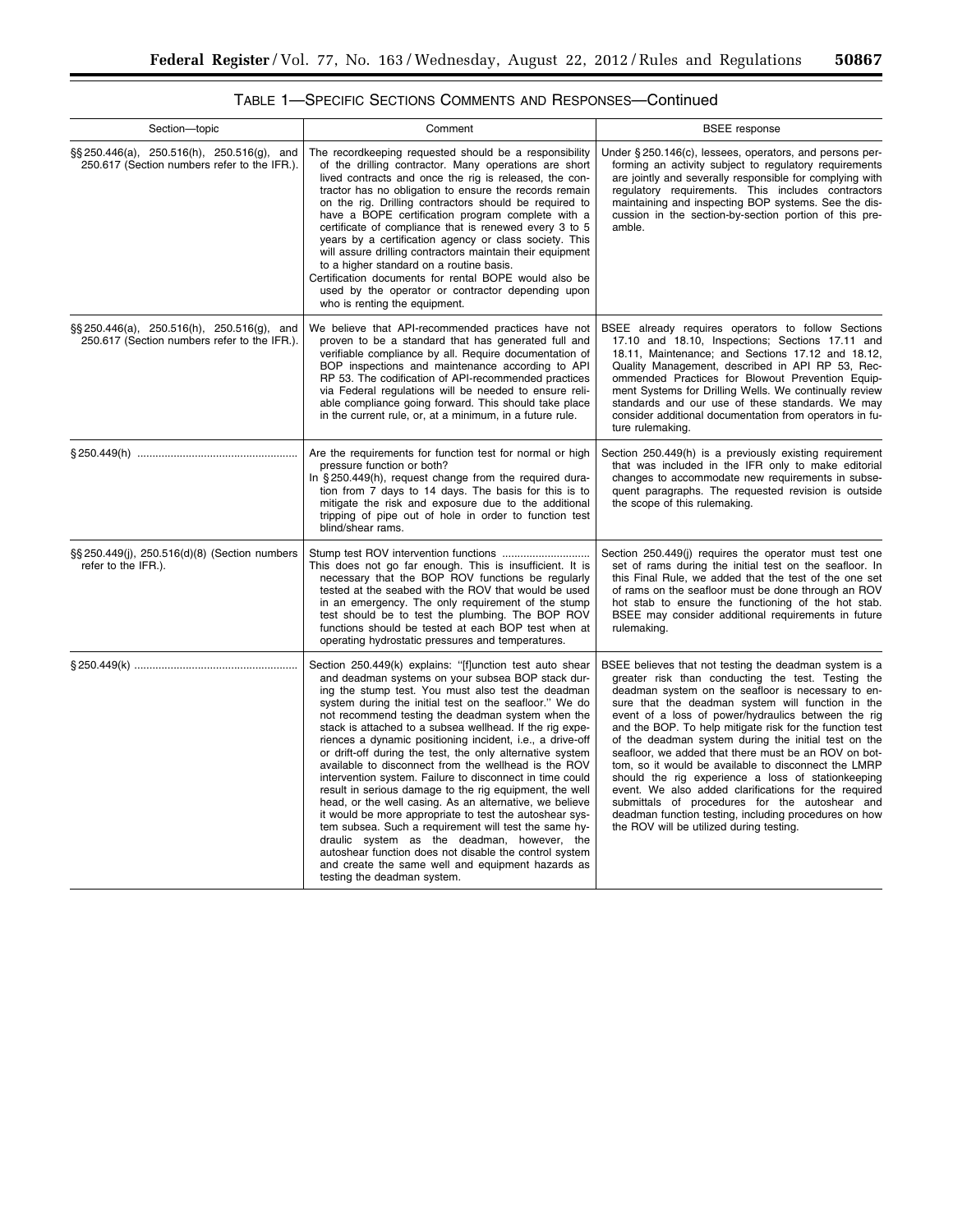| Section-topic                                                                      | Comment                                                                                                                                                                                                                                                                                                                                                                                                                                                                                                                                                                                                                                                                                                                                                                                                                                                                                                                                                                                                                                                                                                                                                                                                                    | <b>BSEE</b> response                                                                                                                                                                                                                                                                                                                                                                                                                                                                                                                                                                                                                                                                                                                                                                 |
|------------------------------------------------------------------------------------|----------------------------------------------------------------------------------------------------------------------------------------------------------------------------------------------------------------------------------------------------------------------------------------------------------------------------------------------------------------------------------------------------------------------------------------------------------------------------------------------------------------------------------------------------------------------------------------------------------------------------------------------------------------------------------------------------------------------------------------------------------------------------------------------------------------------------------------------------------------------------------------------------------------------------------------------------------------------------------------------------------------------------------------------------------------------------------------------------------------------------------------------------------------------------------------------------------------------------|--------------------------------------------------------------------------------------------------------------------------------------------------------------------------------------------------------------------------------------------------------------------------------------------------------------------------------------------------------------------------------------------------------------------------------------------------------------------------------------------------------------------------------------------------------------------------------------------------------------------------------------------------------------------------------------------------------------------------------------------------------------------------------------|
|                                                                                    | Modify deadman system testing requirements to increase<br>safety.<br>As drafted, operators must test the deadman system dur-<br>ing the initial test on the seafloor. Intentionally dis-<br>abling the deadman system increases the risk to per-<br>sonnel, well bore and equipment should a "power<br>management" or "loss of station keeping" incident<br>occur during a deadman system test. Testing of the<br>deadman system requires shutting down of power and<br>hydraulic systems to the BOP thereby eliminating the<br>ability to disconnect in a controlled manner should a<br>"power management" or "loss of station keeping" inci-<br>dent occur. As a result, rig personnel could be ex-<br>posed to the consequences of a violent release of ten-<br>sion if a riser component fails and seafloor architecture<br>will be exposed to released/dropped riser components.<br>Revise the deadman system testing requirement,<br>bringing it in line with the proposed new API RP-53,<br>4th Edition recommendations. Specifically, testing<br>should be completed during commissioning, rig accept-<br>ance and if any modifications or maintenance has<br>been performed on the system, not to exceed 5 years. | BSEE believes that not testing the deadman system is a<br>greater risk than conducting the test. Testing the<br>deadman system on the seafloor is necessary to en-<br>sure that the deadman system will function in the<br>event of a loss power/hydraulics between the rig and<br>the BOP. To help mitigate risk for the function test of<br>the deadman system during the initial test on the<br>seafloor, we added that there must be an ROV on bot-<br>tom, so it would be available to disconnect the LMRP<br>should the rig experience a loss of stationkeeping<br>event. We also added clarifications for the required<br>submittals of procedures for the autoshear and<br>deadman function testing, including procedures on how<br>the ROV will be utilized during testing. |
|                                                                                    |                                                                                                                                                                                                                                                                                                                                                                                                                                                                                                                                                                                                                                                                                                                                                                                                                                                                                                                                                                                                                                                                                                                                                                                                                            | BSEE will review API RP-53, 4th Edition, and decide if it<br>is appropriate for incorporation, after it is finalized.                                                                                                                                                                                                                                                                                                                                                                                                                                                                                                                                                                                                                                                                |
| §§250.449(k), 250.516(d)(9), 250.616(h)(2)<br>(Section numbers refer to the IFR.). | We recommend testing the deadman system when at-<br>tached to a well subsea upon commissioning or within<br>5 years of previous test but not at every well. If during<br>the testing time the rig experiences a dynamic position<br>incident, i.e., a drive off or drift off, the only options to<br>disconnect from the well are acoustically (if acoustic<br>system fitted), or with an ROV. Failure to disconnect in<br>time could result in serious equipment damage, and/or<br>damage to the well head.                                                                                                                                                                                                                                                                                                                                                                                                                                                                                                                                                                                                                                                                                                               | BSEE believes that not testing the deadman system is a<br>greater risk than conducting the test. Testing the<br>deadman system on the seafloor is necessary to en-<br>sure that the deadman system will function in the<br>event of a loss power/hydraulics between the rig and<br>the BOP. To help mitigate risk for the function test of<br>the deadman system during the initial test on the<br>seafloor, we added that there must be an ROV on bot-<br>tom, so it would be available to disconnect the LMRP<br>should the rig experience a loss of stationkeeping<br>event. We also added clarifications for the required<br>submittals of procedures for the autoshear and<br>deadman function testing, including procedures on how<br>the ROV will be utilized during testing. |
| $\S$ S 250.449(k) and 250.516(d)(9)<br>(Section<br>numbers refer to the IFR.).     | Stump test the autoshear and deadman. Test the<br>deadman after initial landing.<br>Both the deadman and autoshear should be tested on<br>the seabed. Moreover the Deadman should include a<br>disconnect function. However, the LMRP connector<br>should not be unlocked during this test. Rather, the<br>LMRP disconnect function should be plumbed in such<br>a way that during the test the fluid can be vented to<br>sea rather than to the unlatch side.                                                                                                                                                                                                                                                                                                                                                                                                                                                                                                                                                                                                                                                                                                                                                             | On the initial test on the seafloor, the operator is required<br>only to test the deadman system. The rule requires op-<br>erators to submit their test procedures with the APD or<br>APM for approval. BSEE may develop specific test<br>procedures at a later time.                                                                                                                                                                                                                                                                                                                                                                                                                                                                                                                |
|                                                                                    | A successful seafloor pressure and function test of the<br>BOP following a well-control event also is an accept-<br>able means of verifying integrity. Ram sealing ele-<br>ments would be compromised before damage to the<br>rams themselves would be extensive enough to pre-<br>vent successful shearing of pipe. Additionally, plugging<br>an open hole that may be experiencing ballooning and<br>gas following a well-control event and pulling the BOP<br>and riser present safety and operational risks that are<br>likely much greater than proceeding with the drilling<br>program using a fully tested BOP stack.                                                                                                                                                                                                                                                                                                                                                                                                                                                                                                                                                                                               | After a well-control event where pipe or casing was<br>sheared, a full inspection and pressure test assures<br>that the BOP stack is fully operable. The rule requires<br>the operator to do this only after the situation is fully<br>controlled.                                                                                                                                                                                                                                                                                                                                                                                                                                                                                                                                   |
|                                                                                    | We believe §250.451(i) is best read to only require a<br>subsea BOP stack to surface when pipe is sheared,<br>rather than actuated on an empty cavity. We request<br>that the agency clarify that the requirement to pull a<br>subsea BOP stack to surface after actuating the blind<br>shear rams does not apply when the blind shear rams<br>are actuated on an empty cavity, but applies when<br>pipe is sheared.                                                                                                                                                                                                                                                                                                                                                                                                                                                                                                                                                                                                                                                                                                                                                                                                       | BSEE agrees with the comment that §250.451(i) does<br>not apply to actuation of shear rams on an empty cav-<br>ity. Section 250.451(i) states that an operator must re-<br>trieve the BOP if: "You activate the blind-shear rams<br>or casing shear rams during a well-control situation, in<br>which pipe or casing is sheared."                                                                                                                                                                                                                                                                                                                                                                                                                                                    |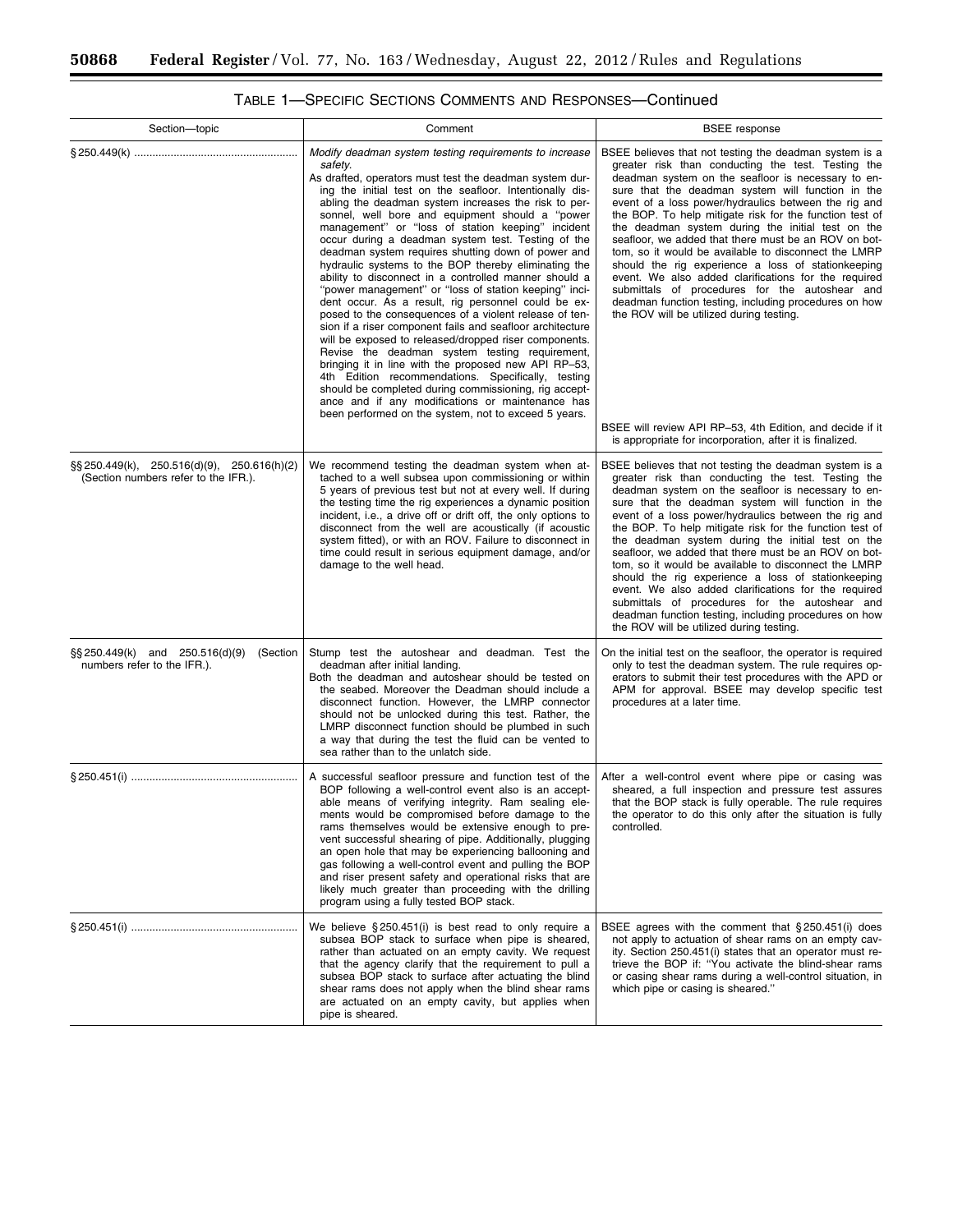۰

| Section-topic                             | Comment                                                                                                                                                                                                                                                                                                                                                                                                                                                                                                                                                                                                                                                                                 | <b>BSEE</b> response                                                                                                                                                                                                                                                                                                                                                                                                                                                                                                                                                                                                                                                                                                               |
|-------------------------------------------|-----------------------------------------------------------------------------------------------------------------------------------------------------------------------------------------------------------------------------------------------------------------------------------------------------------------------------------------------------------------------------------------------------------------------------------------------------------------------------------------------------------------------------------------------------------------------------------------------------------------------------------------------------------------------------------------|------------------------------------------------------------------------------------------------------------------------------------------------------------------------------------------------------------------------------------------------------------------------------------------------------------------------------------------------------------------------------------------------------------------------------------------------------------------------------------------------------------------------------------------------------------------------------------------------------------------------------------------------------------------------------------------------------------------------------------|
|                                           | Does this requirement only refer to the end of well during<br>abandonment or at any time during the drilling of a<br>well? There are times when mud weight is cut prior to<br>drilling out a casing shoe due to exposure of weak for-<br>mations or anticipated lost circulation. Would approval<br>be required to cut mud weight in these circumstances?<br>Consider that mud weight is cut just prior to drilling out<br>the shoe in a controlled environment at which time the<br>entire system is negative tested with pipe in the hole at<br>TD and BOPs are capable of shutting in the well if and<br>when needed.                                                                | This Final Rule revises $\S 250.456$ (j) to clarify that this re-<br>quirement applies any time kill-weight mud is dis-<br>placed, putting the wellbore in an underbalanced state.<br>If the mud weight is cut, but the wellbore will remain in<br>an overbalanced state, then approval is not required.                                                                                                                                                                                                                                                                                                                                                                                                                           |
|                                           | It appears that some of the requirements of NTL 2010-<br>N05 which applied to workover BOPs have been omit-<br>ted in the revision to 30 CFR 250.5XX and 250.6XX.<br>Specifically, verification that the blind/shear is capable<br>of shearing all pipe in the well at MASP has been<br>omitted for workover and coiled tubing operations.<br>Verification of this capability is as important in<br>workover as it is in drilling, for both surface BOPs and<br>subsurface BOPs. API RP 16ST, "Coiled Tubing Well-<br>control Equipment Systems", Section 12, "Well-control<br>Equipment Testing", should be referenced in 30 CFR<br>250.6XX in addition to the reference to API RP 53. | BSEE agrees that it is important for BOP requirements to<br>be consistent, regardless of the application or stage of<br>a well. These requirements should also apply to well-<br>completion and well-workover activities. We changed<br>the regulatory text in §§ 250.515 and 250.615 to reflect<br>this. In addition, in response to the concern raised by<br>the commenter, this Final Rule adds these require-<br>ments to subpart Q, since the same equipment used in<br>drilling and workovers may be used in decommis-<br>sioning operations, and similar safety risks also exist.<br>BSEE may consider incorporating by reference API RP<br>16ST, "Coiled Tubing Well-control Equipment Sys-<br>tems" in future rulemaking. |
|                                           | What is the definition of enhanced deepwater well-control<br>training? Will this require a new certification of well-<br>control schools?                                                                                                                                                                                                                                                                                                                                                                                                                                                                                                                                               | The rule does not use the phrase, "enhanced deepwater<br>well-control training." It does require deepwater well-<br>control training for operations with a subsea BOP<br>stack. The operator must ensure that all employees<br>are properly trained for their duties as required in<br>§250.1501. BSEE expects that operators will integrate<br>the deepwater well-control training requirement into<br>their current subpart O well-control program.                                                                                                                                                                                                                                                                              |
| §§ 250.1712(g), 250.1721(h), and 250.1715 | Liabilities that will be placed onto a "Professional Engi-<br>neer (PE)" are an issue. The PE approach demands<br>that the PE is intimately involved in all aspects of the<br>design and also in primary communication as the well<br>is drilled and small variations in the plan are made or<br>happen.<br>All liability for the well must remain with the operator<br>without any "dilution" to a PE, although review by a<br>PE or other "independent and reputable" third-party is<br>totally appropriate.                                                                                                                                                                          | The operator is responsible for all activities on its lease,<br>regardless of requirements for various persons to cer-<br>tify or verify various aspects of operations. Although<br>persons performing certifications and verifications have<br>responsibility for their actions, such responsibility will<br>not eliminate or diminish the operator's responsibilities<br>for compliance with applicable requirements.                                                                                                                                                                                                                                                                                                            |

# TABLE 1—SPECIFIC SECTIONS COMMENTS AND RESPONSES—Continued

# TABLE 2—TOPICS AND GENERAL QUESTIONS COMMENTS AND RESPONSES

| Topic                               | Comment                                                                                                                                                                                                                                                                                                                                                                                                                                                                                                                                                                                                                                                                                                                                                                                                                                                                            | <b>BSEE</b> response                                                                                                                                                                                                                                                           |
|-------------------------------------|------------------------------------------------------------------------------------------------------------------------------------------------------------------------------------------------------------------------------------------------------------------------------------------------------------------------------------------------------------------------------------------------------------------------------------------------------------------------------------------------------------------------------------------------------------------------------------------------------------------------------------------------------------------------------------------------------------------------------------------------------------------------------------------------------------------------------------------------------------------------------------|--------------------------------------------------------------------------------------------------------------------------------------------------------------------------------------------------------------------------------------------------------------------------------|
| Participate in Standard Development | BOEMRE should participate in API's open process for<br>adopting industry standards on an on-going basis.                                                                                                                                                                                                                                                                                                                                                                                                                                                                                                                                                                                                                                                                                                                                                                           | BSEE agrees that its involvement in the standard devel-<br>opment process with API and other standards organi-<br>zations is important. We are already active in API's in-<br>dustry standard process and we are committed to con-<br>tinuing and increasing this involvement. |
| Participate in Standard Development | BOEMRE should participate in revising American Weld-<br>ing Society's (AWS) standards. AWS's standards com-<br>mittees comply with ANSI-approved procedures for<br>standards development, which, among other things,<br>quarantee public and open participation by any materi-<br>ally affected entity, committee interest group balance,<br>fair voting, and written technical issue resolution. AWS<br>solicits ongoing input and comments for these revi-<br>sions from any interested party, including BOEMRE.<br>BOEMRE's input to the standards committees would<br>be invaluable to help understand the goals of the gov-<br>ernment and to apply AWS's experts' thoughtful con-<br>sideration to ongoing regulatory issues. Moreover, par-<br>ticipation in AWS standards-setting would provide<br>BOEMRE with access to valuable scientific and tech-<br>nical expertise. | BSEE agrees that its involvement in the standard devel-<br>opment process with AWS and other standards organi-<br>zations is important. BSEE accepts this and other of-<br>fers to participate in the development of standards that<br>support the mission of BSEE.            |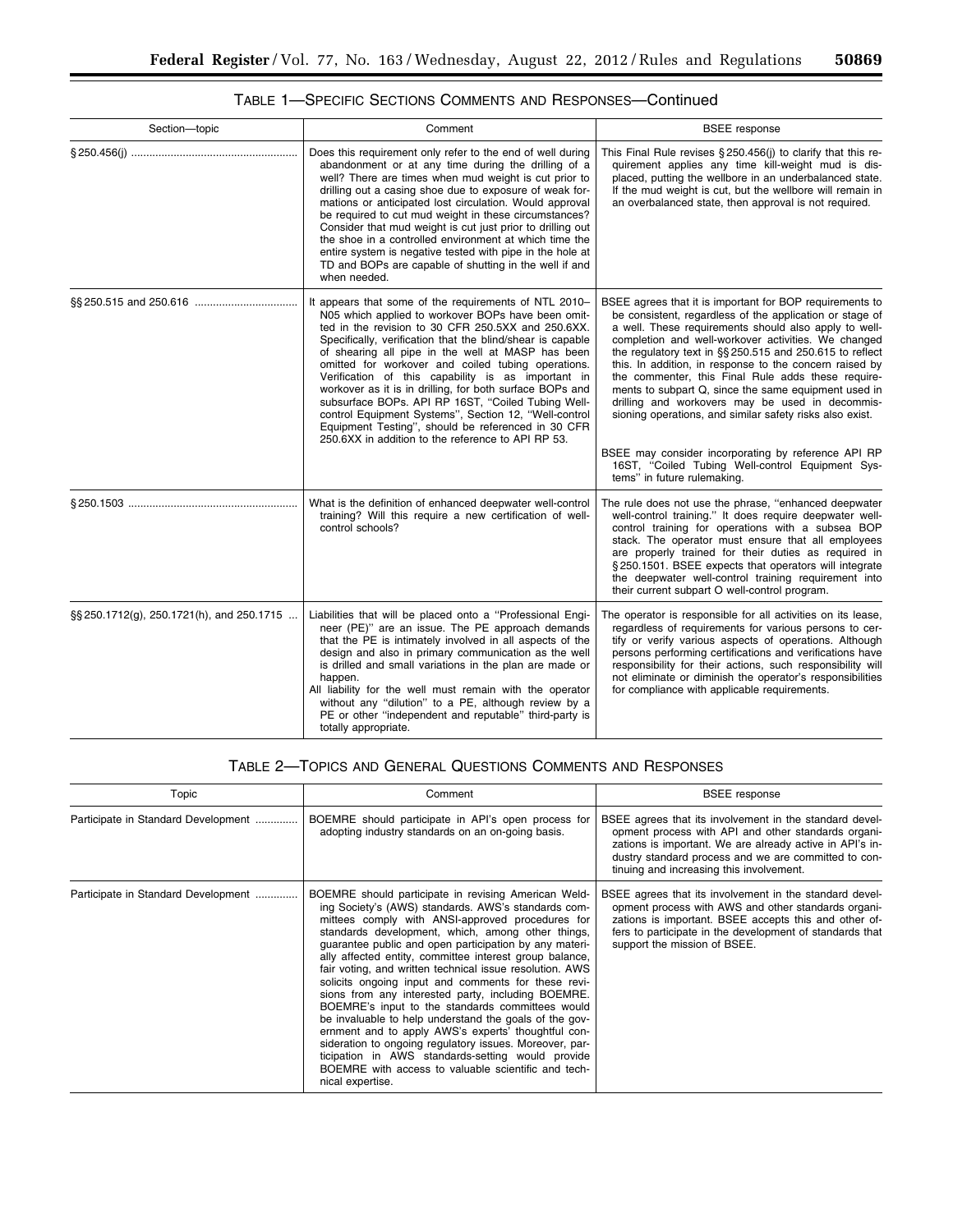-

| Topic                                   | Comment                                                                                                                                                                                                                                                                                                                                                                                                                                                                                                               | <b>BSEE</b> response                                                                                                                                                                                                                                                                                                                                                                                                                                                                                                                                                                                                                                                                                                                                                                                                                                                                                                                                                                                                                                                                                                                                                                                                    |
|-----------------------------------------|-----------------------------------------------------------------------------------------------------------------------------------------------------------------------------------------------------------------------------------------------------------------------------------------------------------------------------------------------------------------------------------------------------------------------------------------------------------------------------------------------------------------------|-------------------------------------------------------------------------------------------------------------------------------------------------------------------------------------------------------------------------------------------------------------------------------------------------------------------------------------------------------------------------------------------------------------------------------------------------------------------------------------------------------------------------------------------------------------------------------------------------------------------------------------------------------------------------------------------------------------------------------------------------------------------------------------------------------------------------------------------------------------------------------------------------------------------------------------------------------------------------------------------------------------------------------------------------------------------------------------------------------------------------------------------------------------------------------------------------------------------------|
| Subsea BOP Requirements                 | More work should be carried out in this area before final<br>requirements are identified. In particular, the findings of<br>the post-mortem on the Horizon BOP should be care-<br>fully looked at prior to a "final rule".                                                                                                                                                                                                                                                                                            | BSEE reviewed the findings of various DWH investiga-<br>tions before developing the Final Rule. Findings from<br>the DWH investigation that are within the scope of this<br>rulemaking were incorporated. BSEE will address other<br>findings in future rules.                                                                                                                                                                                                                                                                                                                                                                                                                                                                                                                                                                                                                                                                                                                                                                                                                                                                                                                                                          |
| Blind-Shear Ram Redundancy Requirements | With this rule, BOEMRE has made the important first<br>step of requiring independent third-party verification of<br>blind shear ram capability, but deferred one of the<br>most critical safety improvements, the requirement to<br>install redundant blind-shear rams in each OCS BOP,<br>to a later rulemaking process. We recommend that re-<br>dundant blind-shear rams be required for all OCS drill-<br>ing operations as of June 1, 2011.                                                                      | BSEE is considering this requirement for future regula-<br>tions. We do recognize the importance of having re-<br>dundant safety features on BOP stacks. However, we<br>need to consider all the impacts of such a requirement<br>before requiring it by regulation. BSEE has concluded<br>that the requirements of the IFR, as modified by this<br>Final Rule, have enhanced operational safety suffi-<br>ciently until such time that BSEE determines whether<br>to add a requirement for additional blind-shear rams.                                                                                                                                                                                                                                                                                                                                                                                                                                                                                                                                                                                                                                                                                                |
| Accident Event Reporting                | Also missing from the IFR is a requirement that OCS op-<br>erators and their contractors report to BOEMRE any<br>accidental event that could significantly impact well in-<br>tegrity or blowout prevention. This proposed reporting<br>requirement includes, but is not limited to, any event<br>where blowout preventer seal material may be com-<br>promised.                                                                                                                                                      | BSEE's incident reporting requirements are covered in<br>§§ 250.187<br>through<br>250.190.<br>Specifically,<br>§250.188(a)(3) requires the reporting of all losses of<br>well-control, including uncontrolled flow of formation or<br>other fluids; flow through a diverter; or uncontrolled<br>flow resulting from a failure of surface equipment or<br>procedures. We are looking into expanding the report-<br>ing requirements in future rulemaking.                                                                                                                                                                                                                                                                                                                                                                                                                                                                                                                                                                                                                                                                                                                                                                |
|                                         | The rule makes repeated references to third-party<br>"verification" of certain matters related to well-control<br>equipment, including BOPs. The appropriate functional<br>terminology should be "certification," rather than<br>"verification." In industry practice, "certification" and<br>"verification" are different functions. A party that "cer-<br>tifies" a process is different from the party that<br>"verifies" the certified process is being followed. This<br>is more than a definitional difference. | We disagree with the commenter's suggestion. The re-<br>peated use of the concept of independent third-party<br>"verification" in §250.416 and conforming provisions of<br>the other subparts derives directly from various rec-<br>ommendations of the Department's May 10, 2010<br>Safety Measures Report, e.g., Safety Measures Report<br>Recommendations I.A.2 and I.C.7 (pp. 20-21) that use<br>the term "verification." The preparers of that report ap-<br>pear to have understood the distinction between "cer-<br>tification" and "verification" because in other rec-<br>ommendations the term "certification" is used, e.g.,<br>Recommendation I.A.1, recommending a written and<br>signed third-party "certification" of certain things.<br>Although a distinction may exist between certification and<br>verification, the provisions of the Final Rule requiring<br>third-party verification of certain features use that term<br>correctly and, together with the other provisions of the<br>Final Rule, establish an adequate basis to reduce<br>safety risks associated with BOP stacks. These rules<br>provide a substantial upgrade over the previous rules<br>that did not contain such provisions. |

# TABLE 2—TOPICS AND GENERAL QUESTIONS COMMENTS AND RESPONSES—Continued

# TABLE 3—REGULATORY IMPACT ANALYSIS COMMENTS AND RESPONSES

| Topic                      | Comment                                                                                                                                                                                                                                                                                                                                                                          | <b>BSEE</b> response                                                                                                                                                                                                                                                                                                                                                                                                                                                                                                                                                                                                                                                                                                                                                                                                                                                                                                                                                                                                                                                                     |
|----------------------------|----------------------------------------------------------------------------------------------------------------------------------------------------------------------------------------------------------------------------------------------------------------------------------------------------------------------------------------------------------------------------------|------------------------------------------------------------------------------------------------------------------------------------------------------------------------------------------------------------------------------------------------------------------------------------------------------------------------------------------------------------------------------------------------------------------------------------------------------------------------------------------------------------------------------------------------------------------------------------------------------------------------------------------------------------------------------------------------------------------------------------------------------------------------------------------------------------------------------------------------------------------------------------------------------------------------------------------------------------------------------------------------------------------------------------------------------------------------------------------|
| Regulatory Impact Analysis | The increased costs will negatively impact future OCS<br>development. The IFR itself estimated the baseline risk<br>of a catastrophic blowout at once every 26 years. 75<br>FR at 63365. This estimate for a blowout in the Gulf of<br>Mexico is even lower, as it appears the estimate used<br>by BOEMRE is based on worldwide catastrophic blow-<br>out data.                  | BSEE will continue to evaluate regulatory changes that<br>could result in offsetting cost savings for OCS opera-<br>tors as directed by the President in his January 18,<br>2011 executive order, "Improving Regulation and Reg-<br>ulatory Review."<br>The estimate for the risk of a catastrophic blowout event<br>is based upon one recorded GOM catastrophic blow-<br>out event and the historical number of deepwater GOM<br>wells drilled, not world-wide blowout data. Going for-<br>ward, we estimated the drilling of 160 deepwater wells<br>annually for cost estimation purposes. The 160 deep-<br>water wells per year may be more than will be drilled<br>when considering all of the factors influencing GOM<br>deepwater activity outside of this specific regulation. At<br>the time of this analysis (during the summer of 2010),<br>this number was estimated to be a reasonable base-<br>line for the regulatory benefit-cost analysis. If on aver-<br>age fewer than 160 deepwater wells are drilled annu-<br>ally, the baseline activity scenario provides an upper |
|                            | bound regulatory cost estimate. If an estimate of 120<br>deepwater wells per year is used in the benefit-cost<br>calculation, both the cost and the benefit <i>i.e.</i> , interval<br>between blowouts will decrease by approximately the<br>same factor. The historical risk of a catastrophic blow-<br>out event will be reduced from once in 26 years to<br>once in 34 years. |                                                                                                                                                                                                                                                                                                                                                                                                                                                                                                                                                                                                                                                                                                                                                                                                                                                                                                                                                                                                                                                                                          |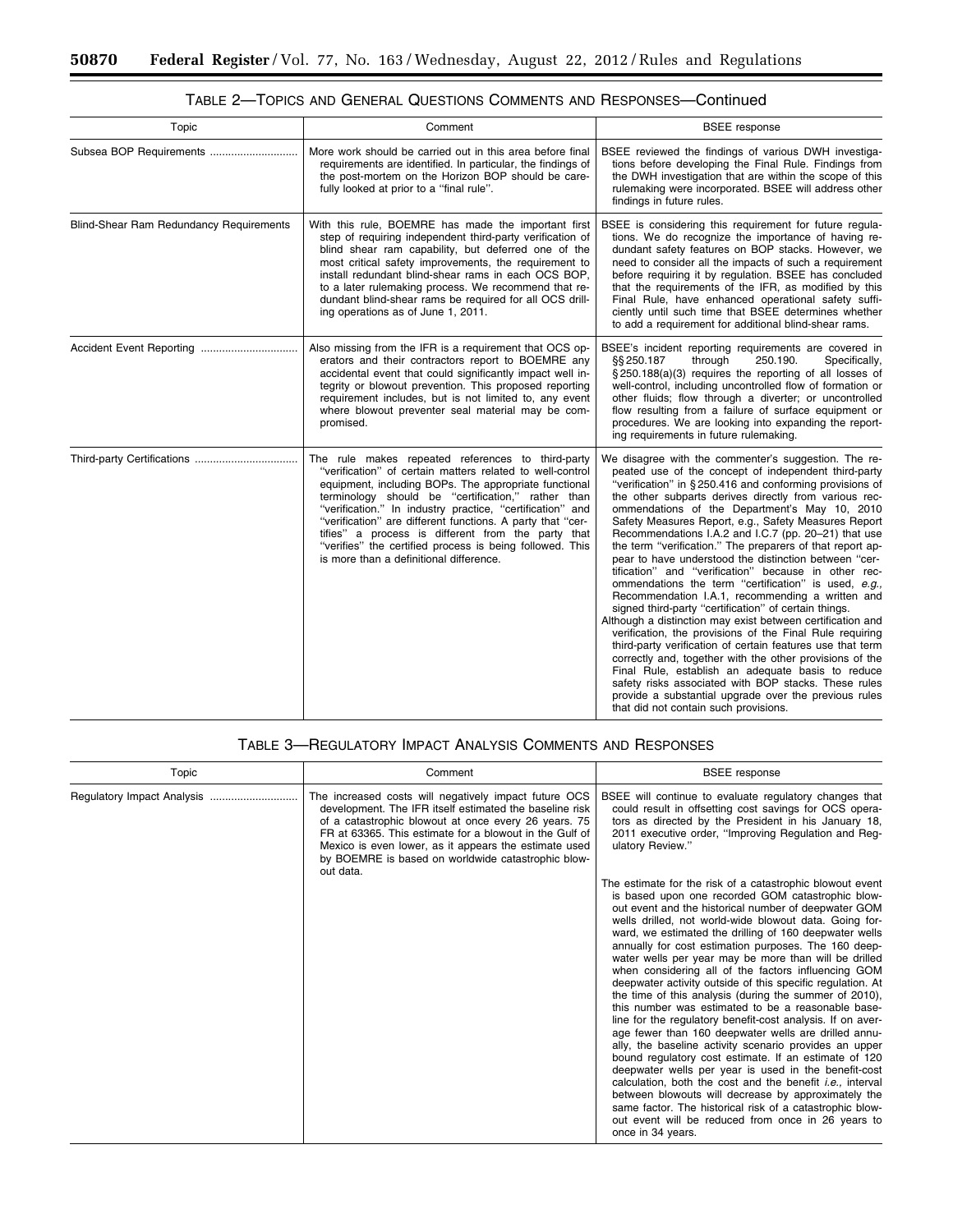| Topic                      | Comment                                                                                                                                                                                                                                                                                                                                                                                                                                                                                                                                                                                                                                                                                                                                                                                                                                                                                                                                                                                                                                 | <b>BSEE</b> response                                                                                                                                                                                                                                                                                                                                                                                                                                                                                                                                                                                                                                                                                                                                                                                                                                                                                                                                                                                                                                                                                                                                                                                                                                                                                                                                                                                                                                                                                                  |
|----------------------------|-----------------------------------------------------------------------------------------------------------------------------------------------------------------------------------------------------------------------------------------------------------------------------------------------------------------------------------------------------------------------------------------------------------------------------------------------------------------------------------------------------------------------------------------------------------------------------------------------------------------------------------------------------------------------------------------------------------------------------------------------------------------------------------------------------------------------------------------------------------------------------------------------------------------------------------------------------------------------------------------------------------------------------------------|-----------------------------------------------------------------------------------------------------------------------------------------------------------------------------------------------------------------------------------------------------------------------------------------------------------------------------------------------------------------------------------------------------------------------------------------------------------------------------------------------------------------------------------------------------------------------------------------------------------------------------------------------------------------------------------------------------------------------------------------------------------------------------------------------------------------------------------------------------------------------------------------------------------------------------------------------------------------------------------------------------------------------------------------------------------------------------------------------------------------------------------------------------------------------------------------------------------------------------------------------------------------------------------------------------------------------------------------------------------------------------------------------------------------------------------------------------------------------------------------------------------------------|
| Regulatory Impact Analysis | The costs for compliance prepared by the Agency are<br>not reflective of the total cost of compliance and thus<br>will negatively affect both small and large businesses<br>more than alleged by the Agency.                                                                                                                                                                                                                                                                                                                                                                                                                                                                                                                                                                                                                                                                                                                                                                                                                            | Multiple commenters suggested that the costs of this<br>rulemaking were not fully captured in the Regulatory<br>Impact Analysis. BSSE and BOEMRE used the best<br>available information to determine the compliance cost<br>estimates for this rulemaking. The commenters do not<br>identify specific regulatory provision where costs are<br>claimed to be underestimated. Several of the compli-<br>ance costs commenters associated with this rule-<br>making reflect provisions in existing regulations. Addi-<br>tionally, no alternative cost estimates are provided by<br>this commenter. External factors influencing the cost of<br>operating on the OCS are not considered to be compli-<br>ance costs of this rulemaking. As explained in other<br>portions of this preamble, BSEE has both decreased<br>and increased some cost estimates for provisions in<br>this rulemaking. However, the net estimated compli-<br>ance cost has decreased from the estimate contained<br>in the IFR.                                                                                                                                                                                                                                                                                                                                                                                                                                                                                                                  |
| Regulatory Impact Analysis | The benefit-cost analysis implies that a blowout may<br>pose more problems in deepwater where drilling a re-<br>lief well is likely to take longer. I find this statement<br>troubling. It could be considered to imply, that it takes<br>longer to penetrate seawater than hard rock. As an ex-<br>ample, two drilling targets are at 20,000 feet total<br>vertical depth (TVD). One is in 500 feet of water and<br>the other is in 5,000 feet of water. For a well drilled in<br>500 feet of water an additional 4,500 feet of hard rock<br>drilling must be completed to reach the target. From<br>public well data on the BOEMRE website, I found the<br>following pair of wells:                                                                                                                                                                                                                                                                                                                                                   | API Number TVD Water Depth Time to Reach Total<br>Depth 608124001700 28497 6959 ft 200 days<br>427084062600 28382 100 ft 390 days It is possible that<br>the statement is true, that is due to a different distribu-<br>tion of TVD in shallow and deep water drilling targets.<br>BOEMRE needs to be rigorous to see if its conjectures<br>are supported by the data. This is part of a pattern of<br>the claim that deep water activities are more risky than<br>shallow water. This assumption is being made by<br>BOEMRE as a result of the Deepwater Horizon inci-<br>dent<br>The typical GOM exploratory well in shallow water takes<br>less than 30 days to reach TVD. The typical GOM<br>deepwater exploratory well takes nearly 90 days to<br>reach TVD. This is primarily because, on average,<br>shallow water wells are not drilled to depths as deep<br>as deepwater wells. Well-completions for "wet" wells<br>and abandonment for "dry" wells take additional time.<br>While exceptions can be found, we maintain that in<br>most cases our assumption will hold that a deepwater<br>relief well will take longer than a shallow water relief<br>well.                                                                                                                                                                                                                                                                                                                                                 |
|                            | The agency estimates 160 deepwater wells annually for<br>the next 20 years. This is a very important estimate,<br>since it drives the estimates of both the costs and ben-<br>efits. Granted projections of the future in the oil and<br>gas industry have been notoriously wrong. I see that<br>160 wells annually as overly optimistic. My reasons<br>are:<br>-Historical data show a declining trend of the most re-<br>cent years with all observations below 160.<br>-Deepwater Horizon incident will lead to less favor-<br>able conditions for drilling in the Gulf.<br>-Natural Gas from shale is a major disruption coming<br>to North American energy markets. This is analogous to<br>the cellular phone technology replacing land line phones<br>in the last 20 years.<br>A better way of presenting the future benefits and costs<br>is with a range of scenarios such as 160, 120 and 80<br>wells a year. The Deepwater Horizon incident will lead<br>to less favorable conditions for drilling in the Gulf of<br>Mexico. | A reduction in the number of wells drilled per year will re-<br>duce the estimated annual compliance costs as well as<br>the corresponding likelihood of a catastrophic blowout<br>and hence the potential gains from any improvements<br>in reliability. How much the new regulatory environ-<br>ment will affect future OCS drilling is unknown at this<br>time.<br>BSEE estimates the drilling of 160 deepwater wells an-<br>nually for cost estimation purposes. The 160 deep-<br>water wells per year may be more than will be drilled<br>when considering all of the factors influencing GOM<br>deepwater activity outside of this specific regulation. At<br>the time this analysis was prepared for the IFR during<br>the summer of 2010, it was estimated to be a reason-<br>able baseline for the regulatory benefit-cost analysis.<br>One hundred sixty deepwater wells per year can serve<br>as an upper bound cost estimate for the regulation. If<br>an estimate of 120 deepwater wells per year is used in<br>the benefit-cost calculation, both the cost and the ben-<br>efit will decrease by approximately the same factor.<br>The historical risk applied to future drilling estimates<br>for 120 wells per year will reduce the estimated risk<br>from once in 26 years to once in 34 years. For only 80<br>deepwater wells a year, the risk will be reduced to<br>once each 52 years. A scenario analysis for 120 deep-<br>water wells per year has been added to the benefit-<br>cost analysis. |
|                            | BOEMRE estimates an equal likelihood of serious dam-<br>age or sinking of a MODU drilling rig from a cata-<br>strophic blowout event. Press reports indicate the sink-<br>ing of Deepwater Horizon was due to bad fire fighting<br>procedures. That is, pouring seawater on the floating<br>vessel causing it to sink. When the accident report is<br>completed, new standard practices should emerge for<br>fire fighting with the byproduct of great reduction in the<br>probability of sinking.                                                                                                                                                                                                                                                                                                                                                                                                                                                                                                                                      | BOEMRE's estimate, in the IFR, of an equal likelihood of<br>loss or damage, is based on the two recorded events<br>for severe damage or destruction of deepwater<br>MODUs in the GOM. This rulemaking requires addi-<br>tional the testing of LMRP disconnect functionality. A<br>disconnect of a deepwater MODU during a cata-<br>strophic event will likely protect the MODU from total<br>loss. BSEE maintains that our baseline cost estimate<br>for deepwater MODU damage is reasonable for pur-<br>poses of this benefit cost analysis.                                                                                                                                                                                                                                                                                                                                                                                                                                                                                                                                                                                                                                                                                                                                                                                                                                                                                                                                                                         |

# TABLE 3—REGULATORY IMPACT ANALYSIS COMMENTS AND RESPONSES—Continued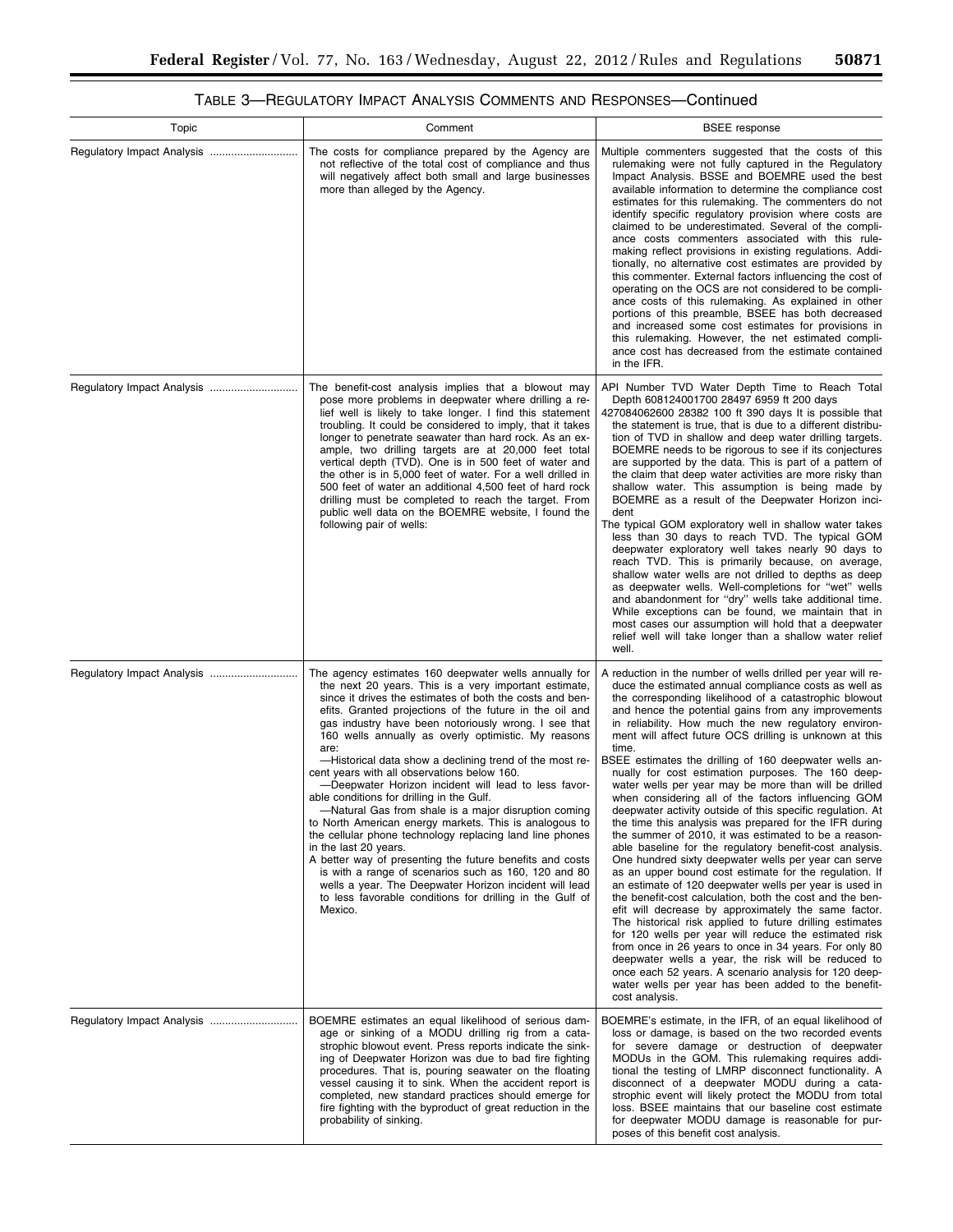$\equiv$ 

| Topic                                                 | Comment                                                                                                                                                                                                                                                                                                                                                                                                                                                                                                                                                                                                                                                                                                                                                                                                                                                                                                                                                                                                                                                                                                                                                                                                                                                                                                                                                                                                                                                                                                                                                                                                                                                                                                                                                                                                                                                                                                                                                                                                                                     | <b>BSEE</b> response                                                                                                                                                                                                                                                                                                                                                                                                                                                                                                                                                                                                                                                                                                                                                                                                                                                         |
|-------------------------------------------------------|---------------------------------------------------------------------------------------------------------------------------------------------------------------------------------------------------------------------------------------------------------------------------------------------------------------------------------------------------------------------------------------------------------------------------------------------------------------------------------------------------------------------------------------------------------------------------------------------------------------------------------------------------------------------------------------------------------------------------------------------------------------------------------------------------------------------------------------------------------------------------------------------------------------------------------------------------------------------------------------------------------------------------------------------------------------------------------------------------------------------------------------------------------------------------------------------------------------------------------------------------------------------------------------------------------------------------------------------------------------------------------------------------------------------------------------------------------------------------------------------------------------------------------------------------------------------------------------------------------------------------------------------------------------------------------------------------------------------------------------------------------------------------------------------------------------------------------------------------------------------------------------------------------------------------------------------------------------------------------------------------------------------------------------------|------------------------------------------------------------------------------------------------------------------------------------------------------------------------------------------------------------------------------------------------------------------------------------------------------------------------------------------------------------------------------------------------------------------------------------------------------------------------------------------------------------------------------------------------------------------------------------------------------------------------------------------------------------------------------------------------------------------------------------------------------------------------------------------------------------------------------------------------------------------------------|
|                                                       | The benefit-cost sensitivity analysis provided no basis for<br>the assumption that reservoirs at depths of 3,000 feet<br>are generally more prolific than their shallow water<br>counterparts. That statement is contradicted by most<br>recent Reserves Report (http://www.gomr.boemre.gov/<br>homepg/offshore/fldresv/2006-able4.pdf) which shows<br>of the 20 largest fields in the Gulf of Mexico, only five<br>are located in depth greater than 3,000 feet.                                                                                                                                                                                                                                                                                                                                                                                                                                                                                                                                                                                                                                                                                                                                                                                                                                                                                                                                                                                                                                                                                                                                                                                                                                                                                                                                                                                                                                                                                                                                                                           | The report referenced by the commenter does indicate<br>that only 5 of the 20 largest GOM fields are in water<br>depths greater than 3,000 feet. If the top 20 fields are<br>further analyzed, 6 of the top 20 fields are in water<br>depths of 2,860 feet or greater and discovered since<br>1989. Fourteen of the fields are in water depths 247<br>feet or less and discovered in 1971 or earlier. The<br>GOM shelf is in decline and few large fields are likely<br>to be discovered in the GOM shallow water. Over the<br>last 40 years the largest fields with booked reserves<br>have all been in deepwater. BSEE maintains that the<br>basis for the sensitivity analysis that future discovered<br>reservoirs at water depths of 3,000 feet or greater will<br>be more prolific is a reasonable assumption for the<br>benefit-cost scenario analysis for this rule. |
| Regulatory Impact Analysis                            | The agency's estimation of costs is not consistent with<br>our own estimates and we strongly encourage the<br>agency to carefully review the assumptions that went<br>into your analysis. Moreover, to potentially assist you<br>with your examination of the socio-economic costs and<br>consequences of the regulation, we have enclosed a<br>report we commissioned by IHS-Global Insight entitled,<br>"The Economic Impact of the Gulf of Mexico Offshore<br>Oil and Natural Gas Industry and the Role of the Inde-<br>pendents," which determined that more than \$106 bil-<br>lion in Federal, state, and local revenues would be lost<br>over a 10-year period if independents were excluded<br>from deepwater. Obviously, this report examined<br>broader policy impacts than were encompassed in the<br>particular regulation, but we believe it provides a useful<br>data set to examine these regulations within a broader<br>context of impacts.                                                                                                                                                                                                                                                                                                                                                                                                                                                                                                                                                                                                                                                                                                                                                                                                                                                                                                                                                                                                                                                                                | We have reviewed the report by IHS-Global Insight and<br>found nothing that will substantiate, contradict or other-<br>wise provide compliance cost figures for this rule-<br>making. Since the commenter's own estimates were<br>not provided, we cannot evaluate alternative cost esti-<br>mates suggested by the commenter. The Final Rule<br>does not exclude independents from deepwater drill-<br>ing.                                                                                                                                                                                                                                                                                                                                                                                                                                                                 |
| Regulatory Impact Analysis-Small Business<br>Impacts. | In its notice, BOEMRE included certain information re-<br>garding the composition of the oil and gas industry and<br>the small business entities-lessees, operators, and<br>drilling contractors—that will be most affected by this<br>interim rule. BOEMRE estimates that \$29 million dol-<br>lars or 15.8 percent of the IFR's total cost of \$183 mil-<br>lion will be borne by small businesses. This cost would<br>comprise about 0.36 percent of these small busi-<br>nesses' fiscal year 2009 revenue.<br>BOEMRE does not discuss how the regulation's costs<br>would be distributed among small businesses. Advo-<br>cacy is concerned that these costs will impact certain<br>small businesses more heavily than others. We en-<br>courage BOEMRE to include additional information re-<br>garding how the industry functions and which small en-<br>tities are most likely to incur increased costs as a re-<br>sult of this IFR. We also recommend that BOEMRE in-<br>clude a more detailed discussion of the distribution of<br>costs among the small entities identified in the IRFA<br>(Initial Regulatory Flexibility Analysis) in order to accu-<br>rately determine whether some small entities will incur<br>disproportionate impacts as a result of this rule.<br>The RFA requires agencies to include in their IRFA a de-<br>scription of any significant alternatives to the proposed<br>rule that minimize significant economic impacts on<br>small entities while still accomplishing the agency's ob-<br>jectives. While BOEMRE did note a few alternatives in<br>the interim rule, we recommend that BOEMRE include<br>a more detailed discussion of the alternatives and their<br>effects on small business and the reasons for or<br>against adopting those alternatives. We further rec-<br>ommend that BOEMRE continue to conduct outreach<br>with small entities affected by this rule and any future<br>safety rules to develop alternatives that minimize dis-<br>proportionate impacts on small entities. | BOEMRE published a separate IRFA on December 23,<br>2010 (75 FR 80717) with a 30 day comment period.<br>The IRFA and the FRFA published with the final RIA<br>provide the analysis required in the Regulatory Flexi-<br>bility Act. This includes an estimate of the number of<br>small entities affected, a description of reporting, rec-<br>ordkeeping requirements and evaluation of significant<br>alternatives that could minimize the impacts on small<br>entities while accomplishing the objectives of this rule-<br>making.                                                                                                                                                                                                                                                                                                                                        |

# TABLE 3—REGULATORY IMPACT ANALYSIS COMMENTS AND RESPONSES—Continued

۲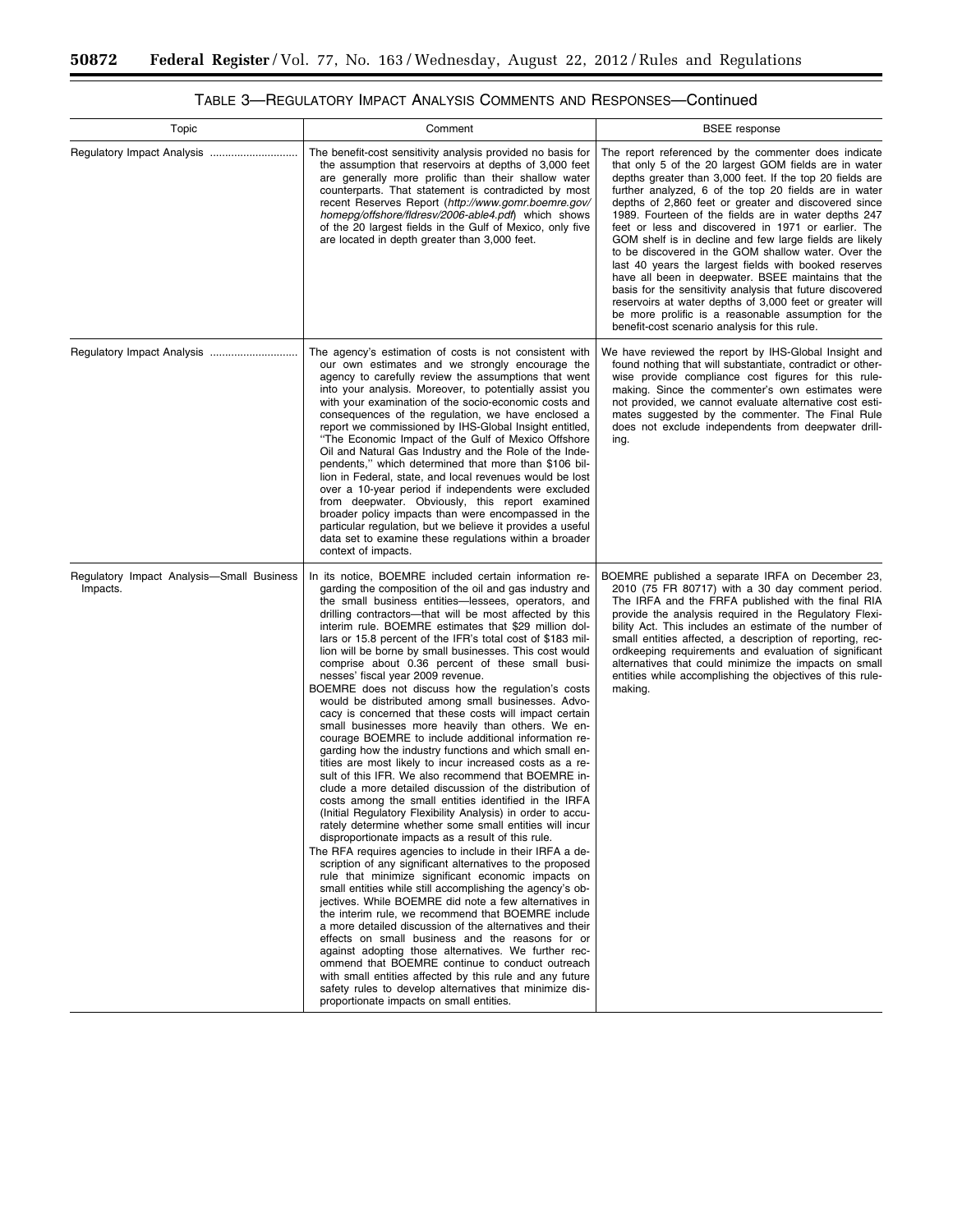| Topic                                                              | Comment                                                                                                                                                                                                                                                                                                                                                                                                                                                                                                                                                                                                                                                           | <b>BSEE</b> response                                                                                                                                                                                                                                                                                                                                                                                                                                                                                                                                                                                                                                                                                                                                                                                                                                                                                                                                                                                                                                                                                                                                                                                                                                               |
|--------------------------------------------------------------------|-------------------------------------------------------------------------------------------------------------------------------------------------------------------------------------------------------------------------------------------------------------------------------------------------------------------------------------------------------------------------------------------------------------------------------------------------------------------------------------------------------------------------------------------------------------------------------------------------------------------------------------------------------------------|--------------------------------------------------------------------------------------------------------------------------------------------------------------------------------------------------------------------------------------------------------------------------------------------------------------------------------------------------------------------------------------------------------------------------------------------------------------------------------------------------------------------------------------------------------------------------------------------------------------------------------------------------------------------------------------------------------------------------------------------------------------------------------------------------------------------------------------------------------------------------------------------------------------------------------------------------------------------------------------------------------------------------------------------------------------------------------------------------------------------------------------------------------------------------------------------------------------------------------------------------------------------|
| Regulatory Impact Analysis-Small Business<br>Impacts.              | A commenter estimated that the rulemaking will increase<br>costs by \$17.3 million for each deepwater well drilled<br>with a MODU. This cost increase is attributed to re-<br>quired modification of the well plan and associated<br>casing design that results in the addition of a liner and<br>associated work.                                                                                                                                                                                                                                                                                                                                                | The compliance costs for the IFR were estimated using<br>the best available information at the time of publica-<br>tion. Neither the IFR nor this Final Rule requires oper-<br>ators to conform to a specific casing design, nor do<br>they require new designs for well plans. The additional<br>requirements of the IFR are intended to increase the<br>safety of operating on the OCS considering the best<br>available and safest technology. The commenter does<br>not identify which elements increase either the time to<br>drill a well by 15 rig days, or the cost by \$17.3 million.<br>Absent new and well-defined information, BSEE is un-<br>able to evaluate or adjust the compliance cost esti-<br>mates for a deepwater well.                                                                                                                                                                                                                                                                                                                                                                                                                                                                                                                      |
| Regulatory Impact Analysis-Small Business<br>Impacts § 250.449(h). | A commenter identified \$10.45 million in BOP inspection<br>cost savings per deepwater well. The proposal is to<br>function test the blind-shear rams every 14 days in-<br>stead of every 7 days as required by §250.449(h). The<br>commenter claims "prior to the Macondo incident, all<br>the rams on the BOP were function tested once a<br>week except for the blind-shear rams." Another com-<br>menter claims that " * * * frequent function testing of<br>blind/shears will exacerbate this stack body wear and<br>introduce further exposure to leakage within the BOP".                                                                                  | The Final Rule does not change the existing regulation at<br>$\S 250.449(h)$ which requires a function test every 7<br>days including the blind-shear rams. The 7-day testing<br>requirement existed before the Macondo event and is<br>not being made more stringent with this rulemaking.<br>The commenter's assertion that "prior to the Macondo"<br>incident, all the rams on the BOP were function tested<br>once a week except for the blind-shear rams" is incor-<br>rect. The \$10.45 million figure does not represent an<br>additional compliance cost due to this rule, but an esti-<br>mated cost savings to the company on a per-well basis<br>if their recommendation for a once-every-two weeks<br>function test requirement is accepted.<br>A Joint Industry Project study completed in 2009 ana-<br>lyzed BOP equipment reliability. The results of this<br>study suggest that up to \$193 million per year could be<br>saved through less frequent testing while achieving the<br>same reliability for BOP performance. However, at this<br>time BSEE believes increasing the duration between<br>tests poses a greater risk than conducting the test on<br>the current schedule. BOP testing frequency is a topic<br>that merits further study. |
| Regulatory Impact Analysis-Small Business<br>Impacts.              | Several commenters claim that the compliance costs are<br>significantly higher than BOEMRE's estimate. One<br>comment suggests that the "Final Rule will add three<br>to five times the amount the BOEMRE has published."<br>Another comment claims that the new regulation will<br>cost as much as \$28 million per deepwater well for<br>compliance, compared to the \$1.42 million estimated                                                                                                                                                                                                                                                                   | BSEE has considered the limited cost information pro-<br>vided by commenters and new time and cost estimates<br>obtained by the bureau since the publication of the<br>IFR.                                                                                                                                                                                                                                                                                                                                                                                                                                                                                                                                                                                                                                                                                                                                                                                                                                                                                                                                                                                                                                                                                        |
|                                                                    | by BOEMRE.                                                                                                                                                                                                                                                                                                                                                                                                                                                                                                                                                                                                                                                        | The commenter's \$28 million compliance cost estimate<br>includes a \$10.45 million cost from additional BOP<br>tests. However, these additional BOP tests do not rep-<br>resent additional costs, but a cost savings if the com-<br>pany's recommendation to function test the blind shear<br>rams every 7 days instead of every 14 days (with re-<br>gard to the previously existing regulation) is accepted.<br>If the recommendation is not accepted, there is no in-<br>creased compliance cost for this rulemaking. This pro-<br>posal on function test intervals is outside the scope of<br>this rulemaking as previously stated in the response to<br>comments for $\S 250.449(h)$ .<br>The additional \$17.3 million of compliance costs are<br>claimed to result from "modified casing design" and<br>"associated work." The lack of specific data or cita-<br>tions result in a vague and indeterminate interpretation<br>of these cost estimates. BSEE does not specify well<br>designs. If a new well design used by the operator is<br>the result of industry best practices, it is not a compli-<br>ance cost of the regulation. As such, BSEE cannot<br>comment on the presumed cost impact for modified<br>casing design and associated work.     |
| IRFA ………………………………………………………                                         | The IRFA published by BOEMRE does not satisfy the<br>agency's statutory obligation under the Regulatory<br>Flexibility Act of 1980, as amended. The commenter<br>believes that, since there is not a good cause excep-<br>tion to the Administrative Procedure Act's notice and<br>comment rulemaking requirement, BOEMRE was re-<br>quired to publish an IRFA at the time of the proposed<br>rulemaking. Further, the IRFA BOEMRE eventually<br>published did not account for the significant costs likely<br>to be imposed by BOEMRE's new interpretation of<br>14,000 discretionary provisions found in API standards<br>as mandatory permitting requirements. | The BSEE published an IRFA pursuant to the Regulatory<br>Flexibility Act. While it was not published with the IFR.<br>it was published shortly thereafter and made available<br>for public comment. The SBA Office of Advocacy stat-<br>ed in its comments that "Advocacy appreciates<br>BOEMRE's decision to publish a supplemental IRFA."<br>The comments on the IRFA were considered along<br>with all comments on the rulemaking.                                                                                                                                                                                                                                                                                                                                                                                                                                                                                                                                                                                                                                                                                                                                                                                                                              |

# TABLE 3—REGULATORY IMPACT ANALYSIS COMMENTS AND RESPONSES—Continued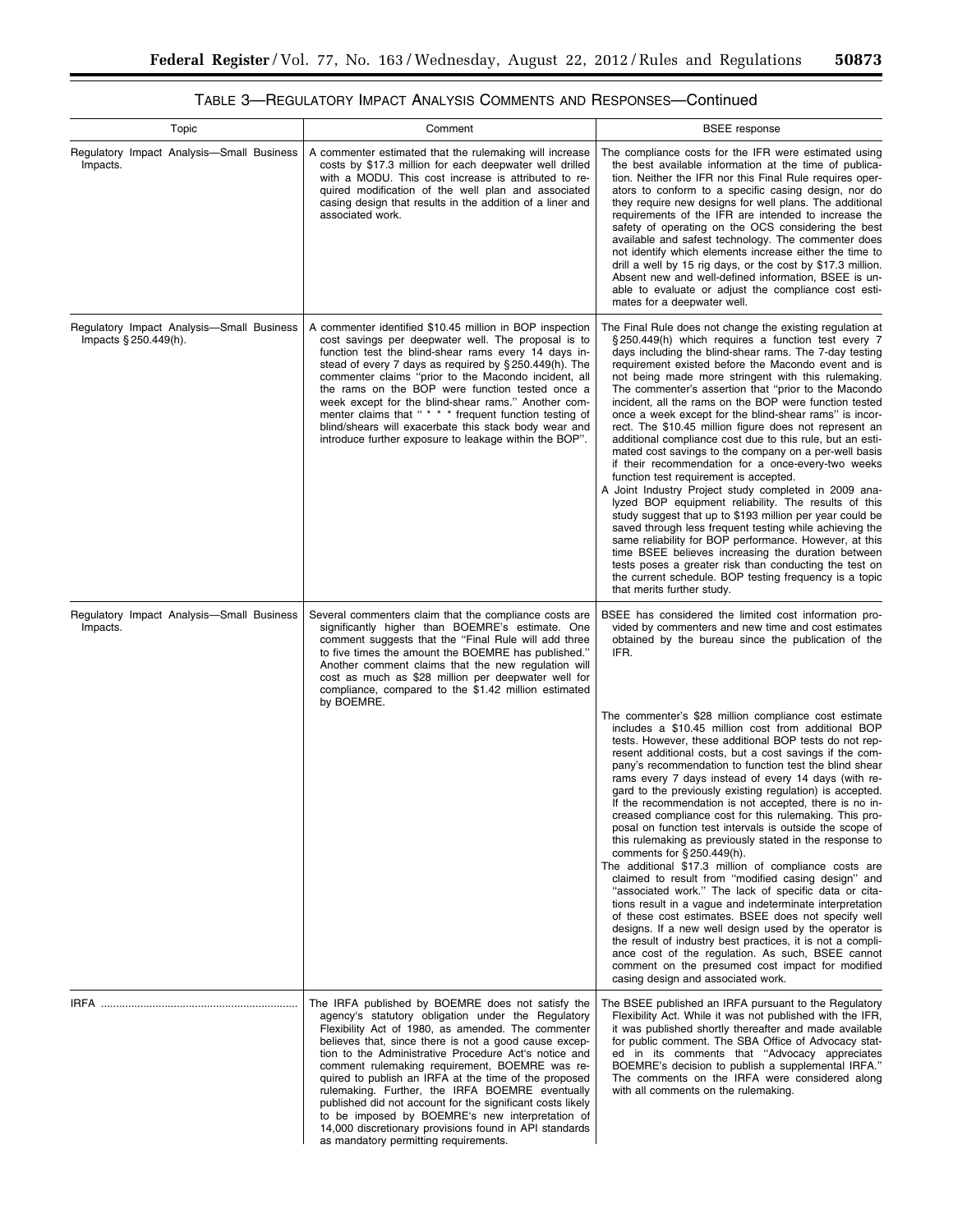| Topic | Comment | <b>BSEE</b> response                                                                                                                                                                                                                                                                   |
|-------|---------|----------------------------------------------------------------------------------------------------------------------------------------------------------------------------------------------------------------------------------------------------------------------------------------|
|       |         | Regarding the 14,000 discretionary provisions from API<br>standards, BSEE disagrees with the commenter's as-<br>sertion that §250.198(a)(3) will have resulted in signifi-<br>cant additional costs. See the section-by-section dis-<br>cussion for further elaboration of this issue. |

#### TABLE 3—REGULATORY IMPACT ANALYSIS COMMENTS AND RESPONSES—Continued

#### **V. Section-by-Section Discussion of the Requirements in Final Rule**

As of October 1, 2011, BOEMRE was officially reorganized into the separate agencies of BSEE and BOEM. This Final Rule reflects the appropriate name changes, based on the reorganization.

Nomenclature change. BSEE is revising all references to the term *glory hole* in the regulations at 30 CFR 250 to the term *well cellar.* This revision will amend text at two locations in the regulations (§§ 250.421(b) and 250.451(h)). Both terms refer to a depression deep enough to protect subsea equipment from ice-scour, when drilling in an ice-scour area. However, the term well cellar is more commonly used.

#### *Service Fees (§ 250.125)*

This Final Rule updates § 250.125(a)(8) and (9) in the chart to reflect accurate numbering redesignation.

#### *Documents Incorporated by Reference (§ 250.198)*

Final § 250.198(a)(3) has been modified from the IFR in response to many comments received on one important issue. Section 250.198(a)(3) pertains to how BSEE ensures compliance with documents incorporated by reference in its regulations. The provision in the IFR read as follows:

The effect of incorporation by reference of a document into the regulations in this part is that the incorporated document is a requirement. When a section in this part incorporates all of a document, you are responsible for complying with the provisions of that entire document, except to the extent that section provides otherwise. When a section in this part incorporates part of a document, you are responsible for complying with that part of the document as provided in that section. If any incorporated document uses the word *should,* it means *must* for purposes of these regulations. (75 FR 63372)

This provision was intended to clarify BSEE's existing policy on compliance with documents incorporated by reference in regulations. A number of commenters from the offshore oil and gas industry objected to this provision. The commenters were particularly

concerned about the statement in the last sentence of the paragraph that for the documents incorporated by reference in 30 CFR part 250, the word ''*should''* means ''*must.''* Commenters asserted that there are 14,000 occurrences of the word ''*should''* just in documents incorporated from the American Petroleum Institute (API). These commenters provided a number of examples in which they asserted that the last sentence of paragraph (a)(3) could cause conflicts; undermine safety, instead of improving safety on the Outer Continental Shelf (OCS); and, in certain circumstances, establish requirements with which compliance may be impossible. Accordingly, such commenters specifically requested that the agency remove the last sentence from paragraph (a)(3).

While some of the examples provided by commenters were overstated or did not account for alternatives or for the specifics in the operative language of the incorporated documents, we have removed the last sentence of paragraph (a)(3) as set forth in the IFR because it could have appeared to be overly broad and may not have provided the intended clarification.

The last sentence is not needed as a means of emphasizing the agency's interpretation of the binding effect of documents incorporated by reference, *i.e.,* BSEE relies on the specific regulatory provisions that incorporate a document by reference for the intended effects of each incorporation. The other portions of paragraph (a)(3) make it clear that operators are required to comply with documents incorporated by reference, unless the specific sections performing the incorporation provide otherwise. Moreover, many, but not all, of the individual sections of BSEE regulations that incorporate documents by reference are written in terms that make it clear that compliance is mandatory, even where the incorporated consensus standards were written as recommendations, not obligations.

This position is not a new one and was the agency's interpretation of documents incorporated by reference long before the adoption of the IFR. For instance, in a 1988 **Federal Register**  preamble to the final rule converting agency orders into regulations, the

MMS, a predecessor agency to BSEE and BOEM, responded to public comments on the effect of incorporating documents by reference in its rules as follows:

*Comment*—Objection was raised to the incorporation by reference of ''recommended practice'' documents which are intended only as *recommendations,* not as rules.

*Response*—When MMS adopts the specific provisions of a document through the rulemaking process, that incorporation by reference establishes the recommended practice as a minimum standard which must be observed.

*Comment*—A number of commenters expressed the view that with respect to documents incorporated by reference, it should be clear to what extent references within such incorporated documents are also binding. It was pointed out that documents proposed to be incorporated by reference in turn reference other documents, which reference other documents, down through numerous tiers.

*Response*—Under the final rule, the material that is incorporated by reference is specifically identified. Adherence to documents referenced within an incorporated document is mandatory if such adherence is necessary for compliance with the document referenced in the rule. (53 FR 10600)

We reaffirm our position stated in the agency's April 1, 1988, (53 FR 10600) rule that when BSEE adopts the specific provisions of a document through the rulemaking process, that incorporation by reference establishes the recommended practice as a minimum standard which must be observed.

We recognize, however, that certain regulations incorporating documents by reference either do not make compliance mandatory with the incorporated provisions, or provide operators some flexibility in achieving compliance. For instance, regulations at § 250.415(f) incorporate by reference API RP 65—Part 2, Isolating Potential Flow Zones During Well Construction. The requirement in § 250.415(f) specifies that operators must submit a written description of how they evaluated the best practices included in API RP 65—Part 2, not that they must comply with each of the best practices. This Final Rule is not intended to upset that interpretation or to modify the meaning of any particular regulatory provision that incorporates documents by reference.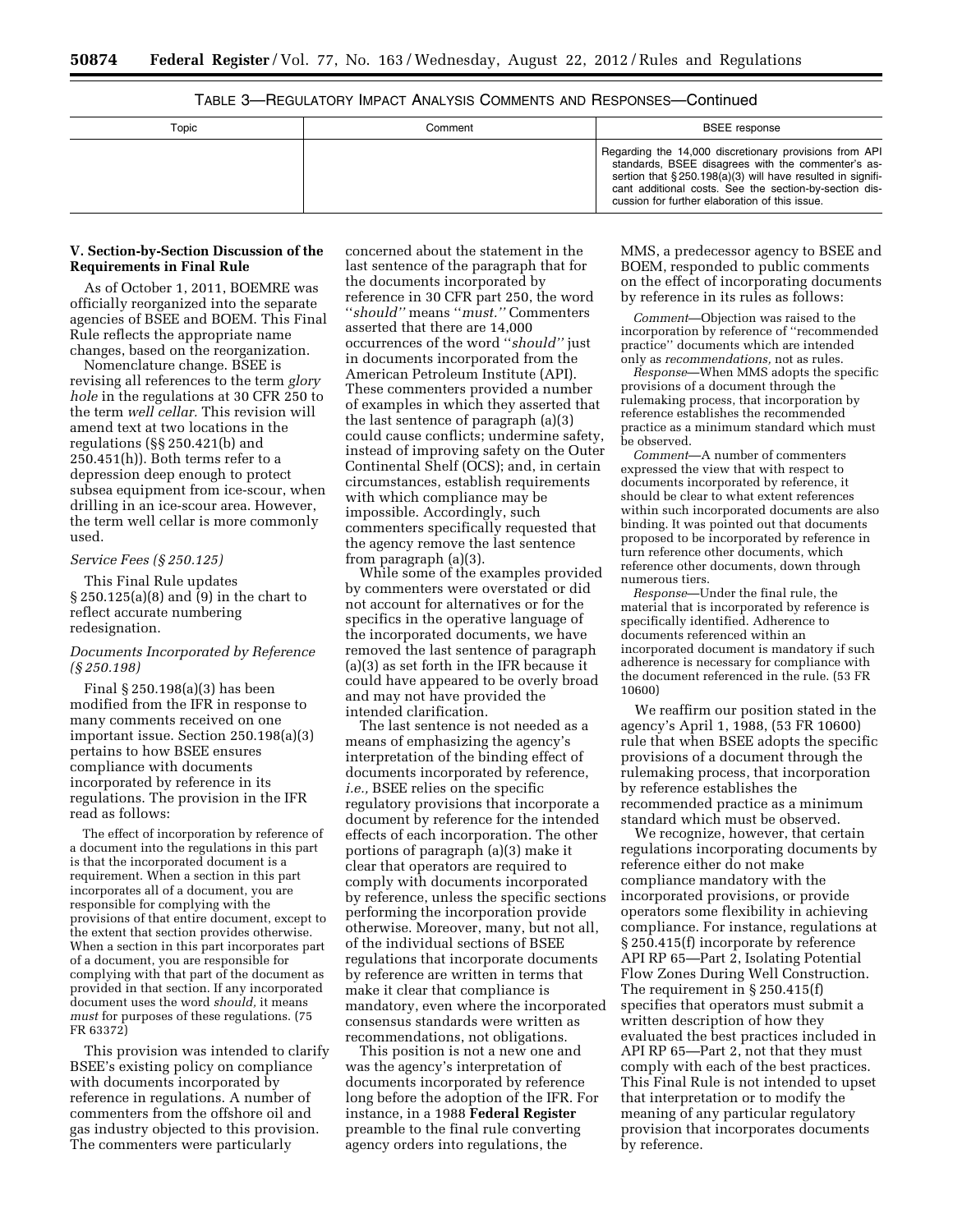To the extent that the commenters were correct in asserting that the last sentence of § 250.198(a)(3) in the IFR (or other regulations that establish mandatory compliance with incorporated documents) will lead to unintended consequences, BSEE's rules already provide the means for operators to seek relief in situations where they need an alternative means to comply. One provision, § 250.141, allows operators to use alternative procedures or equipment that provides a level of safety and environmental protection that equals or surpasses that required by BSEE rules. Another, § 250.142, provides for departures from operating requirements. Other provisions throughout BSEE regulations allow for departures related to specific circumstances (*e.g.,* plans, drilling operations, and structure removal). It should be noted that all of these departures require advance BSEE approval.

This approach was clarified in a March 28, 2011, Supplemental

Information document that appears on the BSEE Web site. That document made it clear that the rules require operators to seek BOEMRE approval to deviate from a practice or procedure when the document incorporated by reference requires a particular practice or procedure.

#### *Incorporation of API Standard 65—Part 2, Second Edition*

In this Final Rule, we have modified § 250.198(h)(79) by incorporating the second edition of API Standard 65—Part 2 that was issued in December 2010. This change was made in response to comments. Previously, the first edition was incorporated. API also designated this recommended practice into a standard.

#### *What must my casing and cementing programs include? (§ 250.415)*

In the IFR, BOEMRE added a new § 250.415 (f) requiring the operator to include in its APD an evaluation of the best practices identified in API RP 65Part 2, Isolating Potential Flow Zones During Well Construction. In the IFR, we also revised paragraphs (c), (d), and (e) to accommodate the new paragraph. The text of paragraph (f) was changed in this Final Rule to update the cross reference to sections 4 and 5 of the second edition of API Standard 65—Part 2. These sections correspond to sections 3 and 4 of the earlier edition that were previously cross-referenced. The basis and purpose for this section was set forth in the preamble of the IFR (75 FR 63346).

In response to comments, BSEE developed a table, set forth below, based on API Standard 65—Part 2 Annex D which outlines the process summary for isolating potential flow zones during well construction. For example, the operator may use Annex D or the following Table 4 as a guide for complying with the written description of how an operator evaluated the best practices included in API Standard 65— Part 2 required by § 250.415(f).

#### TABLE 4—EXAMPLE OF HOW TO EVALUATE THE BEST PRACTICES IN API STANDARD 65—PART 2

|                                            | <b>GENERAL QUESTIONS</b>                                                                                                                                                                                                                                                                                                                                                                                                                                                                                                                                                                                                                                                                                                                                                           |                                                                                        |
|--------------------------------------------|------------------------------------------------------------------------------------------------------------------------------------------------------------------------------------------------------------------------------------------------------------------------------------------------------------------------------------------------------------------------------------------------------------------------------------------------------------------------------------------------------------------------------------------------------------------------------------------------------------------------------------------------------------------------------------------------------------------------------------------------------------------------------------|----------------------------------------------------------------------------------------|
| 1<br>$\overline{2}$                        | Have you considered the following in your well planning and drilling plan determinations: evaluation for flow potential,<br>site selection, shallow hazards, deeper hazard contingency planning, well-control planning for fluid influxes, plan-<br>ning for lost circulation control, regulatory issues and communications plans, planning the well, pore pressure, frac-<br>ture gradient, mud weight, casing plan, cementing plan, drilling plan, wellbore hydraulics, wellbore cleaning, barrier<br>design, and contingency planning? [API 65-2 1.5].<br>Have you considered the general well practices while drilling, monitoring and maintaining wellbore stability, curing<br>and preventing lost circulation, and planning and operational considerations? [API 65-2 1.6]. | Yes/No.<br>Yes/No.                                                                     |
|                                            | <b>FLOW POTENTIAL</b>                                                                                                                                                                                                                                                                                                                                                                                                                                                                                                                                                                                                                                                                                                                                                              |                                                                                        |
| 3<br>4<br>5                                | Has the information concerning the type, location, and likelihood of potential flow zones been communicated to key<br>parties (cementing service provider, rig contractor, or third parties)?                                                                                                                                                                                                                                                                                                                                                                                                                                                                                                                                                                                      | Yes/No.<br>Describe below.<br>Yes/No.                                                  |
|                                            | CRITICAL DRILLING FLUID PARAMETERS                                                                                                                                                                                                                                                                                                                                                                                                                                                                                                                                                                                                                                                                                                                                                 |                                                                                        |
| 6                                          |                                                                                                                                                                                                                                                                                                                                                                                                                                                                                                                                                                                                                                                                                                                                                                                    | Yes/No.                                                                                |
|                                            | CRITICAL WELL DESIGN PARAMETERS                                                                                                                                                                                                                                                                                                                                                                                                                                                                                                                                                                                                                                                                                                                                                    |                                                                                        |
| $\overline{7}$<br>7a<br>7b<br>7c<br>8<br>9 | Will you ensure the planned top of cement will be 500 feet above the shallowest potential flow zone?                                                                                                                                                                                                                                                                                                                                                                                                                                                                                                                                                                                                                                                                               | Yes/No.<br>Describe below.<br>Describe below.<br>Describe below.<br>Yes/No.<br>Yes/No. |
| 10<br>11<br>12<br>13                       | Will you ensure the well will be stable (no volume gain or losses, drilling fluid density equal in vs. out) before com-<br>mencing cementing operations?<br>Has the rathole length been minimized or filled with drilling fluid with a density greater than the cement density?                                                                                                                                                                                                                                                                                                                                                                                                                                                                                                    | NA or Describe<br>below.<br>Yes/No.<br>Describe below.<br>Yes/No.                      |
| 14a<br>14 <sub>b</sub><br>15               | If you have any liner top packers exposed to the production or intermediate annulus, what is the rating for differential<br>pressure across this packer?<br>If you have any liner top packers exposed to the production or intermediate annulus, have you confirmed that your<br>negative test will not exceed this rating?                                                                                                                                                                                                                                                                                                                                                                                                                                                        | NA or Describe<br>below.<br>Yes/No/NA.<br>Describe below.                              |
| 16                                         | For all intermediate and production casing hangers set in subsea, HP wellhead housing, will you immediately set/en-<br>ergize the lock-down <i>ring</i> prior to performing any negative test?                                                                                                                                                                                                                                                                                                                                                                                                                                                                                                                                                                                     | Yes/No.                                                                                |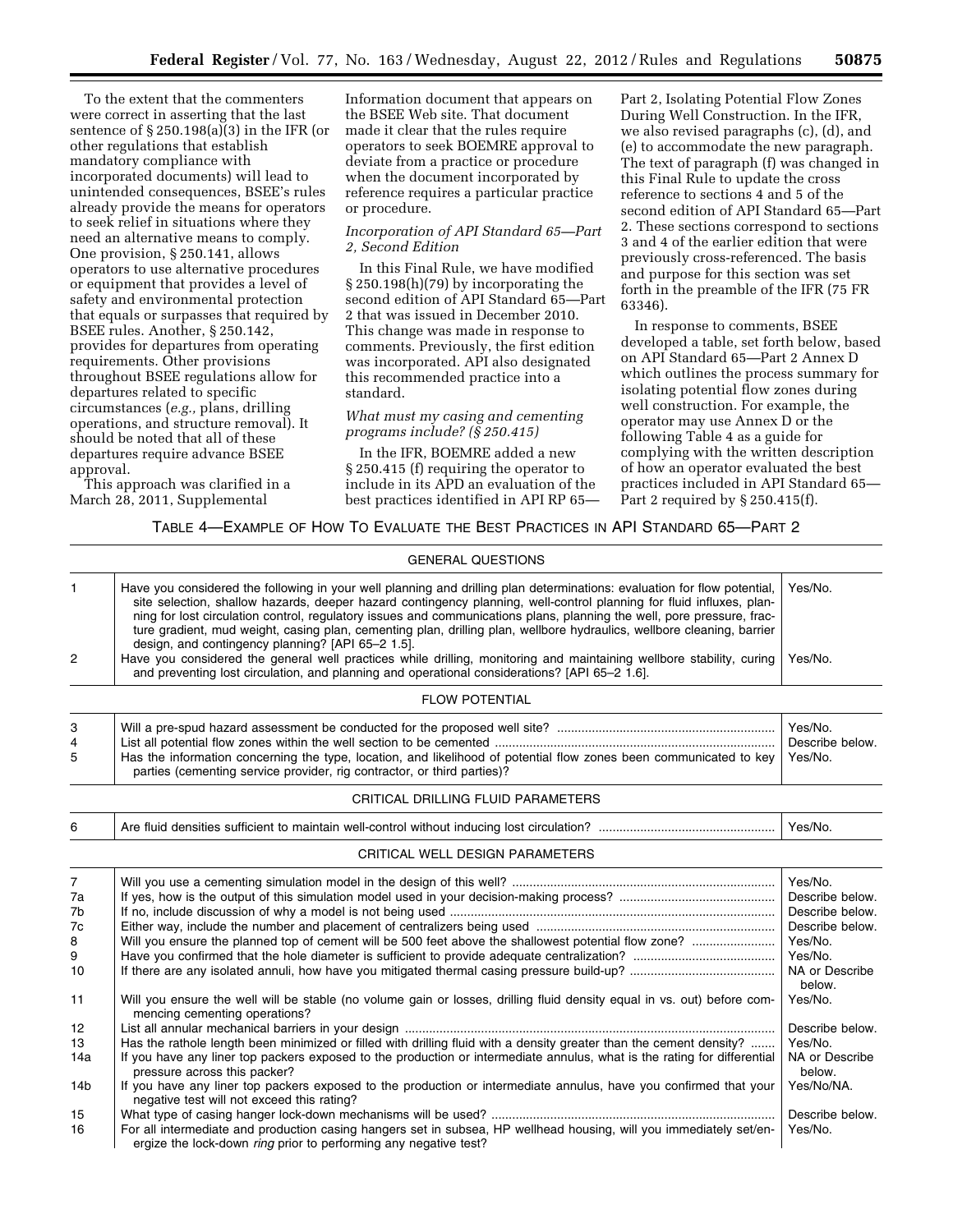## TABLE 4—EXAMPLE OF HOW TO EVALUATE THE BEST PRACTICES IN API STANDARD 65—PART 2—Continued

| 17             | Yes/No.<br>For all production casing hangers set in subsea, HP wellhead housing, will you set/energize the lock-down sleeve<br>immediately after running the casing and prior to performing any negative test?                                                                   |                               |  |  |  |  |
|----------------|----------------------------------------------------------------------------------------------------------------------------------------------------------------------------------------------------------------------------------------------------------------------------------|-------------------------------|--|--|--|--|
|                | CRITICAL OPERATIONAL PARAMETERS                                                                                                                                                                                                                                                  |                               |  |  |  |  |
| 18<br>19<br>20 | Will you have 1 mechanical barrier in addition to cement in your final casing string (or liner if it is your final string)?<br>Do you plan on running a cement bond log on the production and intermediate casing/liner prior to conducting the<br>negative test on that string? | Yes/No.<br>Yes/No.<br>Yes/No. |  |  |  |  |
|                | Are contingency plans in place for the following:                                                                                                                                                                                                                                |                               |  |  |  |  |
| 21             | net circulation?                                                                                                                                                                                                                                                                 | Voe/No                        |  |  |  |  |

| 21<br>22       |                                                                                                                                             | Yes/No.<br>Yes/No.            |
|----------------|---------------------------------------------------------------------------------------------------------------------------------------------|-------------------------------|
| 23             |                                                                                                                                             | Yes/No.                       |
| 24             |                                                                                                                                             | Yes/No.                       |
| 25             |                                                                                                                                             | Yes/No.                       |
| 26             |                                                                                                                                             | Yes/No.                       |
| 27             |                                                                                                                                             | Yes/No.                       |
| 28             | If using foam cement, will the foamer, stabilizer, and nitrogen injection be controlled by an automated process sys-<br>tem?                | Yes/No.                       |
|                | CRITICAL MUD REMOVAL PARAMETERS                                                                                                             |                               |
| 28<br>29<br>30 | Have you tested your drilling fluid and cementing fluid programs for compatibility to reduce possible contamination?                        | Yes/No.<br>Yes/No.<br>Yes/No. |
|                | CRITICAL CEMENT SLURRY PARAMETERS                                                                                                           |                               |
| 31             | Have all appropriate cement slurry parameters been considered to ensure the highest probability of isolating all po-<br>tential flow zones? | Yes/No.                       |
| 32             |                                                                                                                                             |                               |

#### *What must I include in the diverter and BOP descriptions? (§ 250.416)*

The IFR revised § 250.416(d) to include the submission of a schematic drawing of all control systems, including primary control systems, secondary control systems, and pods for the BOP system. We did not revise this paragraph in the Final Rule.

The IFR revised § 250.416(e) to require the operator to submit independent third-party verification and supporting documentation that shows the blind-shear rams installed in the BOP stack are capable of shearing any drill pipe in the hole under maximum anticipated surface pressure, as recommended in the Safety Measures Report. In response to comments received, we emphasize that the blindshear rams must be capable of shearing heavy weight drill pipe. The Final Rule also revises § 250.416(e) to clarify that drill pipe includes workstring and tubing. The IFR provided that the supporting documentation has to include test results, but did not specify which tests are required. The Final Rule clarifies that the documentation must include actual shearing and subsequent pressure integrity test results for the most rigid pipe to be used and calculations of shearing capacity of all

pipe to be used in the well, including correction for MASP.

The IFR added § 250.416(f) to require independent third-party verification that a subsea BOP stack is designed for the specific equipment used on the rig. In the Final Rule, we revised this paragraph to also include surface BOP stacks on floating facilities to clarify the intent that this verification is required for all floating drilling operations. This section also includes the requirements for verification that the BOP stack has not been compromised or damaged from previous service. BSEE realizes that an APD may be submitted prior to the third-party verification. Under such circumstances, BSEE may issue a condition of approval in the APD contingent on the third-party verification. The verification must be completed prior to BOP latch-up onto the associated well. The third-party verification will be submitted to BSEE in an APD or a revised sidetrack permit.

The IFR added § 250.416(g) to describe the criteria and documentation for an independent third-party that must be submitted with the APD to BSEE for review.

In the IFR, § 250.416(g)(1) of this section referenced the independent party in § 250.416(e). This Final Rule removes this reference, since the requirements for the independent thirdparty in paragraph (g) apply to any use of the independent third-party in § 250.416.

We revised paragraph (g)(1) to specify that a registered professional engineer, or a technical classification society, or a licensed professional engineering firm, could qualify as the independent thirdparty under this section. We also removed the reference that the original equipment manufacturer (OEM) cannot be the independent third-party. We removed this prohibition so that the OEM, who has the expertise with the equipment, may function as the independent third-party under this section as long as it meets the requirements of the independent thirdparty outlined in this section.

Based on comments received, we have also revised qualifications for independent third parties to remove various standards that were not sufficiently objective or certain. We removed the provision from the IFR that the firm can be an API-licensed manufacturing, inspection, or certification firm, since API does not license such firms. We also removed the requirement that the firm must carry industry-standard levels of professional liability insurance, based on comments questioning how to determine ''industry standard levels of professional liability insurance.'' BSEE has not devised an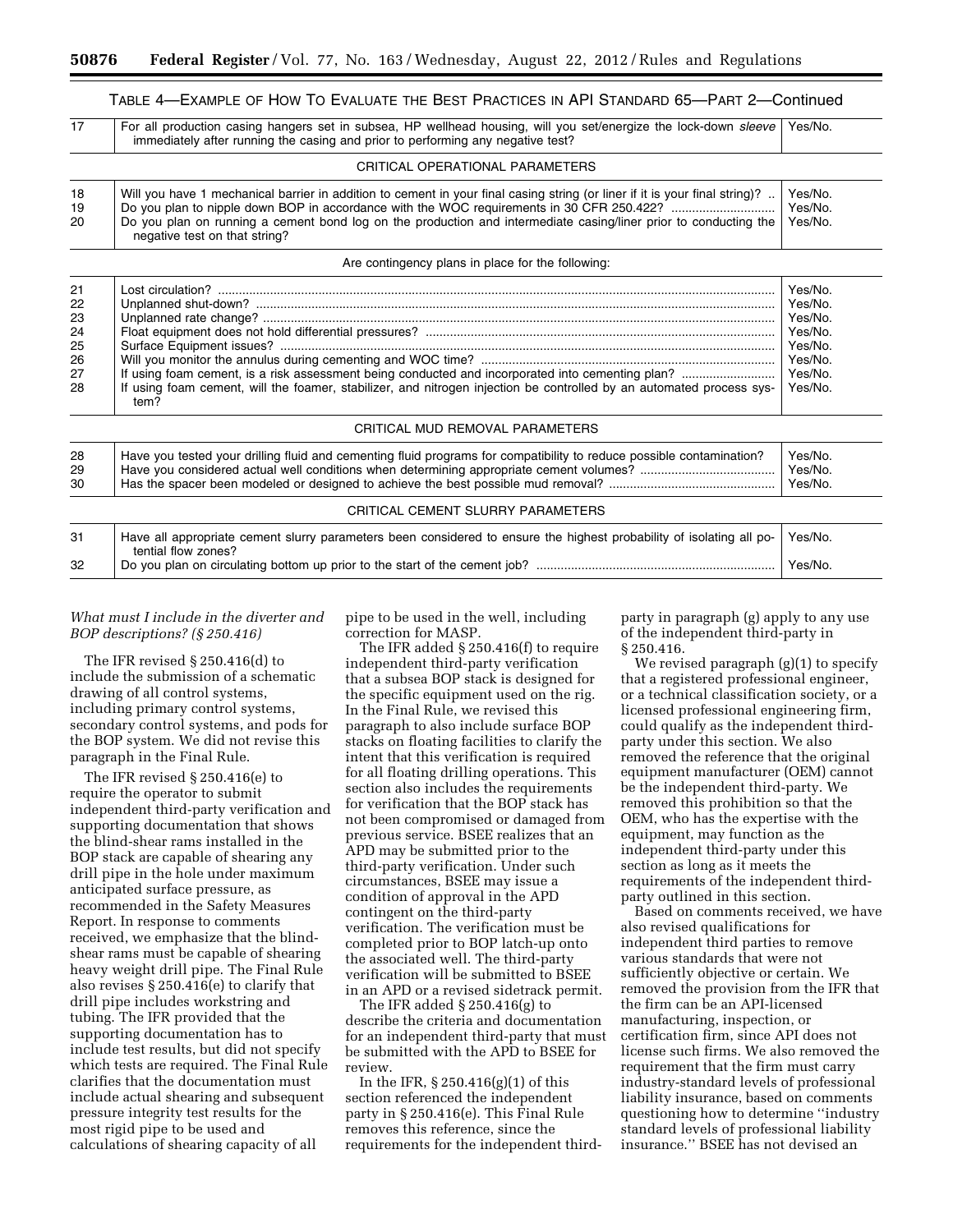approach to make this determination. We removed the requirement that the firm provide evidence that it is ''reputable'' because such a standard is too vague. Similarly, we removed the requirement that a firm have no record of violations of applicable law because it is not clear what ''applicable law'' refers to and how far back the requirement applies, and because state licensure or registration will assure current compliance. In place of the requirements that were removed, in response to comments discussed earlier, we added that evidence be provided to demonstrate that the person or entity performing the third-party verification has the expertise and experience necessary to perform the required verifications. Thus, the Final Rule requires evidence of appropriate licenses and evidence of expertise and experience to perform the verifications.

We also revised paragraph (g)(2)(ii) to change the notification of the appropriate BSEE District Manager from 24 hours in advance of any shearing ram tests or shearing ram inspections to 72 hours in advance. This amount of time will facilitate having a BSEE representative present to witness at least one of these tests. See the discussion of § 250.416 in the IFR (75 FR 63357 through 63358) for additional information on this section.

#### *What additional information must I submit with my APD? (§ 250.418)*

This Final Rule revises § 250.418(g) by adding the phrase ''below the mudline''. The revision is made to clarify the intent that the operator must submit a request for approval to wash out if the operator is washing out below the mudline, not for washing out the cement in all situations, as was previously provided.

The IFR added § 250.418(h), which requires operators to submit certifications of their casing and cementing program required by § 250.420(a)(6). Paragraph (h) is not revised in this Final Rule.

The IFR added § 250.418(i), requiring the operator to submit a description of qualifications of any independent thirdparty. Paragraph (i) is revised in this Final Rule by changing the cross reference in that paragraph to § 250.416(g), the paragraph that specifies the qualifications referred to instead of paragraph (f) as was provided in the IFR.

#### *What well casing and cementing requirements must I meet? (§ 250.420)*

The IFR added § 250.420(a)(6) that requires the operators to submit certification of their casing and

cementing program signed by a Registered Professional Engineer. In the IFR, § 250.420(a)(6) also included certification requirements pertaining to two independent tested barriers. This Final Rule reorganizes § 250.420(a)(6) to focus solely on the required certification and the role of the persons making the certification. This Final Rule moves the requirements pertaining to two independent barriers to § 250.420(b)(3), discussed below.

The Registered Professional Engineer signing the certification must be registered in a State of the United States. In response to comments about the qualifications of the person performing the certification, this Final Rule specifies that the person signing the certification must have sufficient expertise and experience to perform the certification. During the review process, BSEE may disallow a certification if it concludes that the certifier's expertise and experience to perform the certification are inadequate. Although the regulation does not require that every certification be accompanied by documentation of the qualifications of the person performing the certification, BSEE may, on a case-by-case basis, request that such material be provided.

As was provided in the IFR, this Final Rule states that the Registered Professional Engineer reviewing the casing and cementing design must certify that the design is appropriate for the purpose for which it is intended, under expected wellbore conditions. We have also added that the certification must specify that the casing and cementing design is sufficient to satisfy the tests and requirements of §§ 250.420 and 250.423. In that manner, the certification ties into the substantive requirements of the regulations. Final § 250.420(a)(6) also provides that the Registered Professional Engineer must be involved in the casing and cementing design process. This requirement will assure that the Registered Professional Engineer will be familiar enough with the design process and the final design to make the required certification.

As mentioned above, this Final Rule moves the requirement pertaining to two independent barriers from § 250.420(a)(6) to final § 250.420(b)(3). In response to comments, this Final Rule revises this requirement to clarify the meaning of ''two independent tested barriers.'' We retained the requirement for two independent barriers, but removed the word ''tested,'' based on comments. The term ''two independent tested barriers'' was confusing. In response to comments inquiring as to which flow paths must have independent barriers, we clarify that on

all wells that use subsea BOP stacks, the well must include two independent barriers, including one mechanical barrier, in each of the annular flow paths. We also added examples of acceptable types of barriers, including primary cement job and seal assembly.

In the IFR,  $\S 250.420(b)(3)$  required the operator to install dual mechanical barriers in addition to cement for the final casing string (or liner if it is the final string), to prevent flow in the event of a failure in the cement. This Final Rule provides, instead, that for the final casing string (or liner if it is the final string), an operator must install one mechanical barrier in addition to cement, to prevent flow in the event of a failure in the cement. We have clarified that this requirement applies to the final casing string or liner, since that is the string of casing that will be exposed to wellbore conditions. Final § 250.420(b)(3) states that an operator must submit documentation of this installation to BSEE in the End-of-Operations Report (Form BSEE–0125) instead of 30 days after installation, as was provided in the IFR. This Final Rule also adds that these barriers cannot be modified prior to or during completion or abandonment operations.

The IFR stated that dual mechanical barriers may include dual float valves. In response to comments, we clarify that a dual float valve, by itself, is not considered a mechanical barrier.

We also added a provision that clarifies that the BSEE District Manager may approve alternative options. Although operators may apply for approval for use of alternative producers of equipment under existing BSEE regulations at § 250.141, we mention it specifically in this provision because we recognize that there are other approaches to prevent flow in the event of a failure in the cement.

#### *What are the requirements for pressure testing casing? (§ 250.423)*

The IFR reorganized § 250.423 to accommodate new requirements, redesignated the previous regulation as § 250.423(a) and added new § 250.423(b) and (c). Paragraph (b) was added to require the operator to perform a pressure test on the casing seal assembly to ensure proper installation of casing or liner in the subsea wellhead or liner hanger. Paragraph (c) was added to require the operator to perform a negative pressure test on all wells to ensure proper installation of casing for the intermediate and production casing strings.

This Final Rule revises § 250.423(a) to clarify that if pressure declines more than 10 percent in a 30-minute test, or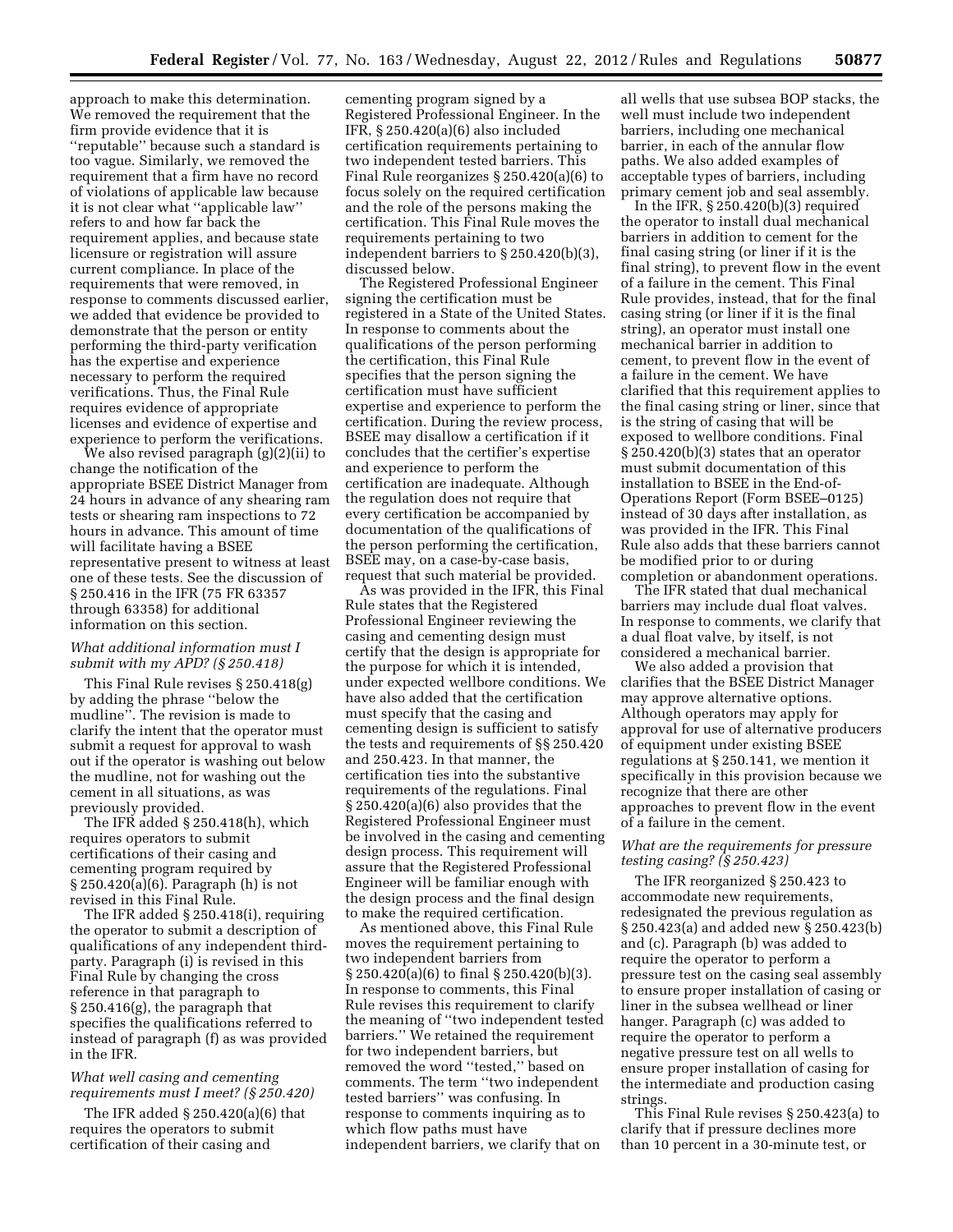there is an indication of a leak, the operator must investigate the cause and receive approval from the appropriate BSEE District Manager for the repair (*e.g.,* re-cement, casing repair, or additional casing). BSEE revised the language to state that BSEE approval is needed.

This Final Rule, slightly rearranges § 250.423(b) for clarification to state, ''You must ensure proper installation of casing in the subsea wellhead or liner in the liner hanger.'' This Final Rule also revises §§ 250.423(b)(1) from the IFR by separating the requirements for casing strings and liners into paragraphs (b)(1) and a new paragraph (b)(2), respectively.

New § 250.423(b)(2) provides that if the liner has a latching or lock down mechanism, the operator must ensure that the mechanism is engaged upon installation of the liner. This new provision clarifies that BSEE does not require the use of a latching or lock down mechanism, but if the mechanisms are used, they must be engaged upon installation.

The subsequent paragraphs, numbered as §§ 250.423(b)(2), (b)(3), and (b)(4) in the IFR, are renumbered as §§ 250.423(b)(3), (b)(3)(i), and (b)(3(ii)) in this Final Rule.

In response to comments, this Final Rule revises § 250.423(c) to require a negative pressure test be performed only on wells that use a subsea BOP stack or wells with a mudline suspension system instead of on all wells, as was provided in the IFR. Requiring the performance of negative pressure tests on wells that use a surface BOP stack is not necessary; it is more important to test the barriers in subsea wells and wells with a mudline suspension.

In response to comments, this Final Rule adds new §§ 250.423(c)(1) and (c)(2) to clarify when the negative pressure test must be performed. We specifically require the operator to perform a negative pressure test on the final casing string or liner. We also require a negative pressure test prior to unlatching the BOP. The negative pressure test is to be conducted on those components, at a minimum, that will be exposed to the negative differential pressure that will occur when the BOP is disconnected. The Final Rule provides that the BSEE District Manager may require performance of additional negative pressure tests on other casing strings or liners (*e.g.,* intermediate casing string or liner) or on wells with a surface BOP stack in situations where it is appropriate. BSEE is requiring the negative pressure test on the final casing string or liner because the operator may

decide to continue other operations on the well before the BOP is disconnected.

The subsequent paragraphs that were numbered §§ 250.423(c)(1) and (c)(2) in the IFR have been redesignated as §§ 250.423(c)(3) and (c)(4). The redesignated § 250.423(c)(3) is revised to clarify that if any of the test procedures or criteria for a successful test change, the operator must submit for approval the changes in an Revised APD or APM.

In response to comments, we added new paragraph (c)(5) to this section, which addresses what the operator must do in the event of an indication of a failed negative pressure test and includes examples of an indication of failure (pressure buildup or observed flow). The operator must investigate the cause of the possible failure, correct the problem, contact the appropriate BSEE District Manager, submit a description of the corrective action taken, and receive approval from the appropriate BSEE District Manager for the retest. Although a prudent operator would likely follow these steps in the absence of a regulatory provision, inclusion of paragraph (c)(5) is intended to provide assurance that these steps will occur, and also ensure that BSEE will be involved in these situations.

This Final Rule also adds § 250.423(c)(6), clarifying that operators must have two barriers in place prior to performing the negative pressure test. This safeguard is necessary to protect against well failure.

This Final Rule also adds § 250.423(c)(7), requiring documentation of the successful negative pressure test in the End-of-Operations Report (Form BSEE–0125).

#### *What must I do in certain cementing and casing situations? (§ 250.428)*

This Final Rule revises § 250.428(c) by removing  $\S 250.428(c)(1)$  which allowed an operator to pressure test the casing shoe when the operator has an indication of an inadequate cement job. This section was removed because the pressure test of the casing shoe does not provide sufficient information to evaluate the integrity of the cement job. This change is consistent with other revisions in the IFR and this Final Rule and necessary to ensure the integrity of the cement job. This Final Rule revises § 250.428(c) to include ''gas cut mud'' as an indication of an inadequate cement job. The option to perform a cement ''bond'' log in paragraph (c)(3) is revised to allow operators to perform a cement "evaluation" log instead. This option was changed in the Final Rule to allow operators more flexibility to incorporate the use of newer technology to assess the cement job other than a bond log;

however, an operator may still use a bond log as an evaluation tool. With previous § 250.428(c)(1) removed, the Final Rule renumbers the remaining paragraphs as  $\S 250.428(c)(1)$ , (c)(2), and  $(c)(3)$ .

#### *What are the requirements for a subsea BOP system? (§ 250.442)*

Section 250.442 requires that when drilling with a subsea BOP system, the BOP system must be installed before drilling below the surface casing. The table in this section outlines specific BOP requirements.

Paragraph (a) was revised in the IFR to clarify that the blind-shear rams must be capable of shearing any drill pipe in the hole under maximum anticipated surface pressures. In response to comments, this Final Rule revises § 250.442(a) to clarify that drill pipe includes workstring and tubing.

The IFR redesignated the requirement in previous § 250.442(d) to have an operable dual-pod control system as new § 250.442(b), without substantive change. This Final Rule does not modify the redesignated paragraph.

The IFR added § 250.442(d), containing requirements related to ROV intervention capability. This Final rule does not modify these requirements.

The IFR added § 250.442(e), requiring operators to maintain an ROV and have a trained ROV crew on each floating drilling rig on a continuous basis. This Final Rule modifies § 250.442(e) by removing the word ''floating'', which conflicted with the table heading ''when drilling with a subsea BOP system'' and created confusion as to the agency's intent. This Final Rule clarifies that when drilling with a subsea BOP system, the operator must maintain an ROV and have a trained ROV crew on each drilling rig (floating or not) on a continuous basis once BOP deployment has been initiated from the rig (the stack has been splashed) until the BOP is recovered to the surface.

The IFR added § 250.442(f), containing requirements related to autoshear and deadman systems. This Final Rule revises §§ 250.442(f)(1) and (2) in the IFR to specify that the autoshear system and deadman system must each be able to close, at a minimum, one set of blind-shear rams, instead of one set of shear rams. We revised the language to ensure that the shearing rams, when activated, will be capable of sealing the wellbore. We also revised § 250.442(f)(3) to clarify that the acoustic system will be a secondary control system, and cannot supplant a required control system. This Final Rule provides that if an operator intends to install an acoustic control system, it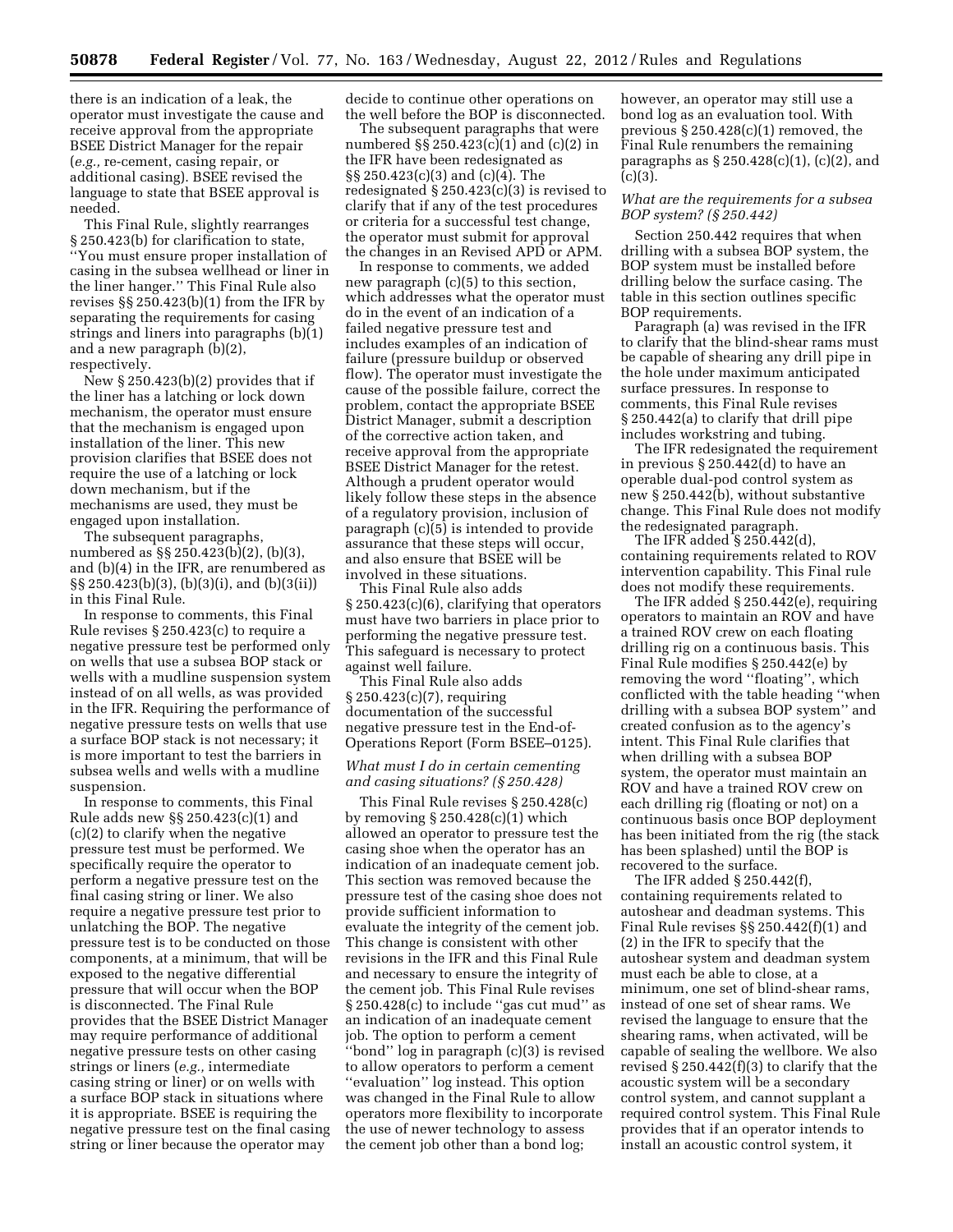must demonstrate to BSEE, as part of the information submitted under § 250.416, that the acoustic system will function in the anticipated environment and conditions.

The following paragraphs were added in the IFR: § 250.442(g), requiring the operator to have operational or physical barrier(s) on BOP control panels to prevent accidental use of disconnect functions; § 250.442(h), requiring the operator to clearly label all control panels for the subsea BOP system; § 250.442(i), requiring the operator to develop and use a management system for operating the BOP system (the operator may include this with its SEMS program as described in 30 CFR 250 subpart S); and § 250.442(j), requiring the operator to establish minimum requirements for personnel authorized to operate critical BOP equipment. This Final Rule does not revise these paragraphs.

This Final Rule removes § 250.442(l), addressing the use of BOP systems in ice-scour areas. This paragraph duplicated § 250.451(h), and does not need to appear in two places in the CFR.

#### *What associated systems and related equipment must all BOP systems include? (§ 250.443)*

This Final rule revises § 250.443(g) to clarify that all BOP systems must include a wellhead assembly with a rated working pressure that exceeds the maximum anticipated wellhead pressure instead of the maximum anticipated surface pressure as was previously provided. This revision clarifies what is required when using subsea systems and is made to be as consistent as possible with a recommendation in the DWH JIT report.

#### *What are the BOP maintenance and inspection requirements? (§ 250.446)*

The IFR revised § 250.446(a) to require the operator to document the procedures used and to record the results of BOP system maintenance and inspection actions, and make the records available to BSEE upon request. This Final Rule further revises § 250.446(a) to clarify that the documentation requirements pertain to how the BOP system maintenance and inspections met or exceeded the specific API RP 53 provisions referenced earlier in that section.

The IFR specified that the documents required in § 250.446(a) must be maintained on the rig for two years or from the date of the last major inspection, whichever is longer. The rule did not state how long from the date of the last major inspection the records must be kept. To clarify and

simplify the timeframe for keeping records, the Final Rule provides that records must be maintained on the rig for two years from the date the records are created or for longer if directed by BSEE.

The requirement for the BOP system maintenance and inspection records to be maintained on the rig for a minimum of two years will assure that the records will be kept at the location of, and follow, the BOP system if and when the rig changes locations. This requirement will help ensure that persons responsible for using a BOP system in the future will be able to identify any earlier problems with the BOP system and will be able to take necessary steps to try to prevent recurrence of such problems.

As with other activities they perform, drilling contractors who control the drilling rig and perform BOP system maintenance and inspections are responsible for the documentation and recordkeeping requirements of § 250.446(a), see § 250.146(c). Failure to satisfy these obligations will subject all responsible persons, including contractors, to BSEE enforcement.

Once the two year obligation for maintaining records begins, a contractor controlling the rig will continue to have the record-keeping responsibility even if the rig subsequently moves and is used for drilling on different leases with different operators. To satisfy their obligations, the original lessee and operator will need to obtain assurance from a contractor in possession of the BOP system maintenance and inspection records for the wells on its lease that the records will be kept and made available to BSEE for the required period.

#### *What additional BOP testing requirements must I meet? (§ 250.449)*

In conjunction with the changes from the IFR regarding stump test requirements, this Final Rule revises § 250.449(b) to clarify that the time lapse between the stump test of a subsea BOP system and the initial test of a subsea BOP system on the seafloor must not exceed 30 days. This practice is already common in industry and BSEE policy. The IFR added § 250.449(j) requiring certain testing during the stump test and during the initial testing on the seafloor, but did not specify the temporal relationship between the two sets of tests. This Final Rule clarifies the timing.

This revision is intended to help ensure that the condition of a BOP has not deteriorated between the stump test and the actual use of the BOP. The previous rules did not have a timeframe between the BOP system stump test and the initial BOP system test on the seafloor. In response to operator inquiries, BSEE's Gulf of Mexico region established a policy that BOP system stump tests are to be performed within 30 days of the initial BOP system test on the seafloor, to preclude reliance upon stump tests that do not accurately reflect the condition of the BOP system at the time of installation. This Final Rule codifies that policy, and will ensure that operators will not rely upon older stump tests to satisfy § 250.449(b). This provision is not expected to impact operations to any great degree because stump tests of subsea BOP systems typically occur shortly before BOP systems are initially installed.

The IFR made slight editorial changes to §§ 250.449(h) and (i) to account for the new paragraphs following those sections. This Final Rule makes no further changes to §§ 250.449(h) and (i).

The IFR added §§ 250.449(j) and (k). In response to comments that the BOP tests are insufficient, we revised § 250.449(j) to require the operator to test and verify closure of at least one set of rams during the initial test on the seafloor through an ROV hot stab and to clarify that each ROV must be fully compatible with the BOP stack intervention panels. The Final Rule also clarifies that when an operator submits the test procedures to BSEE for approval, the operator must include how it will test each ROV intervention function.

This Final Rule also adds a new paragraph, § 250.449(j)(2), which requires a 72-hour notification prior to the initiation of a stump test and initial test on the seafloor. Operators must notify BSEE at least 72 hours prior to all BOP stump tests and initial BOP tests on the seafloor to facilitate having a BSEE representative present to witness at least one of these tests. The subsequent paragraph, § 250.449(j)(2) in the IFR, has been redesignated as § 250.449(j)(3) in this Final Rule.

In response to comments, this Final Rule revises § 250.449(k) to require the operator to test the deadman system and verify closure of a set of blind-shear rams during the initial test on the seafloor. The Final rule also adds new clarification to ensure that the well is secure and that hydrocarbon flow would be isolated during the initial deadman test on the seafloor. For example if hydrocarbons are present in the well, the hydrocarbon flow could be isolated by closing appropriate production safety devices, required in subpart H of this part, installing plugs, and/or cementing. Also to help mitigate risk for the function test of the deadman system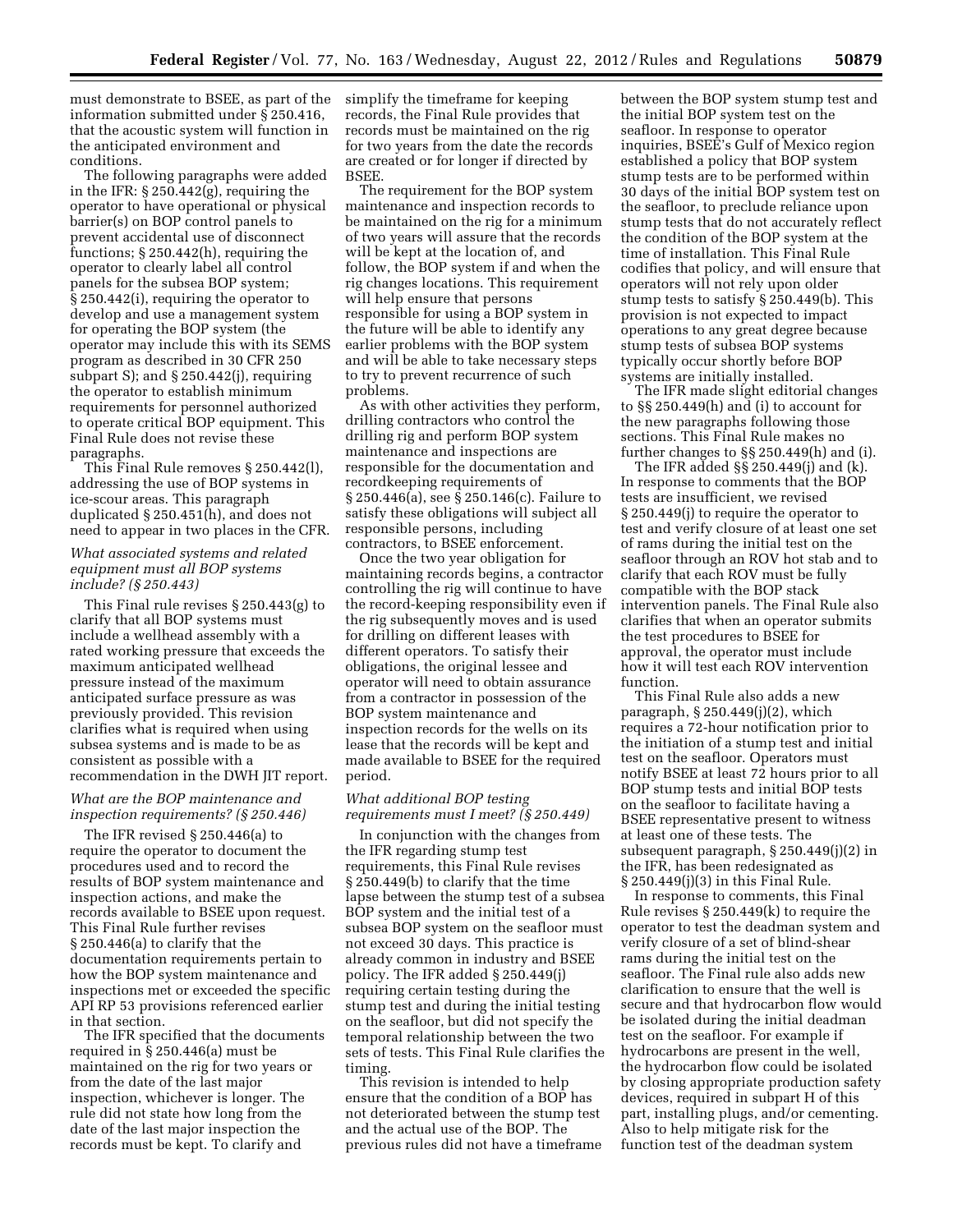during the initial test on the seafloor, we added a provision that there must be an ROV on bottom. The ROV is located on bottom to assist in the testing, as needed, and as a back-up to disconnect the LMRP should the rig experience a loss of station event.

In response to comments BSEE also revised final  $\S 250.449(k)(1)$  to clarify that the required submittals of procedures for the autoshear and deadman function testing must include documentation of the controls and circuitry of the system utilized during each test. This documentation is necessary to verify that the same deadman controls are used in testing and emergency activation. This Final Rule also specifies that the submittals include procedures on how the ROV will be utilized during testing.

For the same reasons, BSEE made corresponding changes in final  $\S\S 250.517(d)(9)$ , 250.617(h)(2), and 250.1707(h)(2).

#### *What must I do in certain situations involving BOP equipment or systems? (§ 250.451)*

As described above, this Final Rule revises § 250.451(h), to replace the term ''glory hole'' with the term ''well cellar.'' This Final Rule also adds new § 250.451(j) stating that before an operator removes the BOP it must have two barriers in place, and that the BSEE District Manager may require additional barriers. This provision was added to provide clarification for barrier requirements prior to removing the BOP stack, and is a safeguard necessary to protect against well failure. This regulation is intended to apply to normal, planned operations; however, if the operator encounters an unexpected situation as outlined in § 250.402, the operator should still follow those guidelines as appropriate.

#### *What safe practices must the drilling fluid program follow? (§ 250.456)*

The IFR redesignated then existing § 250.456(j) as § 250.456(k) and added a new § 250.456(j) to require approval from the BSEE District Manager before displacing kill-weight fluid from the wellbore.

This Final Rule revises § 250.456(j) to clarify that the operator must receive prior approval before displacing killweight fluid from the wellbore and/or riser to an underbalanced state. The IFR required prior approval whenever killweight fluid would be displaced from the wellbore, even if the wellbore would not be underbalanced. It is not necessary to receive approval if the wellbore will remain in an overbalanced state.

This Final Rule also revises § 250.456(j)(1) to conform the flow path description to that contained in § 250.420(b)(3), and § 250.456(j)(4) to clarify that the monitoring procedures are required for monitoring the volumes and rates of fluids entering and leaving the wellbore.

#### *Approval and Reporting of Well-Completion Operations (§ 250.513)*

In this Final Rule, we added a new § 250.513(b)(4) as a conforming procedural amendment requiring the operator to submit with the APD or APM the BOP descriptions for wellcompletion operations required in the new § 250.515. This new paragraph does not require information in addition to that already required, but will ensure information required under the new § 250.515 is submitted with the APD or APM. To accommodate the new paragraph (b)(4), this Final Rule redesignates previous §§ 250.513(b)(4) and (b)(5) as §§ 250.513(b)(5) and (b)(6).

#### *Well-Control Fluids, Equipment, and Operations (§ 250.514)*

In response to comments that requirements for well-completion and drilling should be consistent, this Final Rule adds § 250.514(d). This new paragraph makes the requirements for well-control fluids for well-completions consistent with the requirements for drilling (§ 250.456(j)). As with the drilling requirements, before displacing kill-weight fluid from the wellbore and/ or riser to an underbalanced state, the operator must obtain approval from the appropriate BSEE District Manager. To obtain this approval, the operator must submit with the APD or APM the reasons for displacing the kill-weight fluid and provide detailed step-by-step written procedures describing how this will be done. The step-by-step displacement procedures must address the following:

(1) Number and type of independent barriers that are in place for each flow path that requires such barriers,

(2) Tests the operator will conduct to ensure integrity of independent barriers,

(3) BOP procedures the operator will use while displacing kill-weight fluids, and

(4) Procedures the operator will use to monitor the volumes and rates of fluids entering and leaving the wellbore.

#### *What BOP information must I submit? (§ 250.515)*

In response to comments, this Final Rule adds a new § 250.515 which conforms well-completion BOP information requirements to those of the drilling and workover subparts, where

the same type of equipment may be used, and similar safety risks exist. To accommodate the new section, this Final Rule redesignates §§ 250.515 through 250.530 as §§ 250.516 through 250.531.

New § 250.515 requires operators to include BOP descriptions in the APM for well-completion operations. The operator must include a description of the BOP system and system components and a schematic drawing of the BOP system. The operator must also include independent third-party verification and supporting documentation that show the blind-shear rams installed in the BOP stack are capable of shearing any drill pipe (including workstring and tubing) in the hole under maximum anticipated surface pressure. The documentation must include actual test results and calculations of shearing capacity of all pipe that will be used in the well including correction for MASP. The operator must also include, when using a subsea BOP stack, independent third-party verification that shows: The BOP stack is designed for the specific equipment on the rig and for the specific well design; the BOP stack has not been compromised or damaged from previous service; and the BOP stack will operate in the conditions in which it will be used.

Final § 250.515(e) requires operators to include the qualifications of the independent third-party performing the verifications. The independent thirdparty must be a registered professional engineer, or from a technical classification society, or a licensed professional engineering firm capable of providing the verifications required under this part. In the qualifications, the operator must include evidence that the registered professional engineer, or a technical classification society, or engineering firm the operator is using to perform the verification or its employees hold appropriate licenses to perform the verification in the appropriate jurisdiction and evidence to demonstrate that the individual, society, or firm has the expertise and experience necessary to perform the required verifications. The operator must ensure that an official representative of BSEE will have access to the location to witness any testing or inspections, and verify information submitted to BSEE. Prior to any shearing ram tests or inspections, the operator must notify the BSEE District Manager at least 72 hours in advance. This new section makes the requirements for submission of BOP information for well-completions consistent with the requirements in subpart D (§§ 250.416(c) through (g)).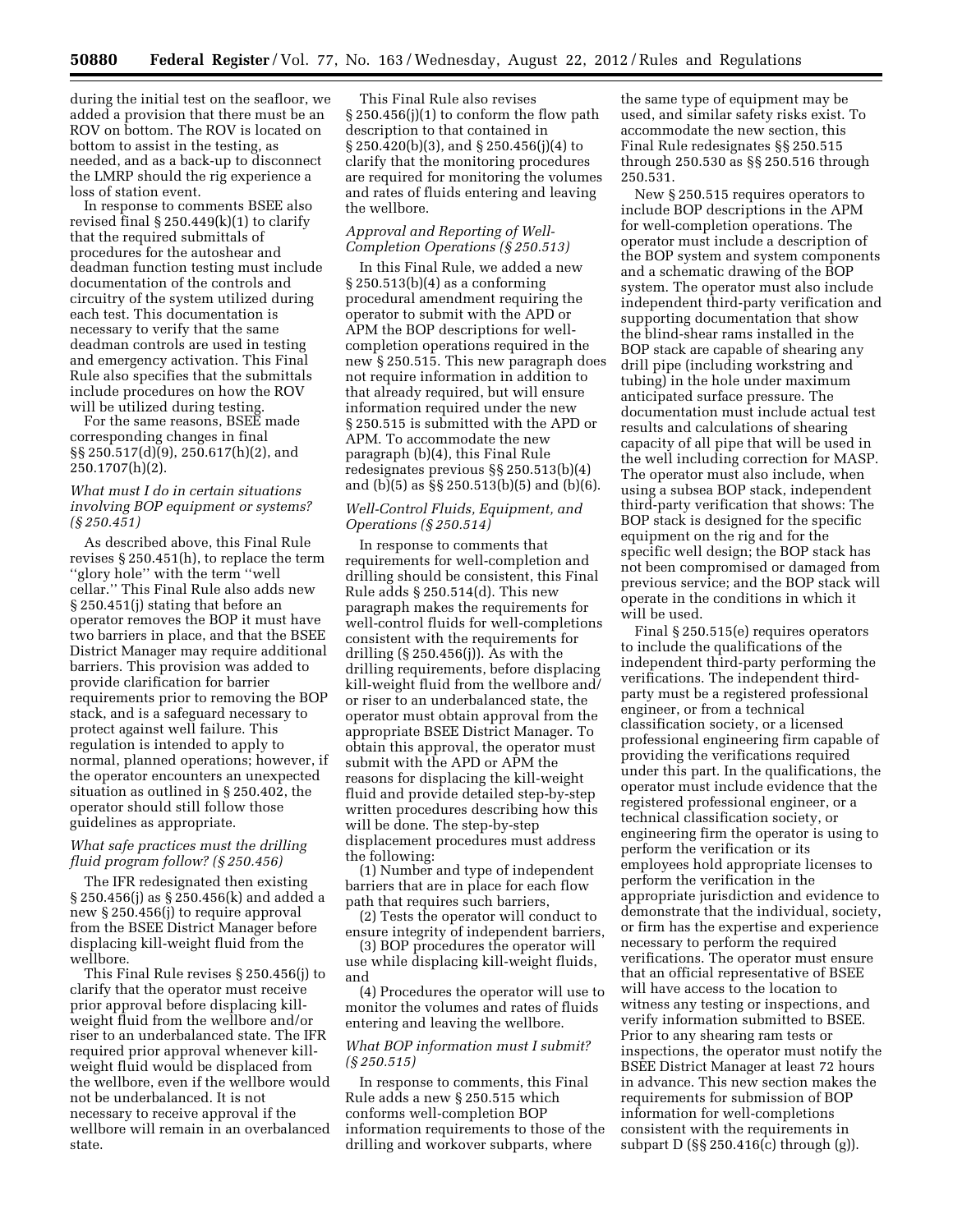#### *Blowout Prevention Equipment (§ 250.515 in the Interim Final Rule, Redesignated as § 250.516 in This Final Rule)*

The IFR added the requirements of § 250.442 in subpart D, Oil and Gas Drilling Operations, to the requirements in § 250.515 for well-completion operations using a subsea BOP stack. This Final Rule redesignates § 250.515 in the IFR as § 250.516, but makes no further changes to that section.

#### *Blowout Preventer System Tests, Inspections, and Maintenance (§ 250.516 in the Interim Final Rule, Redesignated as § 250.517 in This Final Rule)*

The IFR added § 250.516(d)(8) to require tests for ROV intervention functions during the stump test and § 250.516(d)(9) to require a function test of the autoshear and deadman system. This Final Rule redesignates § 250.516 as § 250.517.

This Final Rule revises redesignated § 250.517(d)(2) to specify that the time lapse between the stump test of a subsea BOP system and initial BOP system test on the seafloor must not exceed 30 days; see the discussion of § 250.449(b) earlier in this preamble concerning inclusion of the same timeframe in subpart D.

This Final Rule revises redesignated § 250.517(d)(8) to require the operator to test and verify closure of at least one set of rams during the initial test on the seafloor through an ROV hot stab, and that each ROV must be fully compatible with the BOP stack intervention panels. This Final Rule also adds a requirement that when an operator submits the test procedures, it must include how it will test each ROV function. This Final Rule adds a 72-hour notification requirement in § 250.517(d)(8)(ii). Operators are required to notify BSEE at least 72 hours prior to all BOP stump tests and initial BOP tests on the seafloor to facilitate having a BSEE representative present to witness at least one of these tests. Changes to redesignated § 250.517(d)(8) are consistent with changes to final § 250.449(j) as discussed earlier.

This Final Rule revises redesignated § 250.517(d)(9) to require the operator to test the deadman system and verify closure of a set of blind-shear rams during the initial test on the seafloor. The verification requirement is new and is consistent with revised § 250.449(k).

The IFR revised previous §§ 250.516(g) and (h) to expand and clarify the requirements for BOP inspections and maintenance. This Final Rule revises redesignated §§ 250.517(g) and (h) to clarify the documentation requirements include

showing how an operator met or exceeded specific API RP 53 sections. This Final Rule also revises redesignated §§ 250.517(g) and (h) to clarify the recordkeeping timeframe to require that an operator must maintain records on the rig for two years from the date of creation or for longer if directed by BSEE.

This Final Rule revises redesignated § 250.517(g)(2) to be consistent with the subsea BOP system and marine riser inspection requirements in subpart D, § 250.446(b). It requires the visual inspection of surface BOP systems on a daily basis. It requires the visual inspection of subsea BOP systems and marine risers at least once every three days, instead of every day as was provided in the IFR. This revision reduces the number of required inspections of subsea BOP systems and marine risers.

#### *Approval and Reporting of Well-Workover Operations (§ 250.613)*

This Final Rule adds a new § 250.613(b)(3) that requires an operator to submit, with its APM, the information required in the new § 250.615. This new paragraph was added to ensure that BOP descriptions for well-workover operations, required under the new § 250.615, will be submitted with the APM. To accommodate the new § 250.613(b)(3), this Final Rule redesignates §§ 250.613(b)(3) and (b)(4) as §§ 250.613(b)(4) and (b)(5).

#### *Well-Control Fluids, Equipment, and Operations (§ 250.614)*

In response to comments, this Final Rule adds a new § 250.614(d). This new paragraph makes the requirements for well-control fluids for well-workover operations consistent with the requirements in subpart D (§ 250.456(j)). As with the drilling requirements, before displacing kill-weight fluid from the wellbore to an underbalanced state, the operator must obtain approval from the appropriate BSEE District Manager. To obtain this approval, the operator must submit, with the APM, the reasons for displacing the kill-weight fluid, and provide detailed step-by-step written procedures describing how this will be accomplished. The step-by-step displacement procedures must address the following:

(1) Number and type of independent barriers that are in place for each flow path,

(2) Tests the operator will conduct to ensure integrity of independent barriers,

(3) BOP procedures the operator will use while displacing kill-weight fluids, and

(4) Procedures the operator will use to monitor the volumes and rates of fluids entering and leaving the wellbore.

#### *What BOP information must I submit? (§ 250.615)*

In response to comments, this Final Rule adds a new section, § 250.615. This new section makes the requirements for submission of BOP information for wellcompletions consistent with the requirements in subpart D (§§ 250.416(c) through (g)). This section requires operators to include BOP descriptions in the APM for well-completion operations. The operator must include a description of the BOP system and system components, and a schematic drawing of the BOP system. The operator must also include independent third-party verification and supporting documentation that show the blindshear rams installed in the BOP stack are capable of shearing any drill pipe (including workstring and tubing) in the hole under maximum anticipated surface pressure. The documentation must include actual test results and calculations of shearing capacity of all pipes to be used in the well, including correcting for MASP. Operators must also include, when using a subsea BOP stack, independent third-party verification that shows: The BOP stack is designed for the specific equipment on the rig and for the specific well design; the BOP stack has not been compromised or damaged from previous service; and the BOP stack will operate properly in the conditions in which it will be used.

The operators must include qualifications of the independent thirdparty. The independent third-party in this section must be a registered professional engineer, or a technical classification society, or a licensed professional engineering firm capable of providing the verifications required under this part. In the qualifications, the operator must include evidence that the registered professional engineer, or a technical classification society, or engineering firm the operator is using to perform the verification or its employees holds appropriate licenses to perform the verification in the appropriate jurisdiction, and evidence to demonstrate that the individual, society, or firm has the expertise and experience necessary to perform the required verifications. The operator must ensure that an official representative of BSEE will have access to the location to witness any testing or inspections, and verify information submitted to BSEE. Prior to any shearing ram tests or inspections, the operator must notify the BSEE District Manager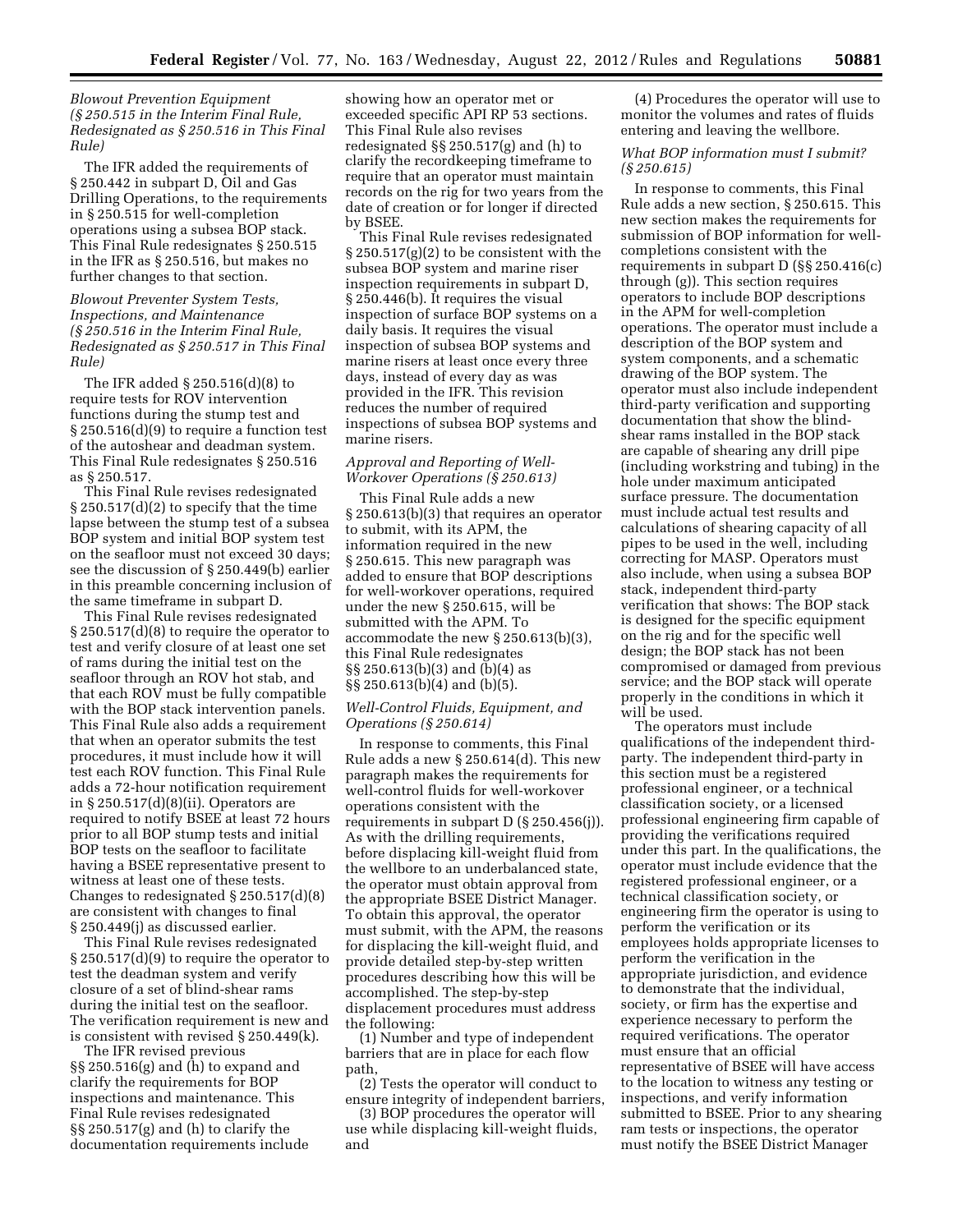at least 72 hours in advance to facilitate having a BSEE representative present to witness at least one of these tests.

To accommodate the new section, this Final Rule redesignates previous §§ 250.615 through 250.619 as §§ 250.616 through 250.620.

#### *Blowout Prevention Equipment (§ 250.615 in the Interim Final Rule, Redesignated as § 250.616 in Final Rule)*

The IFR added new §§ 250.615(b)(5) and (e) that applied the requirements of § 250.442 in subpart D, Oil and Gas Drilling Operations, to well-workover operations using a subsea BOP stack. This Final Rule redesignates this section as § 250.616, but does not substantively change the IFR.

#### *Blowout Preventer System Testing, Records, and Drills (§ 250.616 in the Interim Final Rule IFR, Redesignated as § 250.617 in This Final Rule)*

The IFR added § 250.616(h) to require an operator to stump test a subsea BOP system before installation. It added § 250.616(h)(1) to require tests for ROV intervention functions during the stump test, § 250.616(h)(2) to require a function test of the autoshear and deadman system, and  $\S 250.616(h)(3)$  to require the use of water to stump test a subsea BOP system. This Final Rule redesignates this section as § 250.617.

This Final Rule revises redesignated § 250.617(h) to be consistent with final §§ 250.449 and 250.517. It requires that the initial test on the seafloor must be conducted within 30 days of the stump test of the subsea BOP stack. This subsection does not add a new requirement; it just specifies the timing of the test. This Final Rule revises redesignated § 250.617(h)(1) to require the operator to test and verify closure of at least one set of rams during the initial test on the seafloor through an ROV hot stab and that each ROV must be fully compatible with the BOP stack intervention panels. It also adds that when an operator submits the test procedures it must include how it will test each ROV function.

The Final Rule also adds § 250.617(h)(1)(ii) which includes a notification provision requiring operators to notify BSEE at least 72 hours prior to all BOP stump tests and initial BOP tests on the seafloor to facilitate having a BSEE representative present to witness at least one of these tests. This Final Rule revises redesignated § 250.617(h)(2) to require the operator to test the deadman system and verify closure of a set of blind-shear rams during the initial test on the seafloor. This Final Rule moves the contents of redesignated

§ 250.617(h)(2)(iii) into the general text of § 250.617(h).

*What are my BOP inspection and maintenance requirements? (§ 250.617 in the Interim Final Rule, § 250.618 in the Final Rule)* 

The IFR added § 250.617 to apply the requirements of § 250.446 in subpart D, Oil and Gas Drilling Operations, to the inspections and maintenance requirements for well-workover operations using a subsea BOP stack. This Final Rule redesignates § 250.617 as § 250.618. This Final Rule revises redesignated § 250.618(a) to clarify that the documentation requirements include showing how an operator met or exceeded specific API RP 53 sections. It also clarifies the recordkeeping timeframe to require records to be maintained on the rig for 2 years from the date the records are created or for longer if directed by BSEE. The previous text was confusing.

This Final Rule also revises redesignated §§ 250.618(a)(2) be consistent with the subsea BOP system and marine riser inspection requirements in subpart D, § 250.446(b). It requires the visual inspection of surface BOP systems on a daily basis. It requires the visual inspection of subsea BOP systems and marine risers at least once every 3 days, instead of every day. This revision reduces the number of required inspections of the subsea BOP system and marine riser.

#### *Definitions (§ 250.1500)*

In the IFR, BOEMRE added separate definitions for the terms *deepwater wellcontrol, well servicing and wellcompletion/well-workover.* This Final Rule makes no further changes to those definitions.

We have clarified the definition of *well-control* to be as consistent as possible with recommendations in the DWH JIT report. In the Final Rule we also clarify that *well-control* applies to abandonment operations. The Final Rule provides that *well-control* means methods used to minimize the potential for the well to flow or kick and to maintain control of the well in the event of flow or a kick. *Well-control* applies to drilling, well-completion, wellworkover, abandonment, and wellservicing operations. It includes measures, practices, procedures and equipment, such as fluid flow monitoring, to ensure safe and environmentally protective drilling, completion, abandonment, and workover operations as well as the installation, repair, maintenance, and operation of surface and subsea wellcontrol equipment.

Inclusion of this revised definition in subpart O will facilitate the establishment of minimum training standards for persons monitoring and maintaining well-control. This new definition encompasses anyone who has the responsibility for monitoring the well and/or maintaining the wellcontrol equipment for well control purposes.

#### *What are my general responsibilities for training? (§ 250.1503)*

In the IFR, the operator is required to ensure that employees and contract personnel are trained in deepwater wellcontrol when conducting operations with a subsea BOP stack. They must have a comprehensive knowledge of deepwater well-control equipment, practices, and theory. We did not make any changes to this section in the Final Rule.

#### *When must I submit decommissioning applications and reports? (§ 250.1704)*

This Final Rule revises § 250.1704(g) by adding § 250.1704(g)(1)(ii) to provide clarification that when an operator uses a BOP for abandonment operations, it must include the information required under § 250.1705, discussed below.

#### *What BOP information must I submit? (§ 250.1705)*

In response to comment, this Final Rule adds § 250.1705. BSEE received a comment stating that some BOP requirements were omitted in subparts E and F that should be included to ensure consistency of BOP requirements with subpart D. We agree with this comment and have made the appropriate changes in those subparts. This reasoning has also led us to conclude these requirements should also be extended to subpart Q. The same BOP equipment may be used in abandonment operations as is used in operations under the other subparts. Attendant safety risks are also similar and justify imposition of the same regulatory oversight in subpart Q as that contained in the other subparts.

Final Rule § 250.1705 requires operators to include BOP descriptions in the APM for well-completion operations. The operator must include a description of the BOP system and system components and a schematic drawing of the BOP system. The operator must also include independent third-party verification and supporting documentation that show the blindshear rams installed in the BOP stack are capable of shearing any drill pipe (including workstring and tubing) in the hole under maximum anticipated surface pressure. The documentation must include test results and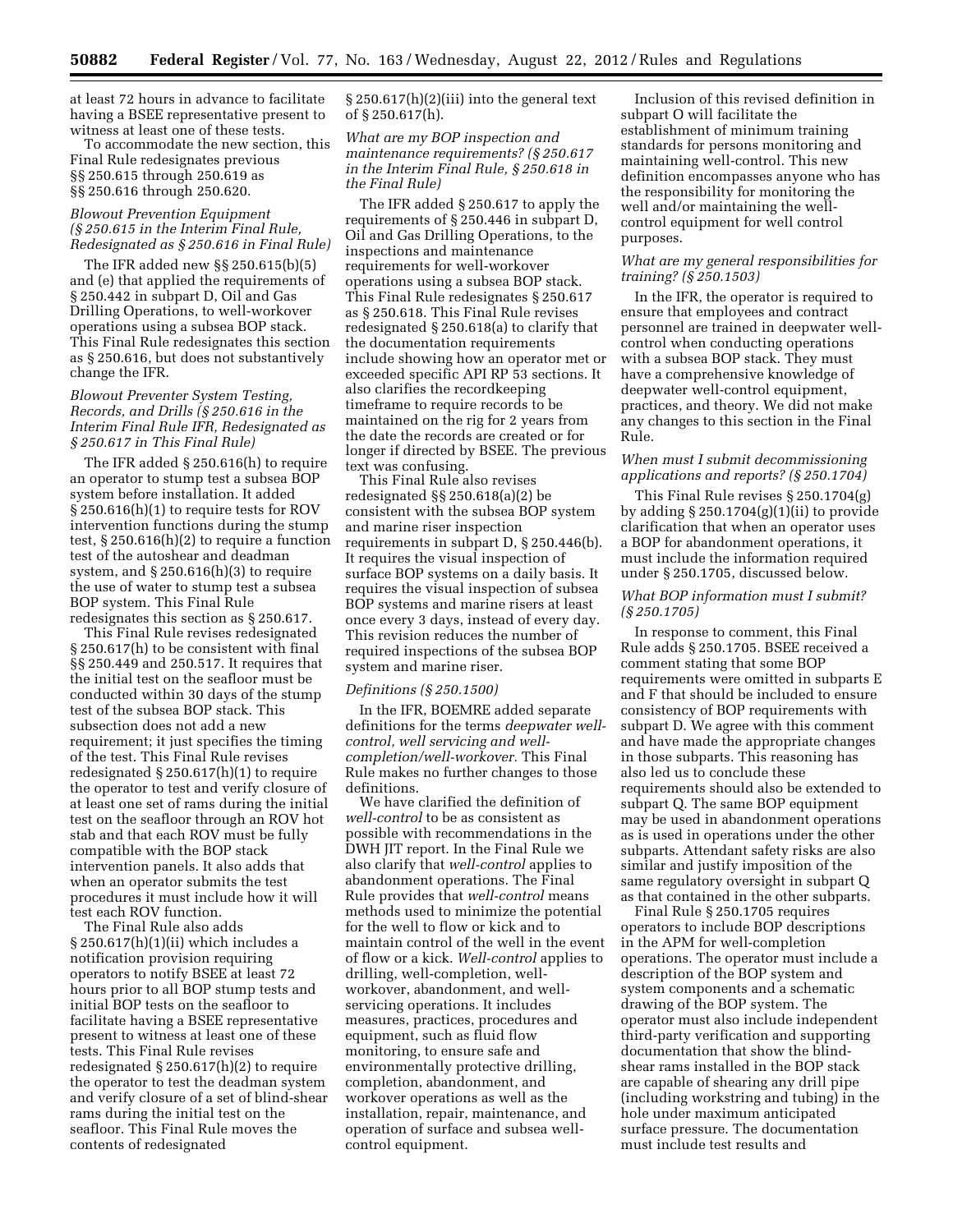calculations of shearing capacity of all pipe to be used in the well, including correction for MASP. The operator must also include, when using a subsea BOP stack, independent third-party verification that shows: the BOP stack is designed for the specific equipment on the rig and for the specific well design; the BOP stack has not been compromised or damaged from previous service; and the BOP stack will operate in the conditions in which it will be used.

The operators must include qualifications of the independent thirdparty. The independent third-party in this section must be a registered professional engineer, or technical classification society, or a licensed professional engineering firm capable of providing the verifications required under this part. In the qualifications, the operator must include evidence that the registered professional engineer, or a technical classification society, or engineering firm it is using to perform the verifications or its employees hold appropriate licenses to perform the verification in the appropriate jurisdiction, and evidence to demonstrate that the individual, society, or firm has the expertise and experience necessary to perform the required verifications. The operator must ensure that an official representative of BSEE will have access to the location to witness any testing or inspections, and verify information submitted to BSEE. Prior to any shearing ram tests or inspections, the operator must notify the BSEE District Manager at least 72 hours in advance. This new section makes the requirements for submission of BOP information for well-completions consistent with the requirements in subpart D (§ 250.416(c) through (g)).

#### *What are the requirements for blowout prevention equipment? (§ 250.1706)*

BSEE received a comment stating that BOP requirements were omitted in subparts E and F. We agree with this comment; it is important for BOP requirements to be consistent, regardless of the application. We have made the appropriate changes in those subparts and also have included these requirements in subpart Q for abandonment operations that use a BOP system. In response to the comment, this Final Rule adds § 250.1706, which also adds consistency for BOP requirements between subparts. If the operator plans to use a BOP for any well abandonment operations, the BOP must meet the same requirements as those in subpart F, § 250.616.

*What are the requirements for blowout preventer system testing, records, and drills? (§ 250.1707)* 

BSEE received a comment stating that BOP requirements were omitted in subparts E and F. We agree with this comment; it is important for BOP requirements to be consistent, regardless of the application. We have made the appropriate changes in those subparts and also have included these requirements in subpart Q for abandonment operations that use a BOP system. Since the new sections are added for BOP requirements in subpart Q, this Final Rule also adds § 250.1707 to ensure operators meet the same testing and recordkeeping requirements as those in subparts D, E, and F.

#### *What are my BOP inspection and maintenance requirements? (§ 250.1708)*

BSEE received a comment stating that BOP requirements were omitted in subparts E and F. We agree with this comment; it is important for BOP requirements to be consistent, regardless of the application. We have made the appropriate changes in those subparts and also have included these requirements in subpart Q for abandonment operations that use a BOP system. Since the new sections are added for BOP requirements in subpart Q, this new section is added to the Final Rule to ensure operators maintain and inspect the BOP equipment as required in subparts D, E, and F.

#### *What are my well-control fluid requirements? (§ 250.1709)*

In response to comments, we added a new section in the Final Rule. This new section makes the requirements for wellcontrol fluids for well abandonment consistent with the requirements for drilling (§ 250.456(j)). As with the drilling requirements, before displacing kill-weight fluid from the wellbore to an underbalanced state, the operator must obtain approval from the appropriate BSEE District Manager. To obtain this approval, the operator must submit with the APM the reasons for displacing the kill-weight fluid and provide detailed step-by-step written procedures describing how the displacement will be accomplished. The step-by-step displacement procedures must address the following:

(1) Number and type of independent barriers that are in place for each flow path,

(2) Tests you will conduct to ensure integrity of independent barriers,

(3) BOP procedures you will use while displacing kill-weight fluids, and

(4) Procedures you will use to monitor the volumes and rates of fluids entering and leaving the wellbore.

#### *What information must I submit before I permanently plug a well or zone? (§ 250.1712)*

In the IFR, a new paragraph (g) was added and paragraphs (e) and (f)(14) were revised to accommodate the new paragraph. New paragraph (g) requires operators to submit certification by a Registered Professional Engineer of the well abandonment design and procedures. The Registered Professional Engineer must be registered in a state of the United States and have sufficient expertise and experience to perform the certification. The Registered Professional Engineer does not have to be licensed for a specific discipline, but must be capable of reviewing and certifying that the casing design is appropriate for the purpose for which it is intended under expected wellbore conditions. The IFR provided that the Registered Professional Engineer certifies that there will be at least two independent tested barriers, including one mechanical barrier, across each flow path during well abandonment activities. The IFR also provided that the Registered Professional Engineer certify that the plug meets the requirements in the table in § 250.1715.

In response to comments, the language in the Final Rule paragraph (g) was clarified that the Registered Professional Engineer must certify the well abandonment design and that all applicable plugs meet the requirements in the table in § 250.1715. In response to comments related to § 250.420(b)(3) discussed earlier, the Registered Professional Engineer must also certify that the design will include two independent barriers, one of which must be a mechanical barrier, in the center wellbore, as described in § 250.420(b)(3).

#### *How must I permanently plug a well? (§ 250.1715)*

The Final Rule adopts a conforming change to § 250.1715 by adding paragraph (a)(11) which ensures that two independent barriers, as described in  $\S 250.420(b)(3)$ , will be put in place for abandonment if the barriers have been removed for production. Both the IFR and this Final Rule already require certification of the design of such barriers in § 250.1712(g), and the amendment to § 250.1715 is necessary to accompany the certification.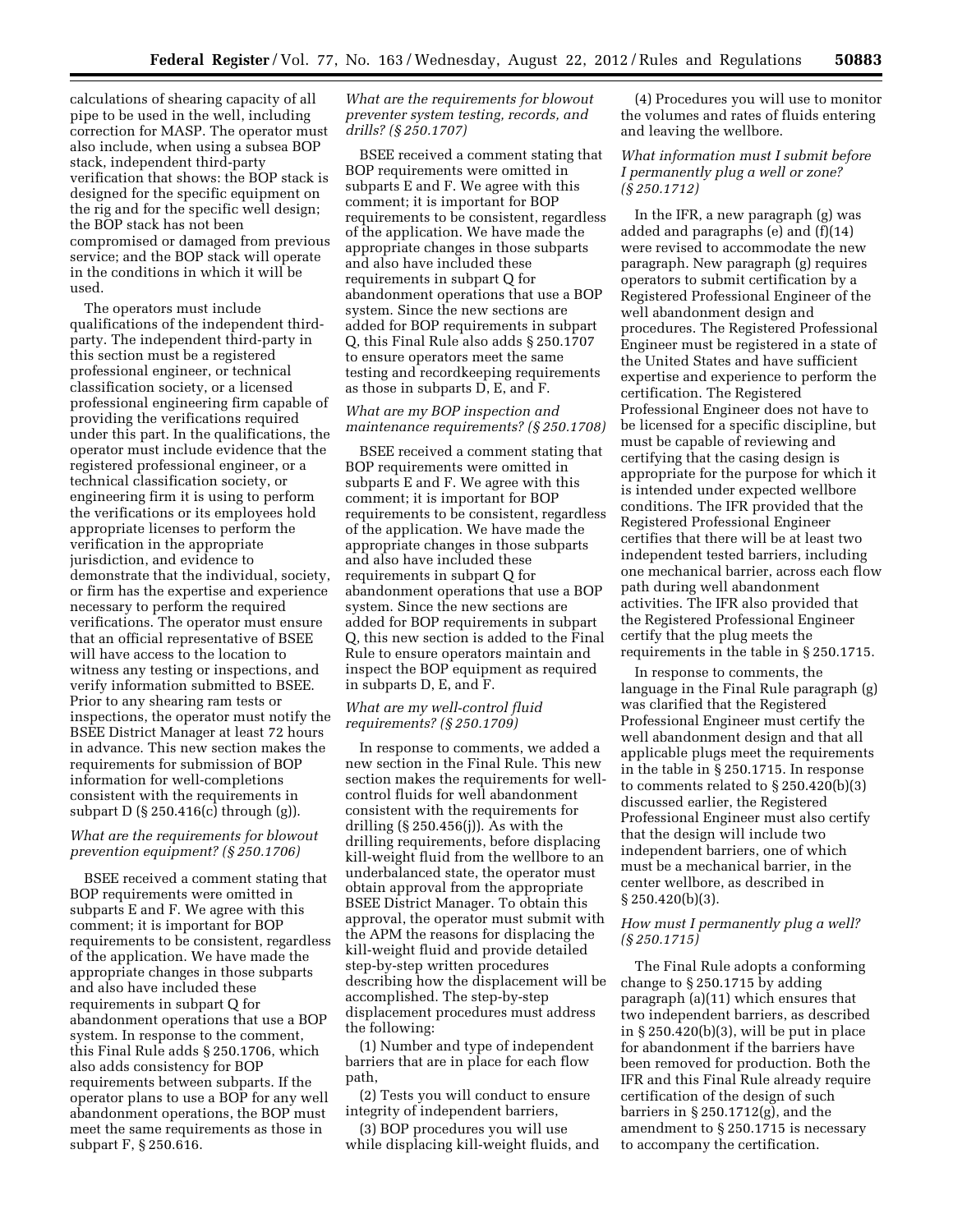#### *If I temporarily abandon a well that I plan to re-enter, what must I do? (§ 250.1721)*

In the IFR, new paragraph (h) was added to require operators to submit certification by a Registered Professional Engineer of the well abandonment design and procedures.

In response to comments, language in paragraph (h) in the Final Rule was clarified that the Registered Professional Engineer must certify the well

abandonment design and procedures. The Registered Professional Engineer must also certify that the design includes two independent barriers in the center wellbore and all annuli, one of which must be a mechanical barrier. The text has been modified from the IFR to be consistent with the requirements of § 250.420(b)(3).

#### **VI. Compliance Costs**

The IFR contained a table estimating compliance costs on a section-by-

section basis. Since the IFR was published, we have reanalyzed compliance costs based on actual experience under the rule. In addition, this Final Rule modifies various provisions of the IFR. The following table provides a summary comparison between the compliance costs of the IFR and this Final Rule. The following table demonstrates that the estimated compliance costs have decreased by approximately 52 million dollars.

#### ESTIMATED COMPLIANCE COSTS COMPARISON BETWEEN THE INTERIM FINAL RULE AND THE FINAL RULE

| Annual recurring costs                                                                  | <b>IFR</b><br>$$$ millions) | <b>Final Rule</b><br>(\$ millions) | Compliance cost change between IFR and Final Rule                                                                                                                                                                         |
|-----------------------------------------------------------------------------------------|-----------------------------|------------------------------------|---------------------------------------------------------------------------------------------------------------------------------------------------------------------------------------------------------------------------|
|                                                                                         | 102.7                       | 17.1                               | Estimated time was reduced. BSEE over estimated<br>the time required for the subsea tests.                                                                                                                                |
| Subsea ROV function testing (completions/workover/<br>abandonments).                    | 15.5                        |                                    | 5.5 Estimated time was reduced. BSEE over estimated<br>the time required for the subsea tests. Count of<br>abandonment operations added to revised count of<br>workover/completions.                                      |
| Test casing strings for proper installation (negative<br>pressure test).                | 45.1                        | 12.8                               | Regulation was changed and the count of actions is<br>reduced. BSEE no longer requires a negative pres-<br>sure test on all intermediate casing strings, only the<br>final casing before the subsea BOP is removed.       |
| Installation of two independent barriers, one of which<br>must be a mechanical barrier. | 10.3                        | 83.0                               | Regulation was changed from dual mechanical bar-<br>riers. A dual float valve no longer meets the defini-<br>tion of a mechanical barrier. The estimated time to<br>install the mechanical barrier increased to 12 hours. |
|                                                                                         | 6.0                         |                                    | 3.9   Cost estimate reduced because the large companies<br>drilling in shallow water are now assumed to have<br>Professional PE available for in-house certification.                                                     |
| Emergency cost of activated shear rams or LMRP<br>disconnect.                           | 2.6                         | 2.6                                | No change.                                                                                                                                                                                                                |
| Independent third-party shear certification                                             | 1.2                         | 1.2 <sub>1</sub>                   | No change.                                                                                                                                                                                                                |
| Paperwork Costs taken from PRA tables in IFR &<br>Final Rule.                           | 0.0                         | 4.6                                | Paperwork costs were not included in the IFR benefit-<br>cost analysis, but are added to the compliance cost<br>for the final rule.                                                                                       |
| Total                                                                                   | 183.4                       | 130.7                              |                                                                                                                                                                                                                           |

#### **VII. Procedural Matters**

*Regulatory Planning and Review (Executive Orders 12866 and 13563)* 

This rulemaking constitutes a significant rule as determined by the Office of Management and Budget (OMB) and is subject to review under E.O. 12866. For purposes of this analysis, we deem the rulemaking to consist of the IFR as modified by this Final Rule.

(1) This rulemaking will have an annual effect of \$100 million or more on the economy. The following discussion summarizes a Regulatory Impact Analysis (RIA) that is available on *[www.Regulations.gov.](http://www.Regulations.gov)* Use the keyword/ ID ''BSEE–2012–0002'' to locate the docket for this rule.

BSEE estimates the annual cost of this rulemaking to be approximately \$131 million per year. Because of regulatory changes in this Final Rule and revised cost assumptions, the annual

compliance cost is reduced from \$183 million estimated in the IFR to \$131 million for the final regulatory impact analysis. The quantification of benefits is uncertain, but is estimated to be represented by the avoided costs of a catastrophic spill, which are estimated under the stipulated scenario as being \$16.3 billion per spill avoided and annualized at \$631 million per year.

Based on the occurrence of only a single catastrophic blowout, the number of GOM deepwater wells drilled historically  $(4,123)$ , and the forecasted future drilling activity in the GOM (160 deepwater wells per year), we estimate the baseline risk of a catastrophic blowout to be about once every 26 years. Combining the baseline likelihood of occurrence with the cost of a representative spill implies that the expected annualized damage cost absent this regulation is \$631 million (\$16.3 billion once in 26 years, equally likely in any 1 year). To balance the \$131

million annual cost imposed by this rulemaking with the expected benefits, the reliability of the well-control system needs to improve by 21 percent (\$131 million/\$631 million). We have found no studies that evaluate the degree of actual improvement that could be expected from dual barriers, negative pressure tests, and a seafloor ROV function test and no additional information was provided during the public comment period. However, based upon the plausible scenarios that have been developed, it is reasonable to conclude that this rulemaking will reduce the risk of a catastrophic blowout spill event such that benefits will justify the costs estimated to be imposed by the regulation.

The purpose of a benefit-cost analysis is to provide policy makers and others with detailed information on the economic consequences of the regulatory requirements. The benefitcost analysis for this rulemaking was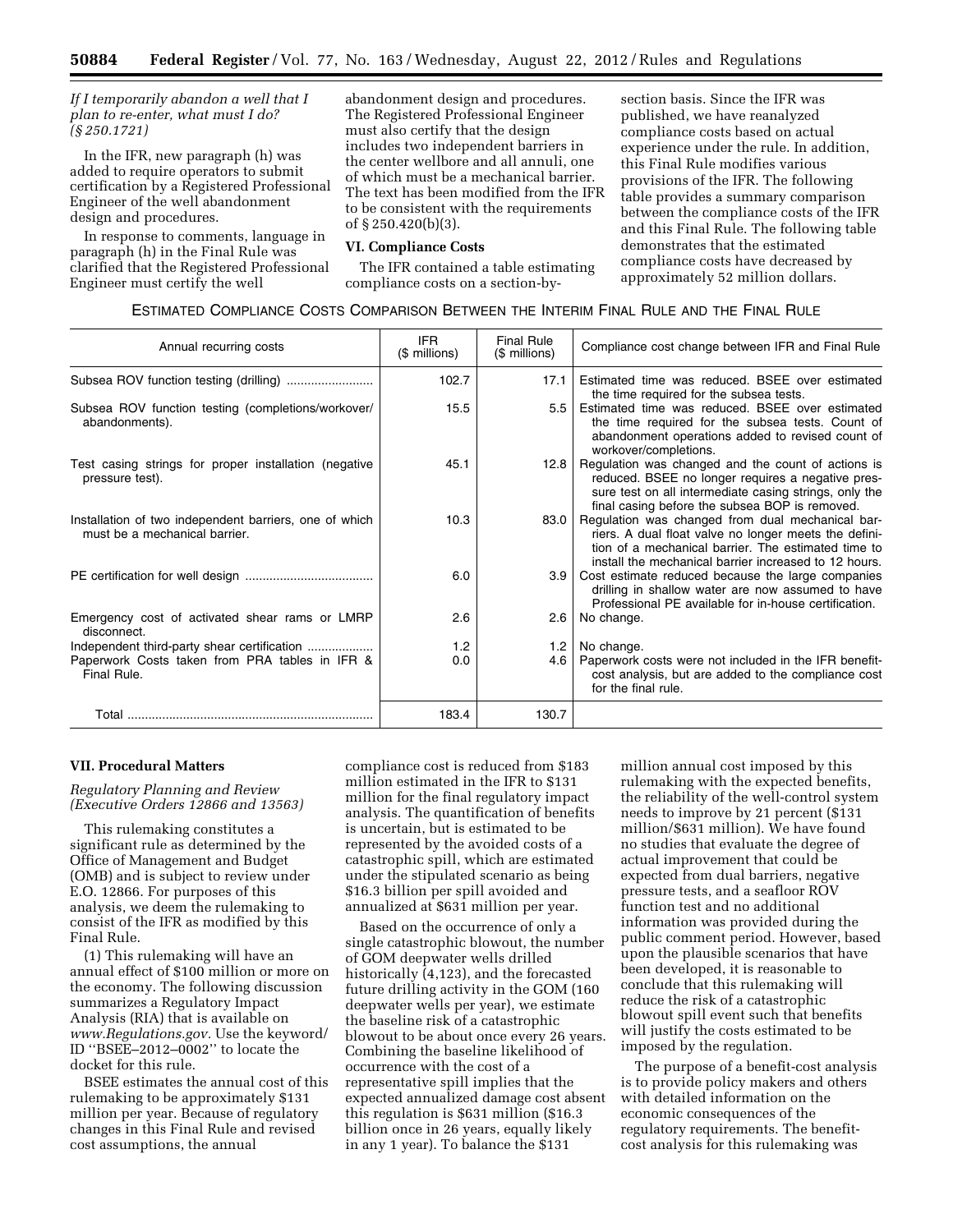conducted using a scenario analysis. The benefit-cost analysis considers a regulation designed to reduce the likelihood of a catastrophic oil spill. The costs are the compliance costs of imposed regulation. If another catastrophic oil spill is prevented, the benefits are the avoided costs associated with a catastrophic oil spill (*e.g.,*  reduction in expected natural resource damages owing to the reduction in likelihood of failure).

Avoided cost is an approximation of the ''true'' benefits of avoiding a catastrophic oil spill. A benefits transfer approach is used to estimate the avoided costs. The benefits transfer method estimates economic values by transferring existing benefit calculations from studies already completed for another location or issue to the case at hand. Accordingly, none of the avoided costs used for a hypothetical catastrophic spill rely upon, or should be taken to represent, our estimate for the DWH event.

Three new requirements account for most of the compliance costs imposed by this rulemaking. These are: (1) Use of two independent barriers in each annular flow path; and in the final casing string or liner to prevent hydrocarbon flow in the event of cement failure; (2) Application of negative pressure tests to the production casing string for wells drilled with a subsea BOP; and (3) Testing time for the ROV to close BOP rams after the BOP has been installed on the sea floor. BSEE estimates that these three requirements will impose compliance costs of approximately \$118 million per year, representing 91 percent of the total annual compliance costs of \$131 million associated with this rulemaking. These cost estimates were developed based on public data sources, BSEE experience, and confidential information provided by several offshore operators and drilling companies. The \$131 million estimated annual compliance costs are 29 percent less than the \$183 million cost estimated previously for the IFR, largely reflecting a reduced estimate of the time it takes to conduct an ROV function test when the BOP is on the seafloor and lower negative pressure test costs resulting from relaxed testing requirements in the IFR. These reduced costs are partly offset by the requirement that a dual float valve no longer meets the criteria for a mechanical barrier and inclusion of paperwork costs omitted from the estimates in the IFR. See table 4 earlier in this preamble comparing the IFR estimated compliance costs with those estimated in this Final Rule.

On the benefit side, the avoided costs for a representative deepwater blowout resulting in a catastrophic oil spill are estimated to be about \$16.3 billion (in 2010 dollars). Most of this amount derives from cleanup and restoration estimates developed by the Department of the Interior, Office of Policy Analysis, using damage costs per barrel measures found in historical spill data (from all sources including pipeline, tanker, and shallow water, as well as from deepwater wells) and from aggregate damage measures contained in the legal settlement documents for past spills applied to a catastrophic deepwater spill of hypothetical size. The rest of this avoided cost amount represents the private costs for blowout containment operations. In sum, three components account for nearly the entire avoided spill cost total: (1) Natural resource damage to habitat and creatures; (2) Infrastructure salvage and cleanup operations of areas soiled by oil; and (3) Containment and well-plugging actions, plus lost hydrocarbons.

We believe the compliance cost estimate of \$131 million is closer to the actual cost than the figure used in the IFR because of improved information gathered since deepwater drilling resumed in the GOM in the spring of 2011. On the benefit side, the total avoided cost estimate of \$16.3 billion (representing a measure of expected benefits for avoiding a future catastrophic oil spill) has not been revised. The true magnitude of an avoided spill is highly uncertain because of the limited historical data upon which to judge the cost of failure, the disparity between the damages associated with spills of different sizes, locations, and season of occurrence, and owing to the fact that the measure employed reflects only those outlays that we have been able to calculate based primarily upon factors derived from past oil spills. Possible losses from human health effects or reduced property values have not been quantified in this analysis. Moreover, the likelihood of a future blowout leading to a catastrophic oil spill is difficult to quantify because of limited historical data on catastrophic offshore blowouts.

(2) This final rule will not adversely affect competition or State, local, or tribal governments or communities.

(3) This final rule will not create a serious inconsistency or otherwise interfere with an action taken or planned by another agency.

(4) This final rule will not alter the budgetary effects of entitlements, grants, user fees, or loan programs or the rights or obligations of their recipients.

(5) This final rule will not raise novel legal or policy issues arising out of legal mandates, the President's priorities, or the principles set forth in E.O. 12866.

Executive Order 13563 reaffirms the principles of E.O. 12866 while calling for improvements in the nation's regulatory system to promote predictability, to reduce uncertainty, and to use the best, most innovative, and least burdensome tools for achieving regulatory ends. The executive order directs agencies to consider regulatory approaches that reduce burdens and maintain flexibility and freedom of choice for the public where these approaches are relevant, feasible, and consistent with regulatory objectives. E.O. 13563 emphasizes further that regulations must be based on the best available science and that the rulemaking process must allow for public participation and an open exchange of ideas. This final rule has been developed in a manner consistent with these requirements.

#### *Regulatory Flexibility Act: Final Regulatory Flexibility Analysis*

BSEE has prepared a Final Regulatory Flexibility Analysis (FRFA) in conjunction with this Final Rule. The FRFA is found in Appendix A of the Regulatory Impact Analysis (RIA). As with the analysis under E.O. 12866, the FRFA analyzes the rulemaking, consisting of the IFR as modified by this Final Rule. The Bureau's publication of the IFR did not include a full Initial Regulatory Flexibility Analysis (IRFA) pursuant to the Regulatory Flexibility Act (5 U.S.C. 603). A supplemental IRFA was published on December 23, 2010 (75 FR 80717) with a 30-day comment period which closed on January 24, 2011. The changes from the IRFA are minor and relate to lower total compliance cost estimates for the regulation. The revised cost estimates are the result of changes to the regulatory language from the IFR to this Final Rule and improved estimates of the costs and the operational timeframes required to comply with the regulatory provisions.

This final rule affects lessees, operators of leases, and drilling contractors on the OCS; thus this rule directly impacts small entities. This could include about 130 active Federal oil and gas lessees and more than a dozen drilling contractors and their suppliers. Small entities that operate under this rule are coded under the Small Business Administration's North American Industry Classification System (NAICS) codes 211111, Crude Petroleum and Natural Gas Extraction, and 213111, Drilling Oil and Gas Wells.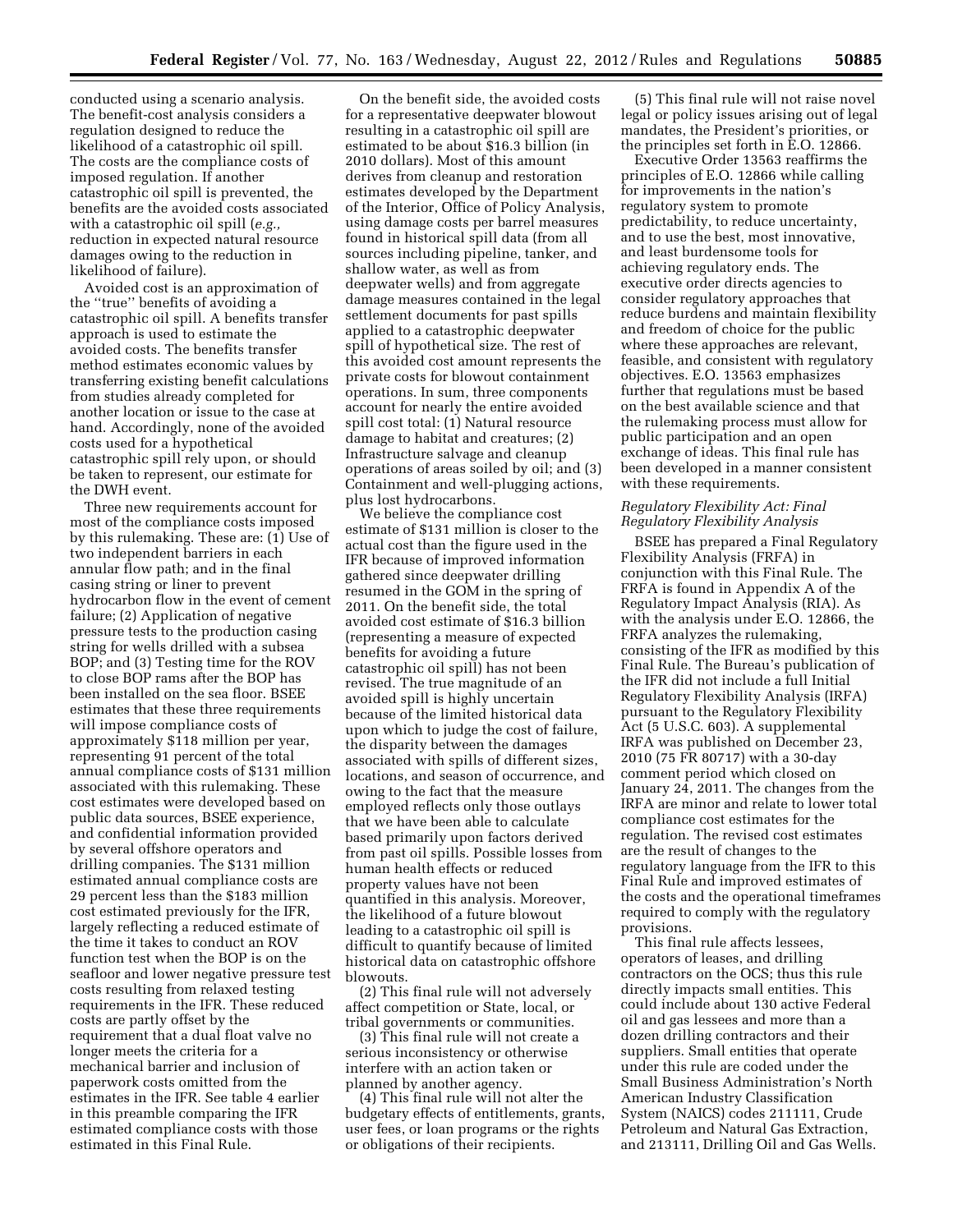For these NAICS code classifications, a small company is one with fewer than 500 employees. Based on these criteria, approximately 65 percent of companies operating on the OCS are considered small companies. Therefore, BSEE has determined that this rulemaking will have an impact on a substantial number of small entities.

We estimate that the rulemaking will impose a recurring operational cost of \$131 million each year on operators drilling OCS wells. The rulemaking affects every new well drilled after October 14, 2010; some requirements also apply to wells undergoing completion, workover, or abandonment operations on the OCS. Every operator, both large and small, must meet the same criteria for these operations regardless of company size. However, the overwhelming share of the cost imposed by the rulemaking will fall on the operating companies drilling deepwater wells, which are predominately the larger companies. We estimate that about 81 percent of the total costs will be imposed on deepwater lessees and operators where small businesses only hold 8 percent of the leases and drill 12 percent of the wells. About 19 percent of the total costs will apply to shallow water leases where small companies hold 45 percent of OCS leases and also drill 45 percent of the wells.

Nonetheless, small companies, as both operators and lease-holders, will bear meaningful costs under the rulemaking. Of the annual \$131 million in annual cost imposed by the rulemaking, we estimate that \$12.7 million will apply to small businesses operating in deepwater and \$11.2 million to those operating in shallow water. In total, we estimate that \$23.9 million or 18 percent of the rulemaking's cost will be borne by small businesses.

Alternatives to ease impacts on small business were considered and are discussed in the FRFA. The alternatives considered include: different compliance requirements for small entities, alternative BOP testing requirements and periods, performance rather than design standards, and exemption from regulatory requirements. These alternatives are being rejected by BSEE for this rulemaking because of the overriding need to reduce the chance of a catastrophic blowout event. It would not be responsible for a regulator to compromise the safety of offshore personnel and the environment for any entity, including small businesses. Offshore drilling is highly technical and can be hazardous; any delay may

increase the interim risk of OCS drilling operations.

#### *Small Business Regulatory Enforcement Fairness Act*

This final rule is a major rule under the Small Business Regulatory Enforcement Fairness Act (5 U.S.C. 801 *et seq.*). As with the preceding analyses, this discussion deems the rulemaking to consist of the IFR as modified by this Final Rule. This rulemaking:

(a) Will have an annual effect on the economy of \$100 million or more. This rulemaking will affect every new well on the OCS, and every operator, both large and small must meet the same criteria for well construction regardless of company size. This rulemaking may have a significant economic effect on a substantial number of small entities, as discussed in the FRFA. While large companies will bear the majority of these costs, small companies as both leaseholders and contractors supporting OCS drilling operations will be affected.

Considering the new requirements for redundant barriers and new tests, we estimate that this rulemaking will add an average of about \$850 thousand to each new deepwater well drilled and completed with a MODU, \$230 thousand for each new deepwater well drilled with a platform rig, and \$130 thousand for each new shallow water well. While not an insignificant amount, we note this extra recurring cost is around 1 percent for most deep and shallow water wells.

(b) Will not cause a major increase in costs or prices for consumers, individual industries, Federal, State, or local government agencies, or geographic regions. The impact on domestic deepwater hydrocarbon production as a result of these regulations is expected to be marginally negative, but the size of the impact is not expected to materially impact world oil markets. The deepwater GOM is an oil province and the domestic crude oil prices are set by the world oil markets. Currently, domestic onshore production is increasing and there is sufficient spare capacity in OPEC to offset any GOM deepwater production decline that could occur as a result of this rulemaking. Therefore, the increase in the price of hydrocarbon products to consumers from the increased cost to drill and operate on the OCS is expected to be minimal.

(c) Will not have significant adverse effects on competition, innovation, or the ability of U.S.-based enterprises to compete with foreign-based enterprises. The requirements will apply to all entities operating on the OCS.

(d) May have adverse effects on employment, investment, and productivity. A meaningful increase in costs as a result of more stringent regulations and increased drilling costs may result in a reduction in the pace of deepwater drilling activity on marginal offshore fields, and reduce investment in our offshore domestic energy resources from what it otherwise will be, thereby reducing employment in OCS and related support industries. The additional regulatory requirements in this rulemaking will increase drilling costs and add to the time it takes to drill deepwater wells. The resulting reduction in profitability of drilling operations may cause some declines in related investment and employment. A typical deepwater well drilled by a MODU may cost \$90–\$100 million. The added cost of this rulemaking for offshore wells is expected to yield about a 1 percent decrease in productivity.

(e) Does not make accommodations for small business. Not making such accommodations avoids the risk of compromising the safety and environmental protections addressed in this rulemaking. Small businesses actively invest in offshore operations, owning a 12 percent interest in deepwater leases, most often as a minority partner, and 45 percent of shallow water leases. This rulemaking will make it more expensive for all interest holders in OCS leases, and we do not expect a disproportionate impact on small businesses. However, the costs in this rulemaking may contribute to one or more of the following:

(1) Reduce the small business ownership share in individual deepwater leases.

(2) Cause small businesses to target their investments more in shallow water leases.

(3) Cause small businesses to target their investments more in onshore oil and gas operations or other natural resources.

(4) Small businesses may choose to invest or partner in overseas natural resource operations.

(f) May affect small businesses that support offshore oil and gas drilling operations including service, supply, and consulting companies. Because there may be a marginal decrease in offshore drilling activity due to the increased cost and regulatory burden, some businesses that support drilling operations may experience reduced business activity. Some small business may therefore decide to focus more on shallow water or other oil and gas offshore provinces overseas.

(g) May benefit some small businesses. Companies that are involved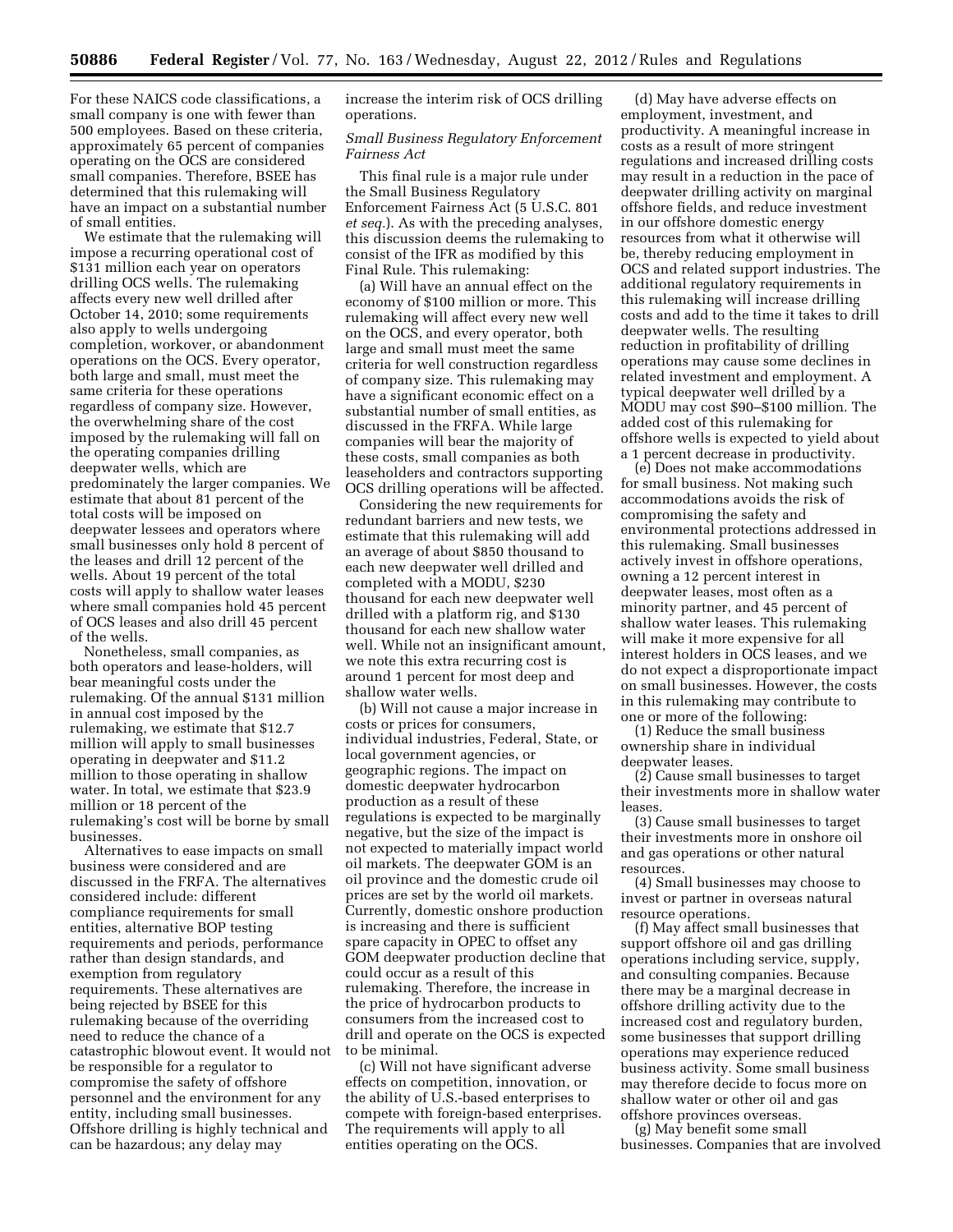with inspecting and certifying equipment covered by this rulemaking, as well as consulting companies specializing in safety and offshore drilling, could see long-term growth.

#### *Unfunded Mandates Reform Act of 1995*

This Final Rule will not impose an unfunded mandate on State, local, or tribal governments or the private sector of more than \$100 million per year. The Final Rule will not have a significant or unique effect on State, local, or tribal governments or the private sector. A statement containing the information required by the Unfunded Mandates Reform Act (2 U.S.C. 1501 *et seq.*) is not required.

#### *Takings Implication Assessment (E.O. 12630)*

Under the criteria in E.O. 12630, this rulemaking does not have significant takings implications. The Final Rule is not a governmental action capable of interference with constitutionally protected property rights. A Takings Implication Assessment is not required.

#### *Federalism (E.O. 13132)*

Under the criteria in E.O. 13132, this final rule does not have federalism implications. This rulemaking will not substantially and directly affect the relationship between the Federal and State governments. To the extent that State and local governments have a role in OCS activities, this rulemaking will not affect that role. A Federalism Assessment is not required.

#### *Civil Justice Reform (E.O. 12988)*

This rulemaking complies with the requirements of E.O. 12988. Specifically, this rulemaking:

(a) Meets the criteria of section 3(a) requiring that all regulations be reviewed to eliminate errors and ambiguity and be written to minimize litigation; and

(b) Meets the criteria of section 3(b)(2) requiring that all regulations be written in clear language and contain clear legal standards.

#### *Consultation With Indian Tribes (E.O. 13175)*

Under the criteria in E.O. 13175, we have evaluated this rulemaking and determined that it has no substantial effects on Federally recognized Indian tribes.

#### *Paperwork Reduction Act (PRA)*

This Final Rule contains a collection of information that was submitted to and approved by OMB under the Paperwork Reduction Act of 1995 (44 U.S.C. 3501 *et seq.*). This rule expands

existing and adds new regulatory requirements under in 30 CFR 250, subparts D, E, F, and Q based on comments received from the IFR (75 FR 63346). The OMB approved these requirements and assigned OMB Control Number 1014–0020, 5,347 hours (expiration August 31, 2015). The title of the collection of information for this Final Rule is 30 CFR 250, *Increased Safety Measures for Energy Development on the Outer Continental Shelf.* 

Respondents primarily are the Federal OCS lessees and operators. The frequency of response varies depending upon the requirement. Responses to this collection of information are mandatory. BSEE will protect proprietary information according to the Freedom of Information Act (5 U.S.C. 552), its implementing regulations (43 CFR 2), 30 CFR 250.197, *Data and information to be made available to the public or for limited inspection,* and 30 CFR part 252, *OCS Oil and Gas Information Program.* 

As discussed earlier in the preamble, this final rulemaking is a revision to various sections of the 30 CFR 250 regulations that will amend drilling regulations in subparts D, E, F, and Q. This includes requirements that will implement various safety measures that pertain to drilling, well-completion, well-workovers, and abandoning/ decommissioning operations. The information collected will ensure sufficient redundancy in the BOPs; promote the integrity of the well and enhance well-control; and facilitate a culture of safety through operational and personnel management. This Final Rule will promote human safety and environmental protection.

Based on comments received from the IFR (1010–AD68), this rulemaking adds new regulatory requirements and/or expands requirements to those already approved under 30 CFR 250, subparts D, E, F, and Q, as explained in the following paragraphs.

A commenter stated that, where applicable, requirements for drilling, well work-overs, completions, abandonment and/or decommissioning should be consistent. We agreed with the comment, and to be consistent, added new requirements and expanded others in subparts D, E, F, and Q.

For example, in § 250.449(j), when operators submit their test procedures for approval, they must now include how they will test each ROV. We consider the currently approved burden for this requirement to be adequate to include this expanded new information collection (IC) because an operator doing due diligence will have already addressed this requirement in

developing its test procedures; the burden will be to submit the procedures to BSEE.

Also, as a logical outgrowth of the IFR and to respond to the comment to make the BOP requirements consistent across various subparts of the BSEE regulations, we added the BOP requirements to subpart Q.

Please note that between the IFR and the Final Rule, as discussed previously, the BSEE was created. Upon creation of the new agency, the OMB-approved collections of information that related to BSEE were transferred from the 1010 to the 1014 numbering system. Also the collection of information pertaining to 30 CFR 250, subpart D, came up for OMB renewal. As per the PRA process, we revised the estimated burdens, per consultations with industry, which included the new requirements of the IFR. Therefore, the subpart D collection that was submitted to, and approved by, OMB included the hour burdens that pertained to the IFR. Accordingly, this analysis *only* addresses the IC burden of the new and/or expanded regulatory requirements imposed by this final rule.

The current regulations on Oil and Gas Drilling Operations and associated IC are located in 30 CFR 250, subpart D. The OMB approved the IC burden of the current subpart D regulations under control number 1014–0018 (expiration 10/31/2014). This Final Rule adds additional regulatory requirements that pertain to subsea and surface BOPs, well casing and cementing, secondary intervention, unplanned disconnects, recordkeeping, well-completion, and well plugging (+363 burden hours).

The current regulations on Oil and Gas Well-Completion Operations and associated IC are located in 30 CFR 250, subpart E. The OMB approved the IC burden of the current subpart E regulations under control number 1014– 0004 (expiration 1/31/2014). This Final Rule adds new regulatory requirements to this subpart that pertain to subsea and surface BOPs, secondary intervention, and well-completions (+311 burden hours).

The current regulations on Oil and Gas Well-Workover Operations and associated IC are located in 30 CFR 250, subpart F. The OMB approved the IC burden of the current subpart F regulations under control number 1014– 0001 (expiration 1/31/2014). This Final Rule adds new regulatory requirements to this subpart that pertain to subsea and surface BOPs, secondary intervention, unplanned disconnects, and well-workers (+776 burden hours).

The current regulations on Decommissioning Activities and associated IC are located in 30 CFR 250,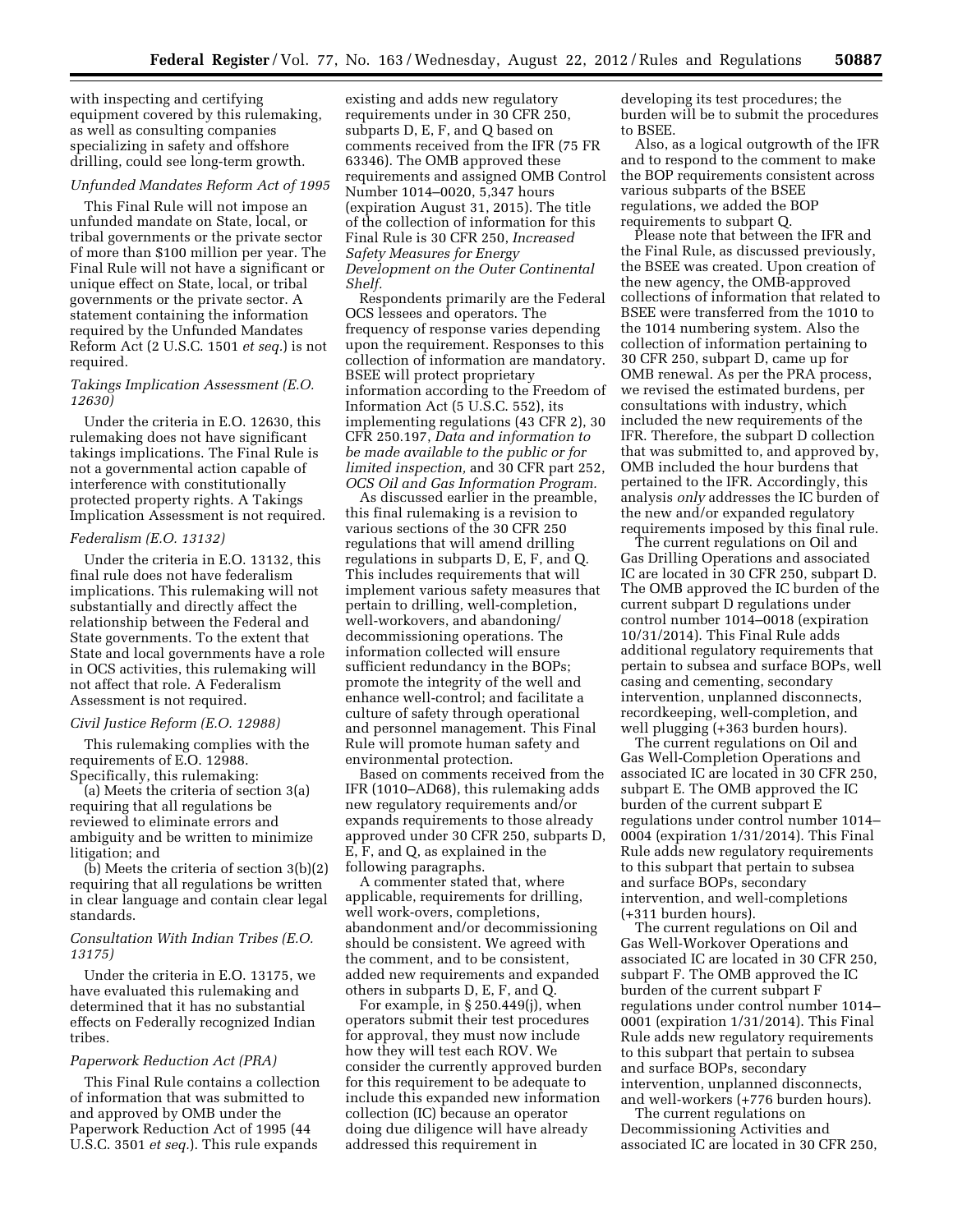subpart Q. The OMB approved the IC burden of the current subpart Q regulations under control number 1014– 0010 (expiration 12/31/2013). This Final Rule adds new regulatory requirements that refer to information collection requirements that pertain to subsea and surface BOPs, secondary intervention, unplanned disconnects and well workers during the abandonment decommissioning process (+3,897 burden hours).

We note that while Form BSEE–0124, Application for Permit to Modify is housed in 30 CFR 250, subpart D (1014– 0018), this form is used in multiple subparts for multiple purposes. The form is also used in 30 CFR 250, subparts E, F, P, and Q—Well-Completions, Well-Workovers, Sulphur Operations, and for Abandonment/ Decommissioning functions. While the requirement may be stated as 'submit with your APM', the paperwork burden to fill out the form is in subpart D, while the actual APM submittal of supplementary and supporting documents and/or information that pertains to the job function is in the specific subpart.

When this rule becomes effective, BSEE will incorporate the 30 CFR 250, subparts D, E, F, and Q paperwork burdens into their respective primary collections: 1014–0018, 1014–0004, 1014–0001, and 1014–0010 respectively.

The following table provides a breakdown of the new burdens.

#### BURDEN TABLE

| Citation<br>30 CFR 250                                                                                                                                                                                                                                              | Hour burden                                                                                                                                                                                                                            | Average num-<br>ber of annual<br>responses | Annual burden<br>hours<br>(rounded) |             |
|---------------------------------------------------------------------------------------------------------------------------------------------------------------------------------------------------------------------------------------------------------------------|----------------------------------------------------------------------------------------------------------------------------------------------------------------------------------------------------------------------------------------|--------------------------------------------|-------------------------------------|-------------|
|                                                                                                                                                                                                                                                                     | Subpart D                                                                                                                                                                                                                              |                                            |                                     |             |
| 410–418; 420(a)(6); 423(b)(3), (c)(3);<br>449(j), (k)(1); 456(j) plus various<br>references in subparts A, B, D, E,<br>H, P, Q.                                                                                                                                     | Burden covered under 1014-<br>0018                                                                                                                                                                                                     |                                            | $\mathbf 0$                         |             |
| 449(j); 460; 465; 514(d); 515;<br>517(d)(8-9); 614(d); 615; 617(h)(1-<br>2); $1704(g)$ ; $1707(d)$ , $(h)(1-2)$ ;<br>1709; 1712; 1721(h).                                                                                                                           | Burden covered under 1014-<br>0018<br>Burden covered under 1014-<br>0018                                                                                                                                                               |                                            | 0<br>0                              |             |
|                                                                                                                                                                                                                                                                     | 0.25                                                                                                                                                                                                                                   | 700 submittals                             | 175                                 |             |
|                                                                                                                                                                                                                                                                     | Submit documentation of two independent barriers after installation with<br>your EOR.                                                                                                                                                  | Burden covered under 1014-                 | 0                                   |             |
|                                                                                                                                                                                                                                                                     | Request approval for alternative options to installing barriers                                                                                                                                                                        | 0.25                                       | 25 requests                         | 7           |
|                                                                                                                                                                                                                                                                     | Request alternative approval for other pressure casing test pressures                                                                                                                                                                  | Burden covered under 1010-<br>0114         |                                     | 0           |
|                                                                                                                                                                                                                                                                     | Request and receive approval from BSEE District Manager for repair                                                                                                                                                                     | 0.5                                        | 88 requests                         | 44          |
|                                                                                                                                                                                                                                                                     | Document pressure casing test results and make available to BSEE<br>upon request.                                                                                                                                                      | Burden covered under 1014-<br>0018         |                                     | 0           |
|                                                                                                                                                                                                                                                                     | Immediately contact BSEE District Manager when problem corrected<br>due to failed negative pressure test; submit a description of corrected<br>action taken; and receive approval from BSEE District Manager to<br>retest.             | $\mathbf{1}$                               | 14 notifications                    | 14          |
|                                                                                                                                                                                                                                                                     | Submit documentation of successful negative pressure test in the EOR<br>(Form BSEE-0125).                                                                                                                                              | 2                                          | 45 submittals                       | 90          |
|                                                                                                                                                                                                                                                                     | Demonstrate that your secondary control system will function properly                                                                                                                                                                  | 5                                          | 1 validation                        | 5           |
| Document BOP maintenance and inspection procedures used; record<br>Burden covered under 1014-<br>results of BOP inspections and maintenance actions; maintain records<br>0018<br>for 2 years or longer if directed by BSEE; make available to BSEE<br>upon request. |                                                                                                                                                                                                                                        |                                            |                                     | $\mathbf 0$ |
|                                                                                                                                                                                                                                                                     | Notify BSEE District Manager at least 72 hours prior to stump/initial test<br>on seafloor.                                                                                                                                             | 0.25                                       | 110 notifica-<br>tions              | 28          |
|                                                                                                                                                                                                                                                                     | Document all ROV intervention function test results including how you                                                                                                                                                                  | Burden covered under 1014-<br>0018         |                                     | O           |
|                                                                                                                                                                                                                                                                     | test each ROV functions; make available to BSEE upon request.<br>Request approval from the BSEE District Manager to displace kill-weight<br>fluids to an underbalanced state; submit detailed written procedures<br>with your APD/APM. | Burden covered under 1014-<br>0018         | 0                                   |             |
|                                                                                                                                                                                                                                                                     |                                                                                                                                                                                                                                        |                                            | 983 responses                       | 363         |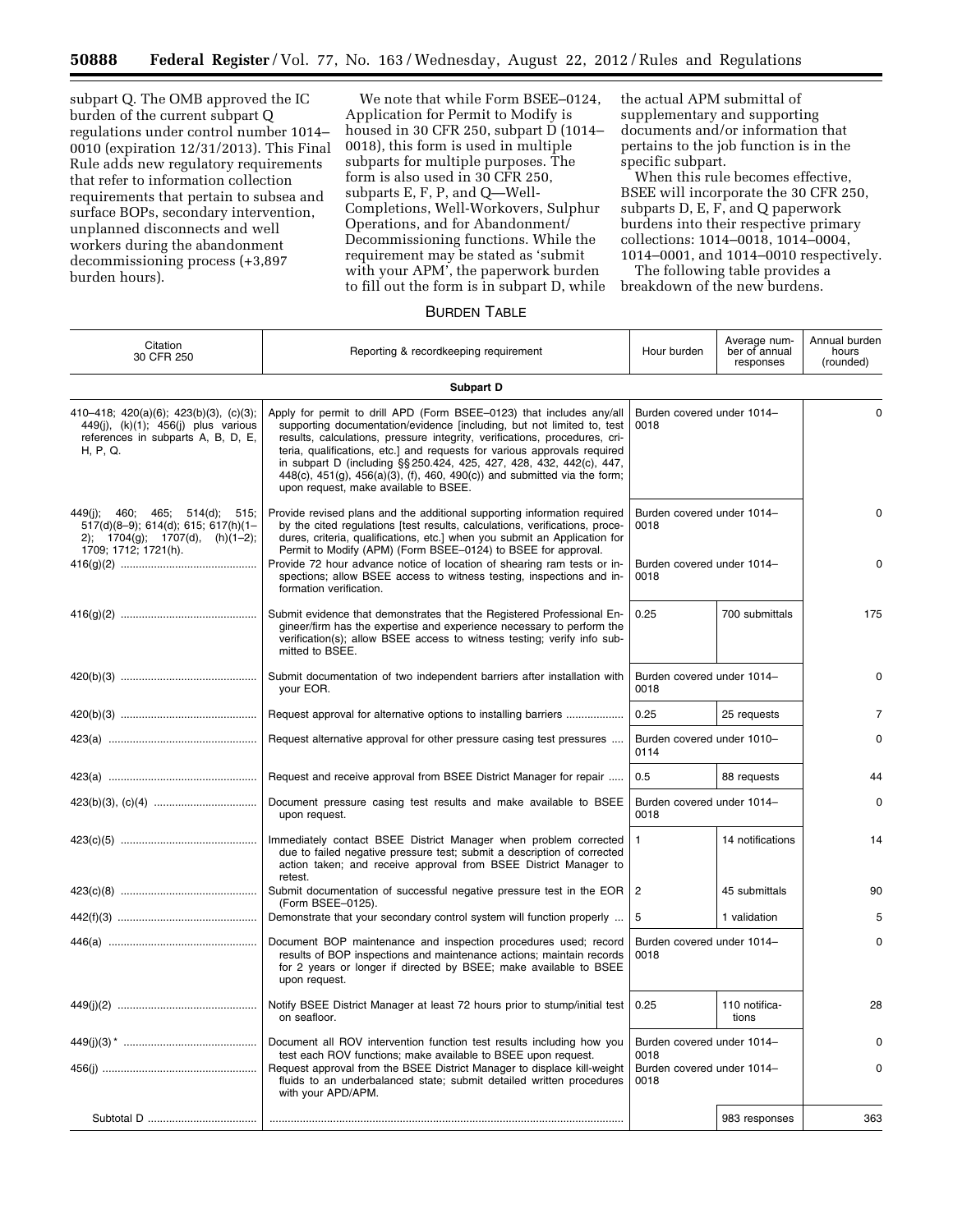# BURDEN TABLE—Continued

| Citation<br>30 CFR 250 | Hour burden                                                                                                                                                                                                                                                                               | Average num-<br>ber of annual<br>responses | Annual burden<br>hours<br>(rounded) |       |
|------------------------|-------------------------------------------------------------------------------------------------------------------------------------------------------------------------------------------------------------------------------------------------------------------------------------------|--------------------------------------------|-------------------------------------|-------|
|                        | <b>Subpart E</b>                                                                                                                                                                                                                                                                          |                                            |                                     |       |
|                        | Request approval from the BSEE District Manager to displace kill-weight<br>fluids to an underbalanced state; submit detailed written procedures                                                                                                                                           | $\overline{2}$                             | 60 requests                         | 120   |
|                        | with your APM.<br>Submit a description of your BOP and its components; schematic draw-<br>ings; independent third-party verification and all supporting information<br>(evidence showing appropriate licenses, has expertise/experience                                                   | 15                                         | 12 submittals                       | 180   |
|                        | necessary to perform required verifications, etc) with your APM.<br>Allow BSEE access to witness testing, inspections, and information<br>verification. Notify BSEE District Manager at least 72 hours prior to<br>shearing ram tests.                                                    | 0.25                                       | 12 notifications                    | 3     |
|                        | Function test ROV interventions on your subsea BOP stack; document<br>all test results, including how you test each ROV function; submit pro-<br>cedures with your APM for BSEE District Manager approval; make<br>available to BSEE upon request.                                        | Burden covered under 1014-<br>0004         |                                     | 0     |
|                        | Notify BSEE District Manager at least 72 hours prior to stump/initial test<br>on seafloor.                                                                                                                                                                                                | 0.25                                       | 32 notifications                    | 8     |
|                        | Document all autoshear and deadman test results and submit test pro-<br>cedures with your APM for BSEE Manager approval; make available<br>to BSEE upon request.                                                                                                                          | Burden covered under 1014-<br>0004         |                                     | 0     |
|                        | Document BOP inspection procedures used; record results of BOP in-<br>spection actions; maintain records for 2 years or longer if directed by<br>BSEE; make available to BSEE upon request.                                                                                               | Burden covered under 1014-<br>0004         |                                     | 0     |
|                        | Request alternative method/frequency to inspect a marine riser                                                                                                                                                                                                                            | Burden covered under 1010-<br>0114         |                                     |       |
|                        | Document the procedures used for BOP maintenance/quality manage-<br>ment; record results; maintain records for 2 years or longer if directed<br>by BSEE; make available to BSEE upon request.                                                                                             | Burden covered under 1014-<br>0004         | 0                                   |       |
|                        |                                                                                                                                                                                                                                                                                           |                                            | 116 responses                       | 311   |
|                        | <b>Subpart F</b>                                                                                                                                                                                                                                                                          |                                            |                                     |       |
|                        | Request approval from the BSEE District Manager to displace kill-weight                                                                                                                                                                                                                   | $\overline{2}$                             | 80 requests                         | 160   |
|                        | fluids to an underbalanced state; submit detailed written procedures<br>with your APM.                                                                                                                                                                                                    |                                            |                                     |       |
|                        | Submit a description of your BOP and its components; schematic draw-<br>ings; independent third-party verification and all supporting information<br>(evidence showing appropriate licenses, has expertise/experience<br>necessary to perform required verifications, etc) with your APM. | 15                                         | 40 submittals                       | 600   |
|                        | Allow BSEE access to witness testing, inspections, and information<br>verification. Notify BSEE District Manager at least 72 hours prior to<br>shearing ram tests.                                                                                                                        | 0.25                                       | 12 notifications                    | 5     |
|                        | Document all test results of your ROV intervention functions including<br>how you test each ROV function; submit test procedures with your<br>APM for BSEE District Manager approval; make available to BSEE<br>upon request.                                                             | Burden covered under 1014-<br>0001         |                                     | 0     |
|                        | Notify BSEE District Manager at least 72 hours prior to stump/initial test<br>on seafloor.                                                                                                                                                                                                | 0.25                                       | 44 notifications                    | 11    |
|                        | Document all autoshear and deadman test results; submit test proce-<br>dures with your APM for BSEE District Manager approval; make avail-<br>able to BSEE upon request.                                                                                                                  | Burden covered under 1014-<br>0001         |                                     | 0     |
|                        | Document the procedures used for BOP inspections; record results;<br>maintain records for 2 years or longer if directed by BSEE; make<br>available to BSEE upon request.                                                                                                                  | Burden covered under 1014-<br>0001         |                                     | 0     |
|                        | Request approval to use alternative method to inspect a marine riser                                                                                                                                                                                                                      | Burden covered under 1010-                 |                                     |       |
|                        | 0114<br>Document the procedures used for BOP maintenance; record results;<br>Burden covered under 1014-<br>maintain records for 2 years or longer if directed by BSEE; make<br>0001<br>available to BSEE upon request.                                                                    |                                            |                                     |       |
|                        |                                                                                                                                                                                                                                                                                           |                                            | 176 responses                       | 776   |
|                        | Subpart Q                                                                                                                                                                                                                                                                                 |                                            |                                     |       |
|                        | Submit a description of your BOP and its components; schematic draw-<br>ings; independent third-party verification and all supporting information<br>(evidence showing appropriate licenses, has expertise/experience<br>necessary to perform required verifications, etc) with your APM. | 15                                         | 200 submittals                      | 3,000 |
|                        | Allow BSEE access to witness testing, inspections, and information<br>verification. Notify BSEE District Manager at least 72 hours prior to<br>shearing ram tests.                                                                                                                        | 0.25                                       | 12 submittals                       | 3     |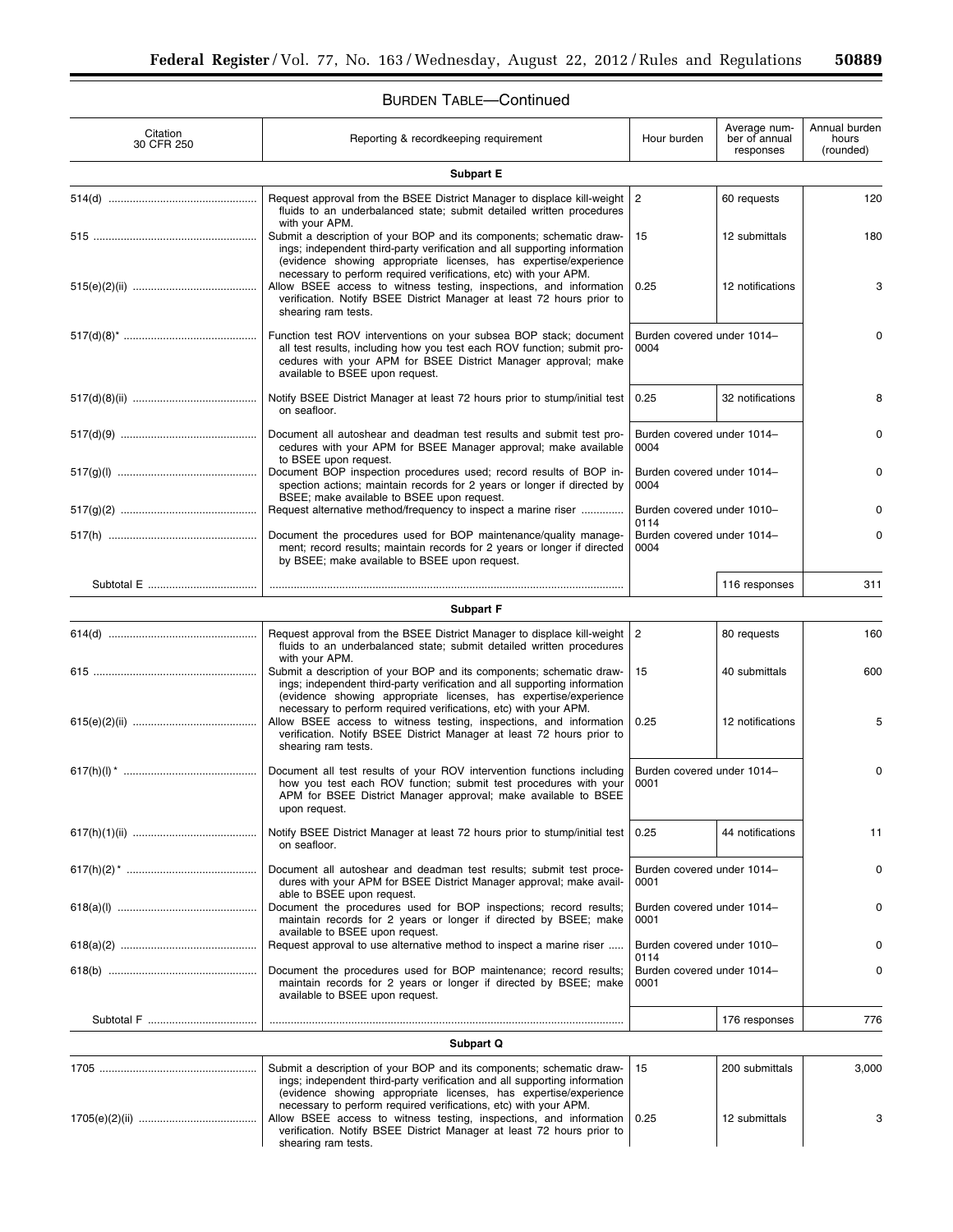| Citation<br>30 CFR 250 | Reporting & recordkeeping requirement                                                                                                                                                                                                                                                                                                                                    | Hour burden                        | Average num-<br>ber of annual<br>responses    | Annual burden<br>hours<br>(rounded) |
|------------------------|--------------------------------------------------------------------------------------------------------------------------------------------------------------------------------------------------------------------------------------------------------------------------------------------------------------------------------------------------------------------------|------------------------------------|-----------------------------------------------|-------------------------------------|
|                        | Request approval of well abandonment operations; procedures indi-<br>cating how the annular preventer will be utilized and how pressure<br>limitations will be applied during each mode of pressure control, with<br>your APM.                                                                                                                                           | 0.25                               | 200 requests                                  | 50                                  |
|                        | Request approval of the BSEE District Manager to conduct operations<br>without downhole check values; describe procedures/equipment in<br>APM.                                                                                                                                                                                                                           | 1                                  | 50 requests                                   | 50                                  |
|                        | Request approval from BSEE District Manager to test annular BOP less<br>than 70 percent.                                                                                                                                                                                                                                                                                 | 0.25                               | 6 requests                                    | $\overline{2}$                      |
|                        | State reason for postponing test in operations logs<br>Request approval from BSEE District Manager for alternate test fre-<br>quencies if condition/BOP warrant.                                                                                                                                                                                                         | 0.25<br>0.25                       | 30 reasons<br>5 requests                      | 8<br>$\overline{2}$                 |
|                        | Record test pressures during BOP and coiled tubing on a pressure chart<br>or w/digital recorder; certify charts are correct.                                                                                                                                                                                                                                             | 0.25<br>1                          | 25 requests<br>200 records/<br>certifications | $\overline{7}$<br>200               |
|                        | Record or reference in operations log all pertinent information listed in<br>this requirement; make all documents pertaining to BOP tests, actu-<br>ations and inspections available for BSEE review at facility for dura-<br>tion of well abandonment activity; retain all records for 2 years at a lo-<br>cation conveniently available for the BSEE District Manager. | 0.5                                | 200 records                                   | 100                                 |
|                        | Submit test procedures with your APM for BSEE District Manager ap-<br>proval.                                                                                                                                                                                                                                                                                            | 1                                  | 50 submittals                                 | 50                                  |
|                        | Document all ROV intervention test results; make available to BSEE<br>upon request.                                                                                                                                                                                                                                                                                      | 0.5                                | 50 records                                    | 25                                  |
|                        | Document all autoshear and deadman function test results; make avail-<br>able to BSEE upon request.                                                                                                                                                                                                                                                                      | 0.25                               | 50 records                                    | 13                                  |
|                        | Document BOP inspection and maintenance procedures used; record<br>results of BOP inspections and maintenance actions; maintain records<br>for 2 years or longer if directed by BSEE; make available to BSEE<br>upon request.                                                                                                                                            | 1                                  | 25 records                                    | 25                                  |
|                        | Request approval from the BSEE District Manager to displace kill-weight<br>fluids in an unbalanced state; submit detailed written procedures with<br>your APM.                                                                                                                                                                                                           | 0.25<br>2                          | 5 requests<br>80 requests                     | $\mathfrak{p}$<br>160               |
|                        | Submit with your APM, Registered Professional Engineer certification                                                                                                                                                                                                                                                                                                     | Burden covered under 1014-<br>0018 |                                               | $\Omega$                            |
|                        | Submit evidence from the Registered Professional Engineer/firm of the<br>well abandonment design and procedures; plugs in the annuli meet<br>requirements of §250.1715; 2 independent barriers etc; has the ex-<br>pertise and experience necessary to perform the verification(s), submit<br>with the APM.                                                              | 1.                                 | 200                                           | 200                                 |
|                        |                                                                                                                                                                                                                                                                                                                                                                          |                                    | 1,388 re-<br>sponses                          | 3,897                               |
| Grand Total            |                                                                                                                                                                                                                                                                                                                                                                          |                                    | 2,663 Re-<br>sponses                          | 5,347                               |

#### BURDEN TABLE—Continued

An agency may not conduct or sponsor, and you are not required to respond to, a collection of information unless it displays a currently valid OMB control number. The public may comment, at any time, on the accuracy of the IC burden in this rule and may submit any comments to the Department of the Interior; Bureau of Safety and Environmental Enforcement; Regulations Development Branch; Mail Stop HE–3314; 381 Elden Street; Herndon, Virginia 20170–4817.

#### *National Environmental Policy Act of 1969*

We have prepared a supplemental environmental assessment to determine whether this rule will have a significant impact on the quality of the human environment under the National Environmental Policy Act of 1969. This

rule does not constitute a major Federal action significantly affecting the quality of the human environment. A detailed statement under the National Environmental Policy Act of 1969 is not required because we reached a Finding of No Significant Impact (FONSI). A copy of the FONSI and Supplemental Environmental Assessment can be viewed at *[www.Regulations.gov](http://www.Regulations.gov)* (use the keyword/ID ''BSEE–2012–0002'').

#### *Data Quality Act*

In developing this rulemaking, we did not conduct or use a study, experiment, or survey requiring peer review under the Data Quality Act (Pub. L. 106–554, app. C § 515, 114 Stat. 2763, 2763A– 153–154).

#### *Effects on the Energy Supply (E.O. 13211)*

This rulemaking is a significant rule and is subject to review by the Office of Management and Budget under E.O. 12866. This rulemaking does have an effect on energy supply, distribution, or use because its provisions may delay development of some OCS oil and gas resources. The delay stems from the extra drill time and cost imposed on new wells which will marginally slow exploration and development operations. We estimate an average delay of 1 day and cost of \$820 thousand for most deepwater wells in the GOM.

Increased imports or inventory drawdowns should compensate for most of the delay or reduction in domestic production. The recurring costs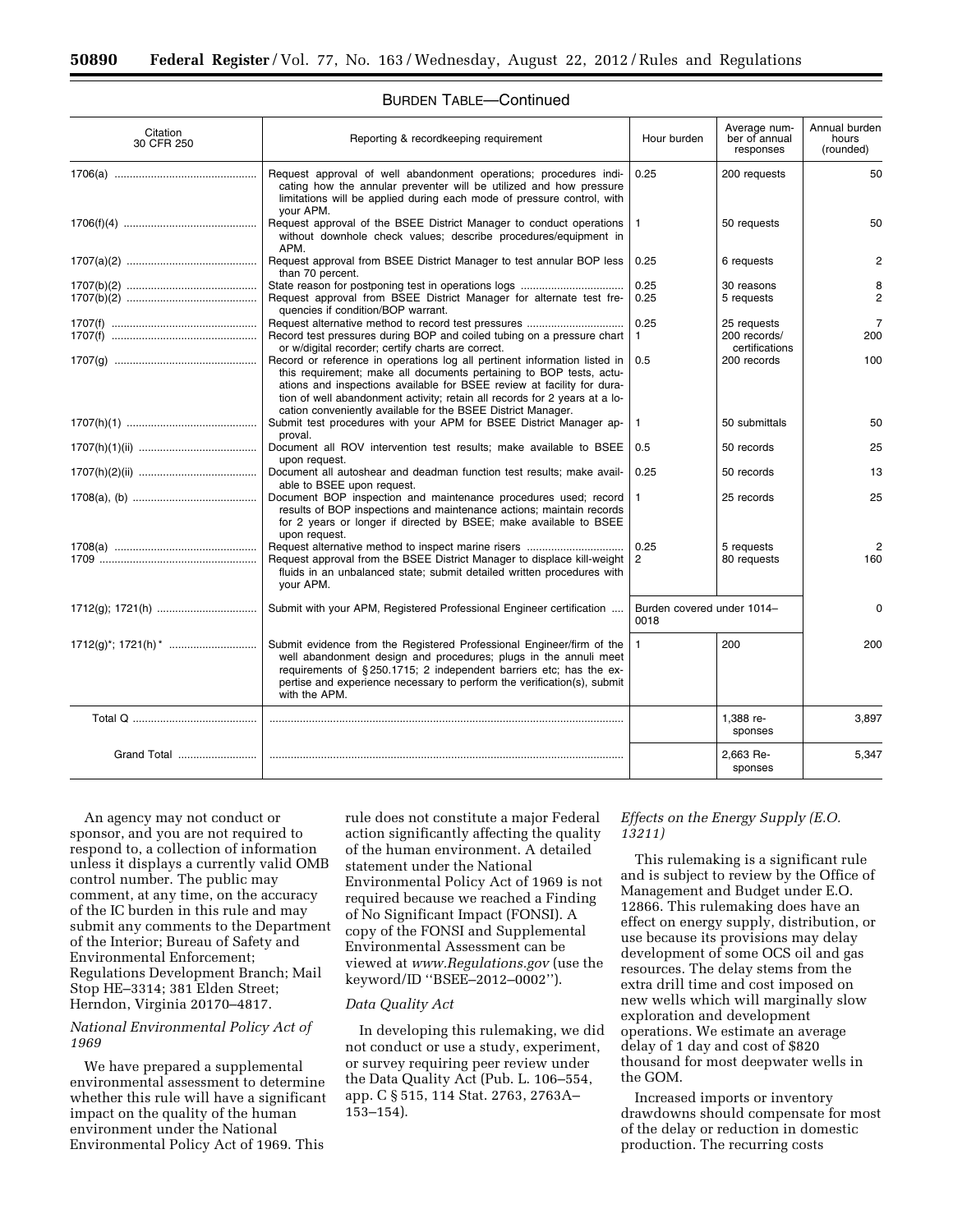imposed on new drilling by this rulemaking are very small (1 percent) relative to the cost of drilling an OCS well. In view of the high risk-reward associated with deepwater exploration in general, we do not expect this small regulatory surcharge from this rulemaking to result in meaningful reduction in discoveries. Thus, we expect the net change in supply associated with this rulemaking will cause only a very slight increase in oil and gas prices relative to what they otherwise would have been. Normal volatility in both oil and gas market prices overshadow these rule-related price effects, so we consider this an insignificant effect on energy supply and price.

#### **List of Subjects in 30 CFR Part 250**

Administrative practice and procedure, Continental shelf, Incorporation by reference, Oil and gas exploration, Public lands—mineral resources, Public lands—rights-of-way, Reporting and recordkeeping requirements.

Dated: August 9, 2012.

#### **Ned Farquhar,**

*Deputy Assistant Secretary—Land and Minerals Management.* 

For the reasons stated in the preamble, the Bureau of Safety and Environmental Enforcement (BSEE) is amending 30 CFR part 250 as follows:

#### **PART 250—OIL AND GAS AND SULPHUR OPERATIONS IN THE OUTER CONTINENTAL SHELF**

■ 1. The authority citation for part 250 continues to read as follows:

**Authority:** 30 U.S.C. 1751, 31 U.S.C. 9701, 43 U.S.C. 1334.

■ 2. In part 250, revise all references to ''glory hole'' to read ''well cellar''.

■ 3. Amend § 250.125(a), by revising entries (8) and (9) in the table to read as follows:

#### **§ 250.125 Service fees.**

 $(a) * * * *$ 

| Service—processing of the following |  | Fee amount |  |  | 30 CFR citation                                                                                                                          |               |  |
|-------------------------------------|--|------------|--|--|------------------------------------------------------------------------------------------------------------------------------------------|---------------|--|
|                                     |  |            |  |  |                                                                                                                                          |               |  |
| BSEE-0123).                         |  | revisions. |  |  | (8) Application for Permit to Drill (APD; Form \$1,959 for initial applications only; no fee for §250.410(d); §250.513(b); §250.1617(a). |               |  |
| Form BSEE-0124).                    |  |            |  |  | $\S 250.465(b)$ ; $\S 250.513(b)$ ;<br>$\S$ 250.1618(a); $\S$ 250.1704(g).                                                               | § 250.613(b); |  |
|                                     |  |            |  |  |                                                                                                                                          |               |  |

## \* \* \* \* \*

 $\blacksquare$  4. Amend § 250.198 by revising paragraphs (a)(3), (h)(63), and (h)(78) to read as follows:

#### **§ 250.198 Documents incorporated by reference.**

 $(a) * * * *$ 

(3) The effect of incorporation by reference of a document into the regulations in this part is that the incorporated document is a requirement. When a section in this part incorporates all of a document, you are responsible for complying with the provisions of that entire document, except to the extent that the section which incorporates the document by reference provides otherwise. When a section in this part incorporates part of a document, you are responsible for complying with that part of the document as provided in that section.

\* \* \* \* \*

(h) \* \* \*

(63) API RP 53, Recommended Practices for Blowout Prevention Equipment Systems for Drilling Wells, Third Edition, March 1997; reaffirmed September 2004; incorporated by reference at §§ 250.442, 250.446, 250.517, 250.618, and 250.1708, \* \* \* \* \*

(78) API Standard 65—Part 2, Isolating Potential Flow Zones During Well Construction; Second Edition,

December 2010; incorporated by reference at § 250.415(f).

 $\star$   $\qquad$   $\star$   $\qquad$   $\star$ 

\* \* \* \* \*

 $\blacksquare$  5. Amend § 250.415 by revising paragraphs (f) to read as follows:

#### **§ 250.415 What must my casing and cementing programs include?**

(f) A written description of how you evaluated the best practices included in API Standard 65—Part 2, Isolating Potential Flow Zones During Well Construction, Second Edition (as incorporated by reference in § 250.198). Your written description must identify the mechanical barriers and cementing practices you will use for each casing string (reference API Standard 65—Part 2, Sections 4 and 5).

 $\blacksquare$  6. Amend § 250.416 by revising paragraphs (e), (f), and (g) to read as follows:

#### **§ 250.416 What must I include in the diverter and BOP descriptions?**

\* \* \* \* \* (e) Independent third-party verification and supporting documentation that show the blindshear rams installed in the BOP stack are capable of shearing any drill pipe (including workstring and tubing) in the hole under maximum anticipated surface pressure. The documentation must include actual shearing and subsequent pressure integrity test

results for the most rigid pipe to be used and calculations of shearing capacity of all pipe to be used in the well, including correction for MASP;

(f) When you use a subsea BOP stack or surface BOP stack on a floating facility, independent third-party verification that shows:

(1) The BOP stack is designed for the specific equipment on the rig and for the specific well design;

(2) The BOP stack has not been compromised or damaged from previous service;

(3) The BOP stack will operate in the conditions in which it will be used; and

(g) The qualifications of the independent third-party referenced in paragraphs (e) and (f) of this section:

(1) The independent third-party in this section must be a technical classification society, or a licensed professional engineering firm, or a registered professional engineer capable of providing the verifications required under this part.

(2) You must:

(i) Include evidence that the registered professional engineer, or a technical classification society, or engineering firm you are using or its employees hold appropriate licenses to perform the verification in the appropriate jurisdiction, and evidence to demonstrate that the individual, society, or firm has the expertise and experience necessary to perform the required verifications.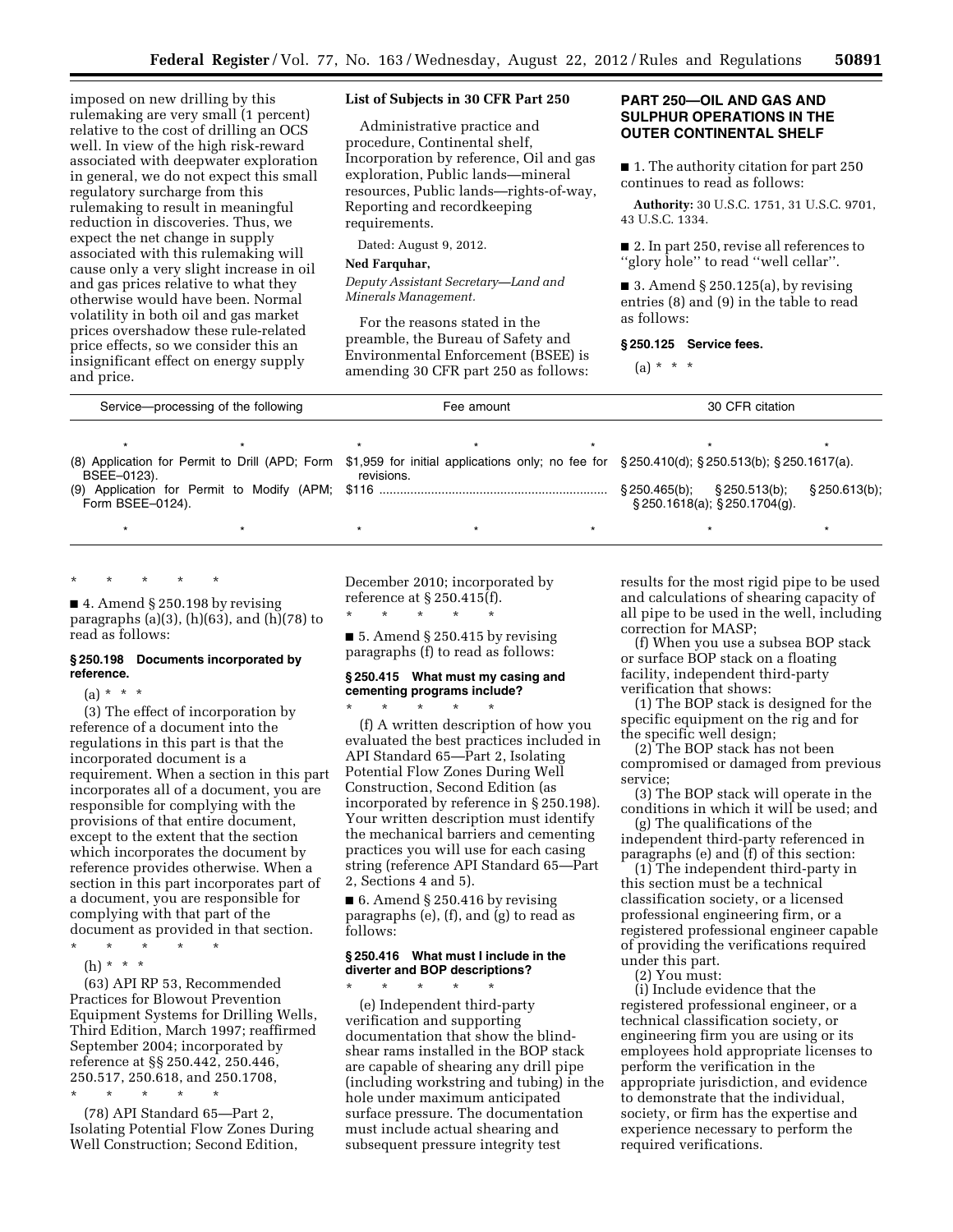(ii) Ensure that an official representative of BSEE will have access to the location to witness any testing or inspections, and verify information submitted to BSEE. Prior to any shearing ram tests or inspections, you must notify the BSEE District Manager at least 72 hours in advance.

 $\blacksquare$  7. Amend § 250.418 by revising paragraphs (g) and (i) to read as follows:

#### **§ 250.418 What additional information must I submit with my APD?**

\* \* \* \* \* (g) A request for approval if you plan to wash out below the mudline or displace some cement to facilitate casing removal upon well abandonment; \* \* \* \* \*

(i) Descriptions of qualifications required by § 250.416(g) of the independent third-party; and

\* \* \* \* \*  $\blacksquare$  8. Amend § 250.420 by revising paragraphs (a)(6) and (b)(3) to read as follows:

#### **§ 250.420 What well casing and cementing requirements must I meet?**

- \* \* \* \* \*
- (a) \* \* \*

(6)(i) Include a certification signed by a registered professional engineer that the casing and cementing design is appropriate for the purpose for which it is intended under expected wellbore conditions, and is sufficient to satisfy the tests and requirements of this section and § 250.423. Submit this certification with your APD (Form BSEE–0123).

(ii) You must have the registered professional engineer involved in the casing and cementing design process.

(iii) The registered professional engineer must be registered in a state of the United States and have sufficient expertise and experience to perform the certification.

(b) \* \* \*

(3) On all wells that use subsea BOP stacks, you must include two independent barriers, including one mechanical barrier, in each annular flow path (examples of barriers include, but are not limited to, primary cement job and seal assembly). For the final casing string (or liner if it is your final string), you must install one mechanical barrier in addition to cement to prevent flow in the event of a failure in the cement. A

dual float valve, by itself, is not considered a mechanical barrier. These barriers cannot be modified prior to or during completion or abandonment operations. The BSEE District Manager may approve alternative options under § 250.141. You must submit documentation of this installation to BSEE in the End-of-Operations Report (Form BSEE–0125).

■ 9. Revise § 250.423 to read as follows:

\* \* \* \* \*

#### **§ 250.423 What are the requirements for pressure testing casing?**

(a) The table in this section describes the minimum test pressures for each string of casing. You may not resume drilling or other down-hole operations until you obtain a satisfactory pressure test. If the pressure declines more than 10 percent in a 30-minute test, or if there is another indication of a leak, you must investigate the cause and receive approval from the appropriate BSEE District Manager for the repair to resolve the problem ensuring that the casing will provide a proper seal. The BSEE District Manager may approve or require other casing test pressures.

| Casing type                                                                                      | Minimum test<br>pressure                                                    |
|--------------------------------------------------------------------------------------------------|-----------------------------------------------------------------------------|
| (1) Drive or Structural<br>(2) Conductor<br>(3) Surface, Inter-<br>mediate, and Pro-<br>duction. | Not required.<br>200 psi.<br>70 percent of its min-<br>imum internal yield. |

(b) You must ensure proper installation of casing in the subsea wellhead or liner in the liner hanger.

(1) You must ensure that the latching mechanisms or lock down mechanisms are engaged upon installation of each casing string.

(2) If you run a liner that has a latching mechanism or lock down mechanism, you must ensure that the latching mechanisms or lock down mechanisms are engaged upon installation of the liner.

(3) You must perform a pressure test on the casing seal assembly to ensure proper installation of casing or liner. You must perform this test for the intermediate and production casing strings or liner.

(i) You must submit for approval with your APD, test procedures and criteria for a successful test.

\*\*\*\*\*\*\*

(ii) You must document all your test results and make them available to BSEE upon request.

(c) You must perform a negative pressure test on all wells that use a subsea BOP stack or wells with mudline suspension systems. The BSEE District Manager may require you to perform additional negative pressure tests on other casing strings or liners (e.g., intermediate casing string or liner) or on wells with a surface BOP stack.

(1) You must perform a negative pressure test on your final casing string or liner.

(2) You must perform a negative test prior to unlatching the BOP at any point in the well. The negative test must be performed on those components, at a minimum, that will be exposed to the negative differential pressure that will occur when the BOP is disconnected.

(3) You must submit for approval with your APD, test procedures and criteria for a successful test. If any of your test procedures or criteria for a successful test change, you must submit for approval the changes in a revised APD or APM.

(4) You must document all your test results and make them available to BSEE upon request.

(5) If you have any indication of a failed negative pressure test, such as, but not limited to pressure buildup or observed flow, you must immediately investigate the cause. If your investigation confirms that a failure occurred during the negative pressure test, you must:

(i) Correct the problem and immediately contact the appropriate BSEE District Manager.

(ii) Submit a description of the corrective action taken and you must receive approval from the appropriate BSEE District Manager for the retest.

(6) You must have two barriers in place, as required in  $\S 250.420(b)(3)$ , prior to performing the negative pressure test.

(7) You must include documentation of the successful negative pressure test in the End-of-Operations Report (Form BSEE–0125).

 $\blacksquare$  10. Amend § 250.428 by revising paragraph (c) to read as follows:

**§ 250.428 What must I do in certain cementing and casing situations?**  \* \* \* \* \*

If you encounter the following situation . . . Then you must . . .

(c) Have indication of inadequate cement job (such as, but not limited to, lost returns, cement channeling, gas cut mud, or failure of equipment).

(1) Run a temperature survey;

(2) Run a cement evaluation log; or

(3) Use a combination of these techniques.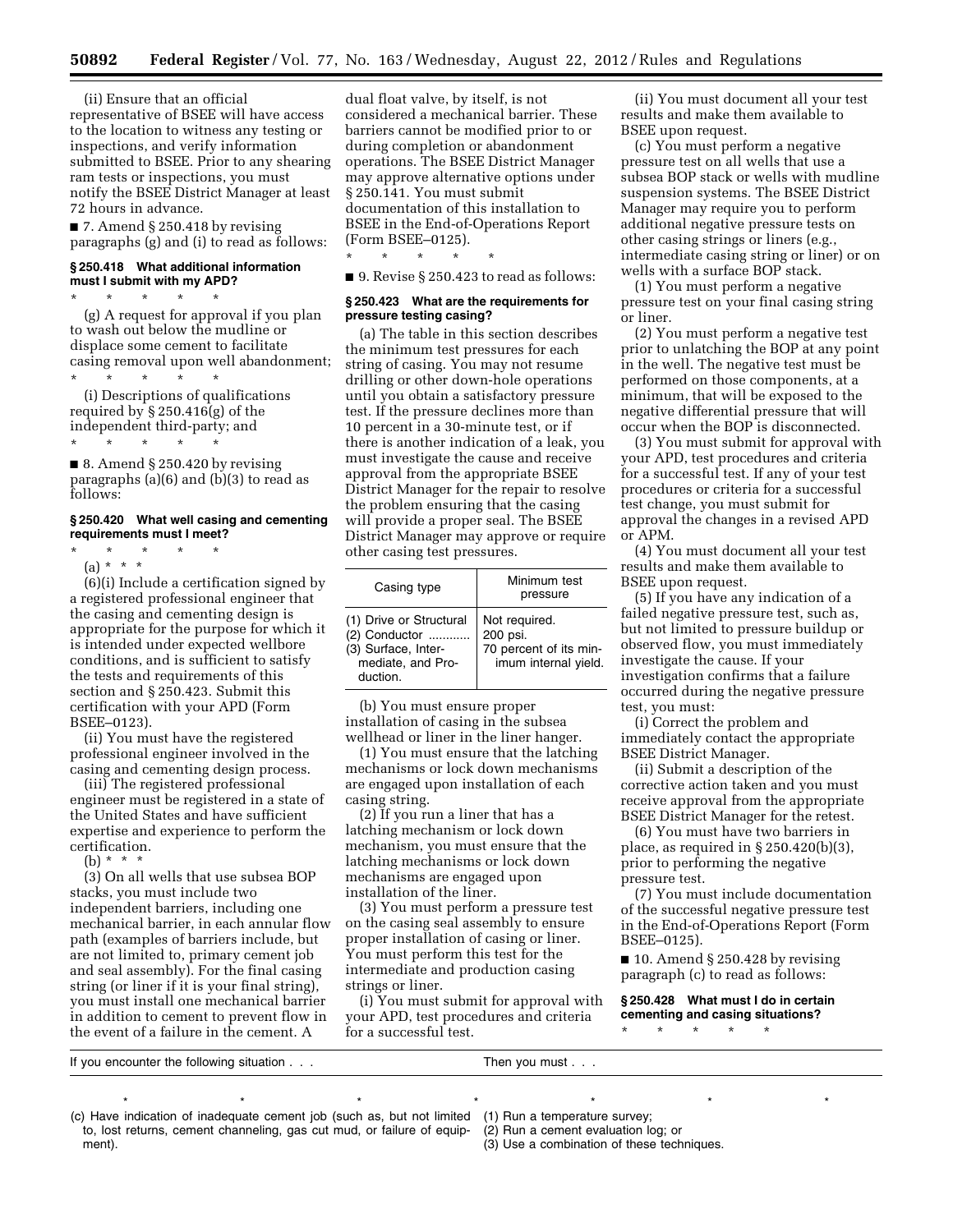|                                                                                                                                                                                                                                                                                                                                                                                                  |                                          | 100                                                                                                                                                                                                                                                                                             |
|--------------------------------------------------------------------------------------------------------------------------------------------------------------------------------------------------------------------------------------------------------------------------------------------------------------------------------------------------------------------------------------------------|------------------------------------------|-------------------------------------------------------------------------------------------------------------------------------------------------------------------------------------------------------------------------------------------------------------------------------------------------|
| If you encounter the following situation                                                                                                                                                                                                                                                                                                                                                         |                                          | Then you must $\ldots$                                                                                                                                                                                                                                                                          |
| $\star$                                                                                                                                                                                                                                                                                                                                                                                          |                                          |                                                                                                                                                                                                                                                                                                 |
| $\blacksquare$ 11. Amend § 250.442 by removing<br>paragraph (l) and revising paragraphs<br>(a), (e), and (f) to read as follows:                                                                                                                                                                                                                                                                 | subsea BOP system?<br>$\star$<br>$\star$ | §250.442 What are the requirements for a<br>$\star$                                                                                                                                                                                                                                             |
| When drilling with a subsea BOP system, you must                                                                                                                                                                                                                                                                                                                                                 |                                          | Additional requirements                                                                                                                                                                                                                                                                         |
| (a) Have at least four remote-controlled, hydraulically operated BOPs                                                                                                                                                                                                                                                                                                                            |                                          | You must have at least one annular BOP, two BOPs equipped with<br>pipe rams, and one BOP equipped with blind-shear rams. The blind-<br>shear rams must be capable of shearing any drill pipe (including<br>workstring and tubing) in the hole under maximum anticipated sur-<br>face pressures. |
|                                                                                                                                                                                                                                                                                                                                                                                                  |                                          |                                                                                                                                                                                                                                                                                                 |
| (e) Maintain an ROV and have a trained ROV crew on each drilling rig<br>on a continuous basis once BOP deployment has been initiated from<br>the rig until recovered to the surface. The crew must examine all<br>ROV related well-control equipment (both surface and subsea) to en-<br>sure that it is properly maintained and capable of shutting in the well<br>during emergency operations. |                                          | The crew must be trained in the operation of the ROV. The training<br>must include simulator training on stabbing into an ROV intervention<br>panel on a subsea BOP stack.                                                                                                                      |
| (f) Provide autoshear and deadman systems for dynamically positioned<br>rigs.                                                                                                                                                                                                                                                                                                                    |                                          | (1) Autoshear system means a safety system that is designed to auto-<br>matically shut in the wellbore in the event of a disconnect of the                                                                                                                                                      |

matically shut in the wellbore in the event of a disconnect of the LMRP. When the autoshear is armed, a disconnect of the LMRP closes, at a minimum, one set of blind-shear rams. This is considered a ''rapid discharge'' system.

- (2) *Deadman System* means a safety system that is designed to automatically close, at a minimum, one set of blind-shear rams in the event of a simultaneous absence of hydraulic supply and signal transmission capacity in both subsea control pods. This is considered a ''rapid discharge'' system.
- (3) You may also have an acoustic system as a secondary control system. If you intend to install an acoustic control system, you must demonstrate to BSEE as part of the information submitted under § 250.416 that the acoustic system will function in the proposed environment and conditions.

 $\blacksquare$  12. Amend § 250.443 by revising paragraph (g) to read as follows:

#### **§ 250.443 What associated systems and related equipment must all BOP systems include?**

\* \* \* \* \* (g) A wellhead assembly with a rated working pressure that exceeds the maximum anticipated wellhead pressure.

 $\blacksquare$  13. Amend § 250.446 by revising paragraph (a) to read as follows:

#### **§ 250.446 What are the BOP maintenance and inspection requirements?**

(a) You must maintain and inspect your BOP system to ensure that the equipment functions properly. The BOP maintenance and inspections must meet or exceed the provisions of Sections 17.10 and 18.10, Inspections; Sections 17.11 and 18.11, Maintenance; and Sections 17.12 and 18.12, Quality Management, described in API RP 53, Recommended Practices for Blowout Prevention Equipment Systems for Drilling Wells (incorporated by

reference as specified in § 250.198). You must document how you met or exceeded the provisions of Sections 17.10 and 18.10, Inspections; Sections 17.11 and 18.11, Maintenance; and Sections 17.12 and 18.12, Quality Management, described in API RP 53, record the results of your BOP inspections and maintenance actions, and make the records available to BSEE upon request. You must maintain your records on the rig for 2 years from the date the records are created, or for a longer period if directed by BSEE;

\*\*\*\*\*\*\*

 $\blacksquare$  14. Amend § 250.449 by revising paragraphs (b), (j), and (k) to read as follows:

\* \* \* \* \*

#### **§ 250.449 What additional BOP testing requirements must I meet?**

\* \* \* \* \* (b) Stump test a subsea BOP system before installation. You must use water to conduct this test. You may use drilling fluids to conduct subsequent tests of a subsea BOP system. You must perform the initial subsea BOP test on the seafloor within 30 days of the stump test.

\* \* \* \* \* (j) Test all ROV intervention functions on your subsea BOP stack during the stump test. Each ROV must be fully compatible with the BOP stack ROV intervention panels. You must also test and verify closure of at least one set of rams during the initial test on the seafloor through an ROV hot stab. You must submit test procedures, including how you will test each ROV intervention function, with your APD or APM for BSEE District Manager approval. You must:

(1) Ensure that the ROV hot stabs are function tested and are capable of actuating, at a minimum, one set of pipe rams, one set of blind-shear rams, and unlatching the Lower Marine Riser Package (LMRP);

(2) Notify the appropriate BSEE District Manager a minimum of 72 hours prior to the stump test and initial test on the seafloor; and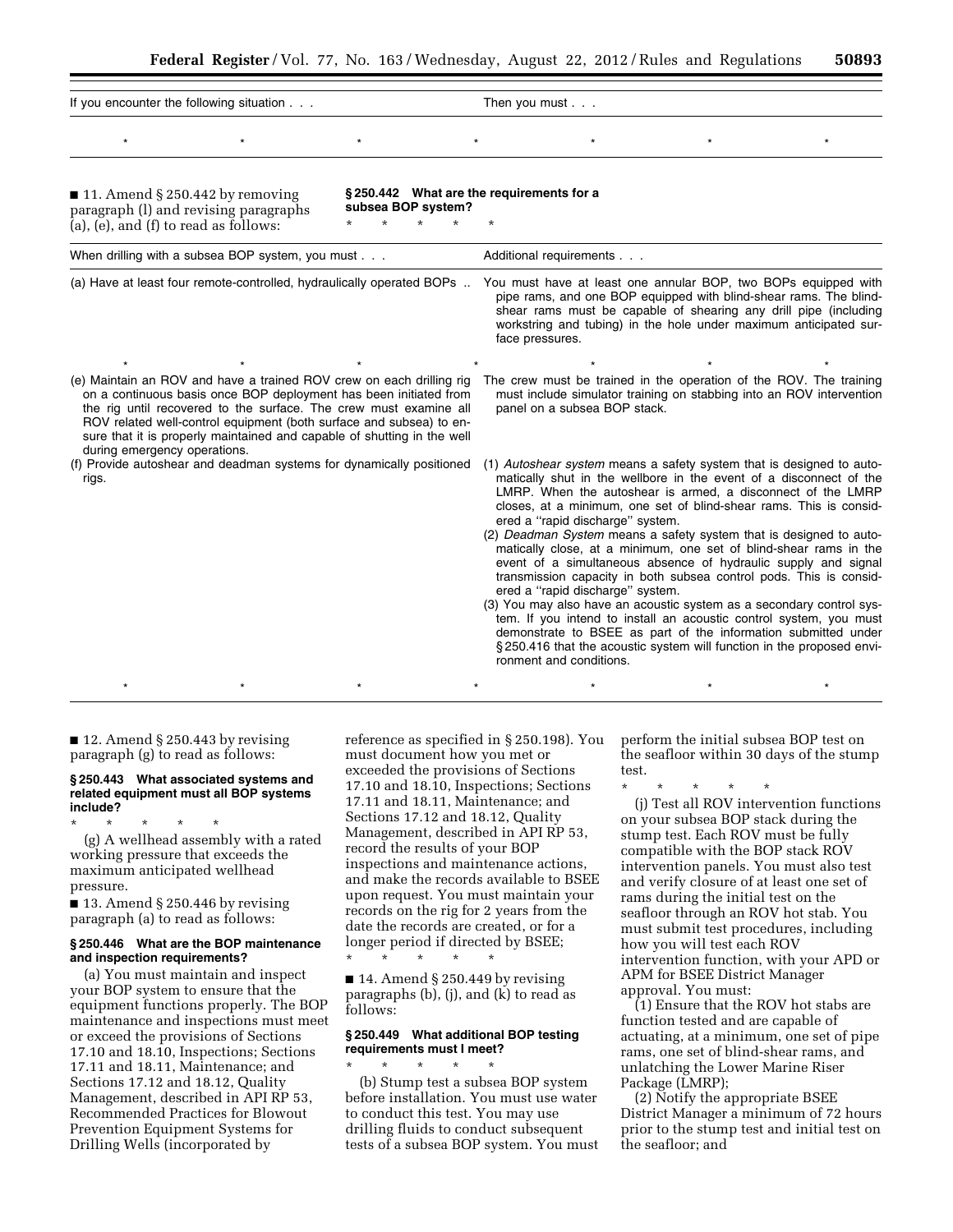(3) Document all your test results and make them available to BSEE upon request;

(k) Function test autoshear and deadman systems on your subsea BOP stack during the stump test. You must also test the deadman system and verify closure of at least one set of blind-shear rams during the initial test on the seafloor. When you conduct the initial deadman system test on the seafloor you must ensure the well is secure and, if

hydrocarbons have been present, appropriate barriers are in place to isolate hydrocarbons from the wellhead. You must also have an ROV on bottom during the test.

(1) You must submit test procedures with your APD or APM for District Manager approval. The procedures for these function tests must include documentation of the controls and circuitry of the system utilized during each test. The procedure must also

describe how the ROV will be utilized during this operation.

(2) You must document all your test results and make them available to BSEE upon request.

 $\blacksquare$  15. Amend § 250.451 by adding paragraph (j) to read as follows:

**§ 250.451 What must I do in certain situations involving BOP equipment or systems?** 

\* \* \* \* \*

BSEE District Manager may require additional barriers.

| If you encounter the following situation |  |  | Then you must                                                     |  |  |  |  |
|------------------------------------------|--|--|-------------------------------------------------------------------|--|--|--|--|
|                                          |  |  |                                                                   |  |  |  |  |
|                                          |  |  | Have a minimum of two barriers in place prior to BOP removal. The |  |  |  |  |

 $\blacksquare$  16. Amend § 250.456 by revising paragraph (j) to read as follows:

#### **§ 250.456 What safe practices must the drilling fluid program follow?**

\* \* \* \* \*

(j) Before you displace kill-weight fluid from the wellbore and/or riser to an underbalanced state, you must obtain approval from the BSEE District Manager. To obtain approval, you must submit with your APD or APM your reasons for displacing the kill-weight fluid and provide detailed step-by-step written procedures describing how you will safely displace these fluids. The step-by-step displacement procedures must address the following:

(1) Number and type of independent barriers, as described in § 250.420(b)(3), that are in place for each flow path that requires such barriers,

(2) Tests you will conduct to ensure integrity of independent barriers,

(3) BOP procedures you will use while displacing kill-weight fluids, and

(4) Procedures you will use to monitor the volumes and rates of fluids entering and leaving the wellbore; and

\* \* \* \* \* ■ 17. Amend § 250.513 by:

■ a. Redesignating paragraphs (b)(4) through  $(b)(5)$  as  $(b)(5)$  through  $(b)(6)$ , and

■ b. Adding a new paragraph (b)(4) to read as follows:

#### **§ 250.513 Approval and reporting of wellcompletion operations.**

- \* \* \* \* \* (b) \* \* \* (4) All applicable information required in § 250.515.
- \* \* \* \* \*

 $\blacksquare$  18. Amend § 250.514 by adding paragraph (d) to read as follows:

#### **§ 250.514 Well-control fluids, equipment, and operations.**

\* \* \* \* \* (d) Before you displace kill-weight fluid from the wellbore and/or riser to an underbalanced state, you must obtain approval from the BSEE District Manager. To obtain approval, you must submit with your APM your reasons for displacing the kill-weight fluid and provide detailed step-by-step written procedures describing how you will safely displace these fluids. The step-bystep displacement procedures must address the following:

(1) Number and type of independent barriers, as described in § 250.420(b)(3), that are in place for each flow path that requires such barriers,

(2) Tests you will conduct to ensure integrity of independent barriers,

(3) BOP procedures you will use while displacing kill-weight fluids, and

(4) Procedures you will use to monitor the volumes and rates of fluids entering and leaving the wellbore.

■ 19. Redesignate §§ 250.515 through 250.530 as §§ 250.516 through 250.531.

■ 20. Add new § 250.515 to read as follows:

#### **§ 250.515 What BOP information must I submit?**

For completion operations, your APM must include the following BOP descriptions:

(a) A description of the BOP system and system components, including pressure ratings of BOP equipment and proposed BOP test pressures;

(b) A schematic drawing of the BOP system that shows the inside diameter of the BOP stack, number and type of preventers, all control systems and pods, location of choke and kill lines, and associated valves;

(c) Independent third-party verification and supporting

documentation that show the blindshear rams installed in the BOP stack are capable of shearing any drill pipe (including workstring and tubing) in the hole under maximum anticipated surface pressure. The documentation must include actual shearing and subsequent pressure integrity test results for the most rigid pipe to be used, and calculations of shearing capacity of all pipe to be used in the well including correction for maximum anticipated surface pressure;

(d) When you use a subsea BOP stack, independent third-party verification that shows:

(1) The BOP stack is designed for the specific equipment on the rig and for the specific well design;

(2) The BOP stack has not been compromised or damaged from previous service;

(3) The BOP stack will operate in the conditions in which it will be used; and

(e) The qualifications of the independent third-party referenced in paragraphs (c) and (d) of this section:

(1) The independent third-party in this section must be a technical classification society, or a licensed professional engineering firm, or a registered professional engineer capable of providing the verifications required under this part.

(2) You must:

(i) Include evidence that the registered professional engineer, or a technical classification society, or engineering firm you are using or its employees hold appropriate licenses to perform the verification in the appropriate jurisdiction, and evidence to demonstrate that the individual, society, or firm has the expertise and experience necessary to perform the required verifications; and

(ii) Ensure that an official representative of BSEE will have access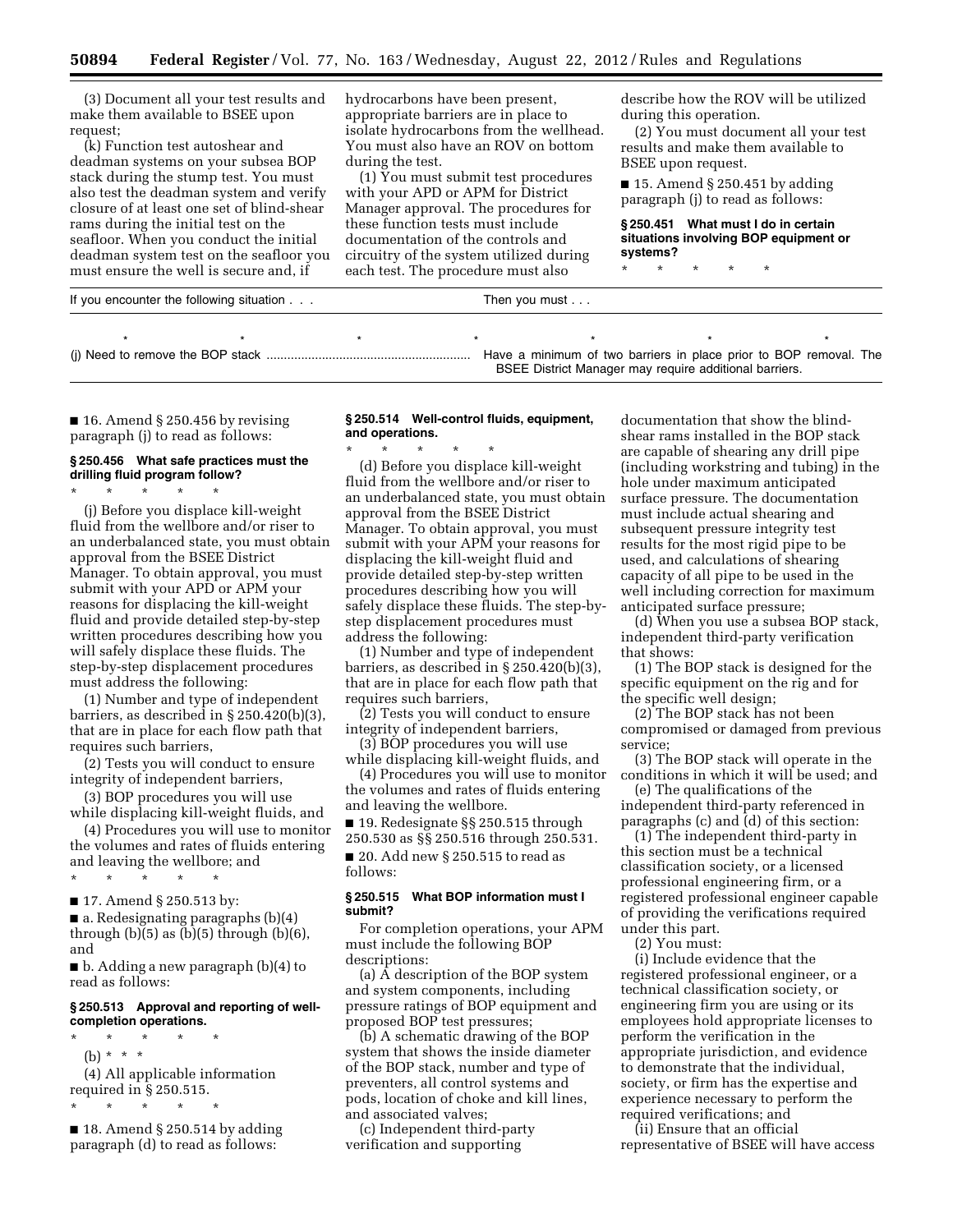to the location to witness any testing or inspections, and verify information submitted to BSEE. Prior to any shearing ram tests or inspections, you must notify the BSEE District Manager at least 72 hours in advance.

■ 21. Amend newly redesignated § 250.517 by revising paragraphs (d)(2), (d)(8), (d)(9), (g), and (h) to read as follows:

#### **§ 250.517 Blowout preventer system tests, inspections, and maintenance.**

\* \* \* \* \* (d) \* \* \*

(2) Stump test a subsea BOP system before installation. You must use water to conduct this test. You may use drilling or completion fluids to conduct subsequent tests of a subsea BOP system. You must perform the initial subsea BOP test on the seafloor within 30 days of the stump test. \* \* \* \* \*

(8) Test all ROV intervention functions on your subsea BOP stack during the stump test. Each ROV must be fully compatible with the BOP stack ROV intervention panels. You must also test and verify closure of at least one set of rams during the initial test on the seafloor through an ROV hot stab. You must submit test procedures, including how you will test each ROV function, with your APM for BSEE District Manager approval. You must:

(i) Ensure that the ROV hot stabs are function tested and are capable of actuating, at a minimum, one set of pipe rams, one set of blind-shear rams, and unlatching the LMRP;

(ii) Notify the appropriate BSEE District Manager a minimum of 72 hours prior to the stump test and initial test on the seafloor;

(iii) Document all your test results and make them available to BSEE upon request; and

(9) Function test autoshear and deadman systems on your subsea BOP stack during the stump test. You must also test the deadman system and verify closure of at least one set of blind-shear rams during the initial test on the seafloor. When you conduct the initial deadman system test on the seafloor you must ensure the well is secure and, if hydrocarbons have been present, appropriate barriers are in place to isolate hydrocarbons from the wellhead. You must also have an ROV on bottom during the test. You must:

(i) Submit test procedures with your APM for BSEE District Manager approval. The procedures for these function tests must include documentation of the controls and circuitry of the system utilized during each test. The procedure must also

describe how the ROV will be utilized during this operation.

(ii) Document all your test results and make them available to BSEE upon request.

\* \* \* \* \*

(g) *BOP inspections.* (1) You must inspect your BOP system to ensure that the equipment functions properly. The BOP inspections must meet or exceed the provisions of Sections 17.10 and 18.10, Inspections, described in API RP 53, Recommended Practices for Blowout Prevention Equipment Systems for Drilling Wells (incorporated by reference as specified in § 250.198). You must document how you met or exceeded the provisions of Sections 17.10 and 18.10 described in API RP 53, the procedures used, record the results, and make the records available to BSEE upon request. You must maintain your records on the rig for 2 years from the date the records are created, or for a longer period if directed by BSEE.

(2) You must visually inspect your surface BOP system on a daily basis. You must visually inspect your subsea BOP system and marine riser at least once every 3 days if weather and sea conditions permit. You may use television cameras to inspect subsea equipment. The BSEE District Manager may approve alternate methods and frequencies to inspect a marine riser. \* \* \* \* \*

(h) *BOP maintenance.* You must maintain your BOP system to ensure that the equipment functions properly. The BOP maintenance must meet or exceed the provisions of Sections 17.11 and 18.11, Maintenance; and Sections 17.12 and 18.12, Quality Management, described in API RP 53, Recommended Practices for Blowout Prevention Equipment Systems for Drilling Wells (incorporated by reference as specified in § 250.198). You must document how you met or exceeded the provisions of Sections 17.11 and 18.11, Maintenance; and Sections 17.12 and 18.12, Quality Management, described in API RP 53, the procedures used, record the results, and make the records available to BSEE upon request. You must maintain your records on the rig for 2 years from the date the records are created, or for a longer period if directed by BSEE.

■ 22. Amend § 250.613 by:

\* \* \* \* \*

a. Redesignating paragraphs (b)(3) through  $(b)(4)$  as  $(b)(4)$  through  $(b)(5)$ , and

b. Adding a new paragraph (b)(3) to read as follows:

**§ 250.613 Approval and reporting of wellworkover operations.** 

- \* \* \* \* \*
	- (b) \* \* \*
- (3) All information required in § 250.615.
- \* \* \* \* \*

■ 23. Amend § 250.614 by adding new paragraph (d) to read as follows:

#### **§ 250.614 Well-control fluids, equipment, and operations.**  \* \* \* \* \*

(d) Before you displace kill-weight fluid from the wellbore and/or riser to an underbalanced state, you must obtain approval from the BSEE District Manager. To obtain approval, you must submit with your APM your reasons for displacing the kill-weight fluid and provide detailed step-by-step written procedures describing how you will safely displace these fluids. The step-bystep displacement procedures must address the following:

(1) Number and type of independent barriers, as described in § 250.420(b)(3), that are in place for each flow path that requires such barriers,

(2) Tests you will conduct to ensure integrity of independent barriers,

(3) BOP procedures you will use while displacing kill weight fluids, and

(4) Procedures you will use to monitor the volumes and rates of fluids entering and leaving the wellbore.

■ 24. Redesignate §§ 250.615 through 250.619 as §§ 250.616 through 250.620.

■ 25. Add new § 250.615 to read as follows:

#### **§ 250.615 What BOP information must I submit?**

For well-workover operations, your APM must include the following BOP descriptions:

(a) A description of the BOP system and system components, including pressure ratings of BOP equipment and proposed BOP test pressures;

(b) A schematic drawing of the BOP system that shows the inside diameter of the BOP stack, number and type of preventers, all control systems and pods, location of choke and kill lines, and associated valves;

(c) Independent third-party verification and supporting documentation that show the blindshear rams installed in the BOP stack are capable of shearing any drill pipe (including workstring and tubing) in the hole under maximum anticipated surface pressure. The documentation must include actual shearing and subsequent pressure integrity test results for the most rigid pipe to be used and calculations of shearing capacity of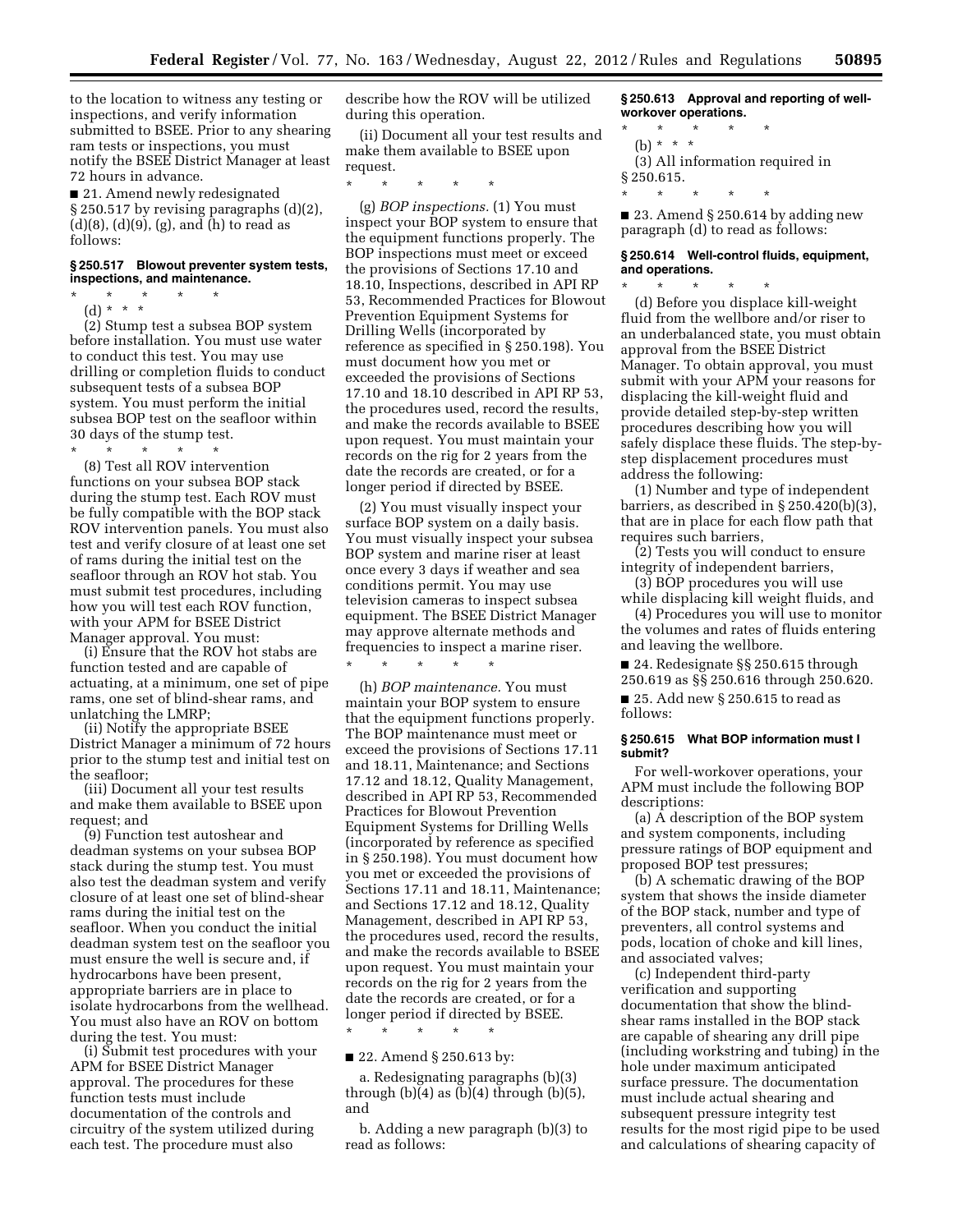all pipe to be used in the well, including correction for under maximum anticipated surface pressure;

(d) When you use a subsea BOP stack, independent third-party verification that shows:

(1) The BOP stack is designed for the specific equipment on the rig and for the specific well design;

(2) The BOP stack has not been compromised or damaged from previous service;

(3) The BOP stack will operate in the conditions in which it will be used; and

(e) The qualifications of the independent third-party referenced in paragraphs (c) and (d) of this section:

(1) The independent third-party in this section must be a technical classification society, or a licensed professional engineering firm, or a registered professional engineer capable of providing the verifications required under this part.

(2) You must:

(i) Include evidence that the registered professional engineer, or a technical classification society, or engineering firm you are using or its employees hold appropriate licenses to perform the verification in the appropriate jurisdiction, and evidence to demonstrate that the individual, society, or firm has the expertise and experience necessary to perform the required verifications.

(ii) Ensure that an official representative of BSEE will have access to the location to witness any testing or inspections, and verify information submitted to BSEE. Prior to any shearing ram tests or inspections, you must notify the BSEE District Manager at least 72 hours in advance.

\* \* \* \* \*

■ 26. Amend newly redesignated § 250.617 by revising paragraph (h) to read as follows:

#### **§ 250.617 Blowout preventer system testing, records, and drills.**

\* \* \* \* \* (h) Stump test a subsea BOP system

before installation. You must use water to conduct this test. You may use drilling or completion fluids to conduct subsequent tests of a subsea BOP system. You must perform the initial subsea BOP test on the seafloor within 30 days of the stump test. You must:

(1) Test all ROV intervention functions on your subsea BOP stack during the stump test. Each ROV must be fully compatible with the BOP stack ROV intervention panels. You must also test and verify closure of at least one set of rams during the initial test on the seafloor through an ROV hot stab. You must submit test procedures, including how you will test each ROV function, with your APM for BSEE District Manager approval. You must:

(i) Ensure that the ROV hot stabs are function tested and are capable of actuating, at a minimum, one set of pipe rams, one set of blind-shear rams, and unlatching the LMRP;

(ii) Notify the appropriate BSEE District Manager a minimum of 72 hours prior to the stump test and initial test on the seafloor;

(iii) Document all your test results and make them available to BSEE upon request; and

(2) Function test autoshear and deadman systems on your subsea BOP stack during the stump test. You must also test the deadman system and verify closure of at least one set of blind-shear rams during the initial test on the seafloor. When you conduct the initial deadman system test on the seafloor you must ensure the well is secure and, if hydrocarbons have been present, appropriate barriers are in place to isolate hydrocarbons from the wellhead. You must also have an ROV on bottom during the test. You must:

(i) Submit test procedures with your APM for BSEE District Manager approval. The procedures for these function tests must include documentation of the controls and circuitry of the system utilized during each test. The procedure must also describe how the ROV will be utilized during this operation.

(ii) Document the results of each test and make them available to BSEE upon request.

■ 27. Revise § 250.618 to read as follows:

#### **§ 250.618 What are my BOP inspection and maintenance requirements?**

(a) *BOP inspections.* (1) You must inspect your BOP system to ensure that the equipment functions properly. The BOP inspections must meet or exceed the provisions of Sections 17.10 and 18.10, Inspections, described in API RP 53, Recommended Practices for Blowout Prevention Equipment Systems for Drilling Wells (incorporated by reference as specified in § 250.198). You must document how you met or exceeded the provisions of Sections 17.10 and 18.10 described in API RP 53, the procedures used, record the results, and make the records available to BSEE upon request. You must maintain your

records on the rig for 2 years from the date the records are created, or for a longer period if directed by BSEE.

(2) You must visually inspect your surface BOP system on a daily basis. You must visually inspect your subsea BOP system and marine riser at least once every 3 days if weather and sea conditions permit. You may use television cameras to inspect subsea equipment. The BSEE District Manager may approve alternate methods and frequencies to inspect a marine riser.

(b) *BOP maintenance.* You must maintain your BOP system to ensure that the equipment functions properly. The BOP maintenance must meet or exceed the provisions of Sections 17.11 and 18.11, Maintenance; and Sections 17.12 and 18.12, Quality Management, described in API RP 53, Recommended Practices for Blowout Prevention Equipment Systems for Drilling Wells (incorporated by reference as specified in § 250.198). You must document how you met or exceeded the provisions of Sections 17.11 and 18.11, Maintenance; and Sections 17.12 and 18.12, Quality Management, described in API RP 53, the procedures used, record the results, and make the records available to BSEE upon request. You must maintain your records on the rig for 2 years from the date the records are created, or for a longer period if directed by BSEE.

■ 28. Amend § 250.1500 by revising the definition for ''Well-control'' to read as follows:

#### **§ 250.1500 Definitions**

\* \* \* \* \*

*Well-control* means methods used to minimize the potential for the well to flow or kick and to maintain control of the well in the event of flow or a kick. Well-control applies to drilling, wellcompletion, well-workover, abandonment, and well-servicing operations. It includes measures, practices, procedures and equipment, such as fluid flow monitoring, to ensure safe and environmentally protective drilling, completion, abandonment, and workover operations as well as the installation, repair, maintenance, and operation of surface and subsea wellcontrol equipment.

\* \* \* \* \* ■ 29. Amend § 250.1704 by revising

paragraph (g) to read as follows:

**§ 250.1704 When must I submit decommissioning applications and reports?**  \* \* \* \* \*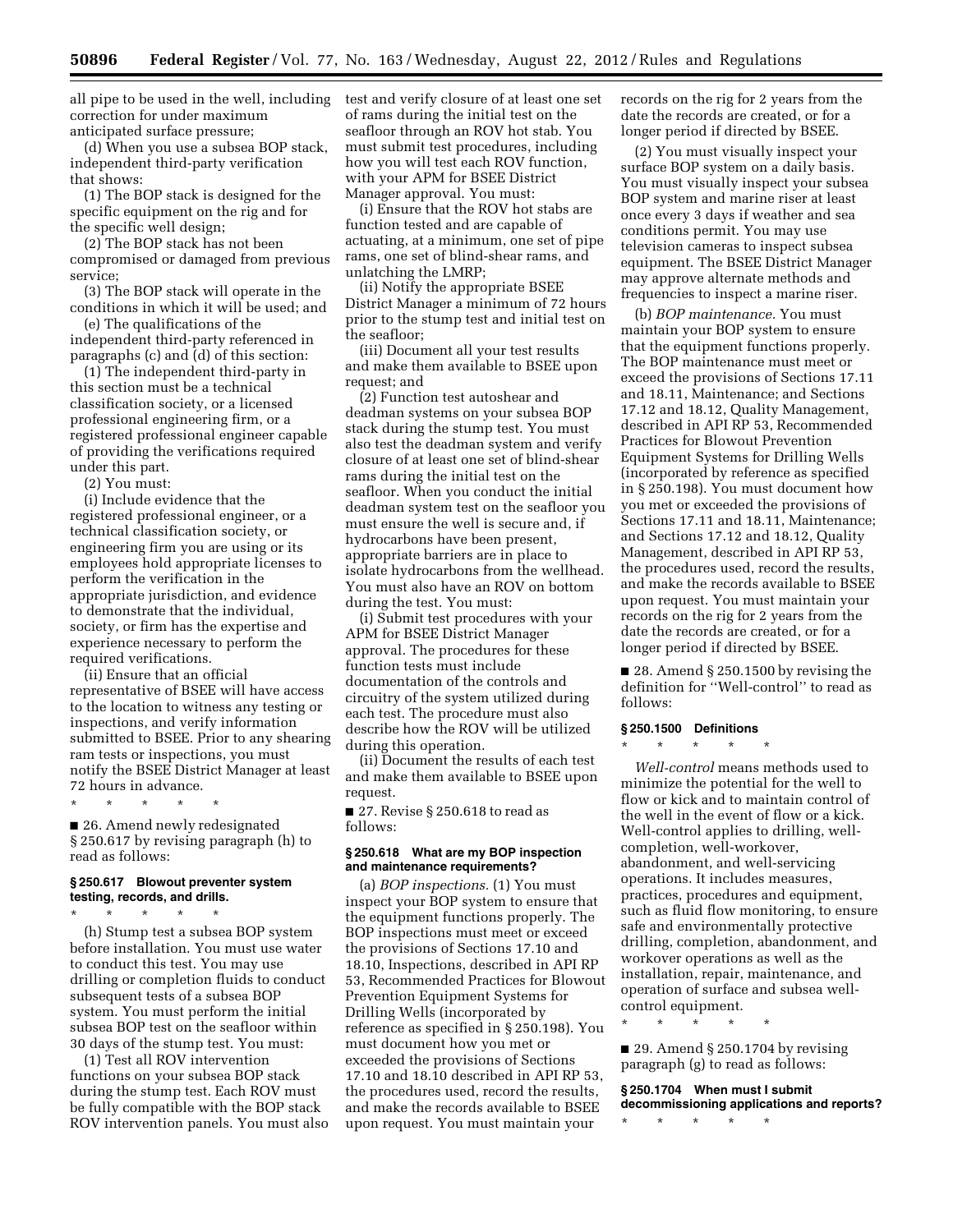| Decommissioning applications and reports                                          | When to submit                                                                                                                          |                                                                                 |     | <b>Instructions</b>                                                                             |                                           |          |       |
|-----------------------------------------------------------------------------------|-----------------------------------------------------------------------------------------------------------------------------------------|---------------------------------------------------------------------------------|-----|-------------------------------------------------------------------------------------------------|-------------------------------------------|----------|-------|
|                                                                                   | $\star$                                                                                                                                 |                                                                                 |     |                                                                                                 |                                           |          |       |
| Modify (APM). The submission of your APM<br>must be accompanied by payment of the | (g) Form BSEE–0124, Application for Permit to (1) Before you temporarily abandon or perma-<br>nently plug a well or zone                |                                                                                 | (i) | Include information<br>§§ 250.1712 and 250.1721.<br>(ii) When using a BOP for abandonment oper- | required                                  | under    |       |
| service fee listed in §250.125.                                                   |                                                                                                                                         |                                                                                 |     | \$250.1705.                                                                                     | ations include information required under |          |       |
|                                                                                   | (2) Within 30 days after you plug a well<br>(3) Before you install a subsea protective de-<br>vice.                                     |                                                                                 |     | Include information required under §250.1717.<br>Refer to §250.1722(a).                         |                                           |          |       |
|                                                                                   | tective device trawl test                                                                                                               | (4) Within 30 days after you complete a pro-                                    |     | Include<br>§ 250.1722(d).                                                                       | information                               | required | under |
|                                                                                   | (5) Before you remove any casing stub or mud Refer to $\S 250.1723$ .<br>line suspension equipment and any subsea<br>protective device. |                                                                                 |     |                                                                                                 |                                           |          |       |
|                                                                                   |                                                                                                                                         | (6) Within 30 days after you complete site<br>clearance verification activities |     | Include<br>$$250.1743(a)$ .                                                                     | information                               | required | under |

#### $\blacksquare$  30. Add § 250.1705 to read as follows:

#### **§ 250.1705 What BOP information must I submit?**

If you plan to use a BOP for abandonment operations, your decommissioning application must include the following BOP descriptions:

(a) A description of the BOP system and system components, including pressure ratings of BOP equipment and proposed BOP test pressures;

(b) A schematic drawing of the BOP system that shows the inside diameter of the BOP stack, number and type of preventers, all control systems and pods, location of choke and kill lines, and associated valves;

(c) Independent third-party verification and supporting documentation that show the blindshear rams installed in the BOP stack are capable of shearing any drill pipe (including workstring and tubing) in the hole under maximum anticipated surface pressure. The documentation must include actual shearing and subsequent pressure integrity test results for the most rigid pipe to be used and calculations of shearing capacity of all pipe to be used in the well, including correction for Maximum Anticipated Surface Pressure (MASP);

(d) When you use a subsea BOP stack, independent third-party verification that shows:

(1) The BOP stack is designed for the specific equipment on the rig and for the specific well design;

(2) The BOP stack has not been compromised or damaged from previous service;

(3) The BOP stack will operate in the conditions in which it will be used; and

(e) The qualifications of the independent third-party referenced in paragraphs (c) and (d) of this section including evidence that:

(1) The independent third-party in this section is a technical classification society, or a licensed professional engineering firm, or a registered professional engineer capable of providing the verifications required under this part.

(2) You must:

(i) Include evidence that the registered professional engineer, or a technical classification society, or engineering firm you are using or its employees hold appropriate licenses to perform the verification in the appropriate jurisdiction, and evidence to demonstrate that the individual, society, or firm has the expertise and experience necessary to perform the required verifications.

(ii) Ensure that an official representative of BSEE will have access to the location to witness any testing or inspections, and verify information submitted to BSEE. Prior to any shearing ram tests or inspections, you must notify the BSEE District Manager at least 72 hours in advance.

 $\blacksquare$  31. Add § 250.1706 to read as follows:

#### **§ 250.1706 What are the requirements for blowout prevention equipment?**

If you use a BOP for any well abandonment operations, your BOP must meet the following requirements:

(a) The BOP system, system components, and related well-control equipment must be designed, used, maintained, and tested in a manner necessary to assure well-control in foreseeable conditions and circumstances, including subfreezing conditions. The working pressure rating of the BOP system and system components must exceed the expected surface pressure to which they may be subjected. If the expected surface pressure exceeds the rated working pressure of the annular preventer, you must submit with Form BSEE–0124, requesting approval of the well abandonment operations, a well-control procedure that indicates how the annular preventer will be utilized, and the pressure limitations that will be applied during each mode of pressure control.

(b) The minimum BOP system for well abandonment operations with the tree removed must meet the appropriate standards from the following table:

| When                                                                                       | The minimum BOP stack must include                                                                                       |  |  |
|--------------------------------------------------------------------------------------------|--------------------------------------------------------------------------------------------------------------------------|--|--|
| (1) The expected pressure is less than $5,000$<br>psı,                                     | Three BOPs consisting of an annular, one set of pipe rams, and one set of blind-shear rams.                              |  |  |
| (2) The expected pressure is 5,000 psi or great-<br>er or you use multiple tubing strings, | Four BOPs consisting of an annular, two sets of pipe rams, and one set of blind-shear rams.                              |  |  |
| (3) You handle multiple tubing strings simulta-<br>neously,                                | Four BOPs consisting of an annular, one set of pipe rams, one set of dual pipe rams, and one<br>set of blind-shear rams. |  |  |
| (4) You use a tapered drill string,                                                        | (i) At least one set of pipe rams that are capable of sealing around each size of drill string.                          |  |  |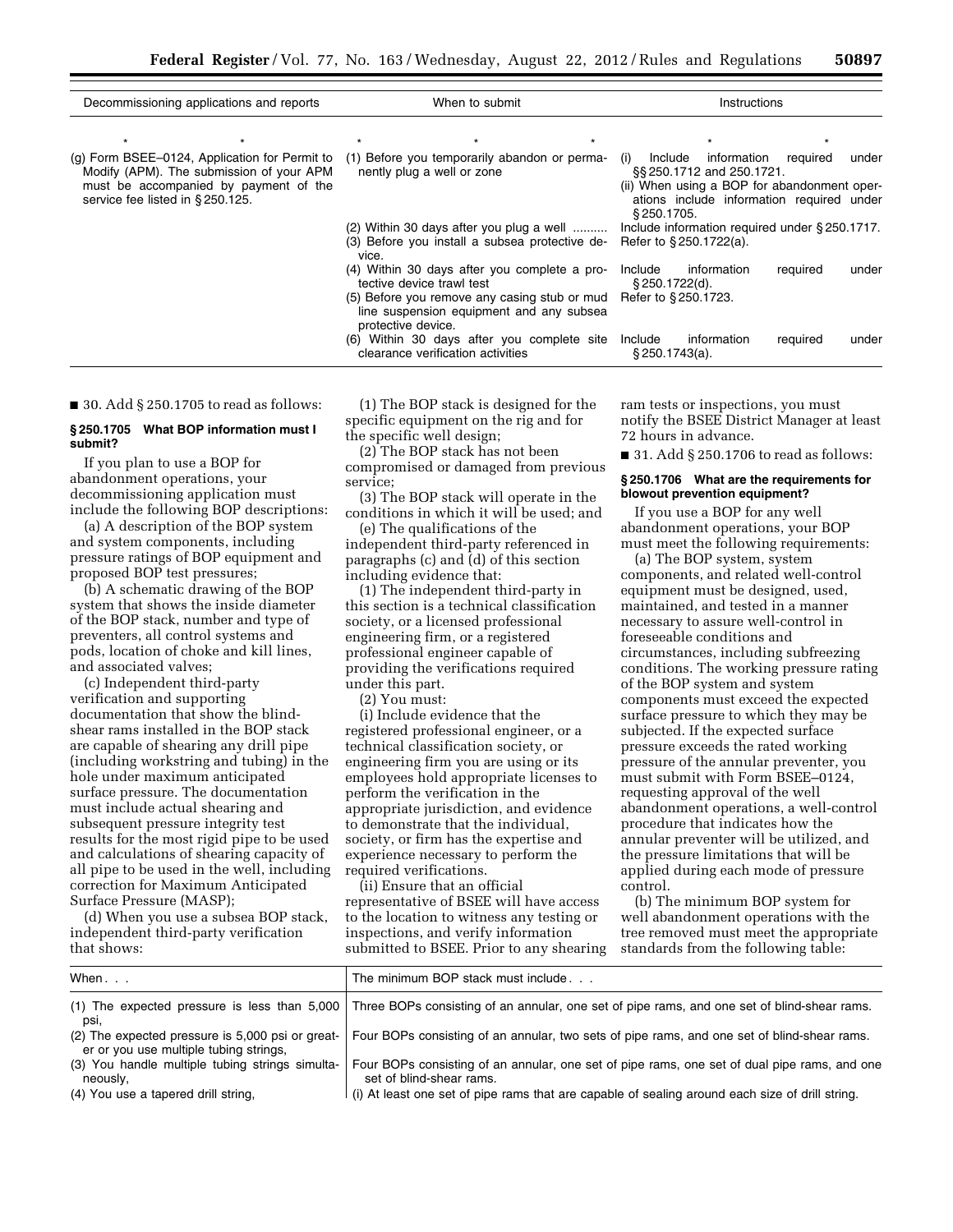| When                            | The minimum BOP stack must include                                                                                                                                                                                                                                                                                       |  |  |
|---------------------------------|--------------------------------------------------------------------------------------------------------------------------------------------------------------------------------------------------------------------------------------------------------------------------------------------------------------------------|--|--|
| (5) You use a subsea BOP stack, | (ii) If the expected pressure is greater than 5,000 psi, then you must have at least two sets of<br>pipe rams that are capable of sealing around the larger size drill string.<br>(iii) You may substitute one set of variable bore rams for two sets of pipe rams.<br>The requirements in $\S 250.442(a)$ of this part. |  |  |

(c) The BOP systems for well abandonment operations with the tree removed must be equipped with the following:

(1) A hydraulic-actuating system that provides sufficient accumulator capacity to supply 1.5 times the volume necessary to close all BOP equipment units with a minimum pressure of 200 psi above the precharge pressure without assistance from a charging system. Accumulator regulators supplied by rig air and without a secondary source of pneumatic supply, must be equipped with manual overrides, or alternately, other devices provided to ensure capability of hydraulic operations if rig air is lost;

(2) A secondary power source, independent from the primary power source, with sufficient capacity to close all BOP system components and hold them closed;

(3) Locking devices for the pipe-ram preventers;

(4) At least one remote BOP-control station and one BOP-control station on the rig floor; and

(5) A choke line and a kill line each equipped with two full opening valves and a choke manifold. At least one of the valves on the choke-line must be remotely controlled. At least one of the valves on the kill line must be remotely controlled, except that a check valve on the kill line in lieu of the remotely controlled valve may be installed, provided two readily accessible manual valves are in place and the check valve is placed between the manual valves and the pump. This equipment must have a pressure rating at least equivalent to the ram preventers. You must install the choke line above the bottom ram and may install the kill line below the bottom ram.

(d) The minimum BOP system components for well abandonment operations with the tree in place and performed through the wellhead inside of conventional tubing using smalldiameter jointed pipe (usually 3⁄4 inch to 11⁄4 inch) as a work string, i.e., smalltubing operations, must include the following:

(1) Two sets of pipe rams, and

(2) One set of blind rams.

(e) The subsea BOP system for well abandonment operations must meet the requirements in § 250.442 of this part.

(f) For coiled tubing operations with the production tree in place, you must meet the following minimum requirements for the BOP system:

(1) BOP system components must be in the following order from the top down:

| BOP system when expected<br>surface pressures are less than or<br>equal to 3,500 psi | BOP system when expected<br>surface pressures are greater than<br>3,500 psi                                         | BOP system for wells with returns taken through an outlet on the<br><b>BOP</b> stack                                                                                                                                                                                                |
|--------------------------------------------------------------------------------------|---------------------------------------------------------------------------------------------------------------------|-------------------------------------------------------------------------------------------------------------------------------------------------------------------------------------------------------------------------------------------------------------------------------------|
| (i) Stripper or annular-type well-<br>control component.                             | Stripper or annular-type well-con-<br>trol component,                                                               | Stripper or annular-type well-control component.                                                                                                                                                                                                                                    |
| Hydraulically-operated<br>blind  <br>(ii)<br>rams,                                   | Hydraulically-operated blind rams,                                                                                  | Hydraulically-operated blind rams.                                                                                                                                                                                                                                                  |
| (iii) Hydraulically-operated<br>shear l<br>rams,                                     | Hydraulically-operated shear rams,                                                                                  | Hydraulically-operated shear rams.                                                                                                                                                                                                                                                  |
| (iv) Kill line inlet,                                                                | Kill line inlet.                                                                                                    | Kill line inlet.                                                                                                                                                                                                                                                                    |
| (v) Hydraulically-operated two-way                                                   | Hydraulically-operated<br>two-way                                                                                   | Hydraulically-operated two-way slip rams.                                                                                                                                                                                                                                           |
| slip rams,                                                                           | slip rams,                                                                                                          | Hydraulically-operated pipe rams.                                                                                                                                                                                                                                                   |
| (vi) Hydraulically-operated<br>pipe                                                  | Hydraulically-operated pipe rams.                                                                                   | A flow tee or cross.                                                                                                                                                                                                                                                                |
| rams,                                                                                | Hydraulically-operated blind-shear<br>rams. These rams should be lo-<br>cated as close to the tree as<br>practical, | Hydraulically-operated pipe rams.<br>Hydraulically-operated blind-shear rams on wells with surface pres-<br>sures >3,500 psi. As an option, the pipe rams can be placed below<br>the blind-shear rams. The blind-shear rams should be located as<br>close to the tree as practical. |

(2) You may use a set of hydraulically-operated combination rams for the blind rams and shear rams.

(3) You may use a set of hydraulically-operated combination rams for the hydraulic two-way slip rams and the hydraulically-operated pipe rams.

(4) You must attach a dual check valve assembly to the coiled tubing connector at the downhole end of the coiled tubing string for all coiled tubing well abandonment operations. If you plan to conduct operations without downhole check valves, you must describe alternate procedures and equipment in Form BSEE–0124,

Application for Permit to Modify, and have it approved by the BSEE District Manager.

(5) You must have a kill line and a separate choke line. You must equip each line with two full-opening valves and at least one of the valves must be remotely controlled. You may use a manual valve instead of the remotely controlled valve on the kill line if you install a check valve between the two full-opening manual valves and the pump or manifold. The valves must have a working pressure rating equal to or greater than the working pressure rating of the connection to which they are attached, and you must install them between the well-control stack and the choke or kill line. For operations with expected surface pressures greater than 3,500 psi, the kill line must be connected to a pump or manifold. You must not use the kill line inlet on the BOP stack for taking fluid returns from the wellbore.

(6) You must have a hydraulicactuating system that provides sufficient accumulator capacity to close-openclose each component in the BOP stack. This cycle must be completed with at least 200 psi above the pre-charge pressure, without assistance from a charging system.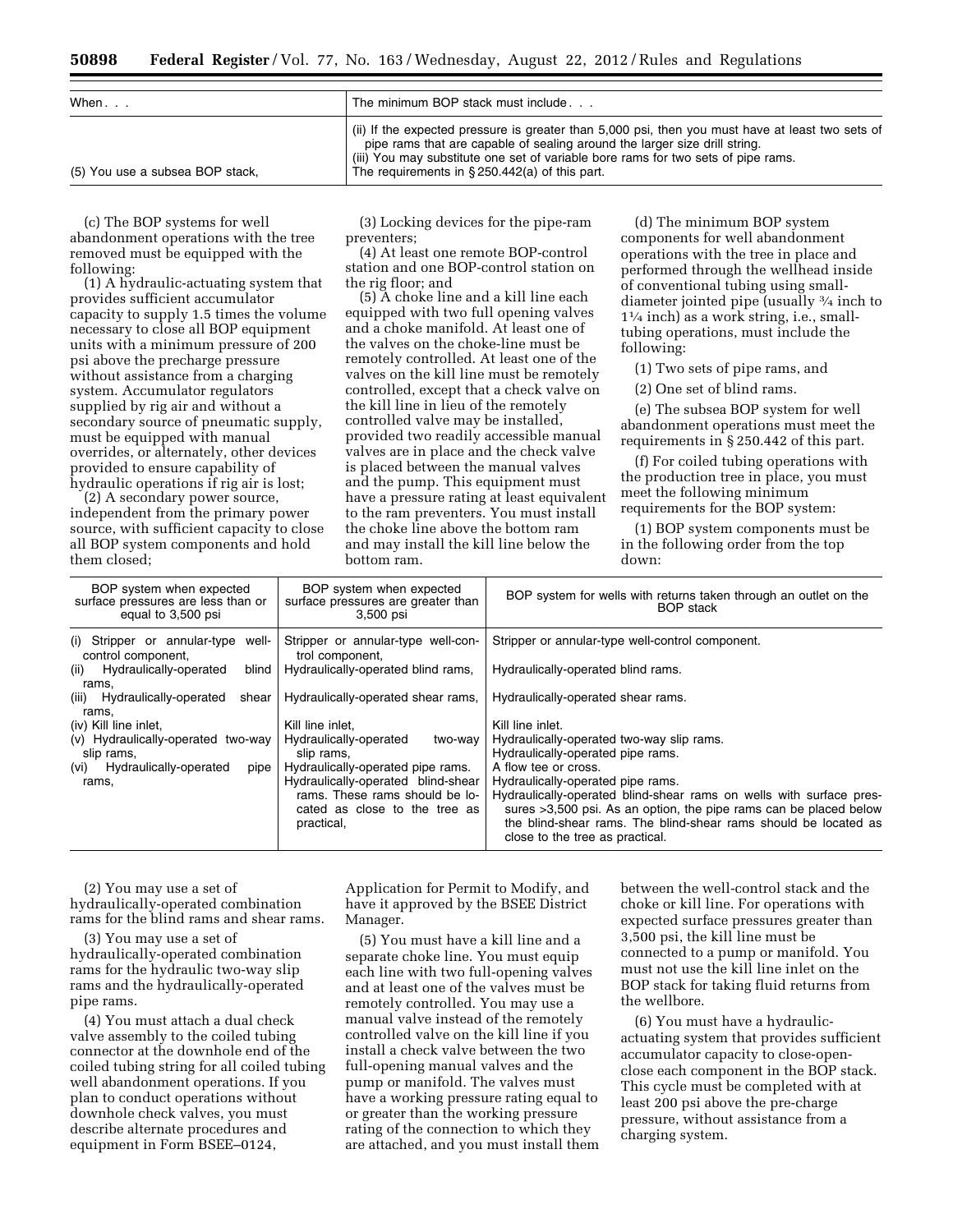(7) All connections used in the surface BOP system from the tree to the uppermost required ram must be flanged, including the connections between the well-control stack and the first full-opening valve on the choke line and the kill line.

(g) The minimum BOP system components for well abandonment operations with the tree in place and performed by moving tubing or drill pipe in or out of a well under pressure utilizing equipment specifically designed for that purpose, i.e., snubbing operations, must include the following:

(1) One set of pipe rams hydraulically operated, and

(2) Two sets of stripper-type pipe rams hydraulically operated with spacer spool.

(h) An inside BOP or a spring-loaded, back-pressure safety valve, and an essentially full-opening, work-string safety valve in the open position must be maintained on the rig floor at all times during well abandonment operations when the tree is removed or during well abandonment operations with the tree installed and using small tubing as the work string. A wrench to fit the work-string safety valve must be readily available. Proper connections must be readily available for inserting valves in the work string. The fullopening safety valve is not required for coiled tubing or snubbing operations. ■ 32. Add § 250.1707 to read as follows:

#### **§ 250.1707 What are the requirements for blowout preventer system testing, records, and drills?**

(a) *BOP pressure tests.* When you pressure test the BOP system, you must conduct a low-pressure test and a highpressure test for each component. You must conduct the low-pressure test before the high-pressure test. For purposes of this section, BOP system components include ram-type BOP's, related control equipment, choke and kill lines, and valves, manifolds, strippers, and safety valves. Surface BOP systems must be pressure tested with water.

(1) *Low pressure tests.* You must successfully test all BOP system components to a low pressure between 200 and 300 psi. Any initial pressure equal to or greater than 300 psi must be bled back to a pressure between 200 and 300 psi before starting the test. If the initial pressure exceeds 500 psi, you must bleed back to zero before starting the test.

(2) *High pressure tests.* You must successfully test all BOP system components to the rated working pressure of the BOP equipment, or as otherwise approved by the BSEE District Manager. You must successfully test the annular-type BOP at 70 percent of its rated working pressure or as otherwise approved by the BSEE District Manager.

(3) *Other testing requirements.* You must test variable bore pipe rams against the largest and smallest sizes of tubulars in use (jointed pipe, seamless pipe) in the well.

(b) You must test the BOP systems at the following times:

(1) When installed;

(2) At least every 7 days, alternating between control stations and at staggered intervals to allow each crew to operate the equipment. If either control system is not functional, further operations must be suspended until the nonfunctional system is operable. The test every 7 days is not required for blind or blind-shear rams. The blind or blind-shear rams must be tested at least once every 30 days during operation. A longer period between blowout preventer tests is allowed when there is a stuck pipe or pressure-control operation and remedial efforts are being performed. The tests must be conducted as soon as possible and before normal operations resume. The reason for postponing testing must be entered into the operations log. The BSEE District Manager may require alternate test frequencies if conditions or BOP performance warrant.

(3) Following repairs that require disconnecting a pressure seal in the assembly, the affected seal will be pressure tested.

(c) All personnel engaged in well abandonment operations must participate in a weekly BOP drill to familiarize crew members with appropriate safety measures.

(d) You may conduct a stump test for the BOP system on location. A plan describing the stump test procedures must be included in your Application for Permit to Modify, Form BSEE–0124, and must be approved by the BSEE District Manager.

(e) You must test the coiled tubing connector to a low pressure of 200 to 300 psi, followed by a high pressure test to the rated working pressure of the connector or the expected surface pressure, whichever is less. You must successfully pressure test the dual check valves to the rated working pressure of the connector, the rated working pressure of the dual check valve, expected surface pressure, or the collapse pressure of the coiled tubing, whichever is less.

(f) You must record test pressures during BOP and coiled tubing tests on a pressure chart, or with a digital recorder, unless otherwise approved by the BSEE District Manager. The test

interval for each BOP system component must be 5 minutes, except for coiled tubing operations, which must include a 10 minute high-pressure test for the coiled tubing string. Your representative at the facility must certify that the charts are correct.

(g) The time, date, and results of all pressure tests, actuations, inspections, and crew drills of the BOP system, system components, and marine risers must be recorded in the operations log. The BOP tests must be documented in accordance with the following:

(1) The documentation must indicate the sequential order of BOP and auxiliary equipment testing, the pressure, and duration of each test. As an alternate, the documentation in the operations log may reference a BOP test plan that contains the required information and is retained on file at the facility.

(2) The control station used during the test must be identified in the operations log. For a subsea system, the pod used during the test must be identified in the operations log.

(3) Any problems or irregularities observed during BOP and auxiliary equipment testing and any actions taken to remedy such problems or irregularities, must be noted in the operations log.

(4) Documentation required to be entered in the operations log may instead be referenced in the operations log. You must make all records including pressure charts, operations log, and referenced documents pertaining to BOP tests, actuations, and inspections, available for BSEE review at the facility for the duration of well abandonment activity. Following completion of the well abandonment activity, you must retain all such records for a period of two years at the facility, at the lessee's field office nearest the OCS facility, or at another location conveniently available to the BSEE District Manager.

(h) Stump test a subsea BOP system before installation. You must use water to conduct this test. You may use drilling fluids to conduct subsequent tests of a subsea BOP system. You must stump test the subsea BOP within 30 days of the initial test on the seafloor. You must:

(1) Test all ROV intervention functions on your subsea BOP stack during the stump test. Each ROV must be fully compatible with the BOP stack ROV intervention panels. You must also test and verify closure of at least one set of rams during the initial test on the seafloor. You must submit test procedures, including how you will test each ROV function, with your APM for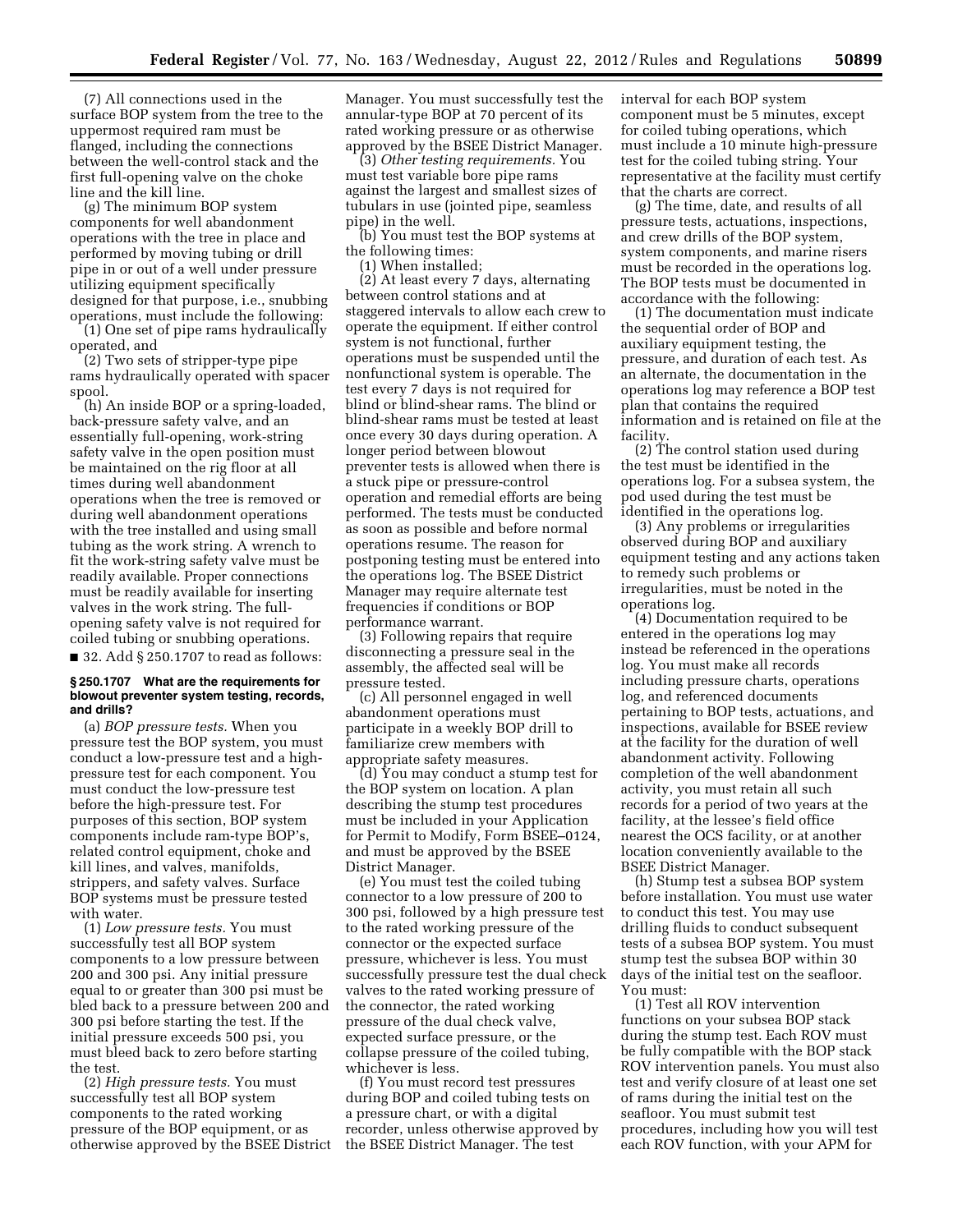BSEE District Manager approval. You must:

(i) Ensure that the ROV hot stabs are function tested and are capable of actuating, at a minimum, one set of pipe rams and one set of blind-shear rams and unlatching the LMRP;

(ii) Document all your test results and make them available to BSEE upon request; and

(2) Function test autoshear and deadman systems on your subsea BOP stack during the stump test. You must also test the deadman system and verify closure of at least one set of blind-shear rams during the initial test on the seafloor. When you conduct the initial deadman system test on the seafloor you must ensure the well is secure and, if hydrocarbons have been present, appropriate barriers are in place to isolate hydrocarbons from the wellhead. You must also have an ROV on bottom during the test. You must:

(i) Submit test procedures with your APM for BSEE District Manager approval. The procedures for these function tests must include documentation of the controls and circuitry of the system utilized during each test. The procedure must also describe how the ROV will be utilized during this operation.

(ii) Document the results of each test and make them available to BSEE upon request.

■ 33. Add § 250.1708 to read as follows:

#### **§ 250.1708 What are my BOP inspection and maintenance requirements?**

(a) *BOP inspections.* (1) You must inspect your BOP system to ensure that the equipment functions properly. The BOP inspections must meet or exceed the provisions of Sections 17.10 and 18.10, Inspections, described in API RP 53, Recommended Practices for Blowout Prevention Equipment Systems for Drilling Wells (incorporated by reference as specified in § 250.198). You

must document how you met or exceeded the provisions of Sections 17.10 and 18.10 described in API RP 53, document the procedures used, record the results, and make the records available to BSEE upon request. You must maintain your records on the rig for 2 years from the date the records are created, or for a longer period if directed by BSEE.

(2) You must visually inspect your BOP system and marine riser at least once every 3 days if weather and sea conditions permit. You may use television cameras to inspect this equipment. The BSEE District Manager may approve alternate methods and frequencies to inspect a marine riser.

(b) *BOP maintenance.* You must maintain your BOP system to ensure that the equipment functions properly. The BOP maintenance must meet or exceed the provisions of Sections 17.11 and 18.11, Maintenance; and Sections 17.12 and 18.12, Quality Management, described in API RP 53, Recommended Practices for Blowout Prevention Equipment Systems for Drilling Wells (incorporated by reference as specified in § 250.198). You must document how you met or exceeded the provisions of Sections 17.11 and 18.11, Maintenance; and Sections 17.12 and 18.12, Quality Management, described in API RP 53, document the procedures used, record the results, and make the records available to BSEE upon request. You must maintain your records on the rig for 2 years from the date the records are created, or for a longer period if directed by BSEE.

 $\blacksquare$  34. Add § 250.1709 to read as follows:

#### **§ 250.1709 What are my well-control fluid requirements?**

Before you displace kill-weight fluid from the wellbore and/or riser to an underbalanced state, you must obtain approval from the BSEE District Manager. To obtain approval, you must

\*\*\*\*\*\*\*

submit with your APM, your reasons for displacing the kill-weight fluid and provide detailed step-by-step written procedures describing how you will safely displace these fluids. The step-bystep displacement procedures must address the following:

(a) Number and type of independent barriers, as described in § 250.420(b)(3), that are in place for each flow path that requires such barriers,

(b) Tests you will conduct to ensure integrity of independent barriers,

(c) BOP procedures you will use while displacing kill weight fluids, and

(d) Procedures you will use to monitor the volumes and rates of fluids entering and leaving the wellbore.

 $\blacksquare$  35. Amend § 250.1712 by revising paragraph (g) to read as follows:

#### **§ 250.1712 What information must I submit before I permanently plug a well or zone?**  \* \* \* \* \*

(g) Certification by a Registered Professional Engineer of the well abandonment design and procedures and that all plugs meet the requirements in the table in § 250.1715. In addition to the requirements of § 250.1715, the Registered Professional Engineer must also certify the design will include two independent barriers, one of which must be a mechanical barrier, in the center wellbore as described in § 250.420(b)(3). The Registered Professional Engineer must be registered in a State of the United States and have sufficient expertise and experience to perform the certification. You must submit this certification with your APM (Form BSEE–0124).

 $\blacksquare$  36. Amend § 250.1715 by adding paragraph (a)(11) to read as follows:

**§ 250.1715 How must I permanently plug a well?** 

 $(a) * * * *$ 

If you have . . . Then you must use . . . Then you must use . . .

(11) Removed the barriers required in § 250.420(b)(3) for the well to be Two independent barriers, one of which must be a mechanical barrier, completed.

in the center wellbore as described in § 250.420(b)(3) once the well is to be placed in a permanent or temporary abandonment.

\* \* \* \* \* ■ 37. Amend § 250.1721 by revising paragraph (h) to read as follows:

**§ 250.1721 If I temporarily abandon a well that I plan to re-enter, what must I do?**  \* \* \* \* \*

(h) Submit certification by a Registered Professional Engineer of the well abandonment design and procedures and that all plugs meet the requirements of paragraph (b) of this section. In addition to the requirements of paragraph (b) of this section, the Registered Professional Engineer must also certify the design will include two independent barriers, one of which must be a mechanical barrier, in the

center wellbore as described in § 250.420(b)(3). The Registered Professional Engineer must be registered in a State of the United States and have sufficient expertise and experience to perform the certification. You must submit this certification with your APM